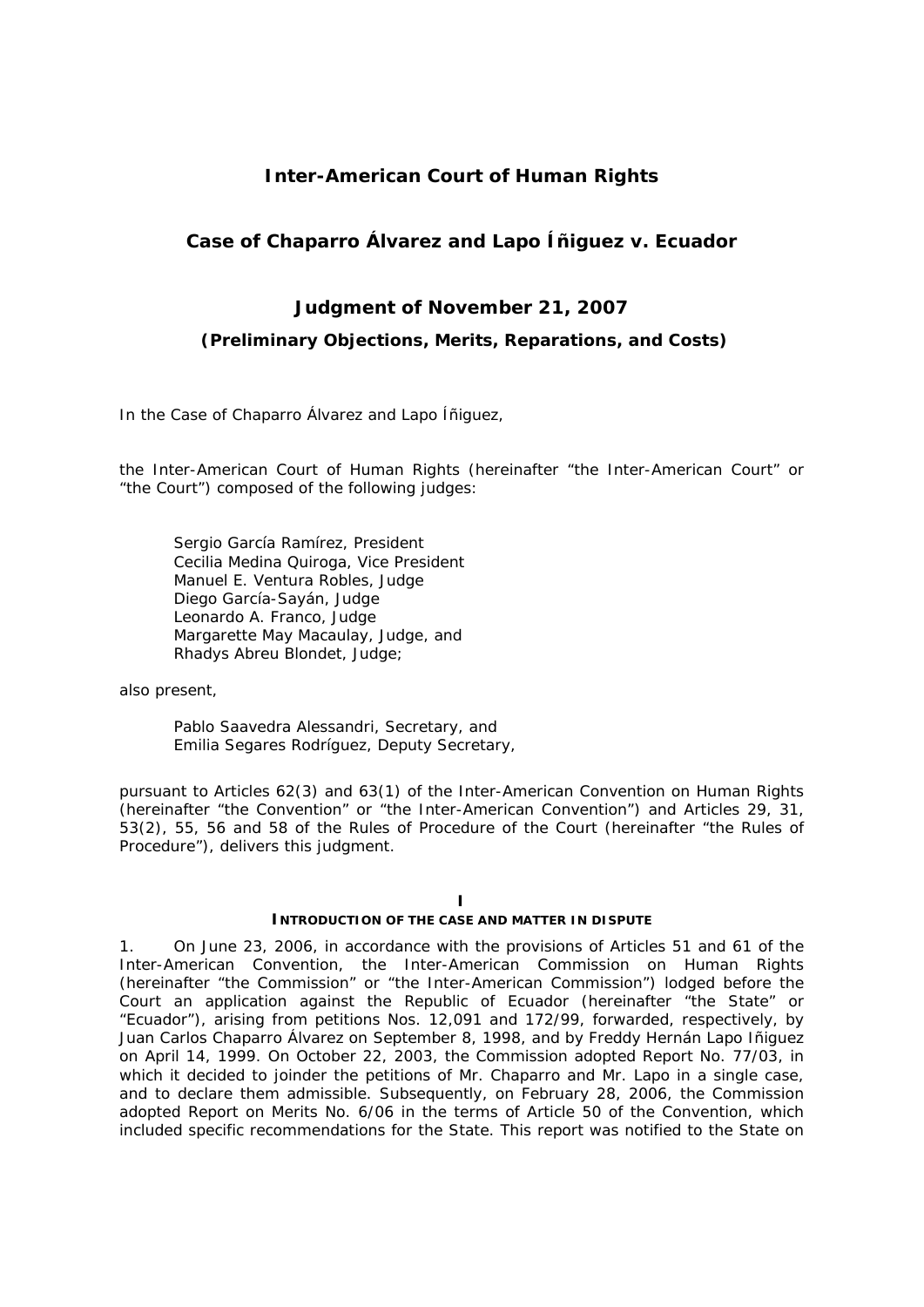March 23, 2006. On June 16, 2006, the Commission decided to submit the instant case to the jurisdiction of the Court<sup>1</sup> in view of the lack of response from the State.

2. The Commission indicated that, at the time of the facts, Mr. Chaparro, a Chilean national, was the owner of the "*Aislantes Plumavit Compañía Limitada*" factory (hereinafter "the factory" or "the Plumavit factor"), which manufactured ice chests for transporting and exporting different products, while Mr. Lapo, an Ecuadorean national, was the manager of the factory. According to the application, as a result of the "Rivera anti-narcotics operation," on November 14, 1997 Anti-narcotics Police officials seized a shipment of fish belonging to the company "*Mariscos Oreana Maror"* in Guayaquil's Simón Bolívar Airport that was going to be sent to Miami, United States of America. The Commission stated that, in this shipment, some thermal insulated boxes or ice chests were found in which the presence of heroine and cocaine hydrochloride was discovered. According to the application, Mr. Chaparro was deemed to belong to an "international criminal organization" dedicated to international drug trafficking, because his factory produced ice chests similar to those seized. For this reason, the Guayas Twelfth Criminal Judge ordered a search of the Plumavit factory and the detention of Mr. Chaparro for investigative purposes. According to the Commission, at the time of Mr. Chaparro's detention, the State authorities did not advise him of the respective reasons or justification, or of his right to request consular assistance from the country of which he was a national. The Commission advised that, during the search of the said factory, Mr. Lapo and other employees of the Plumavit factory were detained. The detention of Mr. Lapo was allegedly not made *in flagrante delicto* and it was not preceded by a written order by a judge; moreover, he, also, was not advised of the reasons and justification for his detention. The two alleged victims were allegedly transferred to a police station and remained incommunicado for five days. Supposedly, Mr. Chaparro did not have a lawyer present when he made his pre-trial statement and Mr. Lapo's public defender was unsatisfactory. According to the Commission, the detention of the alleged victims exceeded the legal maximum allowed by domestic law and they were not taken before a judge promptly.

3. The Commission added that, even though several expert appraisals were conducted, which concluded that it was not possible that the seized ice chests had been made in the Plumavit factory and that there was no evidence at all to incriminate Mr. Chaparro and Mr. Lapo for the crime of illegal drug-trafficking, the alleged victims were remanded in custody for over a year. According to the application, Messrs. Chaparro and Lapo filed the recourses available to them requesting a review of the grounds for the preventive detention measure, but these recourses were unsuccessful. The Commission stated that the Plumavit factory was "seized" on November 15, 1997, following the search and, even though no drugs had been found, it was only returned to its owner, almost five years after it had been confiscated. Mr. Lapo's vehicle has not yet been returned. Also, it appears that there are still public records and records in private institutions that include the criminal records of the alleged victims in relation to the facts of the instant case.

4. The Commission asked the Court to establish the international responsibility of the State for the violation, to the detriment of the two alleged victims, of the rights embodied in Articles 5 (Right to Humane Treatment), 7 (Right to Personal Liberty), 8 (Right to a Fair Trial), 21 (Right to Property) and 25 (Right to Judicial Protection) of the Inter-American Convention, in relation to Article 1(1) (Obligation to Respect Rights) thereof.

 $\overline{a}$ 

<sup>1</sup> The Commission appointed Evelio Fernández Arévalos, Commissioner, and Santiago A. Canton, Executive Secretary, as delegates, and the lawyers Ariel E. Dulitzky, Mario López Garelli, Víctor H. Madrigal Borloz and Lilly Ching Soto as legal advisers.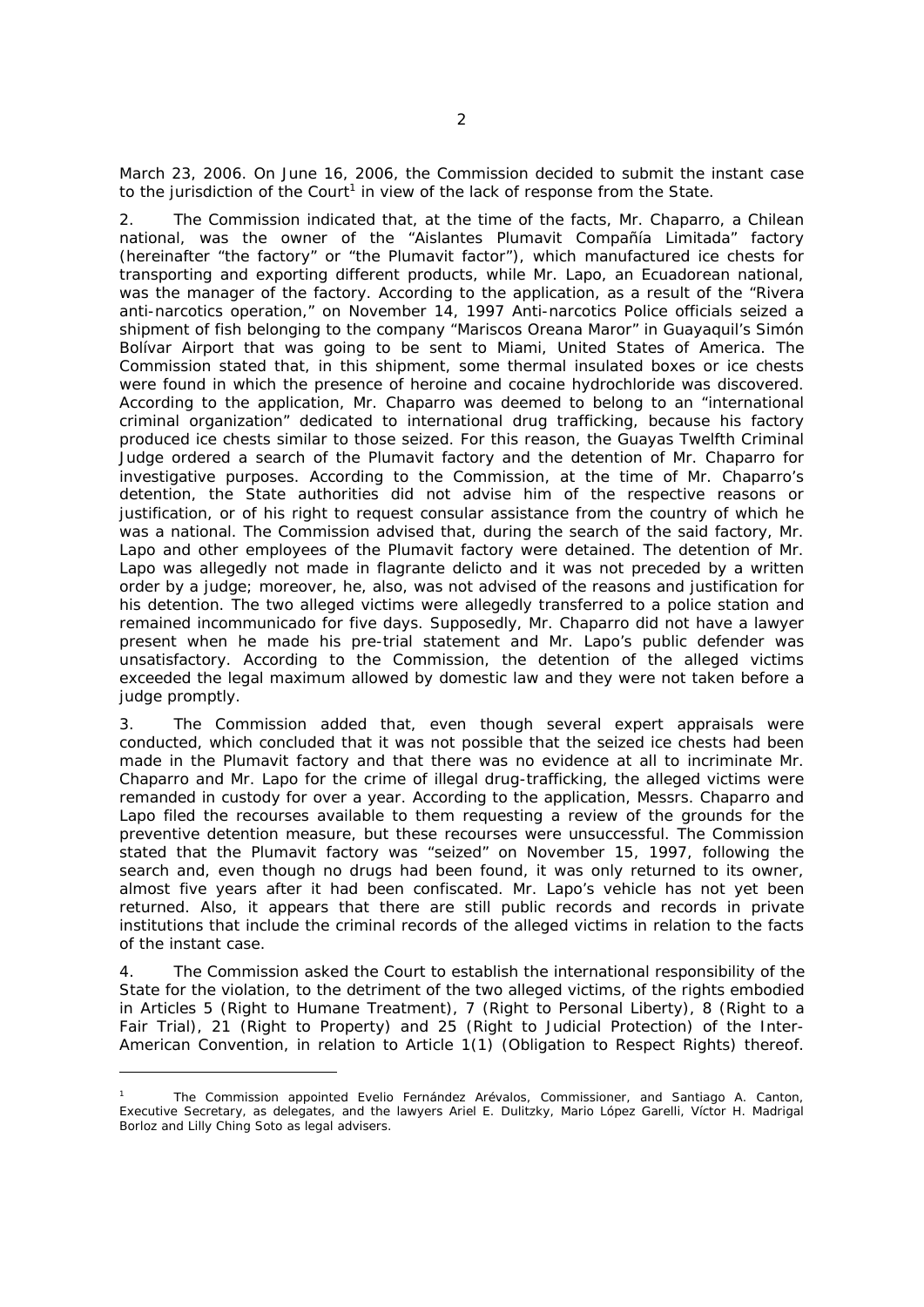Lastly, the Commission asked the Court to declare that the State had failed to comply with the obligation contained in Article 2 (Domestic Legal Effects) of the Convention to the detriment of Mr. Lapo.

5. On October 9, 2006, Xavier Flores Aguirre and Pablo Cevallos Palomeque, representatives of the alleged victims (hereinafter "the representatives"), presented their written brief containing requests, arguments and evidence (hereinafter "requests and arguments brief") pursuant to Article 23 of the Court's Rules of Procedure (hereinafter "the Rules of Procedure"). They stated that they "endorsed all aspects of the legal principles and facts set out by the Commission […] in its application."

6. On December 5, 2006, the State submitted its brief with preliminary objections, its answer to the application, and its observations on the requests and arguments brief (hereinafter "answer to the application"), $^2$  in which it filed two preliminary objections and contested the assertions of the Inter-American Commission.

7. On January 12, 2007, the Commission and the representatives forwarded their respective briefs with arguments on the preliminary objections filed by the State.

### **II**

## **PROCEEDINGS BEFORE THE COURT**

8. The Commission's application was notified to the State<sup>3</sup> on August 17, 2006, and to the representatives on August 10, 2006. During the proceedings before the Court, in addition to the principal briefs forwarded by the parties (*supra* paras. 1, 5 and 6), the President of the Court<sup>4</sup> (hereinafter "the President") ordered that the expert opinions offered by the Commission at the appropriate time be received by means of statements made before notary public (affidavits), and the parties were given the opportunity to present their observations. In addition, the President asked the State to forward helpful evidence.<sup>5</sup> Lastly, bearing in mind the particular circumstances of the case, the President convened the Commission, the representatives, and the State to a public hearing to hear the statements of the two alleged victims, and also the final oral arguments on preliminary objections, merits, reparations, and costs.<sup>6</sup> The public hearing was held on

 $\overline{a}$ 

<sup>2</sup> On September 25, 2006, the State appointed Juan Leoro Almeida, Ambassador of Ecuador to Costa Rica, as Agent, and Erick Roberts and Salim Zaidán as Deputy Agents. On October 20, 2006, the Secretariat of the Court informed the State that the Court's Rules of Procedure did not establish that a State could designate several Deputy Agents, and therefore asked it to "specify who would be its designated Deputy Agent." On December 13, 2006, the State appointed Erick Roberts as principal Agent and Salim Zaidám as Deputy Agent.

<sup>3</sup> When the application was notified to the State, it was advised of its right to appoint a judge *ad hoc* to take part in the deliberation of the case. On September 25, 2006, the State appointed Diego Rodríguez Pinzón as judge *ad hoc*. However, on December 6, 2006, the State was informed that the Court had decided to reject this appointment, because it had been presented after the expiry of the time limit established in Article 10(4) of the Court's Statute.

<sup>4</sup> Order of the President of the Inter-American Court of March 15, 2007.

<sup>5</sup> The evidence consisted of: (a) complete and legible copies of all the domestic judicial case files in the instant case, and (b) copy of the annexes to the answer to the application that were incomplete or illegible.

<sup>6</sup> On April 26, 2007, the State requested that "despite the provisions of Articles 33 and 38 of the Court's Rules of Procedure, [the Court …] examine the possibility of receiving the testimony […] of Guadalupe Manrique Rossi." On May 7, 2007, the President of the Court, in consultation with the other judges and having heard the opinion of the Commission and the representatives, decided "not to accept the State's offer as it was timebarred" under Article 44 of the Rules of Procedure.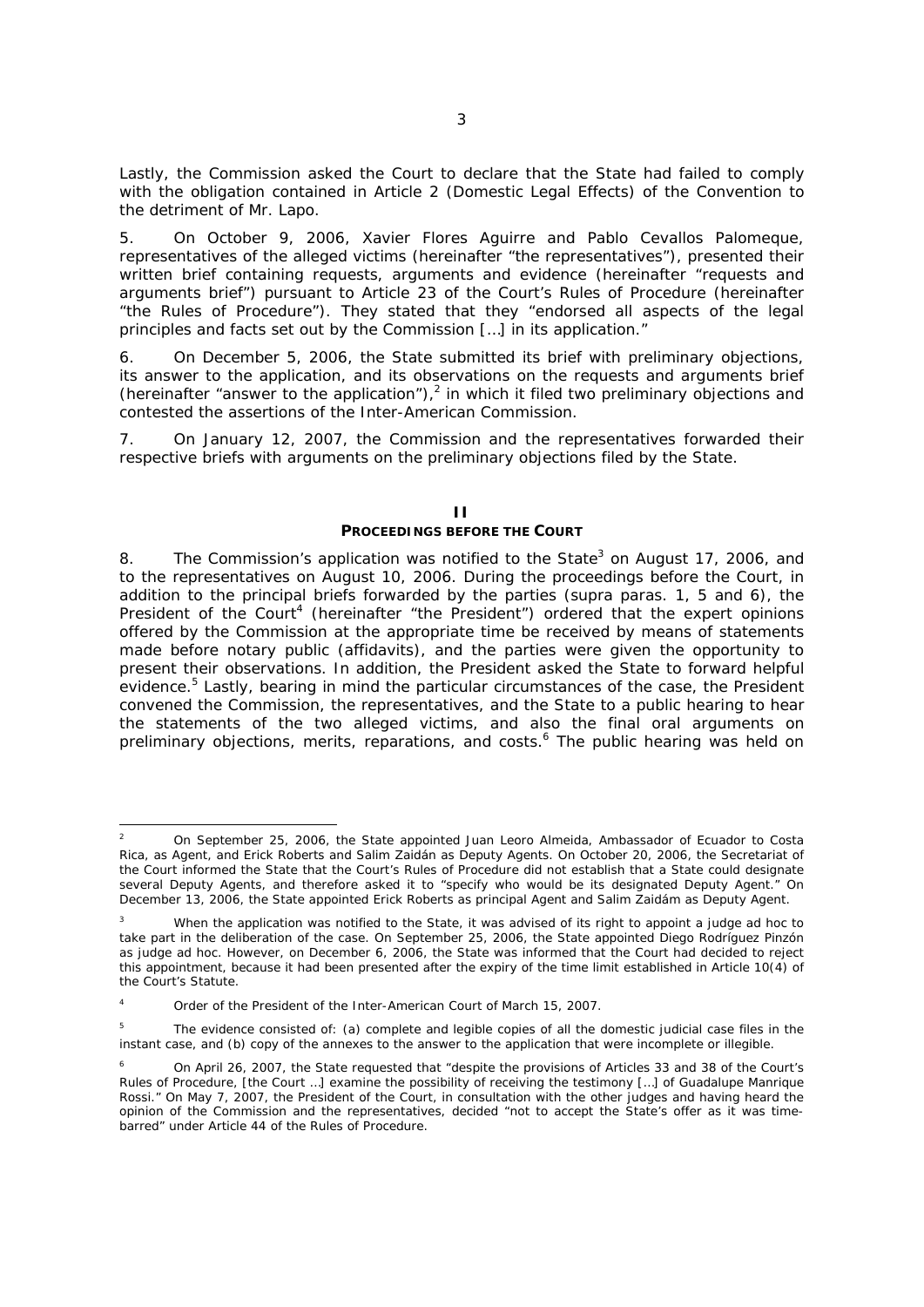May 17, 2007, during the thirtieth special session of the Court, which took place in Guatemala City, Guatemala.<sup>7</sup>

9. On May 15, 2007, the State remitted part of the helpful evidence requested by the President, and on June 6, 2007, the parties forwarded their respective briefs with final arguments.

10. On September 12 and 17, 2007, the State forwarded some documentation that had not been requested by the Court, and the Commission and the representatives alleged that it was time-barred.

11. On September 18 and 25, 2007, the President requested the representatives and the State to forward new helpful evidence<sup>8</sup> which was forwarded to the Court within the allotted time. On October 9, 2007, Mr. Lapo submitted new documentation regarding the helpful evidence that the President had asked the representatives to provide.

## **III**

#### **PRELIMINARY OBJECTIONS**

12. When submitting its answer to the application, the State filed two preliminary objections. They were: (a) "failure to comply with the rule of prior exhaustion of domestic remedies," and (b) lack of jurisdiction of the Court "based on the fourth level of jurisdiction formula." The Court will proceed to examine these preliminary objections in the order in which they were filed.

#### *A) FAILURE TO EXHAUST DOMESTIC REMEDIES*

13. According to the State, the alleged victims failed to appeal the adverse habeas corpus decisions before the Constitutional Court; and they did not appeal the orders for remand in custody "pursuant to the Code of Criminal Procedure." The State also indicated that "the appropriate channel available to remedy possible unlawful or arbitrary acts committed by the judge [who heard the case] was to file a civil action for damages to claim compensation for judicial error."

14. The Commission requested, *inter alia,* that this preliminary objection be rejected "because it was not filed at the appropriate moment before the Commission, and was clearly without grounds." The representatives agreed with the Commission and also

<sup>7</sup> There appeared at this hearing: (a) for the Inter-American Commission: Evelio Fernández Arévalos, Commissioner, Marió López and Lilly Ching, advisers; b) in representation of the alleged victims: Xavier Flores Aguirre; and (c) for the State: Salim Zaidán, Deputy Agent, and Gabriela Galeas, adviser.

<sup>8</sup> The representatives were asked: (a) to forward the vouchers for the expenditure they claimed the alleged victims had incurred for costs and expenses; (b) to provide information on the amount of the equity investment or the number of shares that Mr. Chaparro possessed in the Plumavit company at the time of his detention and at the time the company was returned to him, and also the amount of the equity investment and the number of shares that the other partners or shareholders in the company held at the time of Mr. Chaparro's arrest and when the company was returned to him, and (c) to advise whether Mr. Chaparro Álvarez had received the amount of US\$10,444.77 (ten thousand four hundred and forty-four United States dollars and seventy-seven cents) when the factory was returned. The State was requested to submit: (a) the official exchange rates of the sucre with regard to the United States dollar from 1997 until the date on which the dollar began to be used as the country's only currency; (b) Resolution No. 059-CD of December 19, 1999, issued by the Administrative Council of the National Council for the Control of Drugs and Narcotic Substances (hereinafter "CONSEP"), published in official gazette No. 14 of February 10, 2000, and (c) Resolution No. 13, published in official gazette No. 376 of July 13, 2004, with the replacement regulations for the collection of fees for deposit, custody and administration of property and assets seized, confiscated and impounded, and delivered to CONSEP, for violations of Act 108.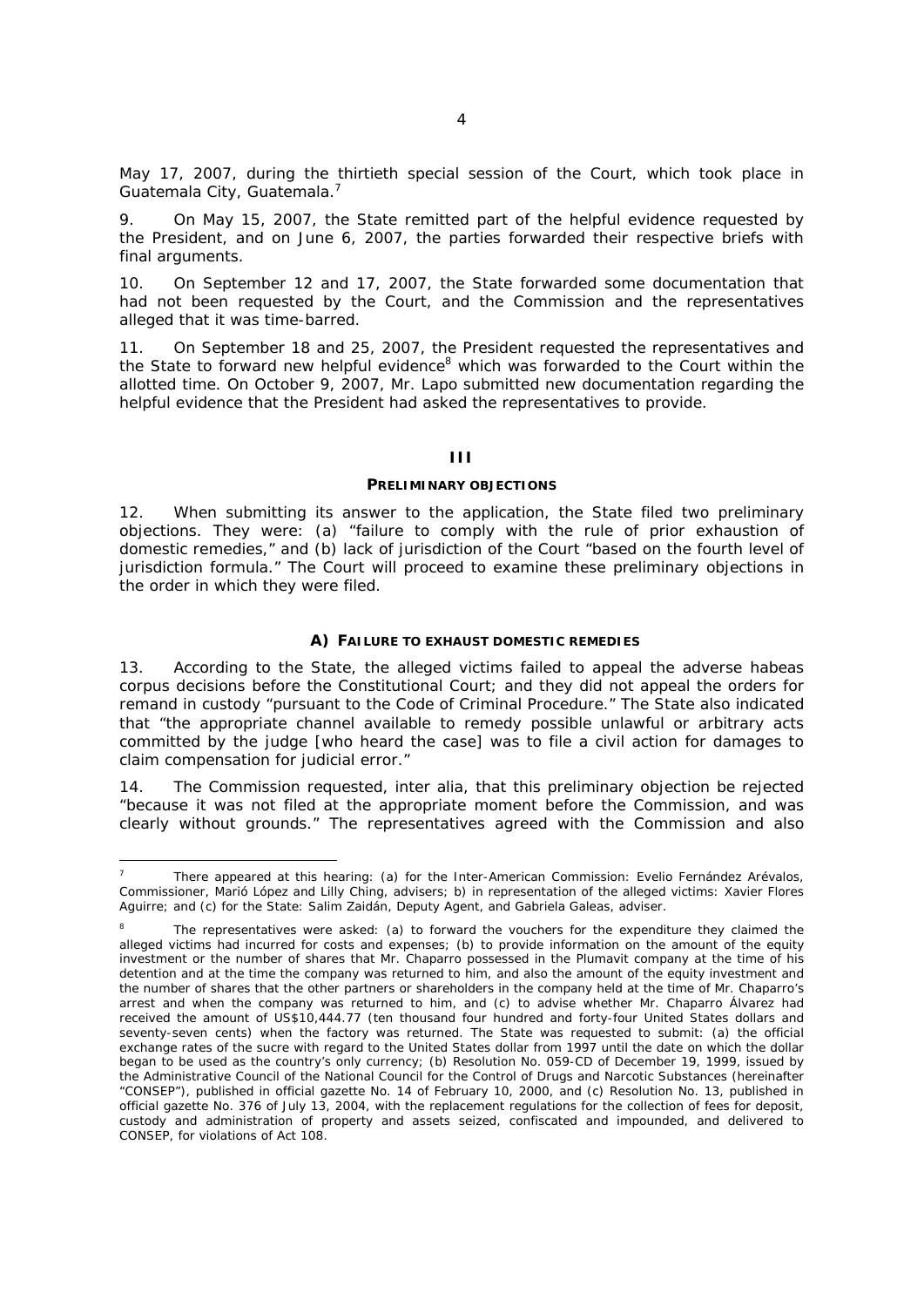indicated, *inter alia,* that the State's allegations were "groundless, because they do not demonstrate that the domestic remedies that should supposedly have been exhausted would be effective."

15. The Convention grants the Court full jurisdiction over all matters pertaining to a case submitted to its jurisdiction, even those of a procedural nature on which the possibility of it exercising its jurisdiction are based.9

16. Article 46(1)(a) of the Inter-American Convention stipulates that admission by the Commission of a petition or communication lodged in accordance with Articles 44 or 45 of the Convention requires that the remedies under domestic law shall have been pursued and exhausted in accordance with generally recognized principles of international law.

17. In this regard, the Court has maintained that the respondent State can expressly or tacitly waive invoking the failure to exhaust domestic remedies. The tacit waiver occurs when the State fails to file this objection at the appropriate time before the Commission.<sup>10</sup>

18*.* In the instant case, the Court observes that the State did not allege, at the appropriate procedural opportunity, that the recourses to appeal the decisions on habeas corpus and remand in custody, and also the civil action for damages, had not been exhausted. Accordingly, as indicated in the preceding paragraphs, the Court considers that the State tacitly waived a means of defense that the Convention establishes in its favor and implicitly admitted the inexistence of these recourses or their opportune exhaustion.<sup>11</sup> Consequently, it decides to reject the first preliminary objection.

# *B) THE FOURTH LEVEL OF JURISDICTION FORMULA*

19. In the State's opinion, the Court lacks jurisdiction to rule on the instant case, because this is "reserved to the domestic courts of justice." The State indicated that "[t]he Inter-American Court cannot examine the contesting of judicial decisions [such as orders for material or personal precautionary measures], because to do so would be to disregard the subsidiary or complementary nature of the system." According to the State, the "basic principle" of the fourth level of jurisdiction formula is that the organs of the Inter-American system "cannot review judgments delivered by the national courts, acting within their own sphere of competence and applying the appropriate judicial guarantees, unless it is considering the possibility that there may have been a violation of the Convention."

20. The Commission stated that the State's arguments on this point "do not provide even the minimum grounds for a preliminary objection," and added that it had "lodged

<sup>9</sup> *Cf. Case of Hilaire v. Trinidad and Tobago. Preliminary objections.* Judgment of September 1, 2001. Series C No. 80, para. 80; *Case of the Dismissed Congressional Employees (Aguado Alfaro et al.) v. Peru. Preliminary objections, merits, reparations, and costs.* Judgment of November 24, 2006. Series C No. 158, para. 66, and *Case of Acevedo Jaramillo et al. v. Peru. Preliminary objections, merits, reparations, and costs.* Judgment of February 7, 2006. Series C No. 144, para. 121.

<sup>10</sup> *Cf. Matter of Viviana Gallardo et al.* Series A No. 101/81, para. 26; *Case of Velásquez Rodríguez v. Honduras. Preliminary objections*. Judgment of June 26, 1987. Series C No. 1, para. 88; *Case of Nogueira de Carvalho et al. v. Brazil. Preliminary objections and merits*. Judgment of November 28 , 2006. Series C No. 161, para. 51.

<sup>11</sup> *Cf. Case of Castillo Páez v. Peru. Preliminary objections*. Judgment of January 30, 1996. Series C No. 24, para. 40; *Case of the Girls Yean and Bosicov. Dominican Republic. Preliminary objections, merits, reparations, and costs*. Judgment of September 8, 2005. Series C No. 130, para. 64, and *Case of Nogueira de Carvalho et al.*, *supra* note 10, para. 53.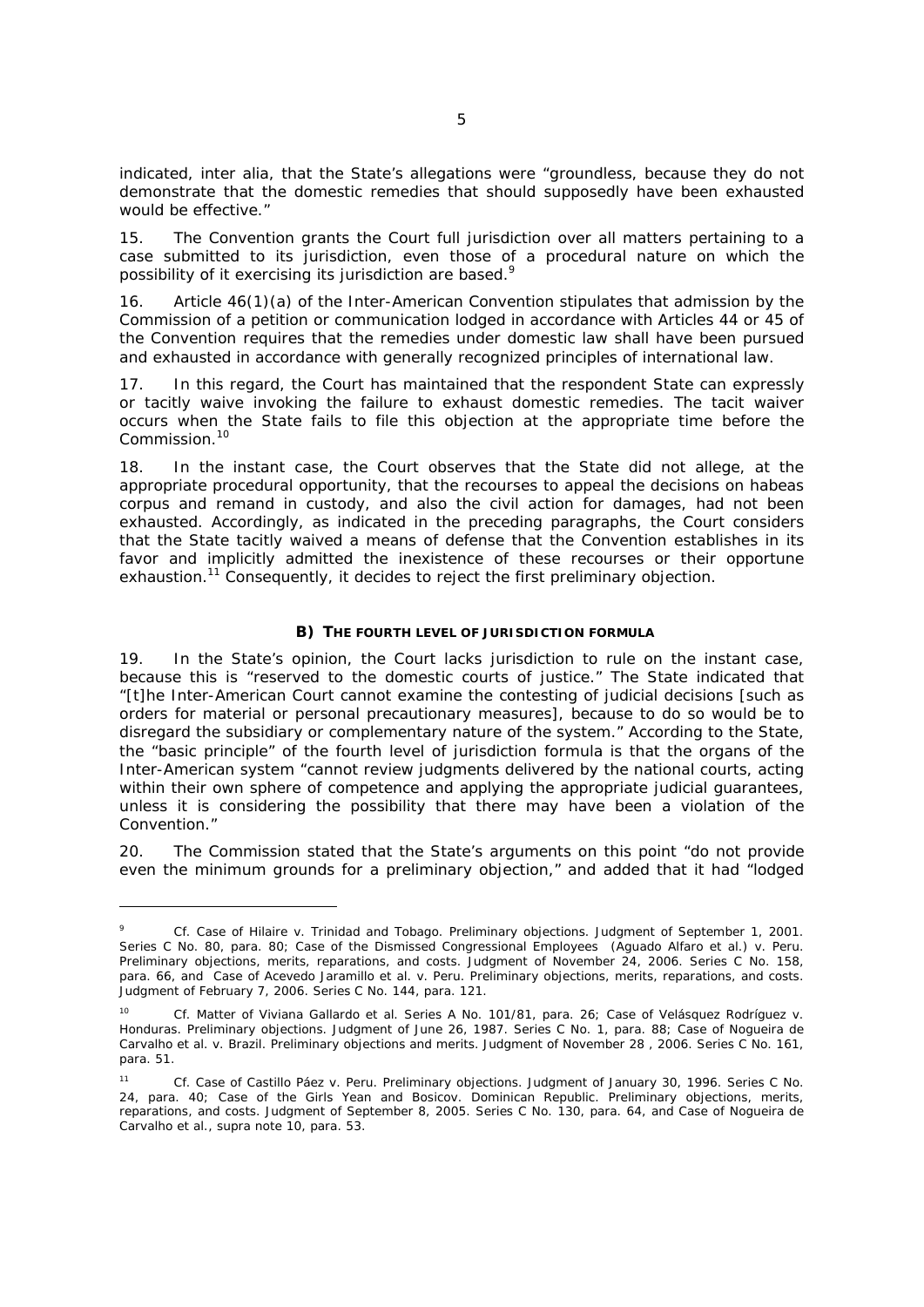this case before the Court, not to review issues of domestic law, but rather to determine the State's responsibility for failing to comply with its obligations under the Convention."

21. The representatives argued that the State "invalidated its own claim" when it acknowledged that judgments delivered by the domestic courts could be reviewed if it was considered that "there may have been a violation of the Convention."

22. The Court reiterates that clarification of whether the State has violated its international obligations owing to the actions of its judicial bodies may lead to a situation in which the Court must examine the respective domestic proceedings in order to establish their compatibility with the Inter-American Convention. In light of this, the domestic proceedings must be considered as a whole, including the decisions of the courts of appeal. The role of international courts is to determine whether the entire proceedings, including the incorporation of evidence, are in keeping with the Convention.<sup>12</sup>

23. In the instant case, the Commission's application does not attempt to review the rulings or decisions of the domestic courts, but asks the Court to declare that the State violated the principles of the Inter-American Convention during the detention and trial of Messrs. Chaparro and Lapo. Consequently, the Court considers that this is not a preliminary objection, but rather a matter related to the merits of the case.

# **IV**

#### **COMPETENCE**

24. The Court is competent to hear this case in the terms of Articles 62(3) and 63(1) of the Inter-American Convention, because Ecuador has been a State Party to the Convention since December 28, 1977, and accepted the compulsory jurisdiction of the Court on July 24, 1984.

#### $\mathbf{v}$

#### **PARTIAL ACKNOWLEDGEMENT OF RESPONSIBILITY**

25. During the public hearing held in this case (*supra* para. 8), the representative of the State made a partial acquiescence, as follows:

The Ecuadorean State regrets the excesses committed by public officials who intervened in the detention and trial of the alleged victims, Juan Carlos Chaparro Alvarez and Freddy Hernán Lapo, and, over and above my role as the State's Agent, I would personally like to express my regret for the unpleasant situation that the alleged victims experienced during the domestic proceedings against them for the alleged crime of drug-trafficking, of which they were ultimately acquitted.

[…]

The State acknowledges the violations of the rights protected by Articles 2, 5, 8 and 25 of the Inter-American Convention on Human Rights.

26. During this public hearing, the Commission and the representatives assessed the State's acquiescence.

27. According to Articles 53(2) and 55 of the Rules of Procedure, in exercise of its inherent power concerning the international protection of human rights, the Court may

<sup>12</sup> *Cf. Case of the "Street Children" (Villagrán Morales et al.) v. Guatemala. Preliminary objections*. Judgment of September 11, 1997. Series C No. 32, para. 222; *Case of the Yakye Axa Indigenous Community v. Paraguay. Merits, reparations, and costs*. Judgment of June 17, 2005. Series C No. 125, para. 109, and *Case of Lori Berenson Mejía v. Peru. Merits, reparations, and costs*. Judgment of November 25, 2004. Series C No. 119, para. 133.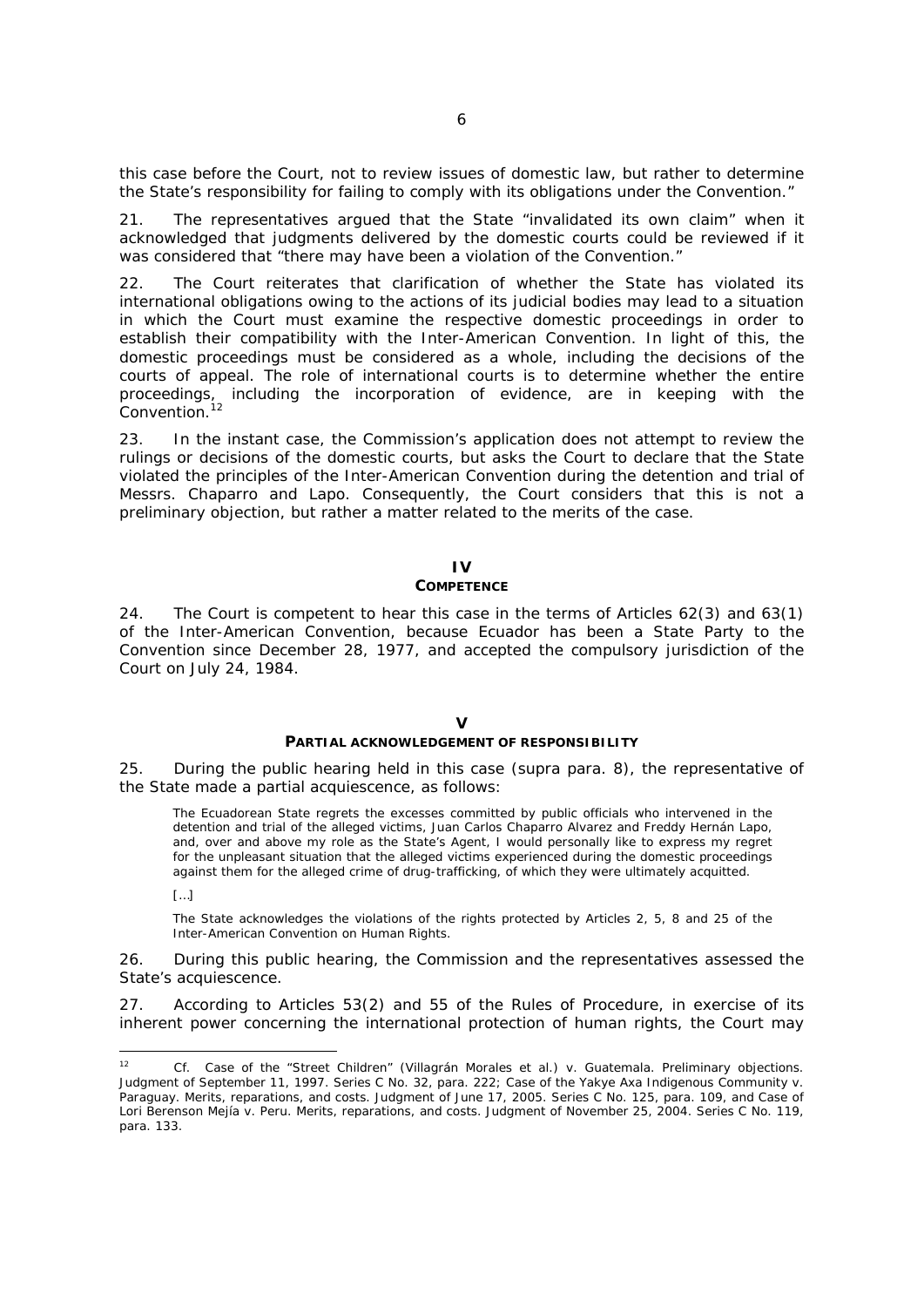determine whether an acknowledgement of international responsibility by a respondent State offers sufficient grounds, in the terms of the Inter-American Convention, to proceed with consideration of the merits and a decision on reparations and costs. To this end, the Court examines the situation in each specific case.<sup>13</sup> Accordingly, it will proceed to define the terms and scope of the partial acknowledgement of international responsibility made by the State and the extent of the subsisting dispute.

28. The Court observes, first, that the State failed to describe in detail all the facts that it acknowledged. Consequently, the Court finds that, by acquiescing to the claims of the Commission and the representatives concerning the violations of Articles 2, 5, 8 and 25 of the Convention, the State implicitly acknowledged the facts that, according to the application, comprise those violations, in the understanding that the application provides the factual framework for the proceedings.14 The Court therefore declares that the dispute has ceased concerning the facts and their juridical consequence in relation to Articles 2, 5, 8 and 25 of the Convention.

29. The State excluded from its acquiescence, the facts related to Articles 7 and 21 of the Convention, so the dispute on these points continues.

30. Second, the Court observes that the State accepted certain measures of reparation requested by the Commission. More precisely, the State indicated:

Even before the delivery of the corresponding judgment by the Inter-American Court of Human Rights, the Ecuadorean State requests the representative of the alleged victims to cooperate in the process of the review and adaptation of Ecuadorean laws, specifically those regulating the criminal prosecution procedure for cases involving drug-trafficking crimes, in order to adapt certain norms that could lead to violations of the provisions of the Inter-American Convention on Human Rights.

In addition, the Ecuadorean State will make every effort, through the National Constituent Assembly to be installed shortly, to adapt the constitutional guarantee of habeas corpus to international standards, […] so that the judicial verification of whether an arrest is in keeping with international conventions, the Constitution, and the law is no longer entrusted to the senior municipal representative.

31. Nevertheless, the State questioned the amounts requested by the representatives for compensation and reimbursement of costs and expenses, and did not refer to the other measures of reparation requested.

32. In the corresponding chapter, the Court will examine the measures of reparation that are appropriate in this case, bearing in mind the State's observations.

> \* \* \*

33. The Court considers that the State's partial acknowledgement of international responsibility makes a positive contribution to the development of these proceedings, to the satisfactory functioning of the Inter-American jurisdiction over human rights, to the

 $13$ <sup>13</sup> *Cf. Case of Myrna Mack Chang v. Guatemala. Merits, reparations, and costs*. Judgment of November 25, 2003. Series C No. 101, para. 105; *Case of Zambrano Vélez et al. v. Ecuador. Merits, reparations, and costs.* Judgment of July 4, 2007. Series C No. 166*,* para. 12, and *Case of the Rochela Massacre v. Colombia*. *Merits, reparations, and costs.* Judgment of May 11, 2007. Series C No. 163, para. 9.

<sup>14</sup> *Cf. Case of the "Mapiripán Massacre" v. Colombia*. *Merits, reparations, and costs*. Judgment of September 15, 2005. Series C No. 134, para. 59; *Case of Zambrano Vélez et al., supra* note 13, para. 17*,* and *Case of the Rochela Massacre, supra* note 13, para. 30.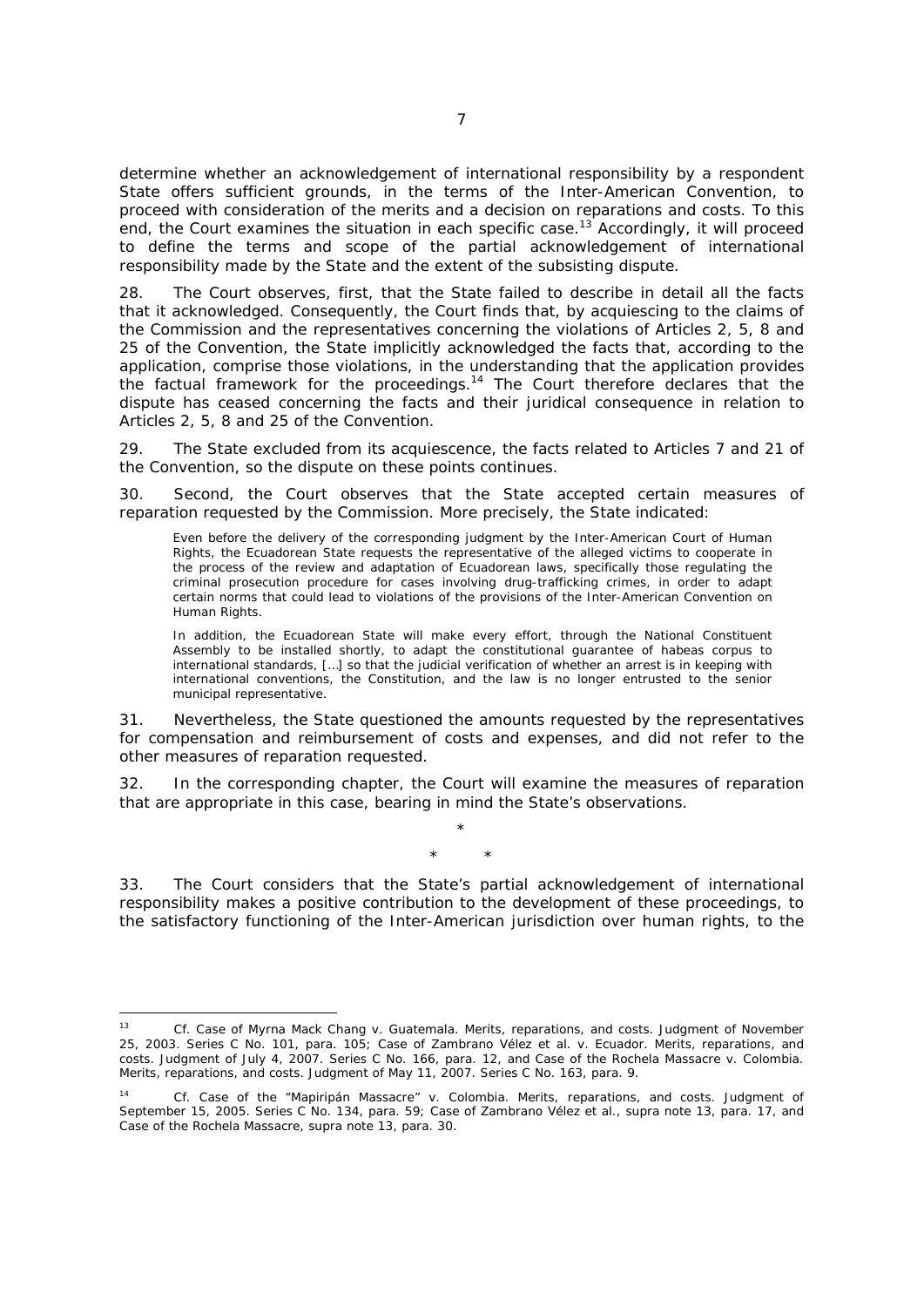exercise of the principles that inspire the Inter-American Convention, and to the conduct that the States are obliged to observe in this regard.<sup>15</sup>

34. Taking into account the responsibilities incumbent on this Court, as an international body entrusted with the protection of human rights, the Court deems it necessary to deliver a judgment in which it determines the facts and all the elements relating to the merits of the case, as well as the corresponding consequences, since the delivery of the judgment contributes to making reparation to Messrs. Chaparro and Lapo, to avoiding a repetition of similar facts and, in summary, to satisfying the purposes of the Inter-American jurisdiction over human rights.<sup>16</sup>

#### **VI EVIDENCE**

35. Based on Articles 44 and 45 of the Rules of Procedure, and also on the Court's case law regarding evidence and its assessment, $17$  the Court will proceed to examine and assess the documentary probative elements forwarded by the Commission, the representatives, and the State at different procedural opportunities or as helpful evidence requested by the President, as well as the expert witness statements made by affidavit. In this regard, the Court will take into account the principles of sound criticism, within the corresponding legal framework.<sup>18</sup>

# *A) DOCUMENTARY, TESTIMONIAL AND EXPERT EVIDENCE*

36. The President of the Court decided that the sworn statements and those made before public notary (affidavit) of the following expert witnesses proposed by the Commission should be received:

*a) Yazmín Kuri González* testified, *inter alia*, about the alleged financial losses suffered by the alleged victims and the corresponding reparations, and

*b) Jorge Fantoni Camba* testified, *inter alia,* about the nature and application of the Ecuadorean Narcotic Drugs and Psychotropic Substances Act (hereinafter "the NDPSA").

37. Regarding the evidence provided during the public hearing, the Court heard the statements of the alleged victims offered by the Commission. Mr. Chaparro and Mr. Lapo testified, *inter alia,* about their arrest, the measures taken to seek justice, the alleged deprivation and subsequent return of their property, the judicial actions filed, and the consequences of the judicial proceedings against them.

<sup>15</sup> *Cf. Case of Zambrano Vélez et al., supra* note 13, para. 30*; Case of Bueno Alves v. Argentina. Merits, reparations, and costs.* Judgment of 11 de mayo de 2007. Series C No. 164, para. 34*, and Case of the Rochela Massacre*, *supra* note 13, para. 29.

<sup>16</sup> *Cf. Case of La Cantuta v. Peru. Merits, reparations, and costs.* Judgment of November 29, 2006. Series C No. 162, para. 57; *Case of Bueno Alves, supra* note 15, para. 35*, and Case of the Rochela Massacre, supra*  note 13, para. 54.

<sup>17</sup> *Cf. Case of Almonacid Arellano et al. v. Chile*. *Preliminary objections, merits, reparations, and costs.* Judgment of September 26, 2006. Series C No. 154, paras. 66 to 69; *Case of Servellón García et al. v. Honduras. Merits, reparations, and costs*. Judgment of September 21, 2006. Series C No. 152, paras. 32 to 35, and *Case of Ximenes Lopes v. Brazil. Merits, reparations, and costs.* Judgment of July 4, 2006. Series C No. 149, paras. 42 to 45.

<sup>18</sup> *Cf. Case of La Cantuta*, *supra* note 16, para. 59; *The Miguel Castro Castro Prison v. Peru. Merits, reparations, and costs.* Judgment of November 25, 2006. Series C No. 160, paras. 182 to 185, and *Case of Nogueira Carvalho et al.*, *supra* note 10, para. 55.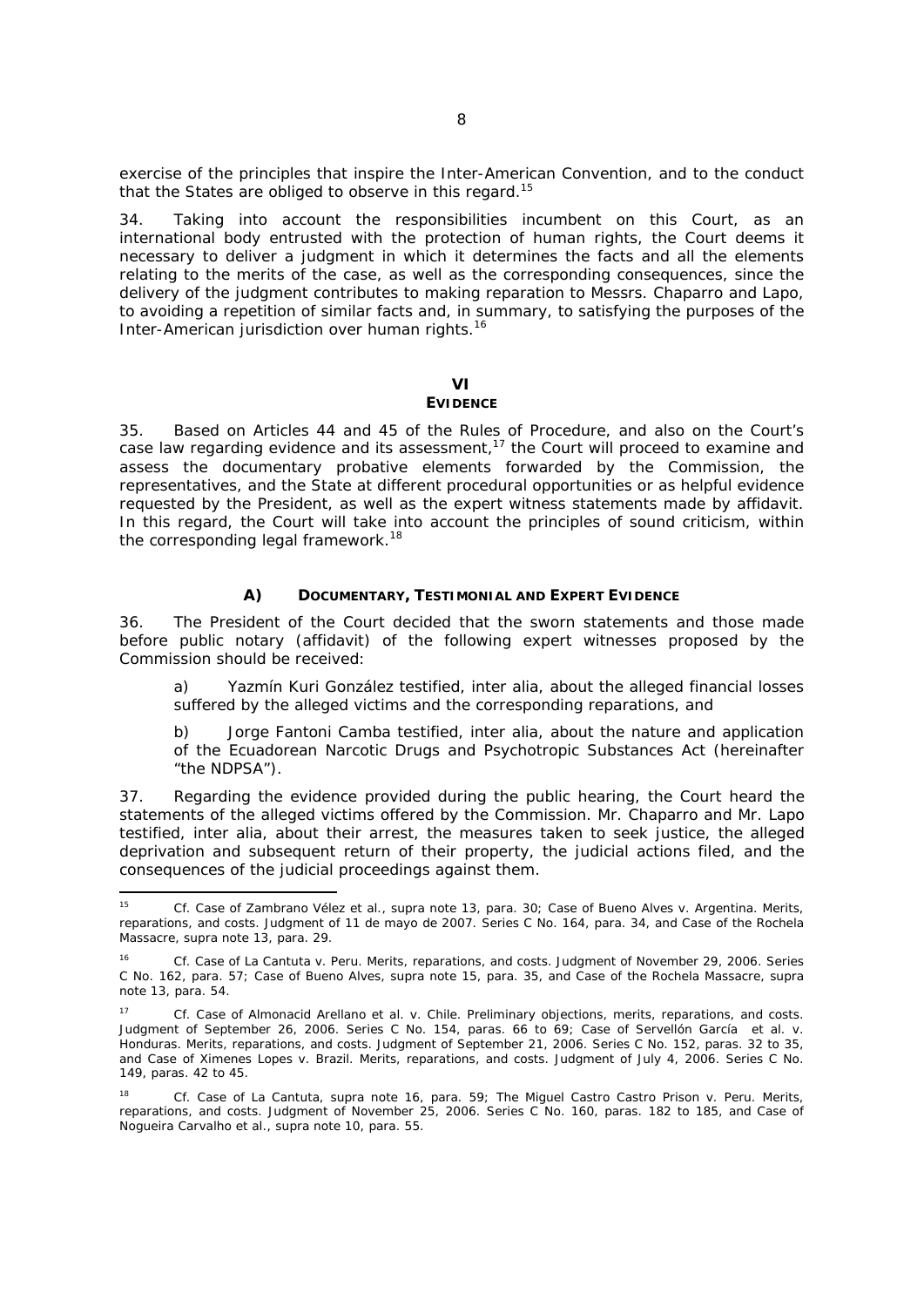38. Also, during the public hearing (*supra* para. 8), the State's Deputy Agent declared, *inter alia,* that:

If Mr. Lapo, if Mr. Chaparro, through their representative, prove that a certain type of possession protected by their right to property has been harmed, the Ecuadorean State, in good faith, is willing to acknowledge such harm, provided it is supported by an expert report, duly prepared by an impartial professional who is an expert on these matters.

We consider it premature for the Inter-American Court of Human Rights to rule on the type of claims made by the representative of the alleged victims, because the views contained in his written brief containing pleadings, motions and evidence are not duly supported by the impartial opinion of an expert, who should be appointed to establish possible losses, which, if verified, must be recognized by the Ecuadorean State.

[...] If the Inter-American Court attributes responsibility to the Ecuadorean State in relation to Article 21 of the Convention, we demand that this should be based on an expert report duly prepared by a qualified person who has no relationship of any kind to the parties to this case.

39. In view of the above, the President, in consultation with the other judges of the Court and in accordance with Article 45 of the Rules of Procedure, requested the State and the representatives to each submit a list of professionals, experts in evaluating losses, so that the President could select an expert from each list to evaluate the possible pecuniary losses that the facts of this case had allegedly caused to Messrs. Chaparro and Lapo. He also advised the parties that, since the preparation of the expert report responded to a request by the State, the State was responsible for covering all the costs involved in its preparation, pursuant to Article 46 of the Rules of Procedure.

40. Subsequently, the State sent two communications to the Court<sup>19</sup> in which it indicated that the Court had misinterpreted its Agent's statements. According to the State, it had not proposed or requested an expert report, so that "it [would] not assume the costs required by the preparation of this evidence."

41. On July 17, 2007, based on the State's refusal to cover the costs of the evidence it had requested, the Court decided that it was not necessary to proceed to appoint independent experts, and that it would deliver judgment based on the evidence submitted by the parties.

## *B) ASSESSMENT OF THE EVIDENCE*

42. In this case, as in others,  $20$  the Court admits the probative value of those documents presented by the parties at the appropriate procedural opportunity that were not contested or opposed, and whose authenticity was not questioned. Regarding the documents forwarded as helpful evidence (*supra* paras. 9 and 11), the Court incorporates them into the body of evidence in this case, in accordance with Article 45(2) of the Rules of Procedure. However, it notes that the State forwarded the evidence requested (*supra* paras. 8 and 9) with a delay of one month. The Court recalls that the parties must submit the evidence that the Court requests so that it has as many probative elements as possible when examining the facts and to justify its decisions.<sup>21</sup>

 $19$ Official communication No. 001876 of May 30, 2007 (file on merits, volume II, folios 560 to 562) and official communication No. 2062 of June 11, 2007, received on June 12, 2007 (file on merits, volume II, folios 762).

<sup>20</sup> *Cf. Case of Velásquez Rodríguez.* Merits. Judgment of July 29, 1988. Series C No. 4, para. 140; *Case of Cantoral Huamaní and García Santa Cruz v. Peru. Preliminary objection, merits, reparations, and costs.* Judgment of July 10, 2007. Series C No. 167, para. 41, and *Case of Zambrano Vélez et al.*, *supra* note 13, para. 37.

<sup>21</sup> *Cf. Case of Zambrano Vélez et al.*, *supra* note 13, para. 33.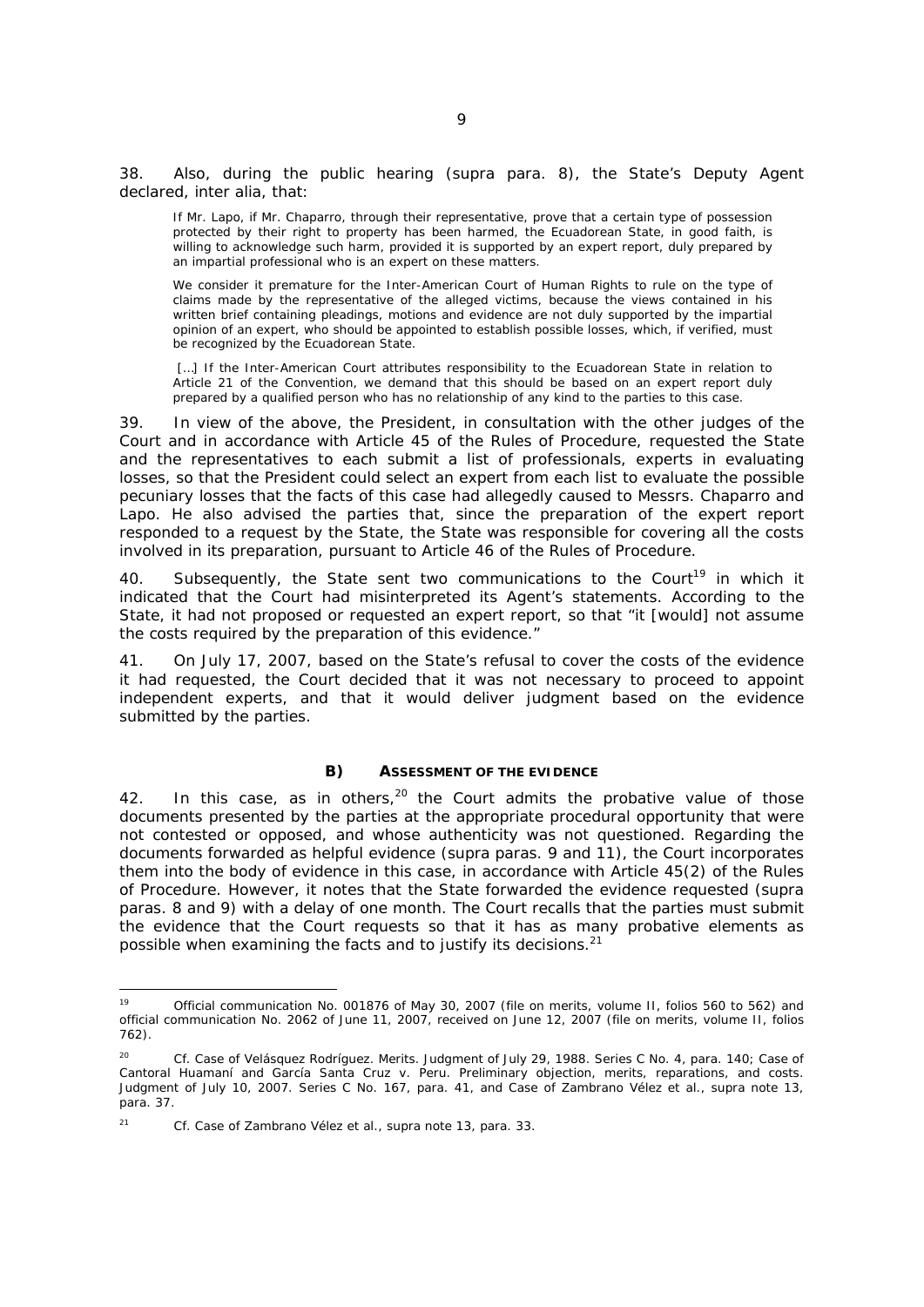43. The Court admits the documents sent by the representatives on December 1 and 11, 2006, regarding the "certifications of the police records" of Messrs. Chaparro and Lapo, and also the documentation forwarded by the State together with its final arguments brief because, although this documentation was produced after the principal briefs had been remitted (*supra* paras. 1 and 5), it was not opposed, and its authenticity and truth were not contested.

44. Regarding the documents forwarded by the State on September 12 and 17, 2007 (*supra* para. 10), the Court reiterates that, according to Article 44(1) of the Rules of Procedure, "[i]tems of evidence tendered by the parties shall be admissible only if [...] contained in the application and in the reply thereto." Nevertheless, it considers that these documents are useful to decide the instant case and will assess them together with the whole body of evidence and taking into account the observations of the parties.

45. Regarding the newspaper Articles submitted by the parties, the Court considers that they can be assessed when they refer to well-known public facts or non-rectified declarations of State officials, or when they corroborate aspects related to the case and are authenticated by other means.<sup>22</sup>

46. Regarding the testimonies and expert opinions, the Court considers they are pertinent when they are in keeping with the purpose defined by the President in the Order in which he instructed that they should be received (*supra* para. 8), taking into account the observations submitted by the parties. The Court considers that the testimonial statements made by the alleged victims must be assessed together with all the evidence in the case and not in isolation, since the victims have a direct interest in the case. $23$ 

47. Having examined the probative elements in the case file, the Court will now examine the alleged violations, considering the facts that have been acknowledged and those that will be proved<sup>24</sup> in the respective chapter. The Court will also examine the allegations of the parties that it deems pertinent, bearing in mind the acknowledgment of the facts and the State's acquiescence.

### **VII ARTICLE 7 (RIGHT TO PERSONAL LIBERTY)25 IN RELATION TO ARTICLES 1(1)**

- 1. Every person has the right to personal liberty and security.
- 2. No one shall be deprived of his physical liberty except for the reasons and under the conditions established beforehand by the constitution of the State Party concerned or by a law established pursuant thereto.
- 3. No one shall be subject to arbitrary arrest or imprisonment.

 $22$ <sup>22</sup> *Cf. Case of Velásquez Rodríguez*, *supra* note 20, para. 146; *Case of La Cantuta*, *supra* note 16, para. 62, and *Case of Escué Zapata v. Colombia. Merits, reparations, and costs.* Judgment of July 4, 2007. Series C No. 165, para. 28.

<sup>23</sup> *Cf. Case of the "White Van" (Paniagua Morales et al.) v. Guatemala*. *Reparations and costs*. Judgment of May 25, 2001. Series C No. 76, para. 70; *Case of Cantoral Huamaní and García Santa Cruz, supra* note 20, para. 44 and *Case of Zambrano Vélez et al.*, *supra* note 13, para. 40.

Hereafter, this judgment contains facts that the Court finds have been established based on the State's acquiescence. Some of these facts have been complemented with probative elements, in which case, the respective footnotes are included.

The relevant provisions of Article 7 of the Convention establish:

<sup>4.</sup> Anyone who is detained shall be informed of the reasons for his detention and shall be promptly notified of the charge or charges against him.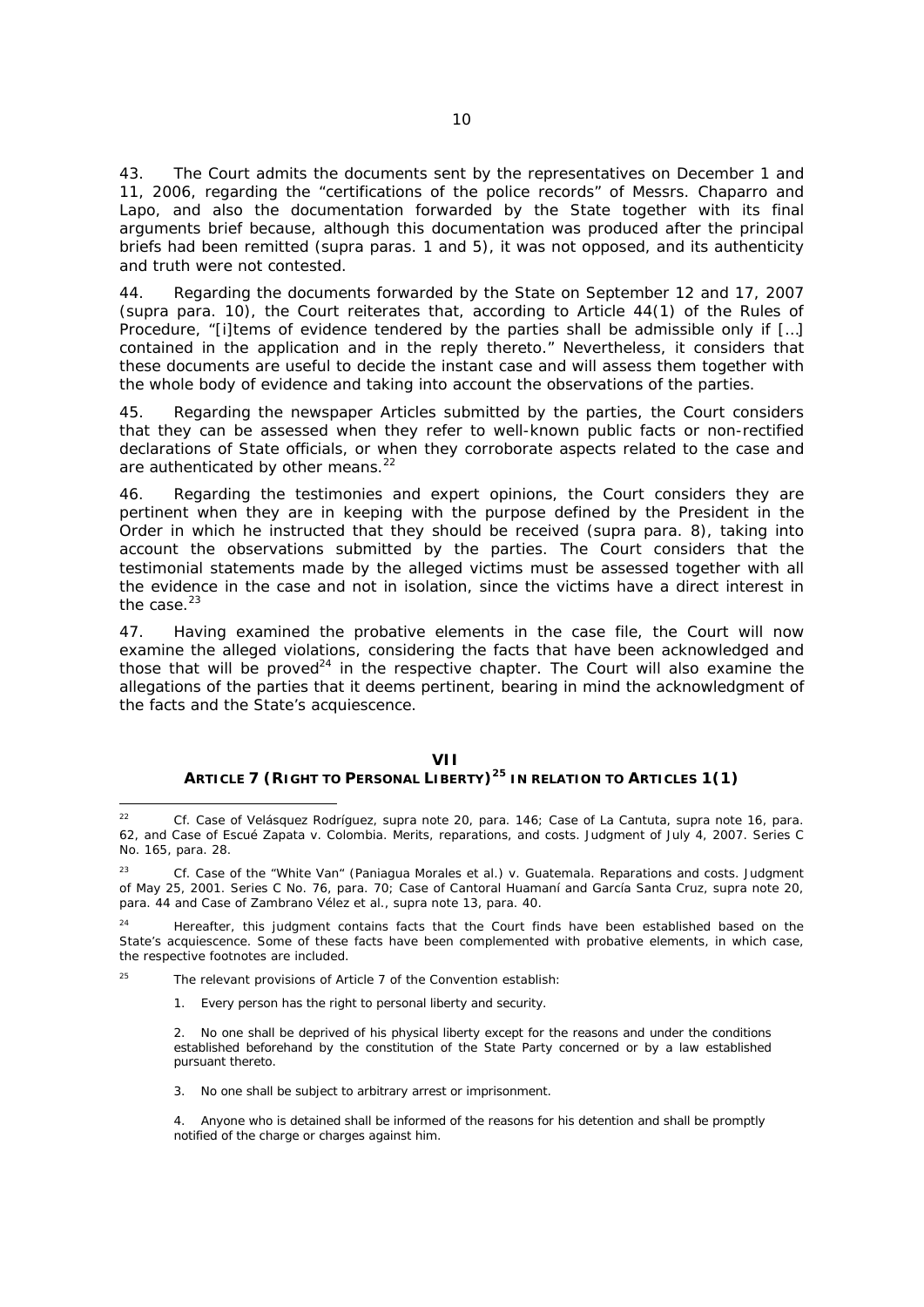# **(OBLIGATION TO RESPECT RIGHTS)26 AND 2 (DOMESTIC LEGAL EFFECTS)<sup>27</sup> OF THE INTER-AMERICAN CONVENTION**

48. The Commission alleged that the right embodied in Article 7 of the Convention was violated to the detriment of Mr. Chaparro, "because the method or procedure used for his arrest and subsequent treatment […] was contrary […] to domestic norms," given that it was implemented "without there being any evidence that connected him to the proceedings, and without his having been shown the arrest warrant [...] or [...] informed of the reasons for it [and of] his right to consular assistance[; nor] was he guaranteed his right to a technical defense." Furthermore, it stated that Mr. Lapo was arrested "in circumstances that did not qualify for an exception to the need for a judicial order […], without being informed of the reasons for [the arrest], and without being guaranteed the right to a technical defense." Lastly, the Commission stated that the two victims were brought before a police agent and a prosecutor, neither of whom had the power to release them, and it was only 23 days after their arrest that they were taken before a judge, which was contrary to domestic norms. It also indicated that they were remanded in custody for an excessive length of time, that the recourses filed to contest the deprivation of their liberty were ineffective, and that the remedy of habeas corpus "embodied in Article 28 of the Constitution […] is not compatible with the requirements of Article 7[(6)] of the Convention[,] because it establishes that a Mayor – in other words, an administrative authority – is the person responsible for deciding whether an arrest is lawful." The representatives endorsed these allegations.

49. The State alleged that the arrests were carried out under strict judicial control and orders, and respecting domestic law, because the Twelfth Criminal Judge "coordinated and supervised the procedure of the arrest and search of the respective persons and property in the case," going to "Mr. Chaparro's residence, together with police officials, in order to detain him," and subsequently going to the Plumavit factory to search it and detain Mr. Lapo. For the State, the procedure that led to the arrest of the victims was reasonable, based on the work of monitoring, interrogation of third parties and prior analysis; it was also predictable and proportionate. According to the State, at the time of

<sup>5.</sup> Any person detained shall be brought promptly before a judge or other officer authorized by law to exercise judicial power and shall be entitled to trial within a reasonable time or to be released without prejudice to the continuation of the proceedings. His release may be subject to guarantees to assure his appearance for trial.

<sup>6.</sup> Anyone who is deprived of his liberty shall be entitled to recourse to a competent court, in order that the court may decide without delay on the lawfulness of his arrest or detention and order his release if the arrest or detention is unlawful. In States Parties whose laws provide that anyone who believes himself to be threatened with deprivation of his liberty is entitled to recourse to a competent court in order that it may decide on the lawfulness of such threat, this remedy may not be restricted or abolished. The interested party or another person in his behalf is entitled to seek these remedies.

<sup>26</sup> Article 1(1) of the Convention establishes that:

The States Parties to this Convention undertake to respect the rights and freedoms recognized herein and to ensure to all persons subject to their jurisdiction the free and full exercise of those rights and freedoms, without any discrimination for reasons of race, color, sex, language, religion, political or other opinion, national or social origin, economic status, birth, or any other social condition..

<sup>27</sup> Article 2 of the Convention stipulates that:

Where the exercise of any of the rights or freedoms referred to in Article 1 is not already ensured by legislative or other provisions, the States Parties undertake to adopt, in accordance with their constitutional processes and the provisions of this Convention, such legislative or other measures as may be necessary to give effect to those rights or freedoms.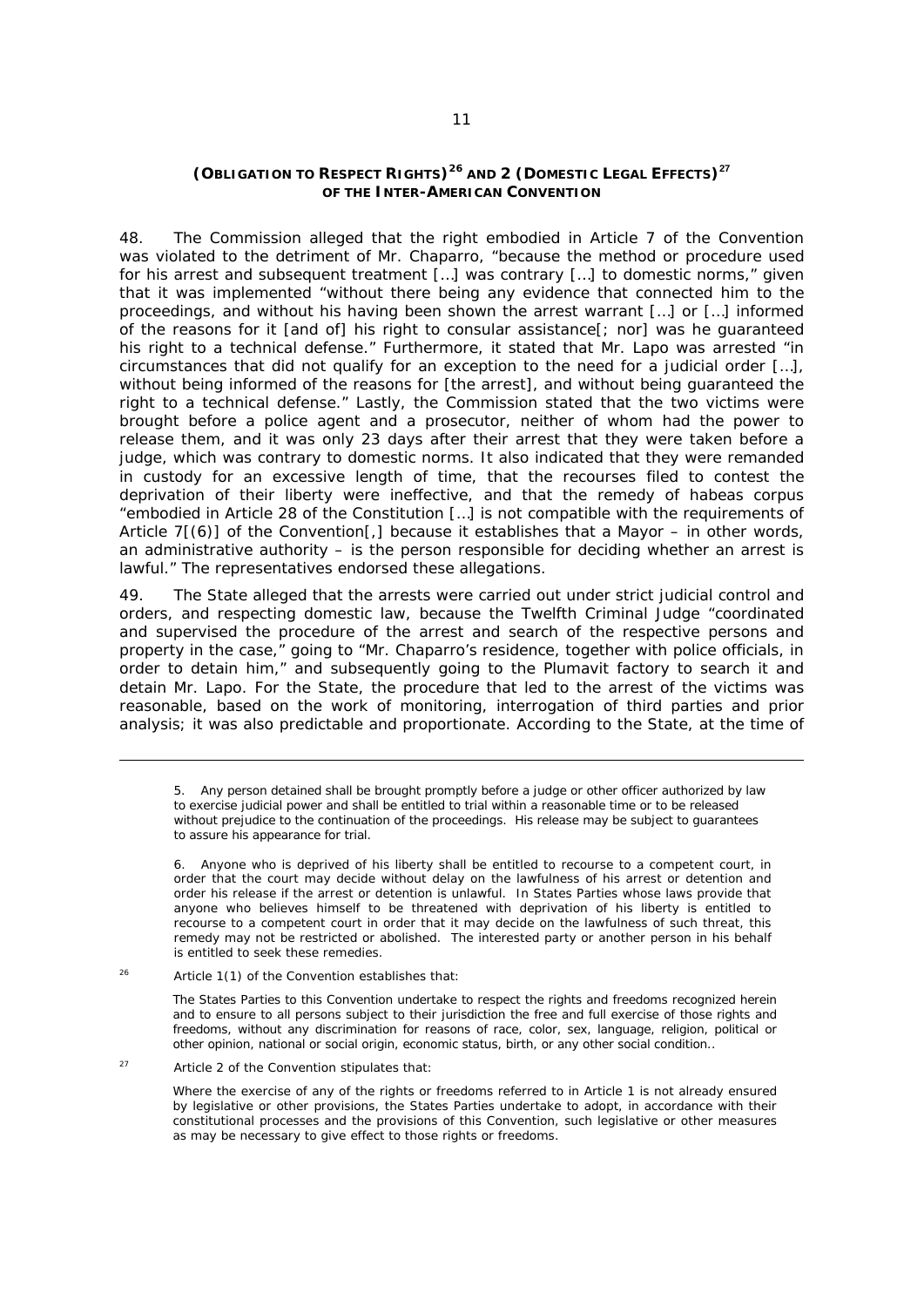their arrest, Messrs. Chaparro and Lapo were informed of the reasons, and notified of the charges against them. It added that, although at one time there were serious reasons to consider that the victims were responsible for drug-trafficking, during subsequent proceedings, the evidence was a determining factor to absolve them from guilt, "which is perfectly possible in criminal proceedings."

50. To examine the dispute, the Court will first provide a general overview of the right to personal liberty and security. It will then refer to the alleged unlawful and arbitrary nature of the deprivation of the victims' liberty; the alleged lack of immediate information on the reasons for the detention; the alleged ineffectiveness of the recourses filed to contest their arrest and, lastly, the alleged violation of the right to be tried within a reasonable time or to be released.

## *A) THE RIGHT TO PERSONAL LIBERTY AND SECURITY*

51. Article 7 of the Convention contains two distinct types of regulations: one general, the other specific. The general one is contained in the first subparagraph: "[e]very person has the right to personal liberty and security"; while the specific one is composed of a series of guarantees that protect the right not to be deprived of liberty unlawfully (Art.  $7(2)$ ) or in an arbitrary manner (Art.  $7(3)$ ), to be informed of the reasons for the detention and the charges brought against him (Art. 7(4)), to judicial control of the deprivation of liberty and the reasonable length of time of the remand in custody (Art. 7(5)), to contest the lawfulness of the arrest (Art. 7(6)), and not to be detained for debt  $(Art. 7(7))$ .

52. In its broadest sense, liberty is the ability to do or not do all that is lawfully allowed. In other words, it is the right of every person to organize his individual and social life in keeping with his own choices and beliefs, and in accordance with the law. Security, on the other hand, is the absence of interferences that restrict or limit liberty beyond what is reasonable. Defined as such, liberty is thus a basic human right, inherent in the attributes of the person, that crosscuts the entire American Convention. Indeed, the Preamble underscores the intention of the States of the America to consolidate "a system of personal liberty and social justice based on respect for the essential rights of man," and their recognition that "the ideal of free men enjoying freedom from fear and want can be achieved only if conditions are created whereby everyone may enjoy his economic, social, and cultural rights, as well as his civil and political rights." Thus, each human right protects an aspect of the liberty of the individual.

53. In the case of Article 7 of the Convention, this protects exclusively the right to physical liberty and covers physical conducts that presuppose the actual presence of the holder of the right and that are normally expressed in physical movement. Security should also be understood as protection against all unlawful or arbitrary interference with physical liberty.28 However, this right may be exercised in many ways, and what the American Convention regulates are the limits or restrictions that the State may impose. This explains why Article 7(1) establishes in general terms the right to liberty and security and the other subparagraphs refer to the different guarantees that must be provided when depriving a person of their liberty. This also explains why the way in which domestic laws affect the right to liberty is characteristically negative, when they

l

The European Court has also understood this to be so, when it considered that "[i]n proclaiming the "right to liberty", paragraph 1 of Article 5 (art. 5-1) is contemplating individual liberty in its classic sense, that is to say the physical liberty of the person," *Cf. ECHR, Case of Engel and others v. The Netherlands,* Judgment of 8 June 1976, Applications Nos. 5100/71; 5101/71; 5102/71; 5354/72; 5370/72, para. 57.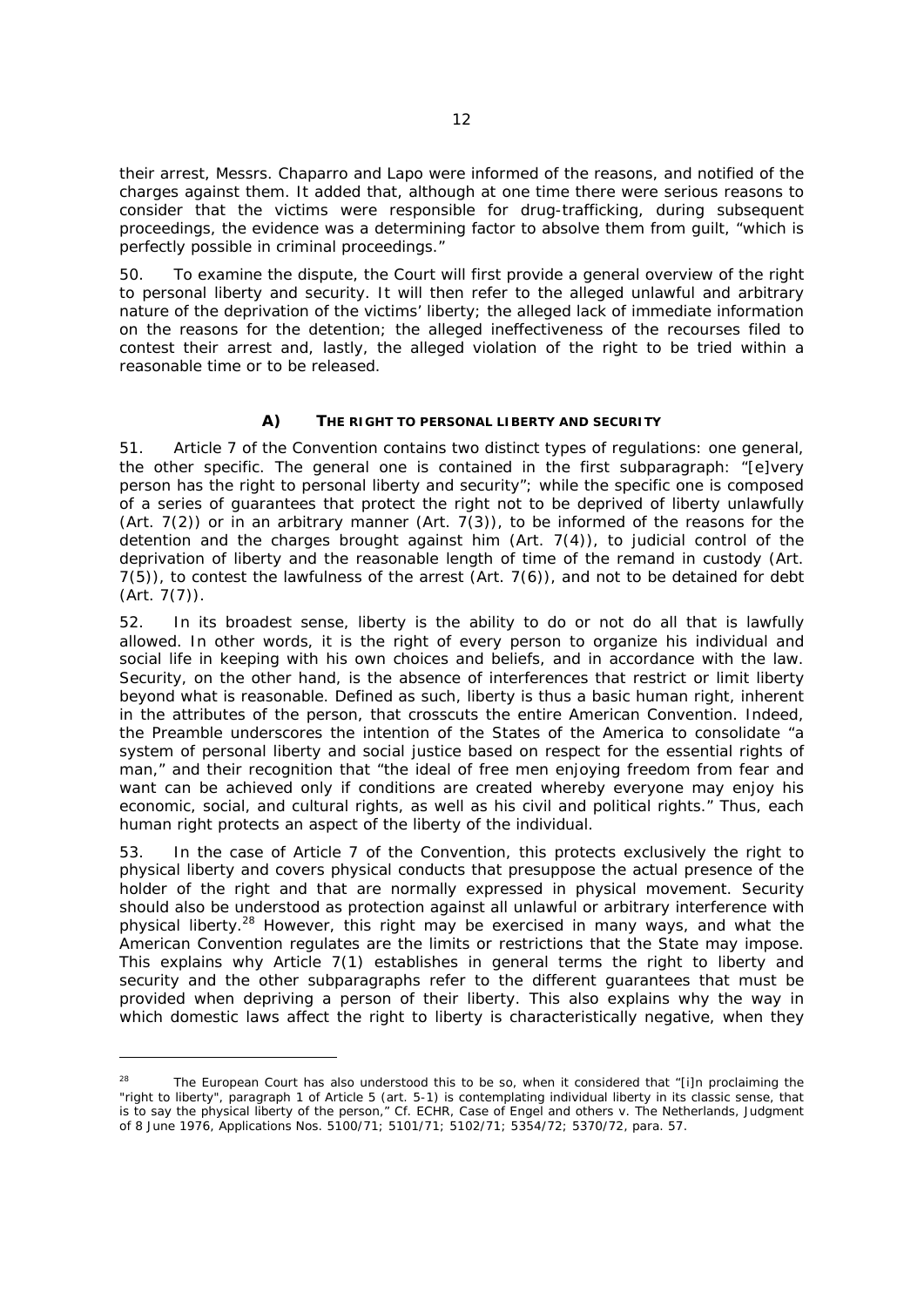allow liberty to be deprived or restricted. Consequently, liberty is always the rule and the limitation or restriction always the exception.

54. Lastly, the Court emphasizes that any violation of subparagraphs 2 to 7 of Article 7 of the Convention necessarily entails the violation of Article 7(1) thereof, because the failure to respect the guarantees of the person deprived of liberty leads to the lack of protection of that person's right to liberty.

#### *B) UNLAWFULNESS OF THE ARRESTS OF MESSRS. CHAPARRO AND LAPO*

55. Article 7(2) of the Convention establishes that "[n]o one shall be deprived of his physical liberty except for the reasons and under the conditions established beforehand by the constitution of the State Party concerned or by a law established pursuant thereto."

56. This subparagraph of Article 7 recognizes the main guarantee of the right to physical liberty: the legal exception, according to which the right to personal liberty can only be affected by a law. It is worth repeating that this Court understands a "law" to be:

A general legal norm closely related to the general welfare, enacted by democratically elected legislative bodies established by the Constitution, and formulated according to the procedures set forth in the Constitutions of the States Parties for that purpose.<sup>29</sup>

57. The legal exception must necessarily be accompanied by the principle of legal definition of the offense (*tipicidad*), which obliges the States to establish, as specifically as possible and "beforehand," the "reasons" and "conditions" for the deprivation of physical liberty. Hence, Article 7(2) of the Convention refers automatically to domestic law. Accordingly, any requirement established in domestic law that is not complied with when depriving a person of his liberty will cause this deprivation to be unlawful and contrary to the American Convention. The analysis of the compatibility of domestic laws with the Convention will be made when examining subparagraph 3 of Article 7.

58. Thus the Court's task is to verify that the arrests of Messrs. Chaparro and Lapo were carried out in keeping with Ecuadorean legislation.

59. Article 22(19) of the Constitution of Ecuador in force at the time of the facts stipulated that:

(h) No one shall be deprived of his liberty, unless this is based on an order in writing from a competent authority, in the cases, for the time, and with the formalities established by law, except *in flagrante delicto,* in which case, a person may not be held for more than twenty-four hours unless he has been formally charged. […].

(i) All persons shall be informed immediately of the reason for their arrest.

60. The Code of Criminal Procedure applicable at the time of the victims' arrest established that:

Art. 170. In order to guarantee the presence of the accused during the proceedings, as well as the payment of the compensation for damages to the aggrieved party and the procedural costs, the judge may order precautionary measures of a personal or material nature.

Art. 171. The precautionary measures of a personal nature are arrest and remand in custody. […]

Art. 172. In order to investigate whether a crime has been committed, before initiating the respective criminal proceedings, the competent judge may order the arrest of a person, based on either personal knowledge, or verbal or written reports of the National Police or the Judicial Police or any other person which establish that a crime has been committed together with the corresponding presumptions of responsibility.

<sup>29</sup> *Cf. The Word "Laws" in Article 30 of the American Convention on Human Rights*. Advisory Opinion OC-6/86 of May 9, 1986. Series A No. 6, para. 38.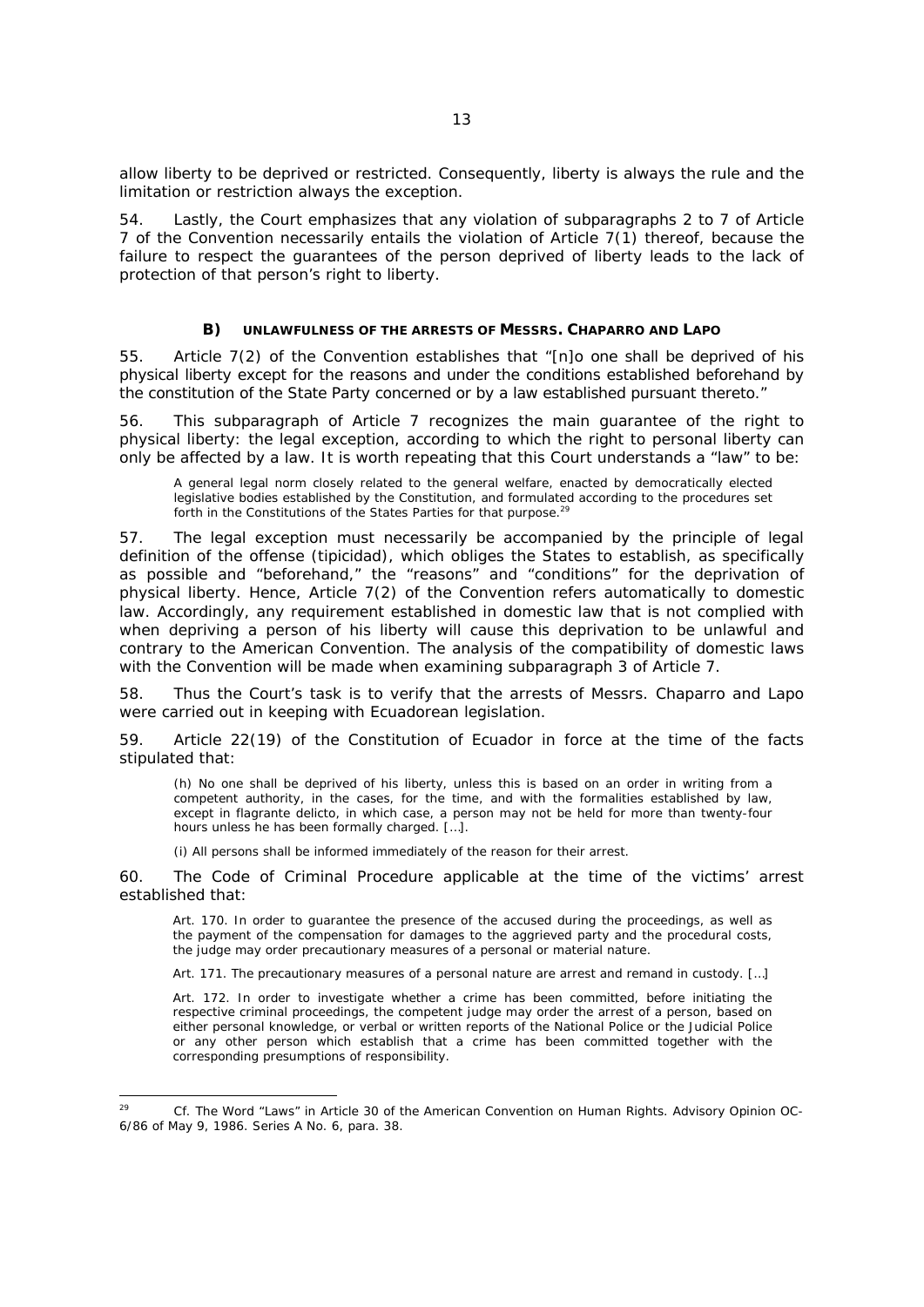This arrest shall be ordered by means of a warrant that shall include the following requirements:

- 1. The reasons for the arrest;
- 2. The place and date of issue, and
- 3. The signature of the competent judge.

In order to carry out the arrest order, the said warrant shall be delivered to an agent of the National Police or the Judicial Police.

Art. 173. The arrest referred to in the preceding Article may not exceed forty-eight hours, and within this period, if it is found that the detained person has not intervened in the crime under investigation, he shall be released immediately. To the contrary, the respective criminal proceedings shall be opened and, if applicable, an order for remand in custody shall be issued.

61. The Court will examine whether the facts of this case are compatible with the domestic norms indicated in the preceding paragraphs in relation to the following points: (a) the arrest of Messrs. Chaparro and Lapo; (b) the information about the reasons for the arrest, and (c) the duration of the detention.

## *a) The arrest of Messrs. Chaparro and Lapo*

62. According to the police report entitled "Operation Rivera," several people were using the fish exporting firm, *"Mariscos Oreana Maror,"* to carry out "international drugtrafficking" activities.<sup>30</sup> According to the Police, ice chests manufactured in the Plumavit factory owned by Mr. Chaparro and in which Mr. Lapo worked as plant manager, were used to ship the alkaloid.<sup>31</sup>

63. On November 14, 1997, after receiving from the Guayas Anti-narcotics Provincial Chief a report on "the existence of a criminal drug-trafficking organization […] that [was] planning to make a possible shipment of drugs to Miami, $n^{32}$  the Guayas Twelfth Criminal Judge ordered the arrest<sup>33</sup> of thirteen persons, including Mr. Chaparro, so that they could be investigated "for committing the crime of international drug trafficking."<sup>34</sup> The respective arrest warrant (*boleto*) was issued the same day.35 On November 15, 1997, at 4.25 p.m., and in execution of this order, the Guayas Anti-narcotics Police proceeded to detain Mr. Chaparro; this was done in the presence of the judge.<sup>36</sup>

64. In this regard, the Court observes that the arrest of Mr. Chaparro was preceded by an arrest warrant issued in the context of a criminal investigation by a competent judge; in other words, pursuant to the previously indicated provisions of domestic law. Therefore, there was no violation of Article 7(2) of the Inter-American Convention to the detriment of Mr. Chaparro on this point.

Cf. warrant for the arrest of Mr. Chaparro issued by the Guayas Twelfth Criminal Judge on November 14, 1997 (file of appendixes to the application, appendix 3, folio 829).

35 *Cf.* arrest warrant issued on November 14, 1997, *supra* note 34.

36 *Cf.* report made to the Guayas Provincial Anti-narcotics Chief on November 15, 1997 (file of appendixes to the application, appendix 5, folio 834).

 $30<sup>2</sup>$ 30 *Cf.* report No. 512-JPA-G-97 concerning "Operativo Rivera" issued on December 4, 1997, by two Police investigators and addressed to the Guayas Provincial Anti-narcotics Chief (judicial case file, volumes 15, 16 and 17, folios 3011, 3023 and 3024).

<sup>31</sup> *Cf.* report No. 512-JPA-G-97, *supra* note 30 (folios 3018 to 3021).

<sup>32</sup> *Cf.* report issued by the Guayas Provincial Anti-narcotics Chief on November 14, 1997 (file of appendixes to the application, appendix 1, folio 817).

<sup>33</sup> *Cf.* court order (*auto*) for the arrest of Mr. Chaparro and the search of the Plumavit factory issued by the Guayas Twelfth Criminal Judge on November 14, 1997 (file of appendixes to the application, appendix 2, folio 822 and 823).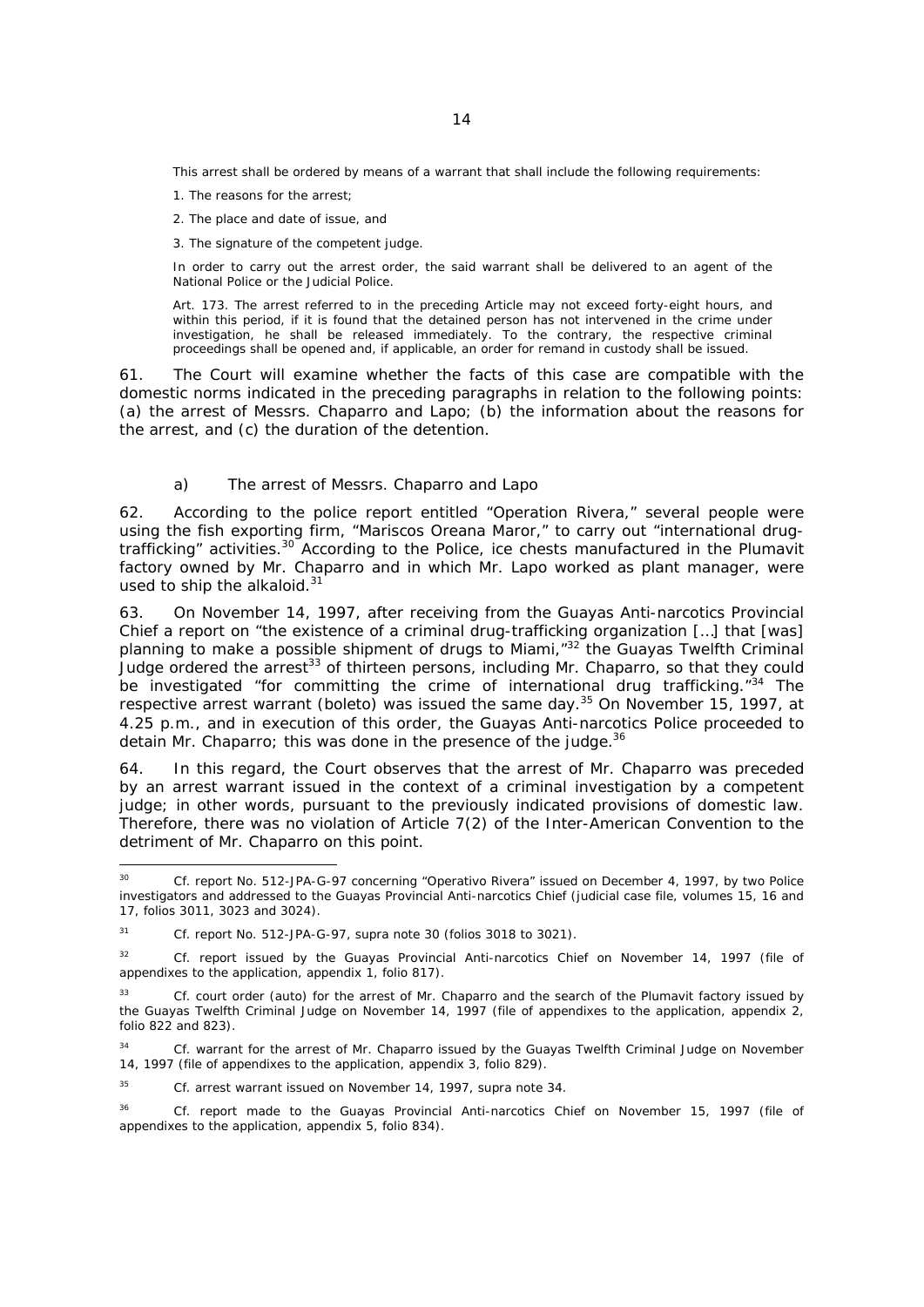65. Regarding Mr. Lapo, on November 14, 1997, the same Guayas Twelfth Criminal Judge ordered the search of the Plumavit factory,37 because, according to the Police, the premises were used by the "criminal drug-trafficking organization." During the search, carried out on November 15, 1997, the police agents detained thirteen Plumavit employees, including Mr. Lapo.<sup>38</sup>

66. The Court observes that the warrant for the arrest of Mr. Lapo is dated November 15, 1997, $39$  the day that he was detained, and that the order for his arrest issued by the judge is dated November 18, 1997, three days after his arrest. These irregularities prevent the Court from establishing the existence of judicial authorization prior to Mr. Lapo's arrest that would comply with domestic laws. Moreover, the State has not provided a reasonable explanation. Therefore, the Court finds Ecuador responsible for the violation of Article 7(2) of the Convention to the detriment of Mr. Lapo.

67. The State asked this Court to rule on whether "the presence of a judge […] replaces [...] the written order of the competent judge."

\* \* \*

68. In this regard, the Court points out that domestic law does not contemplate this possibility, and that any arrest carried out without a written judicial order, except *in flagrante delicto,* would be unlawful.

## *b) Information about the reasons for the arrest*

69. As can be seen from paragraph 59 *supra*, domestic law requires that "[a]ll persons shall be informed immediately of the reason for their arrest." In addition, Article 7(4) of the American Convention establishes that "[a]nyone who is detained shall be informed of the reasons for his arrest." This leads the Court to examine the facts of the instant case under these two normative parameters: one based on domestic law and the other on the Convention. If it is established that the State did not inform the victims of the "motives" or "reasons" for their arrest, the arrest would be unlawful and, consequently, contrary to Article 7(2) of the Convention; but, it would also constitute a violation of the right embodied in Article 7(4) thereof.

70. In *Juan Humberto Sánchez v. Honduras,* the Court established that the information on the "motives and reasons" for the arrest must be provided "when [the arrest] occurs," as this "constitutes a mechanism to avoid unlawful or arbitrary arrests as of the very moment of the deprivation of liberty and, also, guarantees the individual's right of defense."40 In addition, the right to be informed of the reasons for the arrest allows the detained person to contest its lawfulness, using the legal mechanisms that all the States must offer pursuant to Article 7(6) of the Convention.

71. The information about the motives and reasons for the arrest necessarily supposes, first, providing information on the arrest itself. The detained person must

 $37$ 37 Cf. court order of November 14, 1997, *supra* note 33.

<sup>38</sup> *Cf.* arrest report submitted to the Guayas Provincial Anti-narcotics Chief on November 15, 1997 (judicial case file, volume 1, folios 1310 and 1311).

<sup>39</sup> *Cf.* warrant issued on November 15, 1997, by the Guayas Twelfth Criminal Judge, for the arrest of Mr. Lapo (judicial case file, volume 2, folio 1489).

<sup>40</sup> *Cf. Case of Juan Humberto Sánchez v. Honduras. Preliminary objection, merits, reparations, and costs.* Judgment of June 7, 2003. Series C No. 99, para. 82.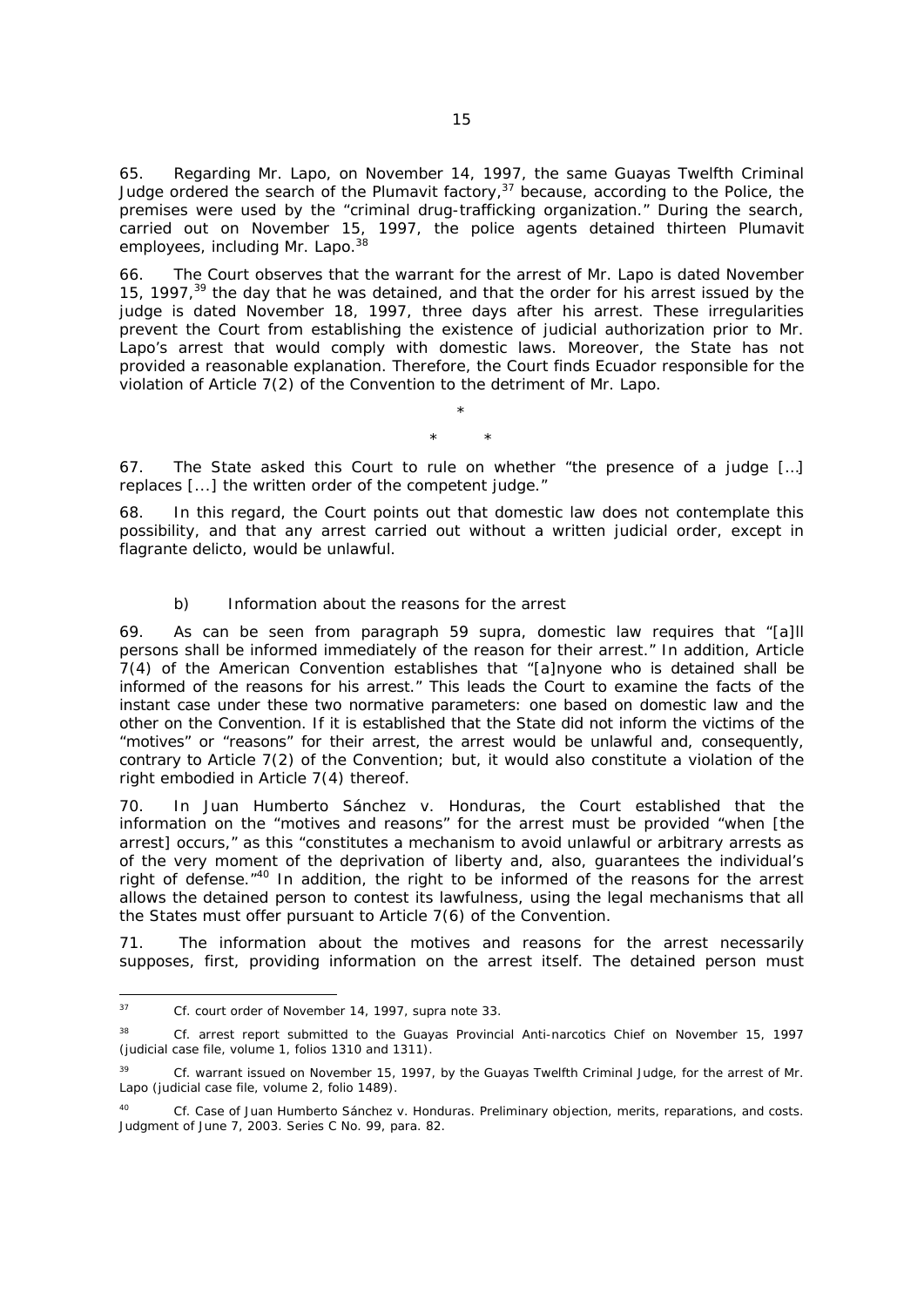understand that he is being detained. Second, the agent who carries out the arrest must inform him in simple language, free of technical terms, about the essential legal grounds and facts on which the arrest is based. Article  $7(4)$  of the Convention is not satisfied by the mere mention of the legal grounds.

72. In this case, the Commission and the representatives stated that Mr. Chaparro was not informed that he was being detained and was simply told that he should accompany the police agents to make a statement. The State merely rejected these facts in general terms without providing or referring to concrete evidence. In brief, the Court has little evidence about these facts.

73. In the instant case, the victim has no available means of proving this fact. His allegation is of a negative nature, and indicates the inexistence of a fact. The State declares that the information about the reasons for the arrest was provided. This is an allegation of a positive nature and, thus, susceptible of proof. Moreover, if it is recalled that, on other occasions, the Court has established that "in proceedings on human rights violations, the defense of the State cannot be based on the impossibility of the plaintiff to provide evidence that, in many cases, cannot be obtained without the cooperation of the State, $n^{41}$  this leads to the conclusion that the burden of proof on this point corresponds to the State. Consequently, the Court considers that the State has not proved that its authorities informed Mr. Chaparro of the motives and reasons for his arrest, which constitutes a violation of Article 7(4) of the Convention and, since it is also contrary to domestic law, of Article 7(2) of this treaty to the detriment of Mr. Chaparro.

> \* \* \*

74. Furthermore, both the Commission and the representatives question the lawfulness of the arrest, affirming that Mr. Chaparro was not shown the respective arrest warrant.

75. This Court notes, first, that, under domestic law, there is no formal requirement that the detained person must be shown the actual court order. Accordingly, there cannot be unlawfulness in the terms of Article 7(2) of the Convention.

76. Second, the first obligation of Article 7(4) of the Convention does not specify that the information that the detained person should receive must be in writing. The Court considers that this obligation can be complied with orally; however, this is not the case of the second obligation of Article 7(4) of the Convention regarding prompt notification of the charge or charges against him, which must be given in writing. Nevertheless, in the instant case, it is not necessary to examine the second obligation of Article 7(4) of the Convention because, as established in paragraph 73 above, the State failed to comply with the first obligation of this Article.

> \* \* \*

77. In the case of Mr. Lapo, the Court finds it unnecessary to examine whether he was informed of the purpose and reasons for his arrest, since it has been decided that the arrest itself was unlawful (*supra* para. 66) in clear violation of Article 7(2) of the Convention.

<sup>41</sup> *Case of Velásquez Rodríguez*, *supra* note 20, para. 135; *Case of Zambrano Vélez et al.*, *supra* note 13, para. 108, and *Case of the Yakye Axa Indigenous Community*, *supra* note 12, para. 16.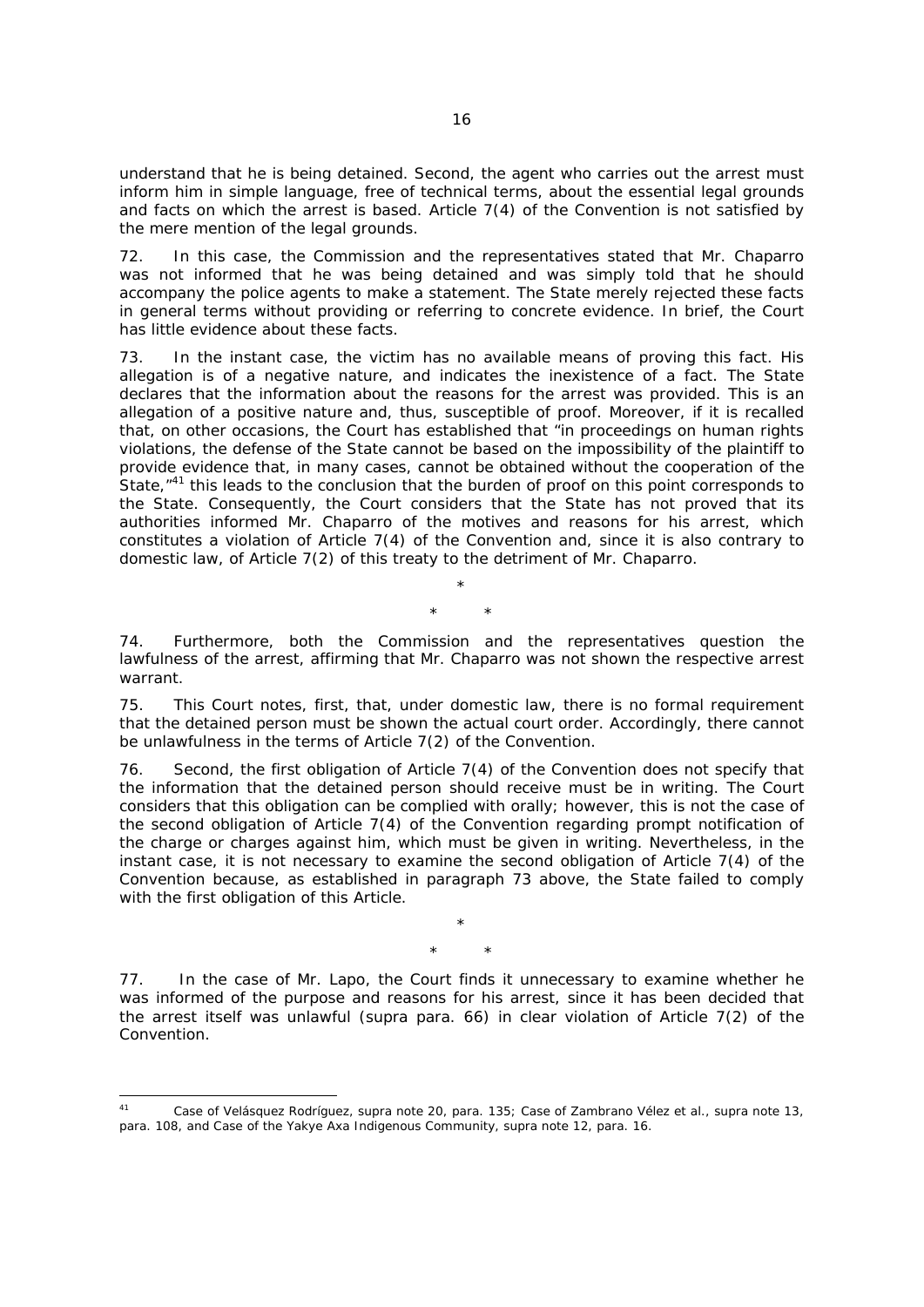17

\* \* \*

78. The Commission alleged that the right to liberty of Messrs. Chaparro and Lapo was also violated because they were not "guaranteed a technical defense" and because Mr. Chaparro was not advised of his right to consular assistance, since he was a foreigner.

79. The Court finds that the respective analysis should be made in the context of Article 8 of the Convention, and this will be done in the following chapter (*infra* paras. 155 to 159 and 162 to 165).

# *c) Duration of the detention*

80. The Commission stated that the two victims were brought before the judge "23 days after their arrest," which would be contrary to domestic law and to Article 7(5) of the Inter-American Convention. The State declared that there had been "prompt judicial control" of the arrests.

81. The first part of Article 7(5) of the Convention establishes that the detained person must be brought promptly before a judge. Prompt judicial control is a measure intended to avoid arbitrary or unlawful arrests, bearing in mind that, under the rule of law, the judge is responsible for guaranteeing the rights of the detained person, authorizing the adoption of precautionary or coercive measures when strictly necessary and, in general, ensuring that the accused is treated in a manner in keeping with the presumption of innocence.<sup>42</sup>

82. Article 173 of the Code of Criminal Procedure (*supra* para. 60) established that detention for investigative purposes could not last more than 48 hours, after which the detained person must be released or criminal proceedings opened.

83. From the evidence provided, it is clear that the victims made a first statement before a prosecutor on November 19, 1997; that is, four days after their arrest, and a statement before the judge on December 11, 1997, 26 days after they had been detained.

84. According to the Court's case law in other cases relating to the Ecuadorean State, the victims' statement before the prosecutor cannot be considered to comply with the right to be brought before "a judge or other officer authorized by law to exercise judicial power" embodied in Article  $7(5)$  of the Convention.<sup>43</sup>

85. Furthermore, the Court does not accept the State's argument that it had complied with Article 7(5) because the judge in the case was present at the time of the arrests and exercised direct judicial control, suggesting that there was no need to bring the victims before her again. Even though the presence of the judge could be described as an additional guarantee, it was not, by itself, sufficient to satisfy the requirement of Article 7(5) of being "brought" before a judge. The judicial authority must hear the detained person personally and evaluate all the explanations that the latter provides, in order to

 $42$ <sup>42</sup> *Cf. Case of the Gómez Paquiyauri Brothers v. Peru. Merits, reparations, and costs.* Judgment of July 8, 2004. Series C No. 110, para. 96; *Case of Maritza Urrutia v. Guatemala. Merits, reparations, and costs.* Judgment of November 27, 2003. Series C No. 103*,* para. 66, and *Case of Bulacio v. Argentina. Merits, reparations, and costs.* Judgment of September 18, 2003. Series C No. 100, para. 129.

<sup>43</sup> Cf. *Case of Tibi v. Ecuador. Preliminary objections, merits, reparations, and costs.* Judgment of September 7, 2004. Series C No. 114, para. 119.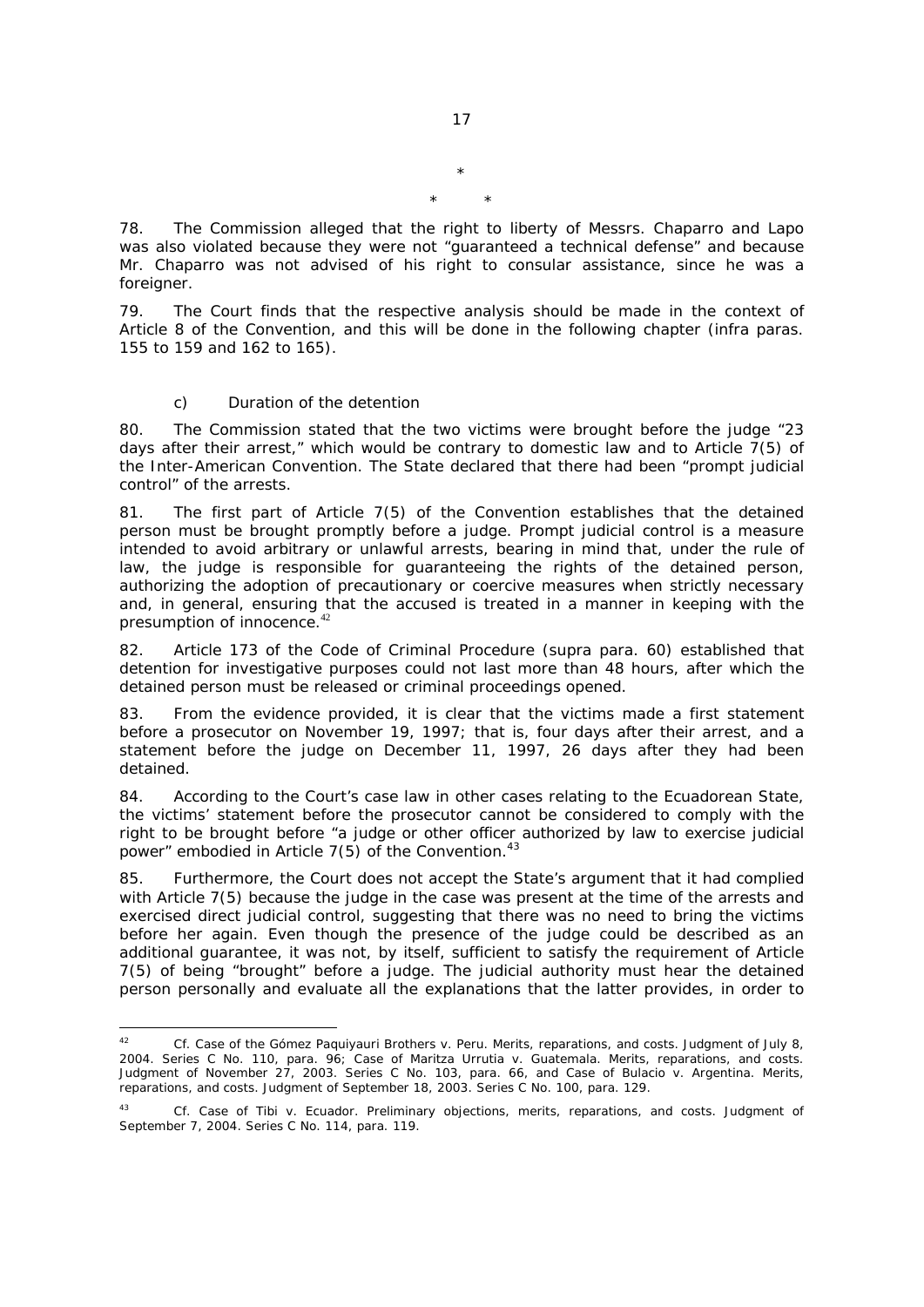decide whether to proceed to release him or to maintain the deprivation of liberty. In the instant case, there is no evidence that this occurred.

86. In view of the above, the Court finds that the duration of Mr. Chaparro's detention exceeded the permitted legal maximum, thus violating Article 7(2) of the Convention, and that he was not brought before a judge "promptly," in violation of Article 7(5) of the Convention.

87. In Mr. Lapo's case, as indicated above (*supra* para. 66), his detention was unlawful from the outset so that, whatever its length, it was intrinsically unlawful, making it unnecessary for the Court to examine the maximum duration established in domestic law in order to apply Article 7(2) of the Convention. With regard to Article 7(5) of the Convention, Mr. Lapo was not brought "promptly" before a judge to control the unlawfulness of his arrest, which entailed the violation of that principle.

> \* \* \*

88. Based on the above, the Court declares that the State violated the right embodied in Article  $7(2)$ ,  $7(4)$  and  $7(5)$  of the Convention to the detriment of Mr. Chaparro, and the right embodied in Article 7(2) and 7(5) of this international instrument to the detriment of Mr. Lapo. Consequently, it violated the right to personal liberty of the two victims established in Article 7(1) of the Convention, in relation to the obligation to respect rights established in Article 1(1) thereof.

### *C) THE ARBITRARY NATURE OF THE DEPRIVATION OF LIBERTY OF MESSRS. CHAPARRO AND LAPO*

89. Article 7(3) of the Convention establishes that "no one shall be subjected to arbitrary arrest or imprisonment."

90. On other occasions the Court has established that:

No one may be subjected to arrest or imprisonment for reasons and using methods that – although classified as legal – can be considered incompatible with regard for the fundamental rights of the individual, because they are, among other matters, unreasonable, unpredictable, or disproportionate.<sup>44</sup>

91. The European Court of Human Rights has established that, although any arrest must be made in keeping with a procedure prescribed by domestic law, this domestic law must also be in conformity with the Convention, including the general principles expressed or implied therein.<sup>7</sup>

92. The Human Rights Committee has stated that:

<sup>44</sup> *Cf. Case of Gangaram Panday v. Suriname. Merits, reparations, and costs.* Judgment of January 21, 1994. Series C No. 16, para. 47.

<sup>45</sup> *Cf. ECHR, Kemmache v. France*, Judgment of 24 November 1994, para. 37. The European Court ruled as follows:

The Court reiterates that the words "in accordance with a procedure prescribed by law" essentially refer back to domestic law; they state the need for compliance with the relevant procedure under that law. However, the domestic law must itself be in conformity with the Convention, including the general principles expressed or implied therein. The notion underlying the term in question is one of fair and proper procedure, namely that any measure depriving a person of his liberty should issue from and be executed by an appropriate authority and should not be arbitrary (see the Winterwerp v. the Netherlands judgment of 24 October 1979, Series A no. 33, pp. 19-20, para. 45).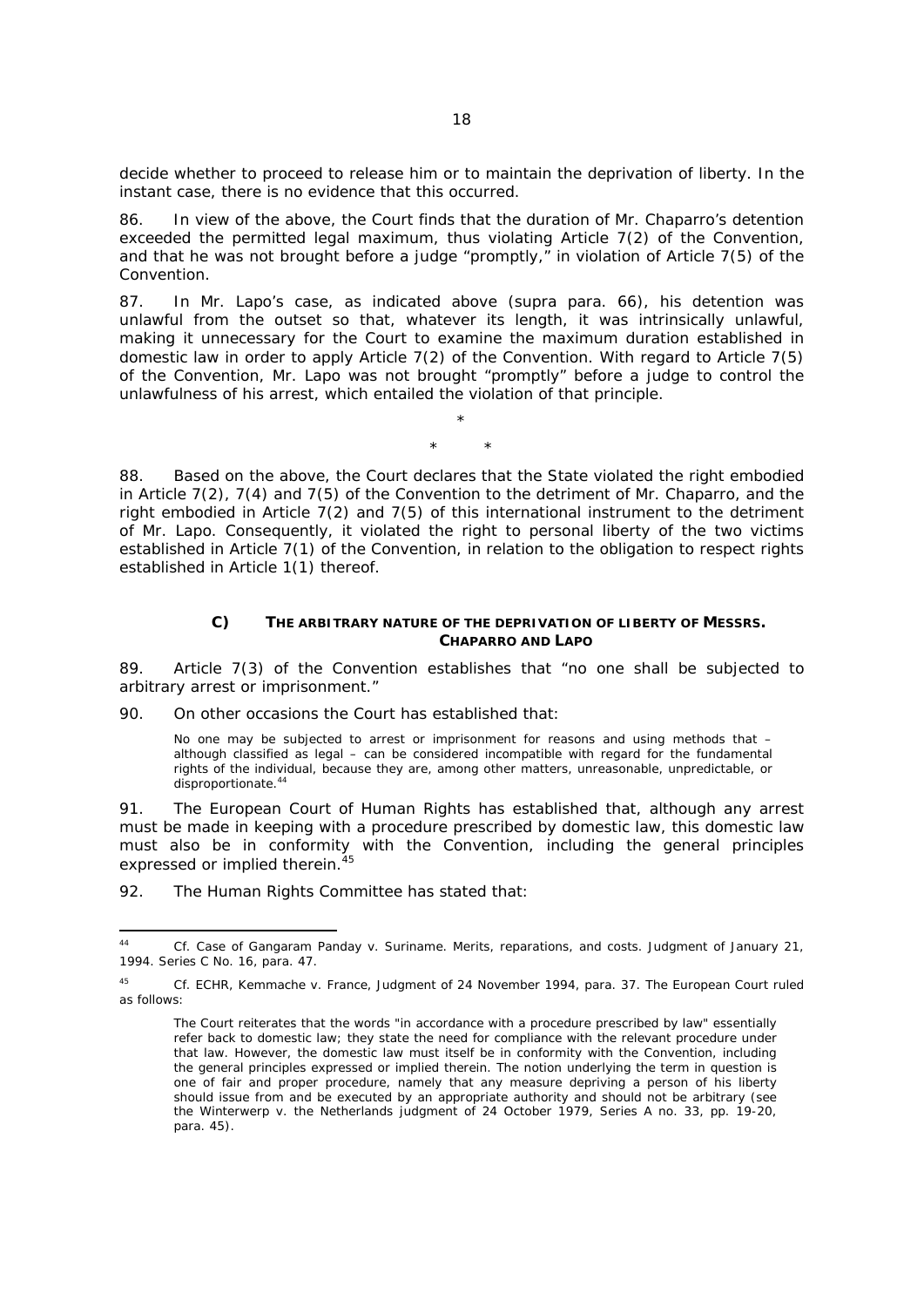"[A]rbitrariness" is not to be equated with "against the law", but must be interpreted more broadly to include elements of inappropriateness, injustice, lack of predictability and due process of law. […T]his means that remand in custody pursuant to lawful arrest must not only be lawful but reasonable in all the circumstances.<sup>46</sup>

93. In brief, it is not sufficient that every reason for deprivation or restriction of the right to liberty is established by law; this law and its application must respect the requirements listed below, to ensure that this measure is not arbitrary: (i) that the purpose of the measures that deprive or restrict liberty is compatible with the Convention. It is worth indicating that the Court has recognized that ensuring that the accused does not prevent the proceedings from being conducted or evade the judicial system is a legitimate purpose;  $47$  (ii) that the measures adopted are appropriate to achieve the purpose sought; (iii) that they are necessary, in the sense that they are absolutely essential to achieve the purpose sought and that, among all possible measures, there is no less burdensome one in relation to the right involved, that would be as suitable to achieve the proposed objective. Hence, the Court has indicated that the right to personal liberty supposes that any limitation of this right must be exceptional,<sup>48</sup> and (iv) that the measures are strictly proportionate,<sup>49</sup> so that the sacrifice inherent in the restriction of the right to liberty is not exaggerated or excessive compared to the advantages obtained from this restriction and the achievement of the purpose sought. Any restriction of liberty that is not based on a justification that will allow an assessment of whether it is adapted to the conditions set out above will be arbitrary and will thus violate Article  $7(3)$  of the Convention.<sup>50</sup>

94. Based on the above, the Court will now examine: (1) whether the State violated the right embodied in Article 7(3) of the Convention by the detention of Mr. Lapo, and (b) where the order for the remand in custody of Messrs. Chaparro and Lapo, and its maintenance, were arbitrary.

## *a) The arrest of Mr. Lapo*

95. The Commission stated that the arrest of Mr. Lapo was arbitrary because it was made in application of the principle of "grave presumption of responsibility" contained, in its opinion, in Article 56 of the Code of Criminal Procedure, "because the State has not alleged or presented elements that show that he was arrested *in flagrante delicto.*" The Commission considers that this legal norm is contrary to the Ecuadorean Constitution and the American Convention. The State did not submit specific arguments on this point.

96. The Court notes, first, that the Commission did not demonstrate that the legal provision it mentioned had been applied in this specific case and, second, that Mr. Lapo's arrest has already been classified as unlawful from the outset, precisely because it was not preceded by a written order of the judge or by *flagrante delicto*. Any unlawful arrest entails a degree of arbitrariness, but that arbitrariness is subsumed in the examination of

 $46<sup>1</sup>$ 46 *Cf.* Human Rights Committee, *Case of Albert Womah Mukong v. Cameroon*, (458/1991), 21 July 1994, Doc. ONU CCPR/C/51/D/458/1991, para. 9.8.

<sup>47</sup> *Cf. Case of Servellón García et al., supra* note 17, para. 90, and *Acosta Calderón v. Ecuador. Merits, reparations, and costs.* Judgment of June 24, 2005. Series C No. 129, para. 111.

<sup>48</sup> *Cf. Case of Palamara Iribarne v. Chile. Merits, reparations, and costs.* Judgment of November 22, 2005. Series C No. 135, para. 197, and *García Asto and Ramírez Rojas v. Peru. Preliminary objection, merits, reparations, and costs.* Judgment of November 25, 2005. Series C No. 137, para. 106.

<sup>49</sup> *Cf. Case of the "Juvenile Reeducation Institute" v. Paraguay. Preliminary objections, merits, reparations, and costs.* Judgment of September 2, 2004. Series C No. 112, para. 228.

<sup>50</sup> *Cf. Case of García Asto and Ramírez Rojas*, *supra* note 48, para. 128.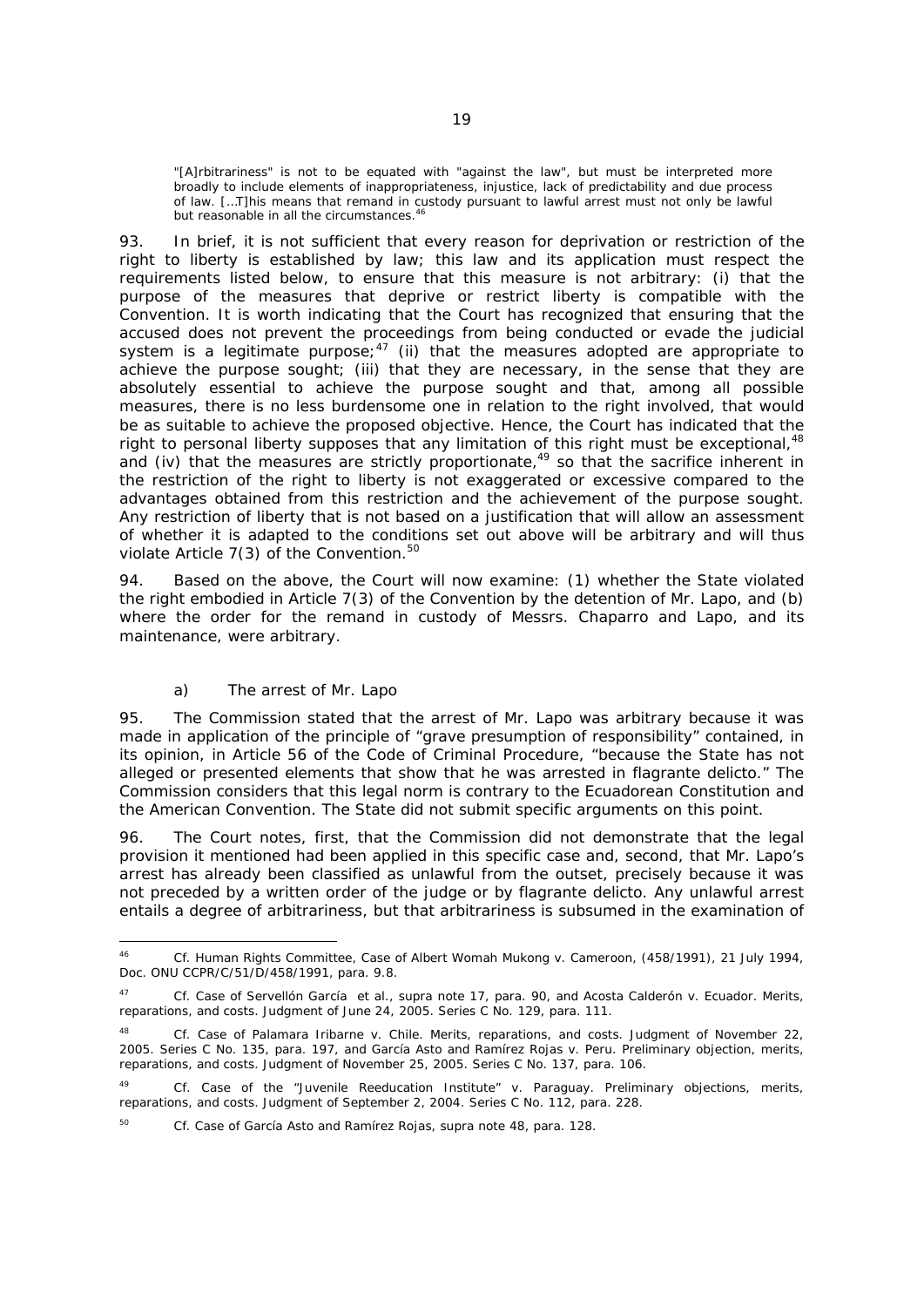unlawfulness that the Court has made pursuant to Article 7(2) of the Convention. The arbitrariness referred to in Article 7(3) of the Convention has it own juridical content, as indicated in the preceding paragraphs (*supra* paras. 90).

97. Consequently, the Court declares that the State did not violate Article 7(3) of the Convention in relation to the arrest of Mr. Lapo.

# *b) The remand in custody of Messrs. Chaparro and Lapo*

98. The representatives added that "the rationale" that led the judge to issue the court order to investigate the alleged crime (*auto de cabeza de proceso*), which required the remand in custody of the two victims, was "invisible to the members of the judiciary, the lawyers, and the victims themselves. There is no evidence […] of the line of reasoning by which […] the perpetration of a crime or simply the existence of a crime could be attributed, except for the mere existence of a police report." The State and the Commission did not submit specific arguments on this point.

99. From the evidence submitted, the Court finds that, on November 17, 1997, two days after the victims' arrest, the judge in charge of the proceedings against them received information from the Anti-narcotics Police<sup>51</sup> about the seizure in Guayaquil on November 14, 1997, of 44 thermal insulated boxes belonging to the company "*Mariscos Oreana Maror"* that contained fish; however, 448 PVC tubes were found within the structure of all the boxes, containing a substance that was later discovered to be heroine and cocaine hydrochloride.

100. Subsequently, on December 8, 1997, 23 days after the victims' arrest, the judge issued a "court order to investigate the alleged crime" in which she stated:

It is observed that the structures of expandable polythene known as thermal insulated boxes or ice chests have a flawless finish[,] thus there is no incision that would allow it to be supposed that the drug packages had been inserted when the thermal boxes were finished[,] because the work shows that the packages or tubes that contained the drugs were placed when the ice chests were being manufactured […]

To date the investigators have determined that the shell company MAROR purchased the ice chests or thermal boxes […] from the manufacturer, AISLANTES PLUMAVIT DEL ECUADOR C. Ltda., owned and managed by JUAN CARLOS CHAPARRO [Á]lvarez, presently in custody, who has supplied the two sizes of ice chest that were seized […]

As the above constitutes a crime that can be investigated and punished *de oficio*, I issue this court order to investigate the crime and institute a preliminary investigation against: […] JUAN CARLOS CHAPARRO [Á]LVAREZ, FREDDY HERN[Á] LAPO [Í]ÑIGUEZ […]

Since the requirements of art. 177 of the Code of Criminal Procedure are met[,] I issue an order for the remand in custody of: […] JUAN CARLOS CHAPARRO [Á]LVAREZ, FREDDY HERN[Á] LAPO  $[1]$ ÑIGUEZ  $[...]$ .<sup>52</sup>

101. The Court has established that, in order to restrict the right to personal liberty using measures such as remand in custody, there must be sufficient evidence to allow reasonable supposition that the person committed to trial has taken part in the criminal offense under investigation.<sup>53</sup>

102. Likewise, the European Court has indicated that "[t]he 'reasonableness' of the

<sup>51</sup> *Cf.* official communication No. 3370-CP2-JPA-G-97 of November 16, 1997, issued by the Guayas Provincial Anti-narcotics Chief (judicial case file, volume 1, folios 1306 to 1308).

<sup>&</sup>lt;sup>52</sup> *Cf.* the court order to investigate the crime dated December 8, 1997, issued by the Guayas Twelfth Criminal Judge (judicial case file, volume 20, folios 3391 to 3393).

<sup>53</sup> *Case of Servellón García et al., supra* note 17, para. 90.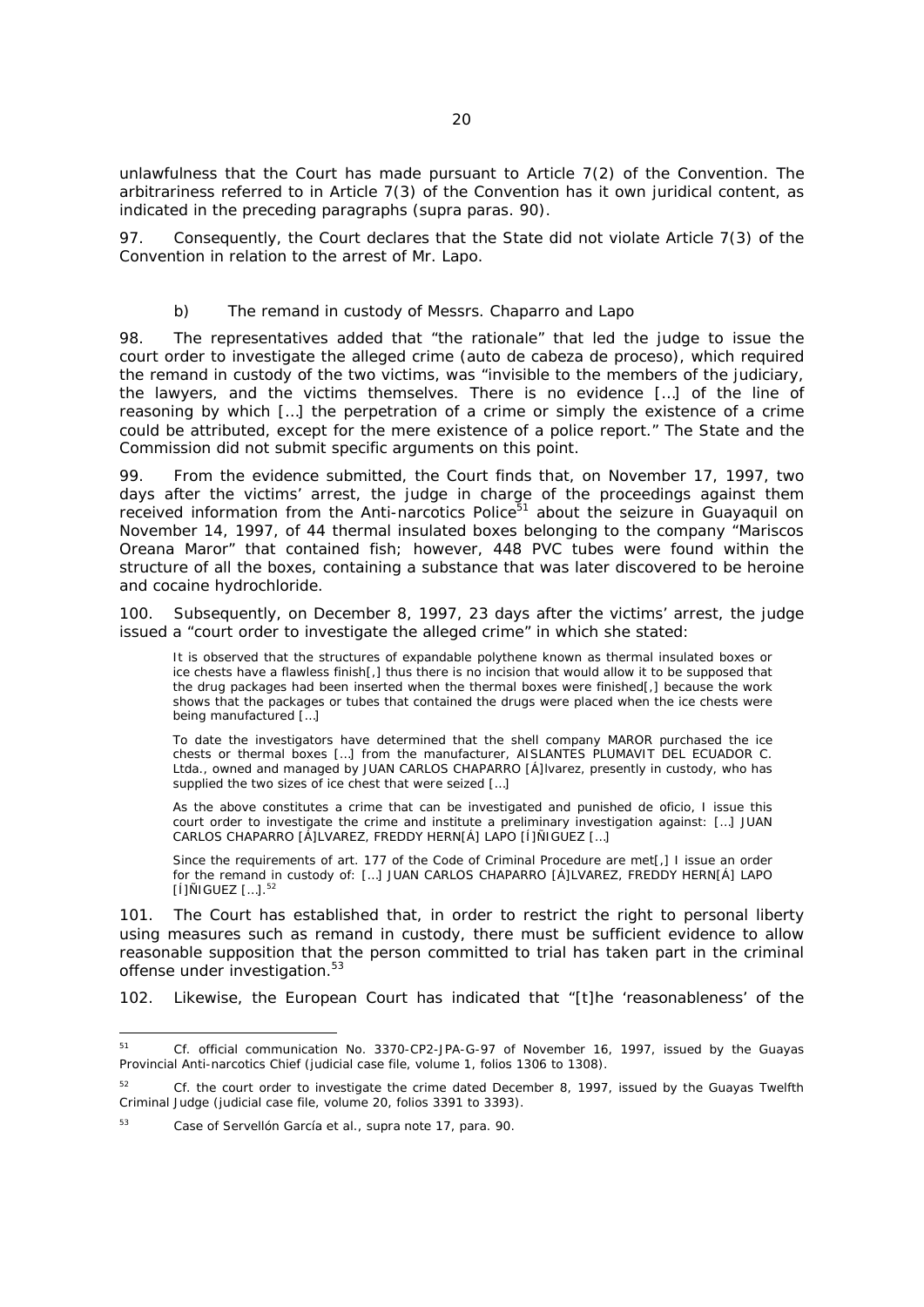suspicion on which an arrest must be based forms an essential part of the safeguard against arbitrary arrest and detention which is laid down in Article 5(1) [of the European Convention," adding that "having a 'reasonable suspicion' presupposes the existence of facts or information which would satisfy an objective observer that the person concerned may have committed the offence."  $54$ 

103. This Court finds that the suspicion must be based on specific facts, expressed in words; that is, not on mere conjectures or abstract intuitions. Consequently, the State should not detain someone to investigate him; to the contrary, it is only authorized to deprive a person of liberty when it has sufficient information to be able to commit him to trial. Nevertheless, even in these circumstances, the deprivation of liberty of the accused cannot be based on general preventive or special preventive purposes, which could be attributed to the punishment, but, as stated above (*supra* para. 93), can only be based on a legitimate purpose, which is: to ensure that the accused does not prevent the proceedings from being conducted or elude the system of justice.<sup>55</sup>

104. Article 170 of the Ecuadorean Code of Criminal Procedure in force at the time of the facts only allowed the judge to order precautionary measures "[i]n order to guarantee the presence of the accused in the proceedings," while Article 177 established that, "when he considered it necessary," the judge could issue an order for remand in custody "provided the following procedural information existed: (a) evidence leading to the presumption of the existence of an offense that merited the penalty of deprivation of liberty, and (b) evidence leading to the presumption that the accused was the author of, or an accomplice to, the offense that was the object of the proceedings." In addition, this Article required that "[t]he judicial order shall describe the evidence on which the order of imprisonment is based."

105. The court order that required the remand in custody of the victims (*supra* para. 100) did not include a description, however brief, of the circumstances as regards the time, means and place in which Mr. Lapo supposedly committed the criminal offense, or any indication of the act or omission attributed to him, specifying the elements on which the accusation was based. In Mr. Chaparro's case, the judicial authority did not provide grounds for why she believed preventive detention was essential "to guarantee the presence" of the accused or to allow the proceedings to be conducted. Furthermore, she did not indicate the offense committed by the two victims. Consequently, the order for remand in custody issued against Messrs. Chaparro and Lapo was arbitrary.

106. Even though the foregoing is sufficient to declare the violation of Article 7(3) of the Convention, the Court considers it important to refer to the Commission's allegation that, during the criminal proceedings filed against the victims, the grounds for the measure depriving them of their liberty were never reviewed. The State did not present specific arguments on this point.

107. The Court emphasizes that it is the national authorities who are responsible for assessing the pertinence of maintaining the precautionary measures they issue pursuant to their own laws. When carrying out this task, the national authorities should provide

 $54$ 54 *Cf. ECHR, Fox, Campbell and Hartley v. United Kingdom*, Judgment of 30 August 1990, para. 32.

The "reasonableness" of the suspicion on which an arrest must be based forms an essential part of the safeguard against arbitrary arrest and detention which is laid down in Article 5 (1) (c) (art. 5- 1-c). The Court agrees with the Commission and the Government that having a "reasonable suspicion" presupposes the existence of facts or information which would satisfy an objective observer that the person concerned may have committed the offence. What may be regarded as "reasonable" will however depend upon all the circumstances.

<sup>55</sup> *Cf. Case of Servellón García et al., supra* note 17, para. 90, and *Case of Acosta Calderón, supra* note 47, para. 111.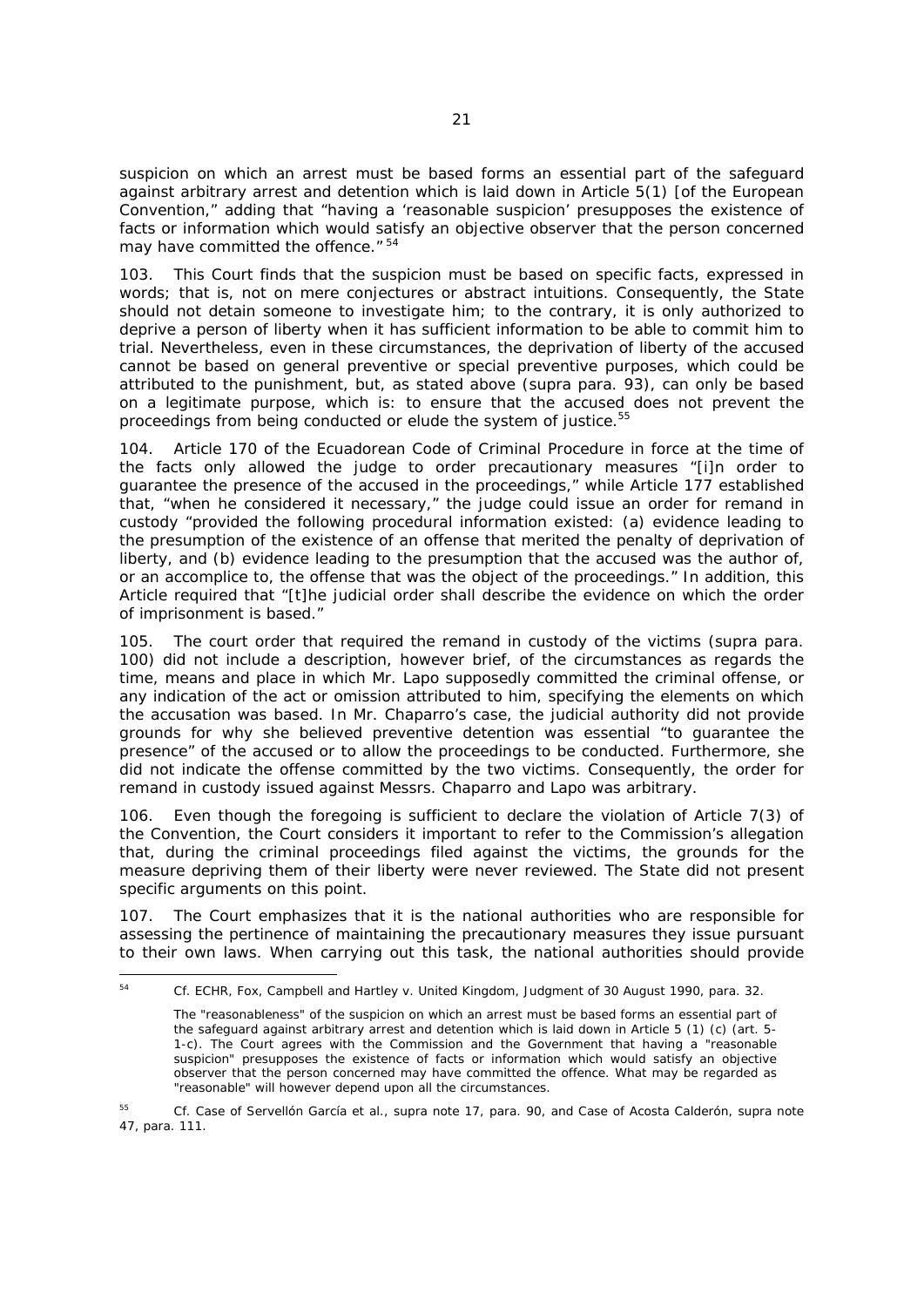sufficient grounds to permit the interested parties to know the reasons why the restriction of their liberty is being maintained. To determine this, it is necessary to examine whether the judicial proceedings guaranteed not only the formal possibility of submitting arguments, but the form in which the right to defense was effectively manifested as a real safeguard of the rights of the accused. This implies a prompt and justified response by the authorities to the arguments in answer to the charges. In this regard, the Court has underscored that the decisions adopted by national bodies that could affect human rights must be duly justified, because, if not, they would be arbitrary decisions.<sup>56</sup> The grounds are the exteriorization of the reasoned justification that allows a conclusion to be reached. In this understanding, the Court summarizes the arguments made by the victims to obtain their release and the response they obtained from the competent authorities.

108. In the instant case, the "presumptions of responsibility" that the Police had against Mr. Chaparro were based, *inter alia,* on the fact that:

The MAROR company, which is owned by the international drug-trafficking organization, bought the ice chests for packing the fish from PLUMAVIT. […]

From examining the system used to camouflage the seized cocaine and heroine hydrochloride, it is indisputable that the PVC tubes that contained the drugs […] were placed in the molds of the injector machines so that, when the ice chests were made, the drugs became a structural part of the base of the ice chests, which means that it was in factory where these thermal insulated boxes were made […] that the actual camouflage of the drugs took place.

[…]

In his eagerness to avoid responsibility, JUAN CARLOS CHAPARRO [Á]LVAREZ […] tr[ied] to explain that [the ice chests] were not manufactured in his company […], and it was possible that, if they were not manufactured in this company, they had been stored on his premises. [...] In this case, responsibility was attributed to JUAN CARLOS CHAPARRO [Á]LVAREZ, in his capacity as Owner Manager of PLUMAVIT and legal representative and also because, as the owner, he was aware and had full knowledge of everything that took place in his company.<sup>57</sup>

109. The Police indicated that Mr. Lapo:

Presented a series of technical explanations that attempted to support his version, to the effect that the ice chests where the drugs were found were not manufacture in PLUMAVIT. But, as a technician, he is able to change the molds and respond to any of the client's requirements and, even if the ice chests in question had not been made there, he was present […] during the night-time delivery of the finished [ice] chests with the drugs contained in their structure [...].<sup>5</sup>

110. During the domestic proceedings, five expert appraisals were carried out, and most of the arguments submitted by the defense were based on them. The first appraisal concluded that the mold found in the Plumavit factory "did not correspond to the one used to make the boxes involved in the criminal offense."<sup>59</sup> This expert appraisal was requested by the Guayas INTERPOL Provincial Chief,<sup>60</sup> before the Police sent their report to the judge in the case and, according to Mr. Chaparro, at his own express request. Indeed, during the public hearing in this case (*supra* para. 8), Mr. Chaparro indicated

<sup>56</sup> 56 *Case of Yatama v. Nicaragua*. Judgment of June 23, 2005. Series C No. 127, para. 144, 153 and 164. Also, the European Court has stated that judges must indicate the reasons underlying their decisions. See Eur. Court H.R., *Hadjianstassiou v. Greece*, Judgment of 16 December 1992, para. 23.

<sup>57</sup> *Cf.* report No. 512-JPA-G-97, *supra* note 30 (folios 3018 to 3020).

<sup>58</sup> *Cf.* report No. 512-JPA-G-97, *supra* note 30 (folio 3021).

<sup>59</sup> *Cf.* Official communication DEC-FIMCP-560-97 issued on December 8, 1997, by the Dean of the Faculty of Mechanical Engineering and Production Sciences of the *Escuela Superior Politécnica del Litoral* (ESPOL) (file of appendixes to the application, appendix 12, folio 877).

<sup>60</sup> *Cf.* Official communication No. 3597–JPAG–97 issued on November 24, 1997, by the Guayas INTERPOL Provincial Chief (file of appendixes to the application, appendix 9, folios 858-859).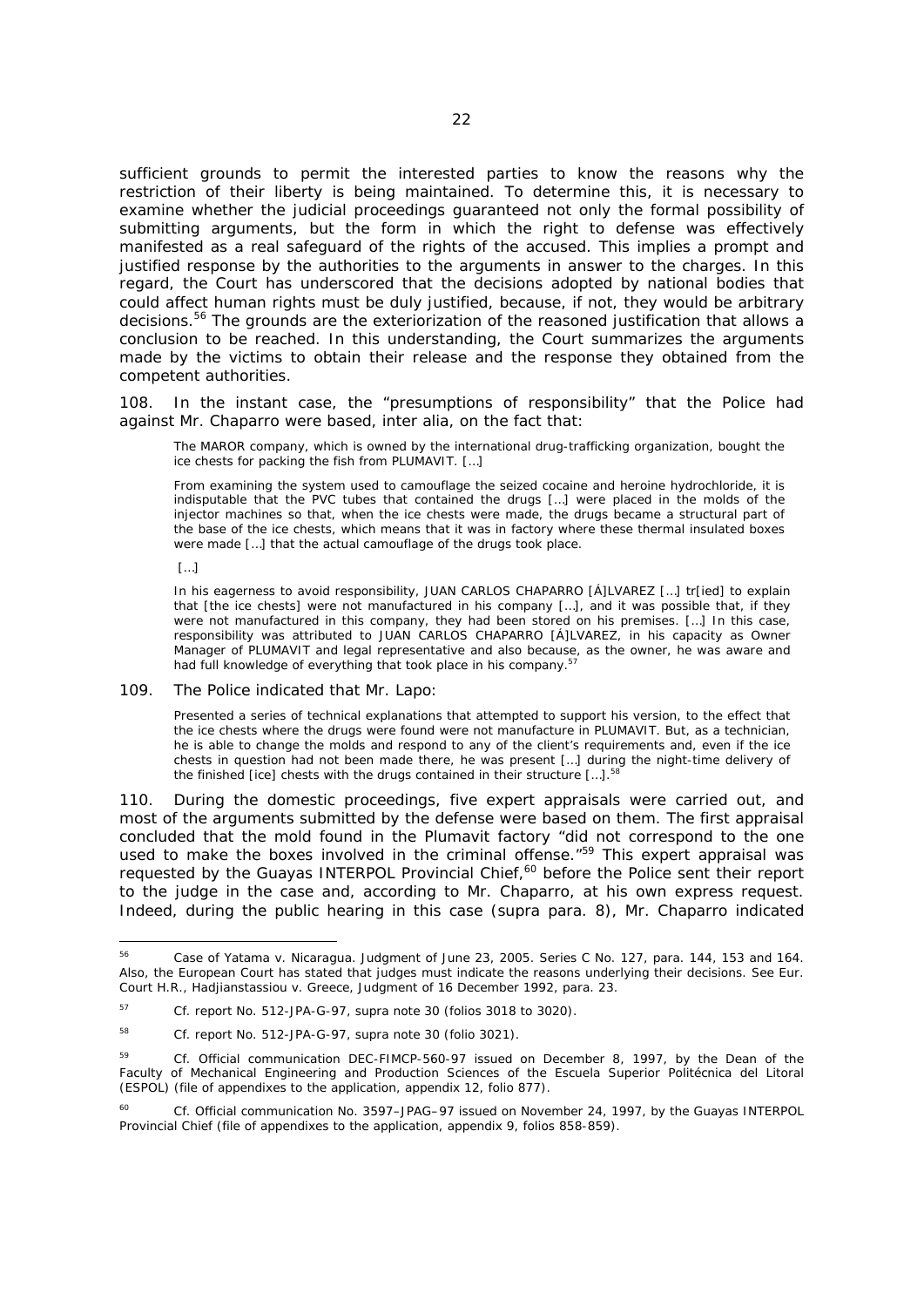that, after his arrest he had been taken to the place where the boxes involved in the criminal offense had been seized (*supra* para. 99). When he saw them, he informed the police agents that those ice chests had not been manufactured by his factory and, to prove this, he requested that an expert appraisal be carried out. The Police did not wait for the result of the appraisal before sending their report to the judge (*supra* para. 99), and the latter, in turn, did not wait for the result to charge Messrs. Chaparro and Lapo and to order their remand in custody.<sup>61</sup> The result of the appraisal was finally sent to the judge on December 10, 1997, two days after the court order to investigate the alleged crime (*supra* para. 100).

111. The second appraisal indicated that the ice chests used in the criminal offense could not have been manufactured by Plumavit.<sup>62</sup>

112. After examining the Plumavit machines, the third expert appraisal concluded that the boxes "were not injected in the same mold."<sup>63</sup>

113. The fourth expert appraisal established that the ice chests "were made in different molds, with a different technique, with different measurements and were noticeably different from those produced by [Plumavit].<sup>"64</sup>

114. The fifth expert appraisal corresponded to a technical test using an Ion-Scanner.<sup>65</sup> This machine is used to "see the computerized scientific presence of drug pArticles." During the test, the experts took samples of the molds that were at the factory and requested the judge to grant them five days to present their final reports. In the file before the Court, there is no evidence that these reports were presented. Regarding this probative procedure, the Head of the Drug Enforcement Administration (DEA) of Guayaquil sent an official communication to the judge on December 9, 1998, in which he stated:

After many tests with the electro-chemical equipment, in the storage area and in the office area, David Morillo, chemist, described a positive reaction for the presence of cocaine in Machine No. 5 (polystyrene (*plumafon)* molding machine) located in the storage area of the factory. The electrochemical equipment indicated that the cocaine had been in or near the polystyrene molding machine.<sup>6</sup>

115. Following the five expert appraisals, Messrs. Chaparro and Lapo reaffirmed their answers to the charges. Despite acknowledging the existence of a commercial relationship between "*Mariscos Oreana Maror*" and the Plumavit factory, in which the former purchased ice chests from the latter, they argued that this merely involved sales contracts and the Plumavit factory did not know how Maror used the ice chests. In addition, they argued that most of the expert appraisals showed that the seized ice chests had not been manufactured in Plumavit, a factor directly related to the reason for

 $61$  The judge was aware that this expert opinion was pending, because she requested it again in the court order to investigate the crime dated December 8, 1997. *Cf*. order to investigate the crime dated December 8, 1997, *supra* note 52 (folios 873 and 874).

Cf. expert opinion provided by Riccardo Delfini Mechelli, engineer, on January 9, 1998, in criminal proceedings #370-97 (judicial case file, volume 26, folios 4066-4067).

<sup>63</sup> *Cf.* expert opinion provided by Daniel Burgos, engineer, on January 9, 1998, in criminal proceedings #370-97 (judicial case file, volume 26, folios 4064-4065).

<sup>64</sup> *Cf*. expert opinion provided by Rodrigo Cevallos Salvador, engineer, on January 9, 1998, in criminal proceedings #370-97 (judicial case file, volume 26, folios 4069-4071).

<sup>65</sup> *Cf*. record of the Ion-Scan expert appraisal in proceedings #370-97 issued on January 8, 1998 (judicial case file, volume 26, folio 4033).

<sup>66</sup> *Cf.* brief presented on January 13, 1998, by Victor Cortez, Head of the DEA in Guayaquil to the Guayas Nineteenth Criminal Judge (judicial case file, volume 26, folio 4094).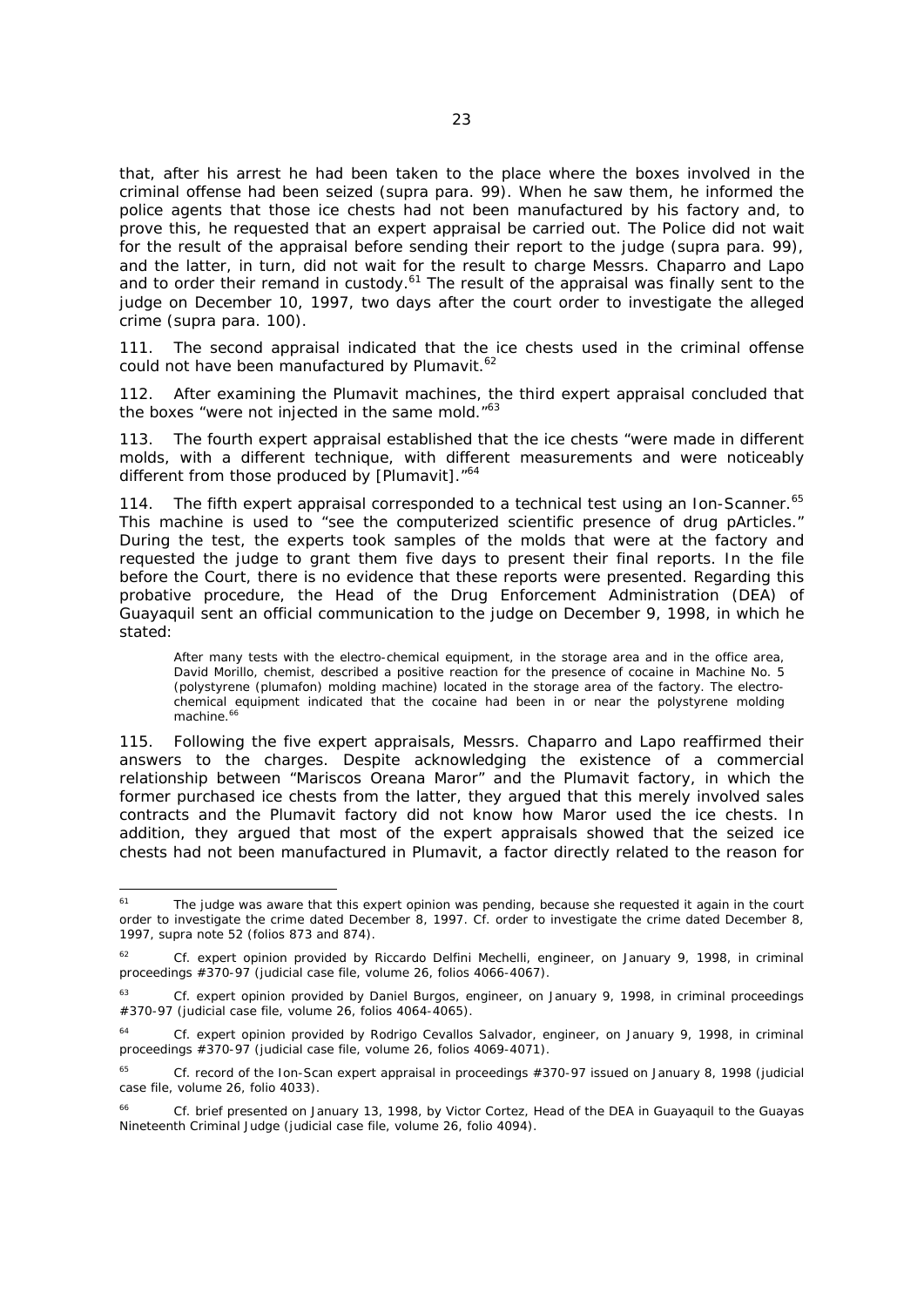their arrest. Lastly, with regard to the Ion-Scanner test, they stated that their lawyers were notified of the decision ordering it on the day it was carried out, so they were unable to be present; also that, in order to carry out the first four appraisals (*supra* para. 110 to 113), the experts had had to place the ice chests seized with the drugs in the Plumavit machines to check whether or not they matched, so it was logical to suppose that drug pArticles from those chests contaminated the machines and that it was those pArticles that the Ion-Scanner detected. Based on this, on several occasions, they requested that the preventive detention be annulled.<sup>67</sup>

116. In general, the judge did not answer the many briefs submitted by the victims and, on the only occasion on which she did, she merely indicated that: "the petitions requesting the annulment of the order for their remand in custody are denied."<sup>68</sup> Regarding the Ion-Scanner test, she merely ruled that: "the objection was denied because it was inadmissible, […] since the judicial decision giving notice of this procedural act was opportunely notified to the parties,"<sup>69</sup> without mentioning the alleged contamination of the machines.

117. The Court emphasizes that, in cases when individuals are detained, the judges do not have to wait until a judgment absolving them has been delivered for the detained persons to recover their liberty, but rather should assess periodically that the reasons and purposes that justified the deprivation of liberty subsist, whether the precautionary measure is still absolutely necessary in order to achieve these purposes, and whether it is proportionate. At any time that the precautionary measure does not meet any of these conditions, the release of those detained must be ordered. Likewise, when a request is received for the release of those detained, the judge must explain the grounds, even if very briefly, on which he considers that preventive detention should be maintained.

118. Moreover, the Court underscores that the grounds for the judicial decision must be provided to be able to guarantee the right to defense. Indeed, the reasoning offered by the judge must show clearly that the arguments of the parties have been duly taken into account and the body of evidence examined rigorously, particularly in cases in which important rights such as the liberty of the accused is involved. This did not occur in the instant case. The judge's failure to state the grounds for her decision prevented the defense lawyers from knowing the reasons why the victims remained deprived of their liberty, and hampered their task of presenting new evidence or arguments in order to achieve the victims' release or to contest crucial evidence against them in the best way possible.

119. Based on the above, the Court finds that the State violated the right of the victims

 $67$ 67 Brief submitted by Chaparro's lawyer on December 11, 1997, requesting the annulment of the arrest warrant, based on the result of the ESPOL expert appraisal (judicial case file, volume 22, folios 3590-3593). Brief submitted by Chaparro's lawyer on January 13, 1998, contesting the result of the Ion-Scan expert appraisal and requesting the annulment of the preventive detention (judicial case file, volume 26, folios 4095- 4105). Brief submitted by Chaparro's lawyer on February 25, 1998, contesting the result of the Ion-Scan expert appraisal and requesting the annulment of the preventive detention order (judicial case file, volume 30, folios 4619-4629). Brief submitted by Lapo's lawyer on January 22, 1998, contesting the Ion-Scan, and requesting that statements be taken from the investigating agents and also the annulment of the preventive detention appraisal (judicial case file, volume 27, folios 4231-4234), and brief submitted by Lapo's lawyer on February 27, 1998, indicating that the judge in the case had "not given [them] the opportunity of exercising the right to defense" since notification of the communication ordering the Ion-Scan arrived too late (judicial case file, volume 31, folio 4726).

<sup>&</sup>lt;sup>68</sup> *Cf.* judicial decision of January 12, 1998, issued by the Guayas Twelfth Criminal Judge (judicial case file, volume 26, folio 4072).

<sup>69</sup> *Cf.* judicial decision of January 26, 1998 issued by the Guayas Twelfth Criminal Judge (judicial case file, volume 27, folio 4247).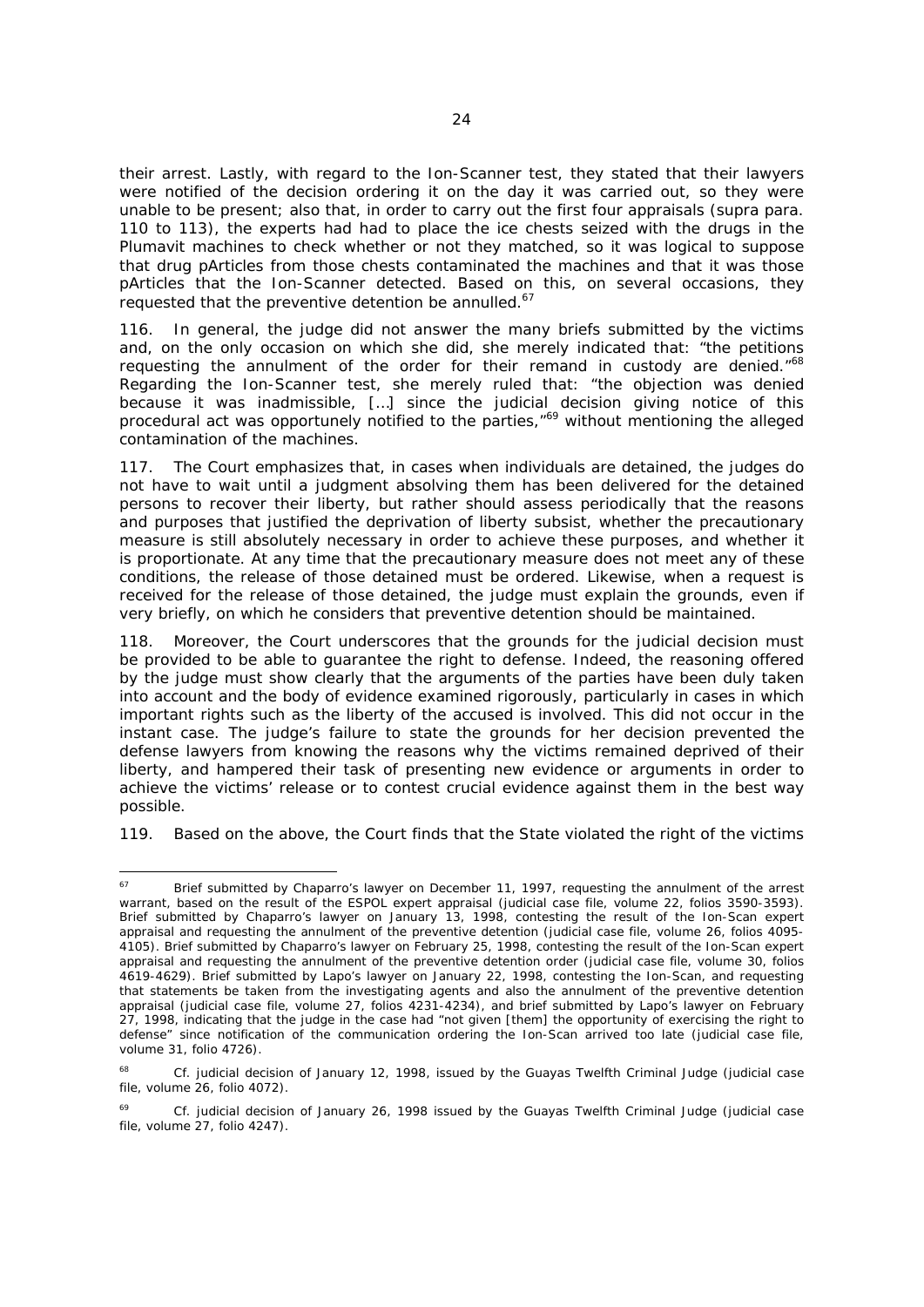embodied in Article 7(3) of the American Convention, owing to the lack of due justification in the adoption and maintenance of the remand in custody of Messrs. Chaparro and Lapo. Consequently, the State violated their right to personal liberty embodied in Article 7(1) of the Convention, in relation to the obligation to respect rights established in Article 1(1) thereof.

#### *D) REMEDIES AVAILABLE TO CONTEST THE DEPRIVATION OF LIBERTY OF MESSRS. CHAPARRO AND LAPO*

120. The Commission indicated that the State had violated Article 7(6) of the Convention because the recourses filed by Messrs. Chaparro and Lapo were ineffective, "since, at no time, were the grounds for the measure depriving them of their liberty reviewed." In addition, it considered that Article 2 of the Convention had been violated because the authority responsible for hearing the constitutional habeas corpus recourse was a Mayor, "in other words, an administrative authority."

121. With regard to effectiveness, the State affirmed that the decision on the recourses filed was "duly justified and in keeping with the law." Regarding the authority who heard the habeas corpus recourse, it acknowledged that "the best option would be to attribute competence to a judge, a person with legal training." Nevertheless, it indicated that this "does not mean that, in the instant case, the constitutional norm invoked and the actions of the Mayor disregarded any right that could be contested by this channel." Also, as stated previously (*supra* para. 25), the State acquiesced to the claims of the parties regarding failure to comply with Article 2 of the Convention.

The Court observes that, in Ecuador at the time of the facts, there were two types of recourses that allowed the lawfulness of deprivation of liberty to be reviewed. The first was the constitutional habeas corpus embodied in Article 28 of the Constitution, which stated:

Any person who believes that he has been unlawfully deprived of his liberty may have recourse to habeas corpus. He may exercise this right on his own behalf or through a third party, without the need for a written mandate, before the Mayor under whose jurisdiction he is, or before the person carrying out the Mayor's responsibilities. The municipal authority shall require immediately that the appellant be brought before him and the order that deprived him of his liberty produced. This mandate shall be obeyed without any comment or excuse by those in charge of the social rehabilitation center or place of detention.

Once he has been informed of the relevant facts, the Mayor shall immediately order the release of the appellant if the latter has not been brought into his presence, or if the order has not been produced, or if the order does not comply with the legal requirements, or if there have been procedural errors or, lastly, if the grounds for the recourse are justified. […]

#### 123. Article 31 of the Constitutional Control Act established the remedy of appeal against decisions that denied the constitutional habeas corpus, as follows:

The decision denying habeas corpus may be appealed before the Constitutional Court, which shall immediately order the Mayor to forward the case file of the denied appeal within forty-eight hours of receiving this order.

#### 124. Lastly, Article 74 of the Municipal Regime Act at the time indicated that:

Once the complaint has been submitted, or put in writing if it is verbal, the Mayor shall order that the appellant be brought before him, within twenty-four hours, and that the authority or judge who ordered the detention or delivered the judgment, provide information on the content of the complaint, in order to establish the relevant facts.

For the same purpose, he shall request any other authority and the person in charge of the prison or penitentiary establishment where the appellant is detained, to provide the reports and documents he deems necessary. The authorities or employees to whom this request has been made shall submit [such reports and documents] with the urgency with which they were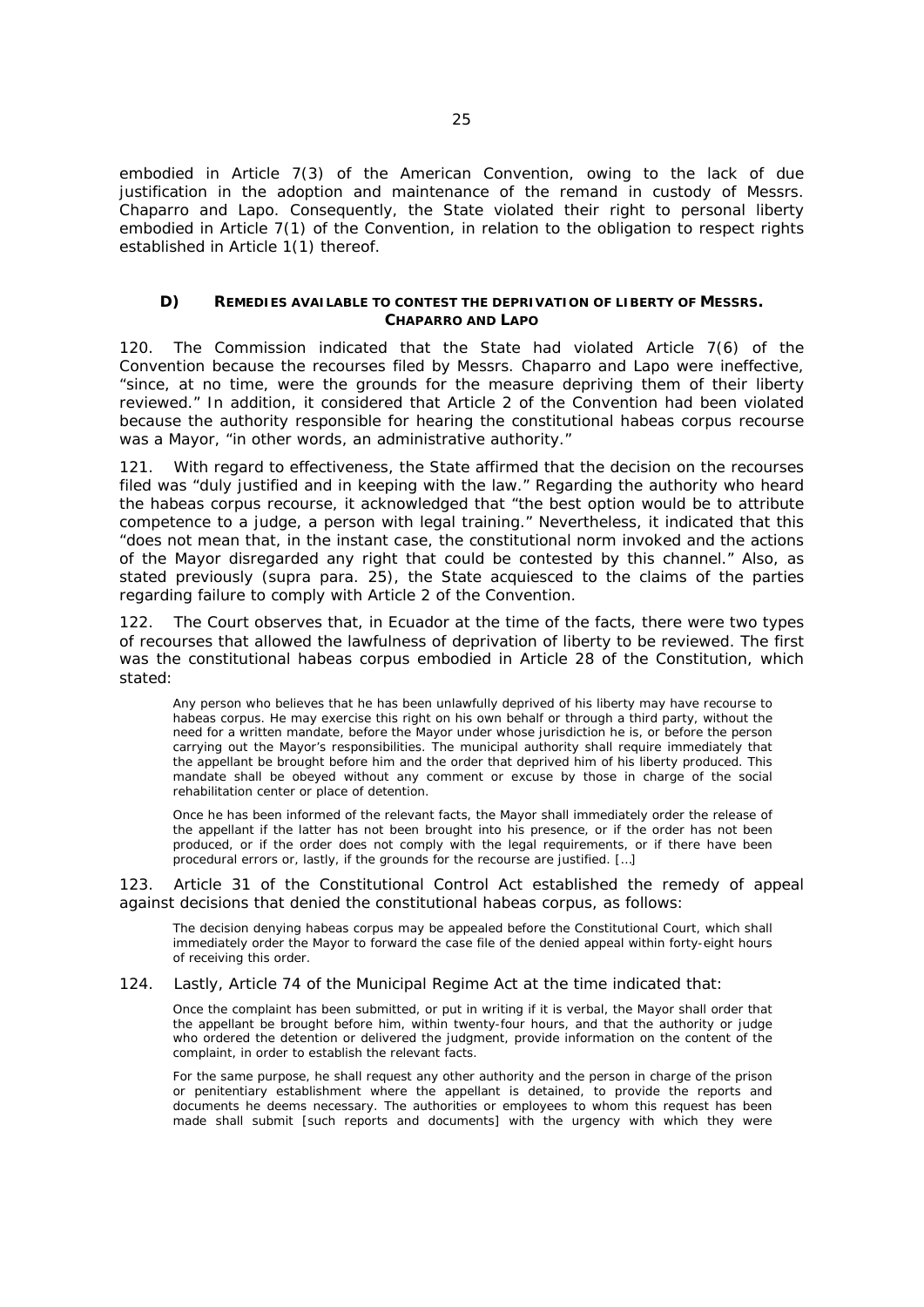requested and, if they should not do so, [the Mayor] shall impose on them a fine of 1,000 to 10,000 sucres, and shall immediately begin to study the relevant facts that allow him to issue any of the following decisions, with justifications, and within forty-eight hours, if he has not rejected the appeal:

1. The immediate release of the appellant, if the arrest or imprisonment are not justified;

2. An order that the legal defects be rectified, if the recourse is merely claiming flaws in the procedure or the investigation;

3. An order that the appellant be brought before the appropriate judges, if the complaint refers to competence or his examination of the case leads him to this conclusion.

125. The second available remedy was the action for juridical protection or "amparo of freedom" (*amparo de libertad*), also known as the habeas corpus prescribed by law (*habeas corpus legal*), which is established in Article 458 of the Code of Criminal Procedure as follows:

Any defendant who is detained, based on the breach of the consistent principles of this Code, may request his liberty from the superior Judge to the one who ordered its deprivation.

[…]

The petition shall be made in writing.

Immediately after receiving the application, the judge who will examine it shall order that the detained person be brought before him and shall hear his statement, which shall be recorded in a document to be signed by the judge, the secretary and the complainant, or by a witness instead of the latter, if he does not know how to sign his name. With this statement, the judge shall request all the information he deems necessary to form an opinion and ensure the lawfulness of his decision, and within forty-eight hours he shall decide what he considers is lawful. [...]

If he decides that the deprivation of liberty was unlawful, the judge shall order that the detained person be released immediately. The authorities and employees responsible for the custody of the detained person must necessarily obey the order.

126. The Court must therefore examine whether the remedies established in law and filed by the victims complied with the provisions of Article 7(6) of the Convention. First, it will proceed to examine the constitutional habeas corpus and then the action for judicial protection.

## *a) Constitutional habeas corpus*

127. Mr. Lapo filed a constitutional habeas corpus on September 3, 1998, before the Mayor of the canton of Santiago de Guayaquil.<sup>70</sup> The Court does not have the Mayor's decision on this recourse,<sup>71</sup> but it can be supposed that it was denied, because Mr. Lapo remained in custody. Mr. Chaparro did not use this recourse.

128. Article 7(6) of the Convention is clear when it establishes that the authority who must decide on the lawfulness of the "arrest or detention" must be a judge or court. The Convention is thereby ensuring that control of deprivation of liberty must be of a judicial nature. Although he may have been granted competence by law, a mayor is not a judicial authority. According to the Ecuadorean Constitution, a mayor is a "sectional regime" authority; in other words, part of the Administration.

129. The Court is aware that negative decisions by a mayor could be appealed before the Constitutional Court, an authority that does exercise judicial control. It is also aware

 $70$ Cf. application for habeas corpus presented on September 3, 1998, by Freddy Hernán Lapo Íñiquez and his lawyer (files of appendixes to the application, appendix 30, folio 1149).

As stated in paragraph 8 of this judgment, the President of the Court asked the State to forward legible copies of all the domestic proceedings. The State did not remit the constitutional habeas corpus proceedings. The Court only has the documentation that the Commission forwarded with the application brief.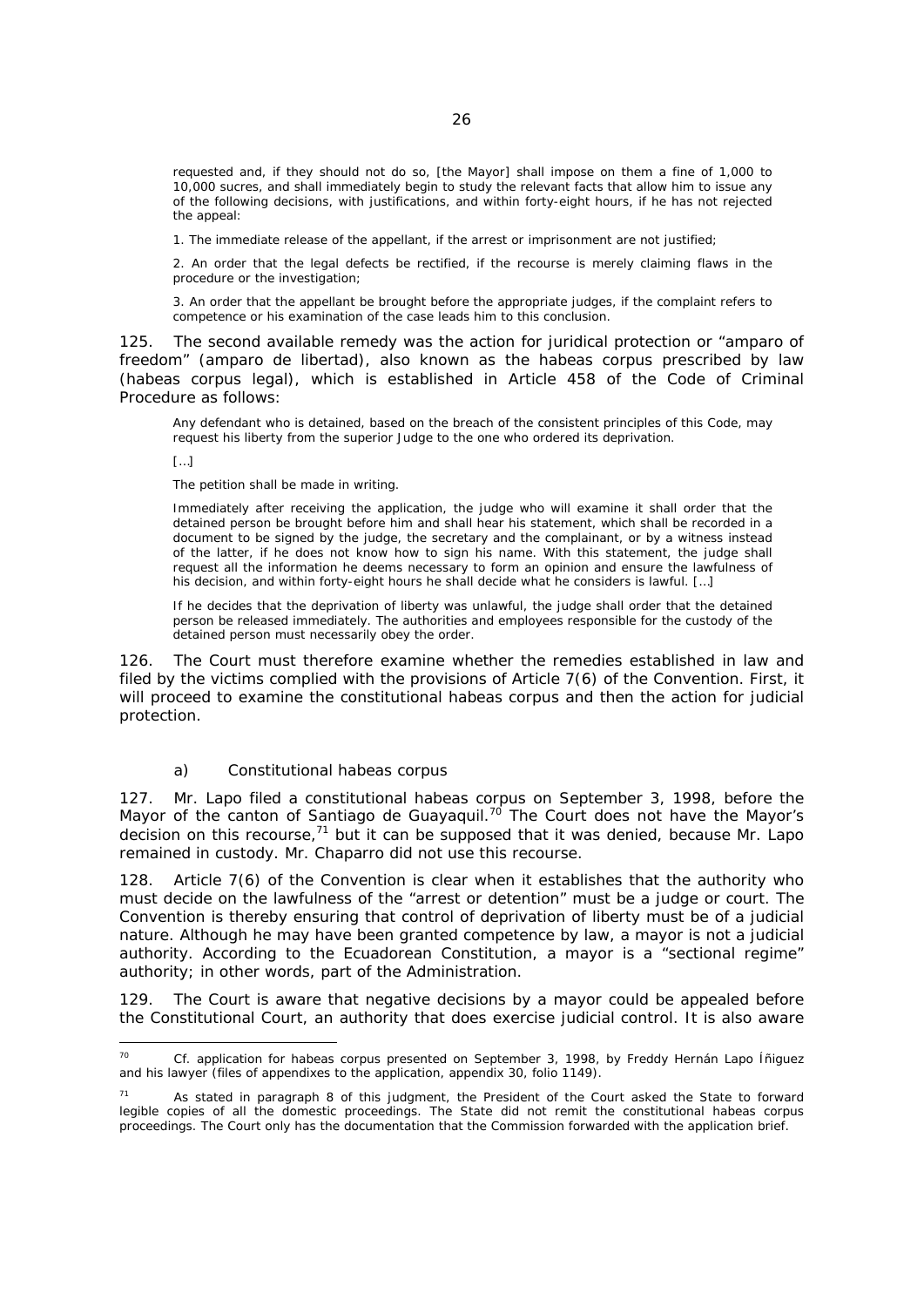that Mr. Lapo did not file an appeal. However, it finds that, by requiring that those detained must appeal the mayor's decisions in order for their case to be heard by a judicial authority, the State is placing obstacles to a recourse that should, due to its nature, be simple. In addition, the law established that the mayor was obliged to decide the recourse within 48 hours, and forward the case documents to the Constitutional Court if the latter requested this, within a similar period. This means that the detained person had to wait at least four days for the Constitutional Court to hear his case. If it is also considered that the law did not establish a time limit for the Constitutional Court to take a decision on the appeal, and that this court was the only judicial body competent to hear appeals from throughout the country against the denial of habeas corpus, we can conclude that the requirement that the recourse be decided "without delay" established in Article 7(6) of the Convention is not respected. Lastly, the detained person is not brought before the Constitutional Court; consequently this body cannot verify his situation and, thus, guarantee his rights to life and personal integrity.

130. Based on the above and bearing in mind the State's acquiescence, the Court declares that Ecuador violated Article 7(6) of the Convention, in relation to Article 2 thereof, to the detriment of Mr. Lapo, which, in turn, represents a violation of his right to personal liberty, embodied in Article 7(1) of the Convention, in relation to the obligation to guarantee rights embodied in Article 1(1) thereof.

### *b) Action for juridical protection or habeas corpus prescribed by law*

131. On April 13, 1998, Mr. Lapo filed an action for juridical protection before the Guayaquil Superior Court of Justice, indicating that he had been "deprived of his liberty unlawfully, because the case file does not show any procedural reason that would make the precautionary measure applicable. $17^3$  On May 14, 1998, the Superior Court rejected the recourse stating that "there is no evidence of any violation of procedure that would affect the appellant's rights."<sup>74</sup>

132. On May 12, 1998,<sup>75</sup> Mr. Chaparro filed an action for juridical protection before the same Superior Court, stating that "if the requirements established in art. 177 of the Code of Criminal Procedure [(*supra* para. 104)] to deprive [him] of [his] liberty have been totally invalidated, it is evident that this deprivation of liberty has become unlawful and, consequently, [he] request[ed] that it be revoked and that the injustice being committed

 $72$ 72 *Cf. Habeas Corpus in Emergency Situations* (Arts. 27(2), 25(1) and 7(6) American Convention on Human Rights). Advisory Opinion OC-8/87 of January 30, 1987. Series A No. 8, para. 35. This paragraph states that:

In order for habeas corpus to achieve its purpose, which is to obtain a judicial determination of the lawfulness of a detention, it is necessary that the detained person be brought before a competent judge or tribunal with jurisdiction over him. Here habeas corpus performs a vital role in ensuring that a person's life and physical integrity are respected, in preventing his disappearance or the keeping of his whereabouts secret and in protecting him against torture or other cruel, inhumane or degrading punishment or treatment.

See also, *Case of Suárez Rosero v. Ecuador. Merits.* Judgment of November 12, 1997. Series C No. 35, para. 63, and *Case of La Cantuta*, *supra* note 16, para. 111.

<sup>73</sup> *Cf.* action for juridical protection filed on April 13, 1998, by Freddy Hernán Lapo Íñiguez (judicial case file, volume 72, folio 9227).

<sup>74</sup> *Cf.* judgment of May 13, 1998, delivered by the Superior Court of Justice of Guayaquil (judicial case file, volume 72, folios 9295 and 9296).

The Commission mistakenly indicated that the date on which Mr. Chaparro filed the action for juridical protection was May 20, 1988 (file on merits, volume I, folio 87).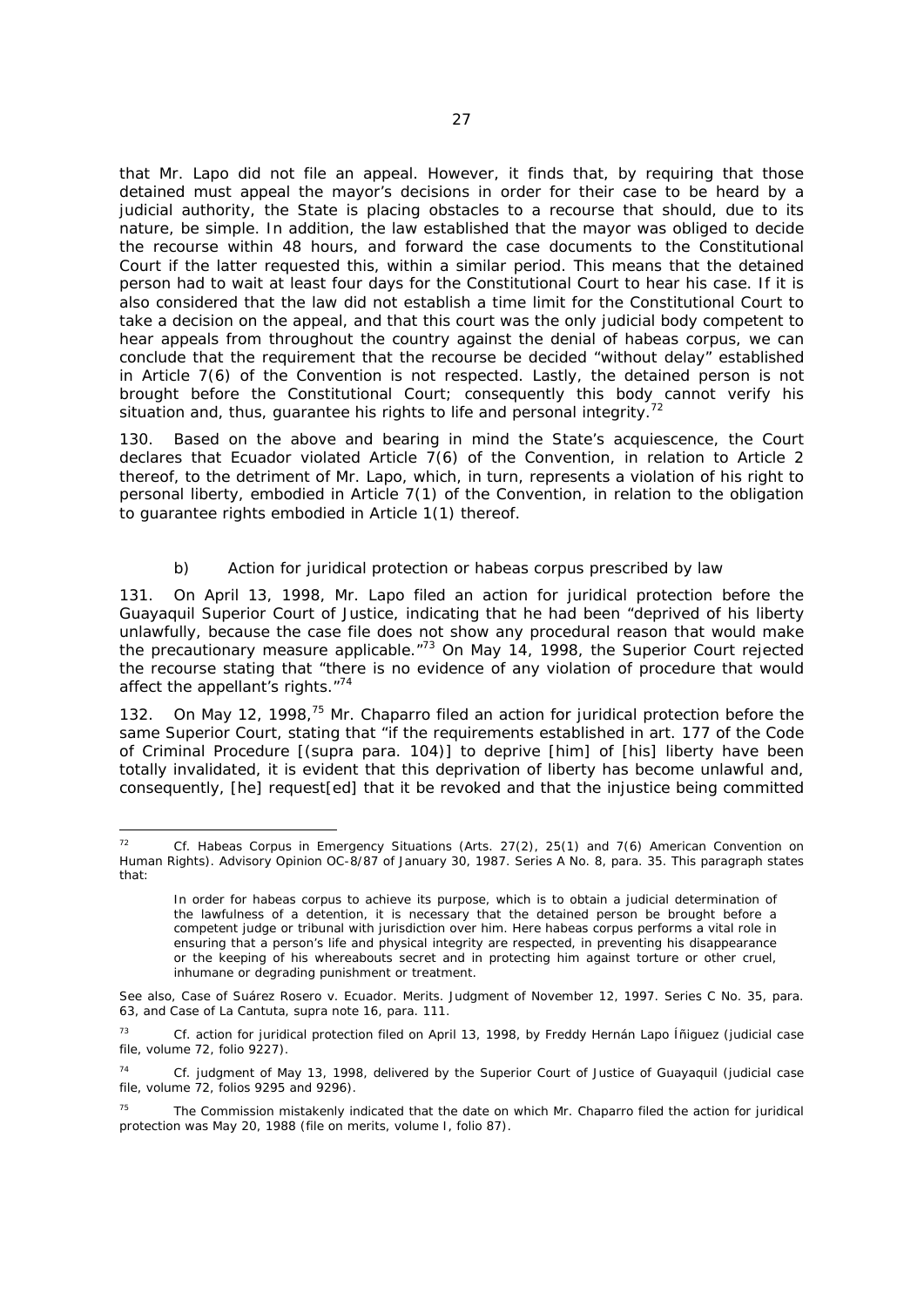against [him] be repaired. $176$  On May 20, 1998, the Superior Court decided to deny the recourse, based on the following considerations:

It is not necessary to examine whether the order of remand in custody is admissible when deciding this recourse, because the said order depends on the criterion of the judge who is granted this discretional power by law. […] Examining the proceedings in criminal case #370-97, it can be seen that the case is at the preliminary stage […]. The procedure is not contrary to that established by law and, consequently, no procedural defects are observed [...].<sup>77</sup>

133. This Court has established that it is not enough that such a remedy exists formally, it must be effective; that is, it must provide results or responses to the violations of rights established in the Convention.<sup>78</sup> To the contrary, the judicial activity would not signify a real control, but merely a formal or even symbolic procedure that would result in an impairment of the liberty of the individual. Furthermore, an analysis of the lawfulness of a deprivation of liberty "must examine the reasons invoked by the complainant and specifically express an opinion on them, in accordance with the parameters established in the Inter-American Convention."<sup>79</sup>

134. As can be observed, the Guayaquil Superior Court rejected the recourses filed without ruling on the reasons that, in the opinion of Messrs. Lapo and Chaparro, made their preventive detention unlawful. Moreover, when deciding Mr. Chaparro's recourse, it expressly indicated that the order of remand in custody was at the discretion of the judge who issued it, suggesting that the said discretionary power could not be controlled by the *ad quem*. The Court observes that the said decision incurs in the so-called flaw that vitiates the argument, because it takes for granted the element that it should specifically have proved; in other words, its affirms from the start that it is not necessary to examine whether the order of remand in custody is admissible, when this is precisely what was being discussed before that court. In addition, the Superior Court did not rule on whether the preventive detention should be maintained.

135. Lastly, the Court underscores that the Superior Court took 31 days to decide on Mr. Lapo's recourse, and nine days to decide on the recourse of Mr. Chaparro, which is not compatible with the term "promptly" contained in Article 7(6) of the Convention.

136. Based on the above, the Court considers that the State violated Article 7(6) of the Convention to the detriment of Messrs. Chaparro and Lapo and, therefore, their right to personal liberty embodied in Article 7(1) of the Convention, in relation to the obligation to guarantee rights embodied in Article 1(1) thereof.

> \* \* \*

<sup>76</sup> 76 *Cf.* action for judicial protection filed on May 12, 1998, by Juan Carlos Chaparro Álvarez (judicial case file, volume 72, folio 9313).

<sup>77</sup> *Cf.* judgment of May 20, 1998, delivered by the Superior Court of Justice of Guayaquil (judicial case file, volume 72, folio 9316).

<sup>78</sup> *Cf. Case of Baena Ricardo et al. v. Panama. Merits, reparations, and costs.* Judgment of February 2, 2001. Series C No. 72, para. 77; *Case of Juan Humberto Sánchez*, *supra* note 40, para. 121, and *Case of the "Five Pensioners" v. Peru. Merits, reparations, and costs.* Judgment of February 28, 2003. Series C No. 98, para. 126.

<sup>79</sup> *Cf. Case of López Álvarez v. Honduras. Merits, reparations, and costs.* Judgment of February 1, 2006. Series C No. 141, para. 96.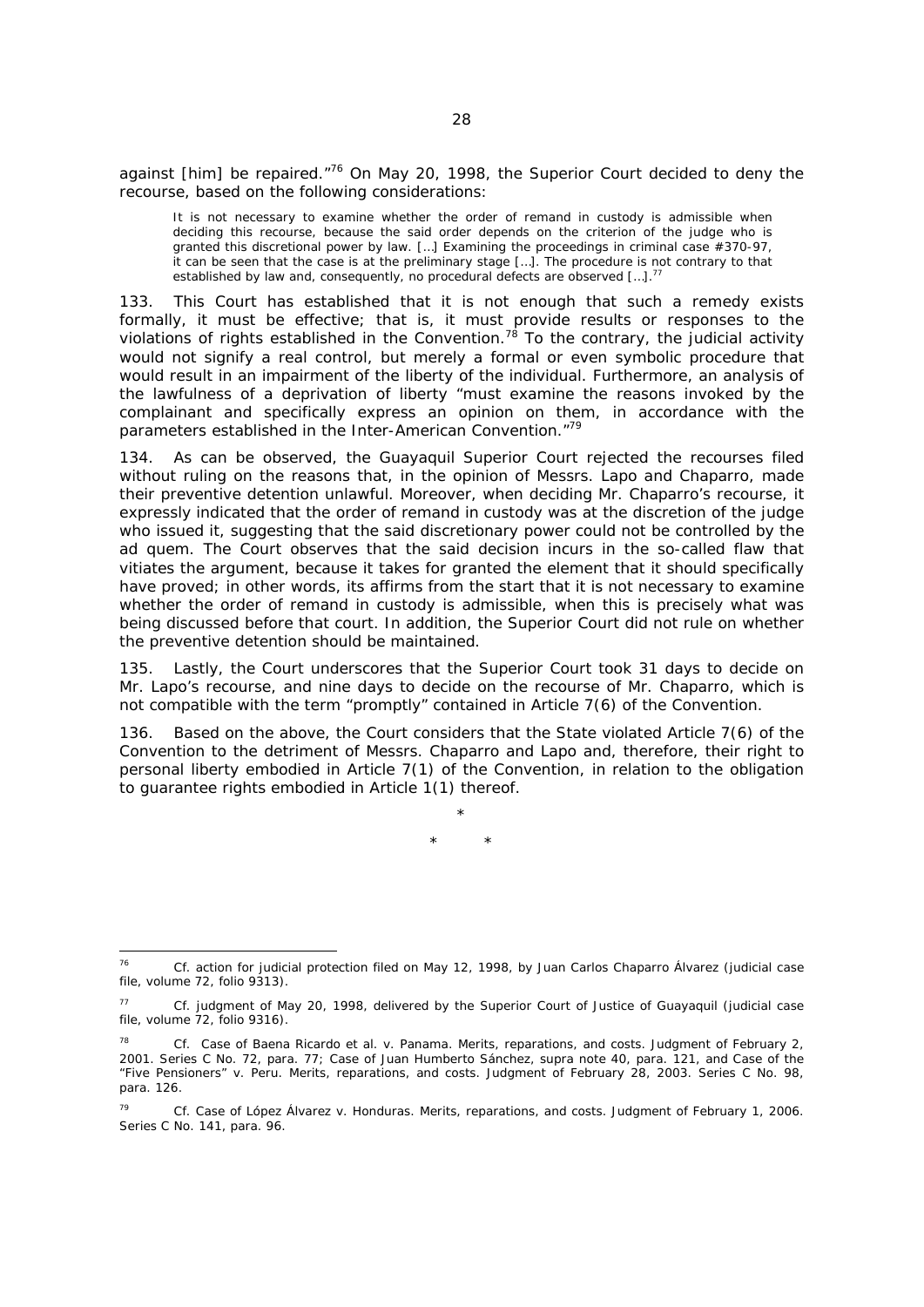137. The Court observes that the Commission requested that the violation of Article 25 of the Convention<sup>80</sup> should be declared for the same facts, and the State acquiesced to this (*supra* para. 25)

138. In this regard, the Court recalls that in Advisory Opinion OC-8/87 *Habeas Corpus in Emergency Situations,* it affirmed that, if Articles 7(6) and 25 of the Convention are examined together:

[I]t is possible to conclude that "amparo" comprises a whole series of remedies and that habeas corpus is but one of its components. An examination of the essential aspects of both guarantees, as embodied in the Convention and, in their different forms, in the legal systems of the States Parties, indicates that in some instances habeas corpus functions as an independent remedy. Here its primary purpose is to protect the personal freedom of those who are being detained or who have been threatened with detention. In other circumstances, however, habeas corpus is viewed either as the "amparo of freedom" or as an integral part of "amparo."81

139. In the case of Ecuador, habeas corpus and the action for juridical protection ["amparo of freedom"] are remedies that are independent of the remedy of "amparo" itself, which was regulated in Article 31 of the Constitution in force at the time of the facts.<sup>82</sup> Consequently, the only Article of the Convention applicable is Article 7(6). Therefore, the Court does not consider that Article 25 of the Convention has been violated.

2. The States Parties undertake:

 a. to ensure that any person claiming such remedy shall have his rights determined by the competent authority provided for by the legal system of the state;

- b. to develop the possibilities of judicial remedy; and
- c. to ensure that the competent authorities shall enforce such remedies when granted.

 $81$ 81 *Cf. Habeas Corpus in an Emergency Situation, supra* note 72, para. 34

82 Article 31 of the Constitution established that:

Any person may resort to the bodies of the Judiciary appointed by law and request the adoption of urgent measures, designed to make cease or avoid the committing of, or immediately remedy the consequences of, an unlawful act of authority of the public administration that violates any constitutional right and that may cause imminent and also grave and irreparable damage.

To this end, the judge who must hear the recourse may not allege any inhibition, and the fact that it is a public holiday shall not be an impediment.

The judge shall immediately summon the parties to be heard at a public hearing within twentyfour hours and, at the same time, if he finds it justified, shall order the suspension of any actual or imminent action that could become a violation of constitutional law.

Within the following forty-eight hours, the judge shall issue his decision, which shall be complied with immediately.

The suspension procedure shall be obligatorily consulted, for its confirmation or annulment, before the Constitutional Court, the body before which the recourse of appeal against the refusal to grant the suspension is admissible and, in either case, the judge must immediately forward the file to his superior.

 $80<sub>o</sub>$ Article 25 of the Convention stipulates:

<sup>1.</sup> Everyone has the right to simple and prompt recourse, or any other effective recourse, to a competent court or tribunal for protection against acts that violate his fundamental rights recognized by the constitution or laws of the state concerned or by this Convention, even though such violation may have been committed by persons acting in the course of their official duties.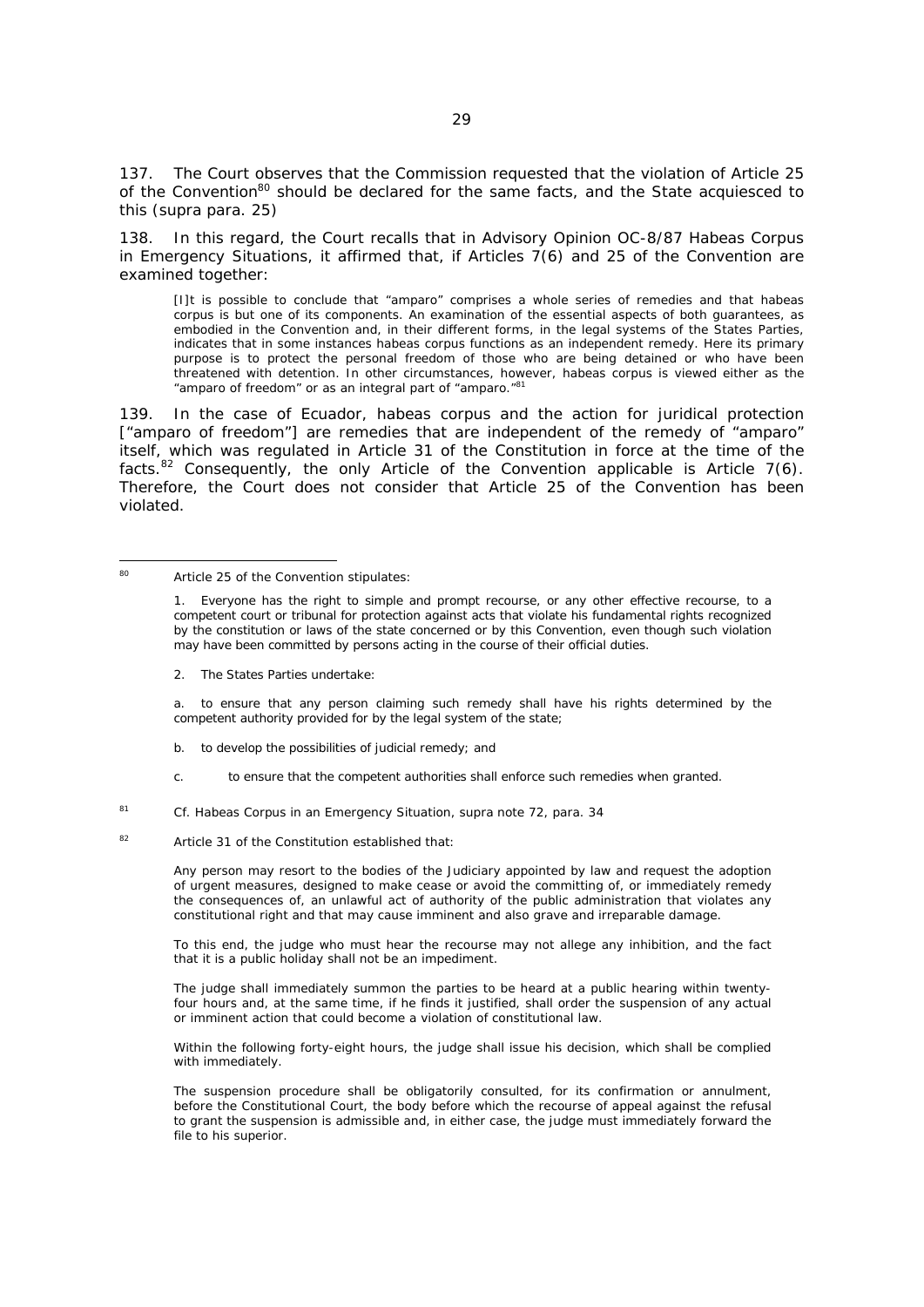#### *E) RIGHT TO BE TRIED WITHIN A REASONABLE TIME OR TO BE RELEASED*

140. The Commission stated that the time that Messrs. Chaparro and Lapo spent in custody disregarded their right to be tried within a reasonable time or to be released, in accordance with the provisions of Article 7(5) of the Convention. The State did not submit specific arguments on this point.

141. Mr. Lapo was released on May 25, 1999, $83$  one year, six months and eleven days after his arrest, because the judge in the case ordered a temporary stay of proceedings. Mr. Chaparro was released on August 18, 1999,<sup>84</sup> one year, nine months and five days after his arrest, owing to the 1998 constitutional reform which limited the time a person could be remanded in custody.<sup>85</sup>

142. Article 7(5) of the Inter-American Convention establishes that any person detained "shall be entitled to trial within a reasonable time or to be released without prejudice to the continuation of the proceedings." Since the remand in custody of the Messrs. Chaparro and Lapo was arbitrary, the Court does not find it necessary to consider whether the time that elapsed exceeded a reasonable time.<sup>86</sup>

#### **VIII ARTICLE 8 (RIGHT TO A FAIR TRIAL) 87 IN RELATION TO ARTICLE 1(1) (OBLIGATION TO RESPECT RIGHTS) OF THE INTER-AMERICAN CONVENTION**

[…]

86 *Cf. Case of Tibi*, *supra* note 43, para. 120.

<sup>87</sup> The relevant provisions of Article 8 of the Convention establish that:

1. Every person has the right to a hearing, with due guarantees and within a reasonable time, by a competent, independent, and impartial tribunal, previously established by law, in the substantiation of any accusation of a criminal nature made against him or for the determination of his rights and obligations of a civil, labor, fiscal, or any other nature.

2. Every person accused of a criminal offense has the right to be presumed innocent so long as his guilt has not been proven according to law. During the proceedings, every person is entitled, with full equality, to the following minimum guarantees:

 a) the right of the accused to be assisted without charge by a translator or interpreter, if he does not understand or does not speak the language of the tribunal or court;

- b) prior notification in detail to the accused of the charges against him;
- c) adequate time and means for the preparation of his defense;

<sup>83</sup> *Cf.* court order issued on May 25, 1999, by the Guayas Twelfth Criminal Court (file of appendixes to the application, appendix 22, folios 1101 and 1102).

<sup>84</sup> *Cf*. court order issued on August 18, 1999, by the Guayaquil Superior Court of Justice (judicial case file, volume 79, folio 10,346).

<sup>85</sup> Article 24.8 of the 1998 Constitution establishes the following:

Article 24. To ensure due process of law, the following basic guarantees shall be observed, with detriment to others that the Constitution establishes, international instruments, the laws or case law:

<sup>8.</sup> Preventive detention may not exceed six months in the cases for crimes punishable by prison (*prisión*), or one year in crimes punishable with imprisonment (*reclusion*). If these periods are exceeded, the order for preventive detention is annulled, under the responsibility of the judge hearing the case. In any case, and without any exception, once the judicial acquittal or dismissal of the case has been issued, the person detained shall immediately recover his liberty, without prejudice to any pending recourse or consultation.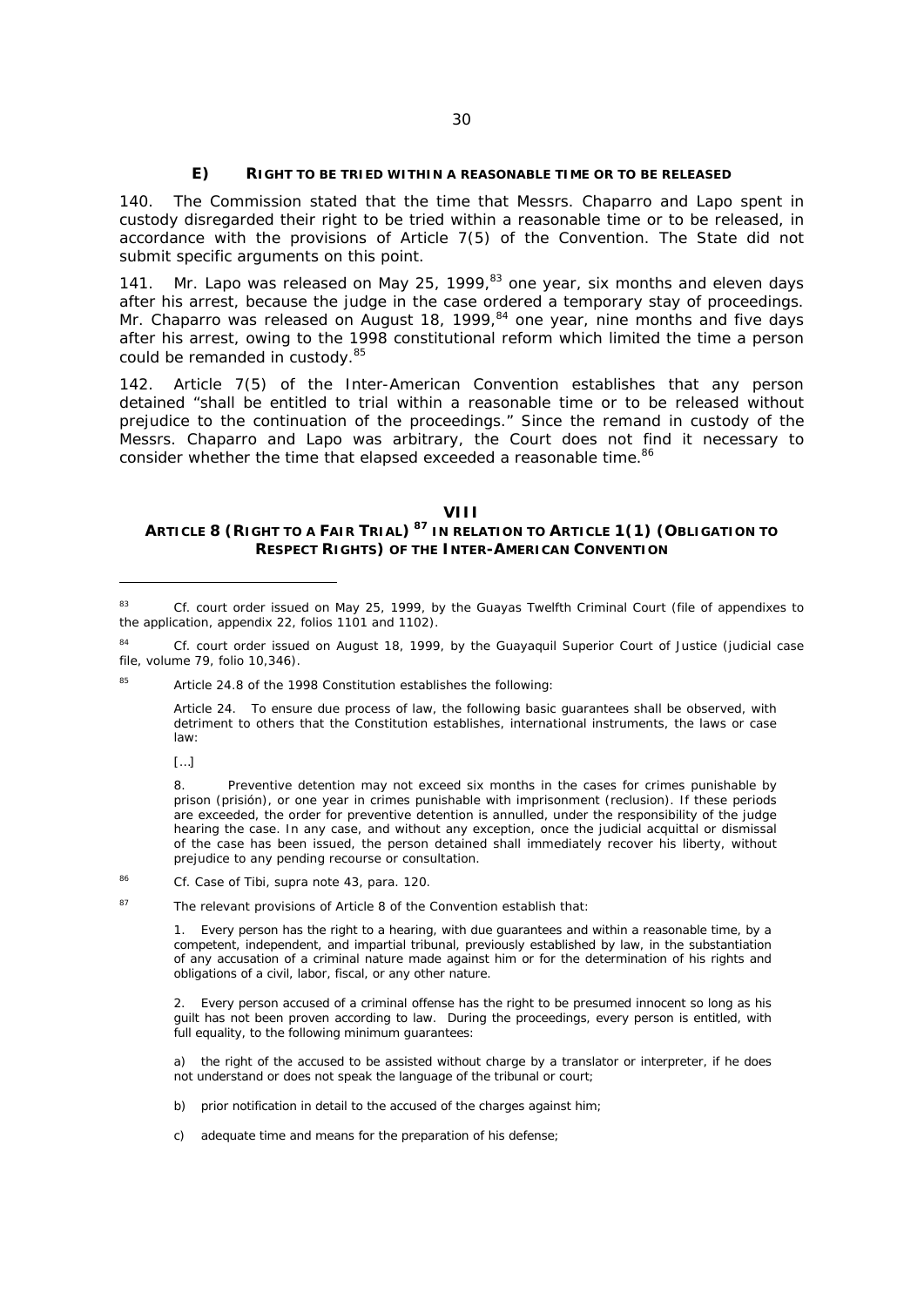143. The Court deems it useful to examine the arguments of the parties regarding the alleged violation of Article 8 of the Convention as follows. It will verify: (a) whether the State respected the victims' right to the presumption of innocence; (b) whether they were granted adequate time and means to prepare their defense; (c) whether their right to be assisted by legal counsel was respected; (d) whether the criminal proceedings took a reasonable time, and (e) whether Mr. Chaparro's right to information about consular assistance was respected. To this end, the Court will take into account that the State presented its complete acquiescence in the case of Article 8 of the Convention.

## *A) RIGHT TO THE PRESUMPTION OF INNOCENCE*

144. The Commission alleged that the State violated the victims' right to presumption of innocence for the duration of their preventive detention and because Article 116 of the NDPSA was applied to the case "which presumed the grave guilt of the accused," even though the Constitutional Court of Ecuador declared this norm unconstitutional only days after the victims' arrest. The representatives endorsed this argument.

145. This Court has indicated that the principle of presumption of innocence constitutes a cornerstone of the right to a fair trial. The provisions of Article 8(2) of the Convention establish the obligation of the State not to restrict the liberty of a detained person beyond the limits strictly necessary to ensure that he will not prevent the proceedings from being conducted or evade the justice system. Hence, preventive detention is a precautionary rather than a punitive measure.

146. The Court has stated that there would be a violation of the Convention if individuals whose criminal responsibility has not been established are deprived of their liberty for a disproportionate length of time, because this would be tantamount to anticipating a sentence, which is at odds with universally recognized general principles of  $law.$ <sup>88</sup>

147. In the previous chapter, the Court declared that the order to remand the victims in custody was arbitrary because it did not contain reasoned and objective legal grounds regarding its merits. The Court considered that the recourses filed by the victims to achieve their release were ineffective, and indicated that the judge did not set out reasons to justify maintaining the precautionary measure. Bearing this in mind, together with the duration of the deprivation of liberty of the victims (*supra* para. 141) and the State's acquiescence, the Court declares that Ecuador violated the right to presumption of innocence of Messrs. Chaparro and Lapo embodied in Article 8(2) of the Inter-American Convention, in relation to Article 1(1) thereof.

148. Regarding Article 116 of the NDPSA, the Court does not find it proved that it was applied in this specific case.

 $\overline{a}$ 

d) the right of the accused to defend himself personally or to be assisted by legal counsel of his own choosing, and to communicate freely and privately with his counsel;

e) the inalienable right to be assisted by counsel provided by the state, paid or not as the domestic law provides, if the accused does not defend himself personally or engage his own counsel within the time period established by law;

 <sup>[…]</sup> 

<sup>88</sup> *Cf. Case of Tibi*, *supra* note 43, para. 180; *Case of Suárez Rosero*, *supra* note 72, para. 77, and *Case of Acosta Calderón*, *supra* note 47, para. 111.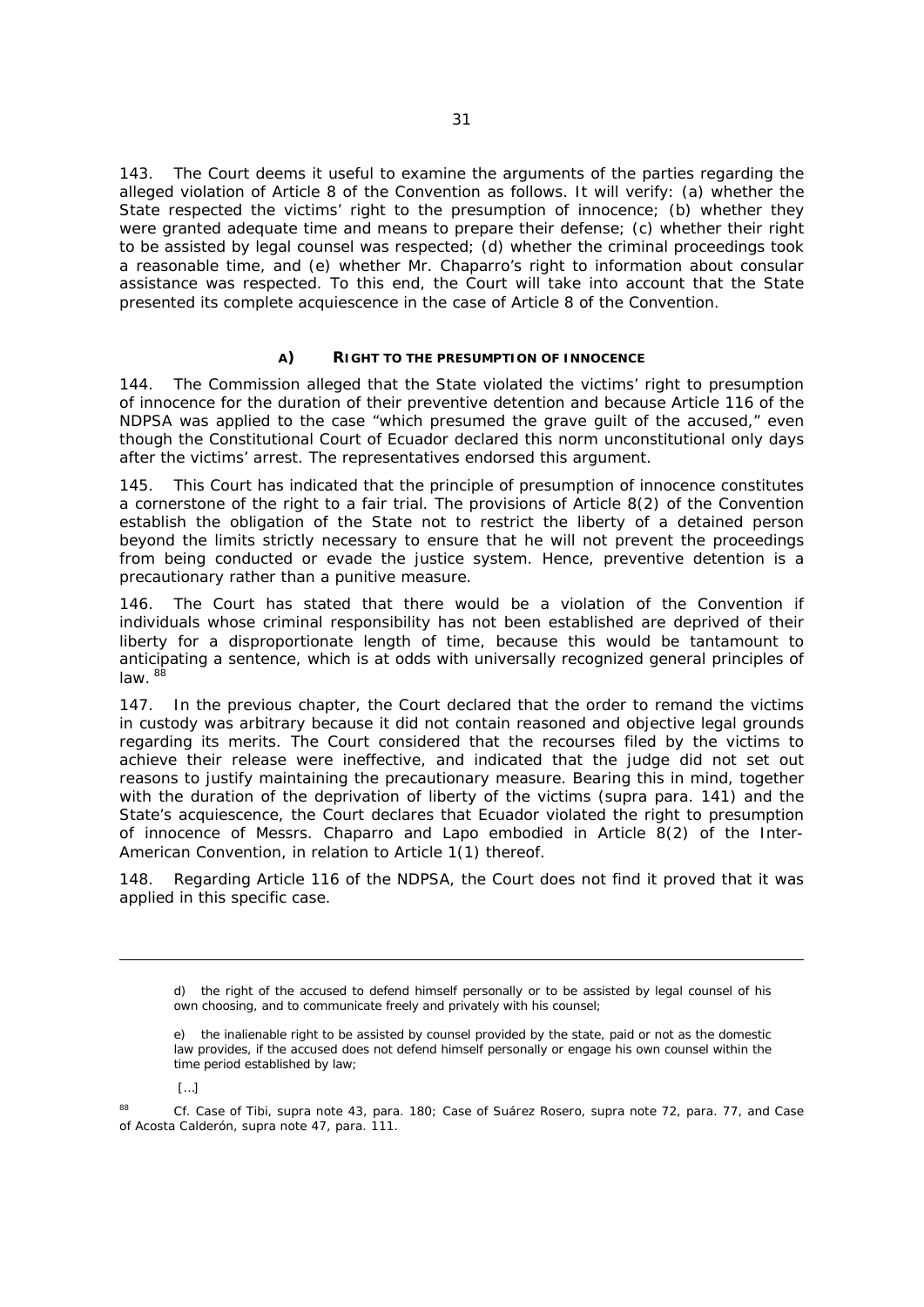### *B) GRANTING THE ACCUSED ADEQUATE TIME AND MEANS TO PREPARE HIS DEFENSE*

149. The Commission and the representatives indicated that notification of the Ion-Scanner expert appraisal procedure (*supra* para. 114) "was not given with sufficient advance notice," and this prevented the victims and their lawyers from being present and contesting its validity. The Commission considered that "the right to defense of the victims was restricted because, if they had been present […] during the expert appraisal, they would have been able to contest its validity, without having to wait almost four years to have it annulled."

150. Article 62 of the Code of Criminal Procedure in force at the time established that "[j]udges must intervene personally and directly when procedural actions concerning evidence are practiced, and shall ensure that they are carried out respecting the legal norms." Article 22.19(e) of the Constitution stipulated that "[n]o one may be […] deprived of the right to defense at any stage or level of the proceedings […]."

151. On January 7, 1998, at 6.30 p.m., the Guayas Twelfth Criminal Judge ordered that the Ion-Scanner test be carried out on the premises of the Plumavit factory and on other premises. The judge decided that the tests would be conducted "on January 8, 1998, as of 10 a.m."89 This decision was notified to the parties, through the '*casillero judicial'* (Translator's note: legal notification mail box; possibly an electronic mail box), on January 8, 1998, "at 9 a.m."<sup>90</sup> The procedure was carried out at "11.55 a.m."<sup>91</sup> In other words, the judicial decision was notified with two hours and fifty-five minutes notice.

152. The Court observes that late notification of the judicial decision ordering that the Ion-Scanner test be carried out made it impossible for the defense lawyers to be present during the test. Although it is true that it is not necessarily reasonable to have the parties present when every type of evidence is being produced, in the instant case, given that the results of the technical verification were immediate, the fact that both parties to the proceedings were not present during the Ion-Scanner test could not be replaced by the subsequent presentation of their observations. In addition, the Court accords special relevance to the fact that the Ion-Scanner test was the only technical evidence against the victims and was taken into account by the judge to commit Mr. Chaparro to trial.

153. This disregard of the right of defense was underscored by the Guayas Twelfth Criminal Prosecutor in his report of December 23, 1998. The Attorney General's Office (*Ministerio Público*) considered that, during this test, "certain legal formalities were sacrificed, because it was carried out very hastily, and this did not allow the parties involved to attend the test." He added that "the procedure was conducted hurriedly, adversely affecting the right to defense of the parties."<sup>92</sup> The Prosecutor also identified other flaws; for example, that the experts who took part in the procedure did not submit their respective reports, and that the DEA Director in Guayaquil, who had not been

<sup>89</sup> *Cf*. court order issued on January 7, 1998, by the Guayas Twelfth Criminal Judge (judicial case file, volume 25, folio 4009).

Cf. notification order issued on January 8, 1998, by the Secretariat of the Guayas Twelfth Criminal Court (file of appendixes to the application, appendix 17, folio 897) and notification order issued on January 8, 1998 (judicial case file, volume 25, folio 4010).

<sup>91</sup> *Cf*. record of the Ion-Scan expert appraisal, *supra* note 65.

<sup>92</sup> *Cf.* opinion of the Guayas Twelfth Criminal Prosecutor issued on December 23, 1998, in criminal proceedings #370-97 (file of appendixes to the application, appendix 20, folios 1047 to 1050).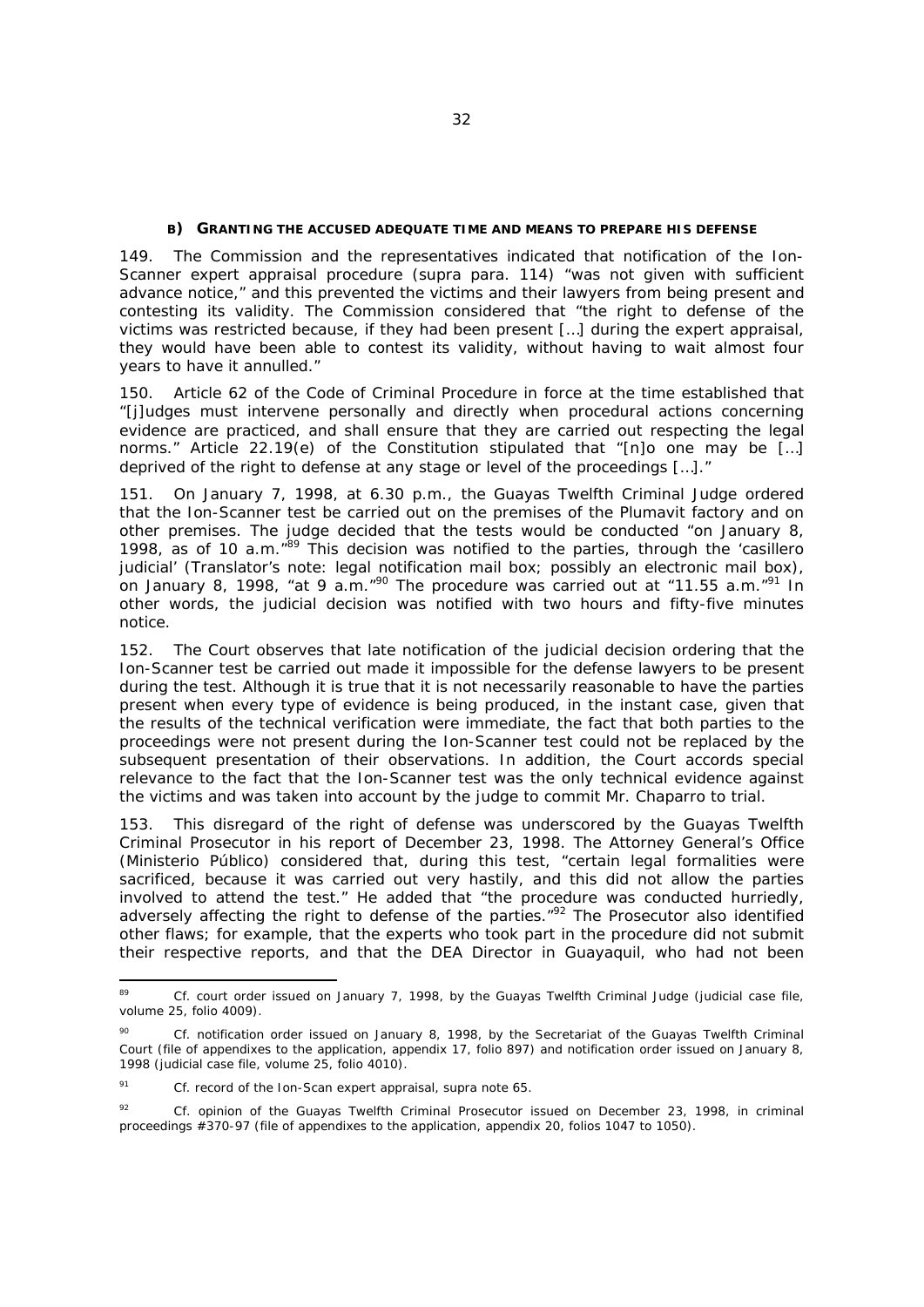appointed an expert in the case, signed the official report with the test results.<sup>93</sup> Also, on October 30, 2001, the Fourth Criminal Chamber of the Guayaquil Superior Court of Justice emphasized that the experts who conducted this procedure had not submitted their reports and acknowledged the arguments of the defense lawyers when it stated that:

This evidence cannot be granted probative value, because it does not offer due guarantee given that, several days previously, the experts who examined the machines that produce the ice chests and the corresponding molds had manipulated the ice chests provided by CONSEP in which the drugs were found to see if they fitted the PLUMAVIT machines, which would explain why the remains of cocaine contained in them had contaminated the machinery or fallen near the molding machine.<sup>94</sup>

154. Based on the above, and considering the State's acquiescence, the Court considers that Ecuador violated the right established in Article 8(2)(c) of the Inter-American Convention, in relation to Article 1(1) thereof, to the detriment of Messrs. Chaparro and Lapo.

### *C) RIGHT OF THE ACCUSED TO BE ASSISTED BY LEGAL COUNSEL OF HIS OWN CHOOSING AND RIGHT TO BE ASSISTED BY COUNSEL PROVIDED BY THE STATE*

155. The Commission affirmed that "neither victim had a defense lawyer of his own choosing when the initial interrogation was carried out by the Police and the prosecutor." Regarding Mr. Chaparro Álvarez, the Commission indicated that, on November 19, 1997, he made a statement in the presence of a friend of the family who was visiting him and who was a lawyer; however, on the express instructions of the Police, the latter was unable to advise him during the interrogation."

156. During the public hearing before the Court, Mr. Chaparro stated that on November 18, 1997, he was "interrogated without the presence of a lawyer."<sup>95</sup> This interrogation occurred one day before the pre-trial statement made before the Prosecutor. Moreover, Mr. Chaparro indicated that, when presenting his action for juridical protection before the Guayaquil Superior Court (*supra* para. 132), the President of that court forbade his lawyer to defend him, telling him that he himself had to substantiate his recourse.<sup>96</sup> Also, Mr. Lapo stated that, when he made his pre-trial statement, the public defender who had been assigned to him was absent during the interrogation and was only present so that

The expert report shall contain:

[…]

(5) The final conclusions, the procedure used to reach these conclusions, and the grounds on which they are reached;

- (6) The date of the report, and
- (7) The signature and official stamp of the expert. […]."

94 *Cf*. judgment delivered on October 30, 2001, by the Fourth Chamber of the Superior Court of Justice (file of appendixes to the application, appendix 21, folios 1078-1079).

95 *Cf*. Testimony of Juan Carlos Chaparro Álvarez at the public hearing held before the Inter-American Court on May 17, 2007.

96 *Cf*. Testimony of Mr. Chaparro Álvarez at the public hearing, *supra* note 95.

 $93$ On this point, Article 77 of the Code of Criminal Procedure indicated that:

<sup>(1)</sup> The detailed description of what has been inspected, as observed by the expert when carrying out the appraisal;

<sup>(2)</sup> The condition of the person or object, that is the subject of the expert appraisal, before the crime was committed, to the extent possible;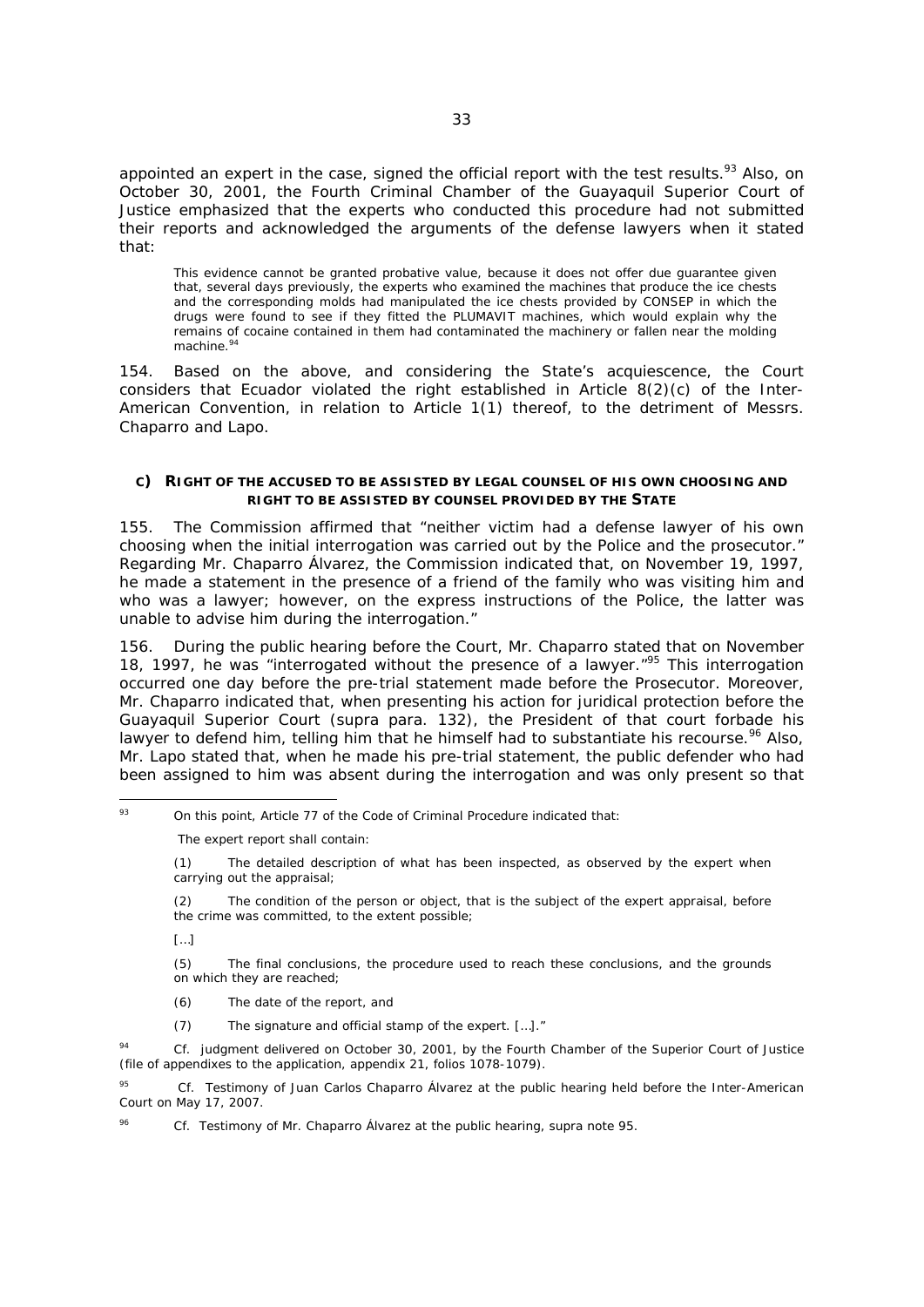he could begin his statement and at the end of it, in order to sign it. The State submitted its acquiescence concerning Article 8 of the Convention during the public hearing, after having heard the victims and being able to cross-examine them; the Court therefore finds that these facts have been established.

157. Article 22(19) of the Constitution of Ecuador in force at the time of the facts established that:

(e) No one may be punished without a prior trial, or deprived of the right to defense at any stage or level of the proceedings. Any person accused of a criminal offense shall have the right to a defense lawyer, and that the witnesses for the defense shall be obliged to appear;

(f) […]

No one may be interrogated, even for investigative purposes, by a police authority, by the Attorney General's Office, or by any other State agency without the assistance of a private defense lawyer or one appointed by the State in cases in which the interested party is unable to appoint his own defense lawyer. Any judicial, pre-trial or administrative procedure that does not comply with this principle lacks probative value.

158. Despite the constitutional norms cited above, Mr. Chaparro did not have a defense lawyer present when he was interrogated by the Police on November 18, 1997. Also, the Court finds that, by preventing Mr. Chaparro's lawyer from intervening in his pre-trial statement and by requiring Mr. Chaparro to justify his action for juridical protection himself, when he would have preferred his lawyer to do this, the presence of a defense lawyer was a mere formality. Consequently, the State violated the right embodied in Article 8(2)(d) of the Convention, in relation to Article 1(1) thereof, to the detriment of Mr. Chaparro.

159. Furthermore, the Court finds that the attitude of the public defense lawyer assigned to Mr. Lapo was clearly incompatible with the State's obligation to provide an acceptable defense lawyer to anyone who is unable to defend himself or appoint a private defense lawyer. In particular, the Court underscores that the legal assistance provided by the State must be effective and, to this end, the State must adopt all appropriate measures.<sup>97</sup> Consequently, the Court finds that Ecuador violated, to the detriment of Mr. Lapo, the right to have a defense lawyer provided by the State embodied in Article 8(2)(e) of the Convention, in relation to Article 1(1) thereof.

# *D) REASONABLE TIME OF THE CRIMINAL PROCEEDINGS*

160. The Commission alleged that the criminal proceedings against the victims ended eight years, three months and seven days after it began; in its opinion, this violated the right to a hearing within a reasonable time established in Article 8(1) of the Convention. The representatives presented similar arguments, and the State acquiesced to these claims.

161. Bearing in mind the State's acquiescence and the criteria established by this Court is the bearing in this and states addressed and the stream statements by this seat. that the criminal proceedings against Messrs. Chaparro and Lapo exceeded the limits of what is reasonable. Likewise, in keeping with its case law,<sup>99</sup> the Court considers that

 $97$ 97 *Cf. ECHR, Case of Artico v. Italy*, Judgment of 13 May 1980, Application no. 6694/74, paras. 31-37.

<sup>98</sup> *Cf. Case of La Cantuta, supra* note 16, para. 149; and *Case of Ximenes Lopes*, *supra* note 17, para. 196.

<sup>99</sup> *Cf. Case of Ricardo Canese v. Paraguay. Merits, reparations, and costs.* Judgment of August 31, 2004. Series C No. 111, para. 142; *Case of the Moiwana Community v. Suriname. Preliminary objections, merits, reparations, and costs.* Judgment of June 15, 2005. Series C No. 124, para. 160, and *Case of Gómez Palomino v. Peru. Merits, reparations, and costs.* Judgment of November 22, 2005. Series C No. 136, para. 85.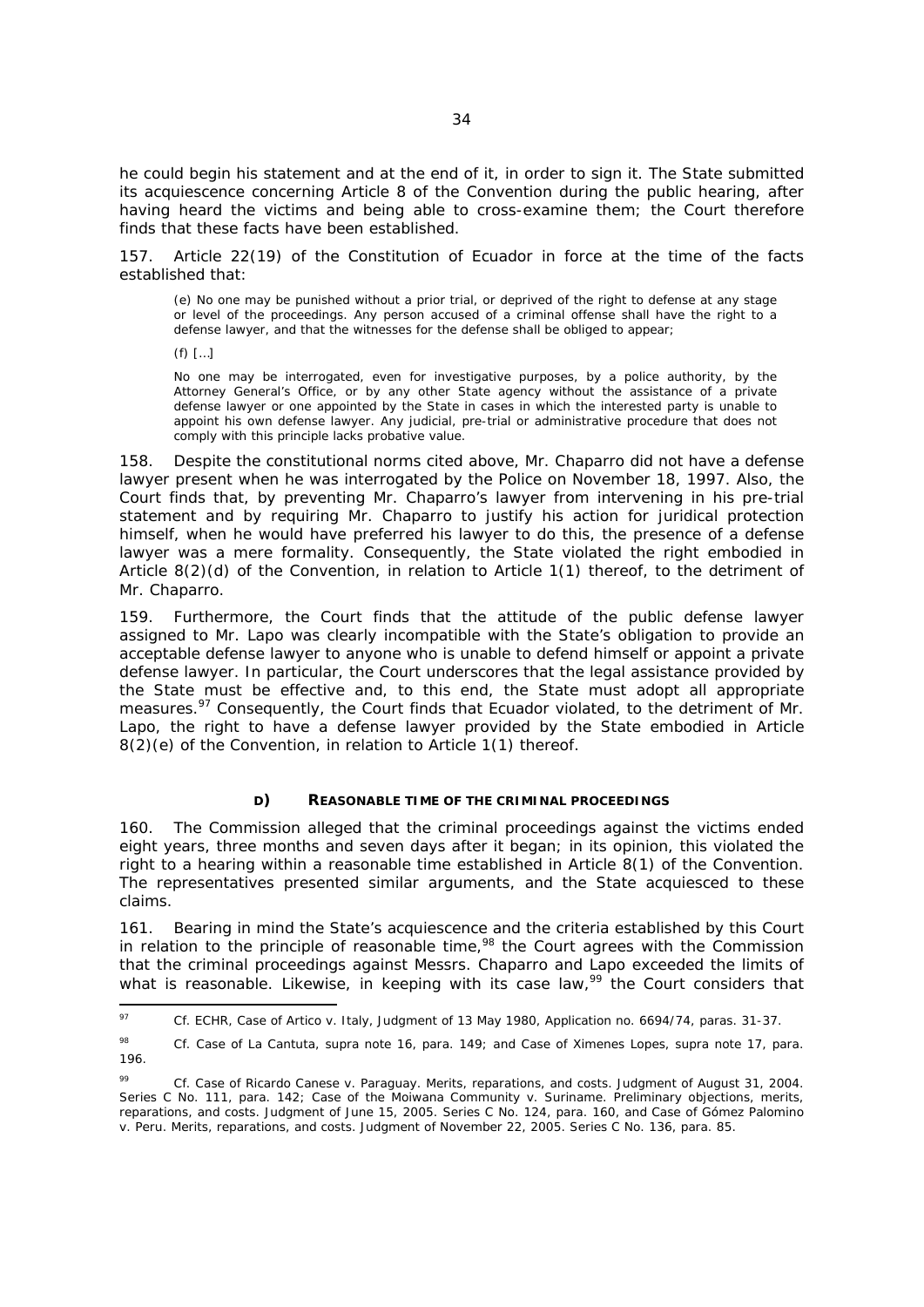length of time such as the one that elapsed in this case, which has not been justified by the State with sufficient probative elements, constitutes a violation of judicial guarantees. Consequently, it declares that the State has violated Article 8(1) of the Inter-American Convention, in relation to Article 1(1) thereof, to the detriment of Messrs. Chaparro and Lapo.

#### *E) RIGHT TO INFORMATION ABOUT CONSULAR ASSISTANCE*

162. The Commission maintained that Mr. Chaparro was not informed of his right to communicate with the consulate of his country of origin in order to obtain consular assistance. The State indicated that it had never hindered the intervention of the Chilean consular authorities, since the Chilean Consul in Ecuador visited Mr. Chaparro on the premises of the Model Detention Center where he was detained.

163. There is no probative element in the case file before the Court to show that the State notified Mr. Chaparro, as a foreign detainee, of his right to communicate with a consular official of his country in order to obtain the assistance established in Article 36(1)(b) of the Vienna Convention on Consular Relations. Indeed, on March 5, 1998, the Chilean Honorary Consul in Guayaquil informed Mr. Chaparro's wife that he had learned of Mr. Chaparro's detention "through newspaper Articles published in the different media of that city."<sup>100</sup>

164. The Court reiterates its consistent case law,<sup>101</sup> according to which, when a foreigner is arrested, at the time he is deprived of his freedom and before he makes his first statement before the authorities, he must be notified of his right to establish contact with a consular official and inform the latter that he is in the custody of the State. The Court has indicated that the Consul may assist the detained person during the different defense measures, such as the provision or retaining of legal representation, the obtaining of evidence in the country of origin, the verification of the conditions under which the legal assistance is provided, and the monitoring of the conditions under which the accused is being held while in prison. In this regard, the Court has also stated that the individual's right to request consular assistance from the country of which he is a national must be recognized and considered in the context of the minimum guarantees essential to provide foreigner nationals the opportunity of adequately preparing their defense and receiving a fair trial.

165. Based on the above, the Court declares that Ecuador violated Article 8(1) of the Convention, in relation to Article 1(1) thereof, to the detriment of Mr. Chaparro.

# **IX**

# **ARTICLE 5<sup>102</sup> (RIGHT TO HUMANE TREATMENT) IN RELATION TO ARTICLES 1(1) (OBLIGATION TO RESPECT RIGHTS) OF THE INTER-AMERICAN CONVENTION**

1. Every person has the right to have his physical, mental, and moral integrity respected.

<sup>100</sup> Cf. letter of March 5, 1998, signed by the Chilean Honorary Consul and addressed to Cecilia Aguirre de Chaparro (file of appendixes to the application, appendix 4, folio 832).

<sup>101</sup> *Cf. Case of Bulacio*, *supra* note 42, para. 130; *Case of Tibi, supra* note 43, paras. 112 and 195; *Case of Bueno Alves*, *supra* note 15, para. 116, and *The Right to Information on Consular Assistance in the Framework of the Guarantees of Due Process of Law.* Advisory Opinion OC-16/of October 1, 1999. Series A No. 16, paras. 86, 106 and 122.

<sup>102</sup> The relevant part of Article 5 stipulates that:

<sup>2.</sup> No one shall be subjected to torture or to cruel, inhuman, or degrading punishment or treatment. All persons deprived of their liberty shall be treated with regard for the inherent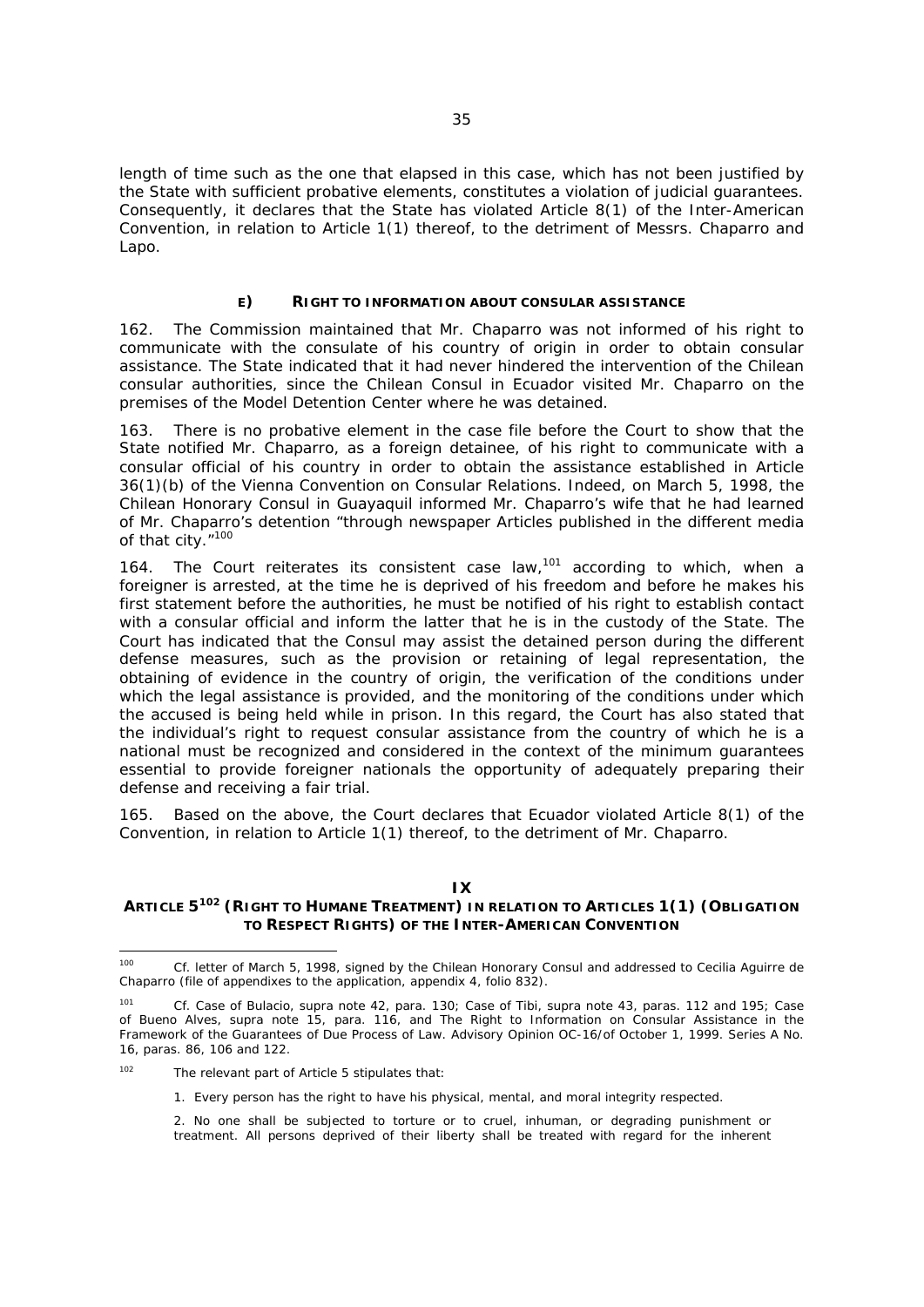166. The Commission alleged that the two victims were incommunicado for three days, even though Ecuadorean laws limit the duration of incommunicado to 24 hours. The representatives stated that the duration of the period of incommunicado was five days in the case of Mr. Chaparro and four days in that of Mr. Lapo, and added that the conditions in which they were detained in the Guayaquil Model Detention Center and in the "El Litoral Prison" were unsafe.

167. The State indicated during the public hearing in this case (*supra* para. 8) that: "regarding Article 5 of the Convention […] its acquiescence is total"; "the State does not contest any fact […] in relation to Article 5," and "the five-day incommunicado period to which they were subjected [...] constitutes cruel [and] inhuman treatment."

168. During this public hearing, Mr. Lapo indicated:

In the Model Detention Center, I slept on the floor during the first week […], we were allowed to bathe once a day with a gallon of water, use the toilet once - not at the time we wanted to, but at the time they indicated. [In the "El Litoral Prison"] we were in a cell of three by four [meters], approximately 20 persons […] I had to defend myself with my fists to avoid being assaulted […], many companions had to defend me because, when they could not assault me, they took out their knives or their machetes to try and attack me […]. The organic waste was left in the yard [...]. Those who were being held for trial and who went to eat in the prison kitchen were beaten by the prison guards when they formed a line to collect the food."103

169. In response to a question by the Commission on the conditions in the El Litoral Prison, Mr. Chaparro stated:

Anything that I can tell you about them may seem exaggerated; […] the conditions in which these people live are infrahuman. It is very painful to have to recall this.

170. According to Article 5 of the Convention, all persons deprived of their liberty shall be treated with regard for their inherent dignity.<sup>105</sup> The State, as the entity responsible for detention centers, must guarantee prison inmates the existence of conditions that respect their fundamental rights and a decent life.<sup>106</sup>

Also, the Court has established that "prolonged isolation and being held incommunicado constitute, in themselves, forms of cruel and inhuman treatment harmful to the mental and moral integrity of the person and to the right of respect for the inherent dignity of the human being. $107$  A person may only be held incommunicado exceptionally, taking into account its grave effects, because "isolation from the outside world causes any person to suffer moral and psychological trauma, making him particularly vulnerable and increasing the risk of aggression and arbitrariness in prisons."<sup>108</sup>

 $\overline{a}$ 

dignity of the human person.

<sup>103</sup> *Cf.* testimony of Freddy Hernán Lapo Íñiguez at the public hearing held before the Inter-American Court on May 17, 2007.

<sup>104</sup> *Cf.* testimony of Mr. Chaparro at the public hearing, *supra* note 95.

<sup>105</sup> *Cf. Case of Tibi, supra* note 3, para. 150; *Case of the "Juvenile Reeducation Institute", supra* note 49, para. 151; and *Case of Bulacio*, *supra* note 42, para. 126.

<sup>106</sup> *Cf. Case of Tibi, supra* note 3, para. 150; *Case of the "Juvenile Reeducation Institute", supra note 3,* para. 152; *and Case of Bulacio, supra* note 42, para. 126.

<sup>107</sup> *Cf. Case of Maritza Urrutia, supra* note 42, para. 87; *Case of Bámaca Velásquez v. Guatemala. Merits.* Judgment of November 25, 2000. Series C No. 70, para. 150, and *Case of Cantoral Benavides v. Peru. Merits* Judgment of August 18, 2000. Series C No. 69, para. 83

<sup>108</sup> *Cf. Case of Maritza Urrutia, supra* note 42, para. 87; *Case of Bámaca Velásquez, supra* note 107, para. 150; and *Case of Cantoral Benavides, supra* note 107, para. 84.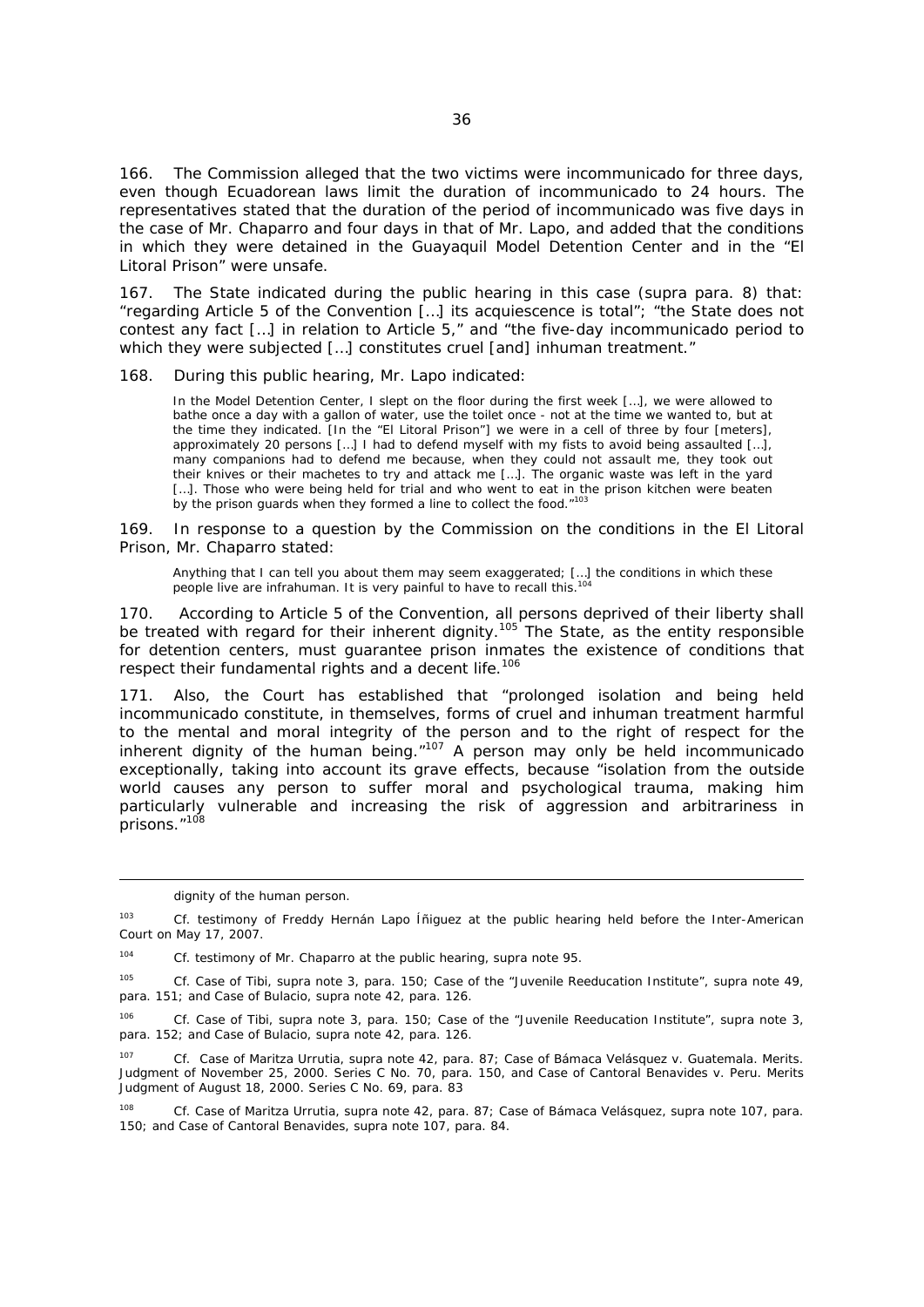172. Based on the above, and taking into account the State's acquiescence, the Court declares that Ecuador violated the right to humane treatment of Messrs. Chaparro and Lapo embodied in Article 5(1) and 5(2) of the Inter-American Convention, in relation to Article 1(1) thereof.

# **X**

# **ARTICLE 21 (RIGHT TO PROPERTY) IN RELATION TO ARTICLES 1(1) (OBLIGATION TO RESPECT RIGHTS) AND 2 (DOMESTIC LEGAL EFFECTS) OF THE AMERICAN CONVENTION**

173. The parties submitted different arguments concerning the norms that regulate seizure and deposit of property suspected of being related to illegal drug-trafficking. Other arguments related to the alleged arbitrary acts committed in this case when executing the seizure of Mr. Chaparro's factory and Mr. Lapo's vehicle, in the subsequent management of this property, and in its return.

174. The Court's case law has developed a broad concept of property that includes, among other matters, the use and enjoyment of property, defined as material goods that can be possessed, as well as any right that may form part of a person's patrimony. This concept includes all movables and immovables, corporeal and incorporeal elements, and any other immaterial object which may have a value.<sup>109</sup> Also, under Article 21 of the Convention, the Court has protected acquired rights, understood as rights that have been incorporated into a person's patrimony.110 The Court observes, however, that the right to property is not an absolute right, because Article 21(2) of the Convention establishes that, for the deprivation of the property of a person to be compatible with the right to property, it must be for reasons of public utility or social interest, subject to payment of just compensation, and only in the cases and in the ways established by law,<sup>111</sup> and be carried out in accordance with the Convention.

175. In the instant case, as previously established (*supra* para. 65), on November 14, 1997, a search was ordered of the Plumavit factory. On November 15, 1997, during the search, the factory was seized and the premises were put under police protection.<sup>112</sup> The property seized included the Subaru vehicle, license plate GDK-410<sup>113</sup>, owned by Mr. Lapo.<sup>114</sup> Documents found at the factory, including cheques and invoices, were also confiscated<sup>115</sup>

 $109$ 109 *Cf. Case of Palamara Iribarne*, *supra* note 48, para.102; *Case of the Yakye Axa Indigenous Community*, *supra* note 12, para. 137; *Case of the Moiwana Community*, *supra* note 99, para. 129; and *The Mayagna (Sumo) Awas Tingni Community v. Nicaragua.* Merits, reparations, and costs. Judgment of August 31, 2001. Series C No. 79, para. 144.

<sup>110</sup> *Cf*. Case of the Five Pensioners, *supra* note 78, para. 102.

<sup>111</sup> *Cf. Case of Palamara Iribarne*, *supra* note 48, para. 108; *Case of the Yakye Axa Indigenous Community*, *supra* note 12, paras. 145 and 148; and *Ivcher Bronstein v. Peru. Merits, reparations, and costs.*  Judgment of February, 2001. Series C No. 74, para. 128.

Cf. report of November 15, 1997, on the seizure submitted to the Guayas Provincial Anti-narcotics Chief (file of appendixes to the application, appendix 6, folios 840 and 841).

<sup>113</sup> *Cf.* report submitted to the Provincial Chief of the Guayas Anti-narcotics Office, with the inventory of the polystyrene factory known as "*AISLANTES PLUMAVIT*" (judicial case file, volume 4, folio 1716).

<sup>114</sup> *Cf*. certificate of ownership and registration of the Subaru car, license plate GDK-410, in the name of Freddy Hernán Lapo Iñiguez (judicial case file, volume 78, folio 10184).

<sup>115</sup> *Cf.* report submitted to the Provincial Chief of the Guayas Anti-narcotics Office, with the inventory of documents collected from the *Fábrica de Aislantes PLUMAVIT S.A*. (case file, volume 4, folios 1706 to 1708).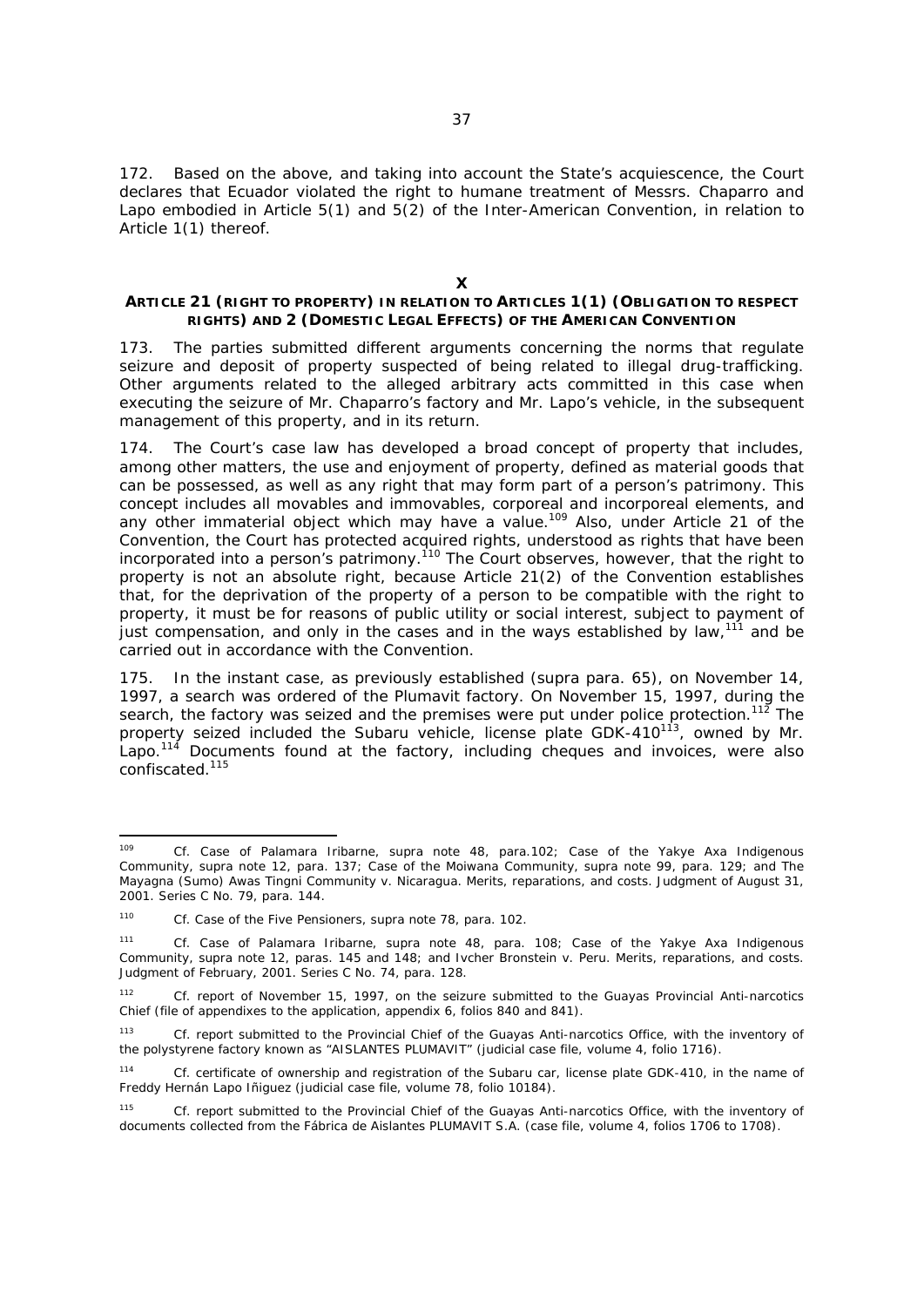176. The Guayas Twelfth Criminal Judge ordered that "an official communication be sent to the Superintendence of Banks requiring the freezing of banking activities on any current, savings and monetary accounts of the accused." She also sent official communications to the registry offices of Guayaquil and Manabí requesting them "to register the prohibition to dispose of any immovables that the accused might possess," and also ordered that "all the property seized should be inventoried, and deposited in CONSEP."116 On January 2, 1998, the same judge addressed an official communication to the Guayas Provincial Anti-narcotics Chief requiring him to hand the seized property over to CONSEP.<sup>117</sup>

177. On January 19, 1998, CONSEP signed a contract with a private individual for a three-year lease of the facilities of the Plumavit factory.118 On December 1, 2001, CONSEP signed a new lease contract with the same person.119

178. As a result of the dismissal of the proceedings in favor of Messrs. Chaparro and Lapo, on March 7, 2002, the Guayaquil Superior Court of Justice lifted "any precautionary measure that had been ordered on the property of [Mr. Chaparro] and on the vehicle owned by [Mr. Lapo] seized during these proceedings. "<sup>120</sup>

179. On October 10, 2002, CONSEP handed back the factory to Mr. Chaparro. In the respective official record, it was indicated that some of the property was defective.<sup>121</sup> Moreover, Mr. Chaparro certified, through a notary, that some of the property listed in the inventory of the factory<sup>122</sup> (*infra* para. 206) had not been returned. On February 19, 1999,<sup>123</sup> May 28, 1999,<sup>124</sup> and April 20, 2005,<sup>125</sup> Mr. Lapo requested the return of his vehicle and it has not yet been returned.<sup>126</sup>

180. As a condition for the return of the factory, Mr. Chaparro was required to make a "payment for custody fees."<sup>127</sup>

 $\overline{a}$ 

<sup>116</sup> *Cf*. the court order to investigate the crime of December 8, 1997, *supra* note 52 (folios 873 and 874).

<sup>117</sup> *Cf*. official communication No. 4718-370-97 of January 2, 1998, issued by the Guayas Twelfth Criminal Judge (judicial case file, volume 24, folio 3913).

<sup>118</sup> *Cf.* rental contract signed on January 19, 1998, between CONSEP and Chalver Iván Alvarado Sarango, engineer (file of appendixes to the application, appendix 3, volume II, folios 586 to 592).

<sup>119</sup> *Cf.* rental contract signed on December 1, 2001, between CONSEP and Chalver Iván Alvarado Sarango, engineer (file of appendixes to the application, appendix 34, folios 1163 to 1166).

<sup>&</sup>lt;sup>120</sup> *Cf.* judicial decision issued on March 7, 2002, by the Fourth Chamber of the Guayaquil Superior Court of Justice (judicial case file, volume 80, folio 10422).

<sup>121</sup> *Cf.* record of delivery/reception of immovable and movable property returned to its owners by judicial decision of October 10, 2002, signed by the Chief Custodian CONSEP-GUAYAS, the owner of PLUMAVIT, and the CONSEP Regional Chief (file of appendixes to the application, appendix 33, folio 1155).

<sup>122</sup> *Cf.* official record of notarial procedure issued on October 10, 2002, by the Seventh Regular Notary of the Guayaquil Canton (file of appendixes to the application, appendix 36, folios 1193 to 1196).

<sup>123</sup> *Cf*. request of the defense lawyer of Freddy Hernán Lapo Iñiguez submitted to the Guayas Twelfth Criminal Court on February 19, 1999 (judicial case file, volume 78, folio 10185, and volume 79, folio 10285).

<sup>124</sup> *Cf*. request of the defense lawyer of Freddy Hernán Lapo Iñiguez submitted to the Guayas Eighth Criminal Court on May 28, 1999 (judicial case file, volume 78, folio 10185).

<sup>&</sup>lt;sup>125</sup> *Cf.* request of the defense lawyer of Freddy Hernán Lapo Iñiquez submitted to the Director of CONSEP on April 20, 2005 (file of appendixes to the application, appendix 39, folio 1204).

<sup>126</sup> *Cf.* statement of Mr. Lapo during the public hearing, *supra* note 103.

<sup>127</sup> *Cf.* official communication No. 1992-JRL-CONSEP-2002 issued on September 17, 2002, by the Regional Head of CONSEP-Litoral (file of appendixes to the application, appendix 3, volume I, folio 233).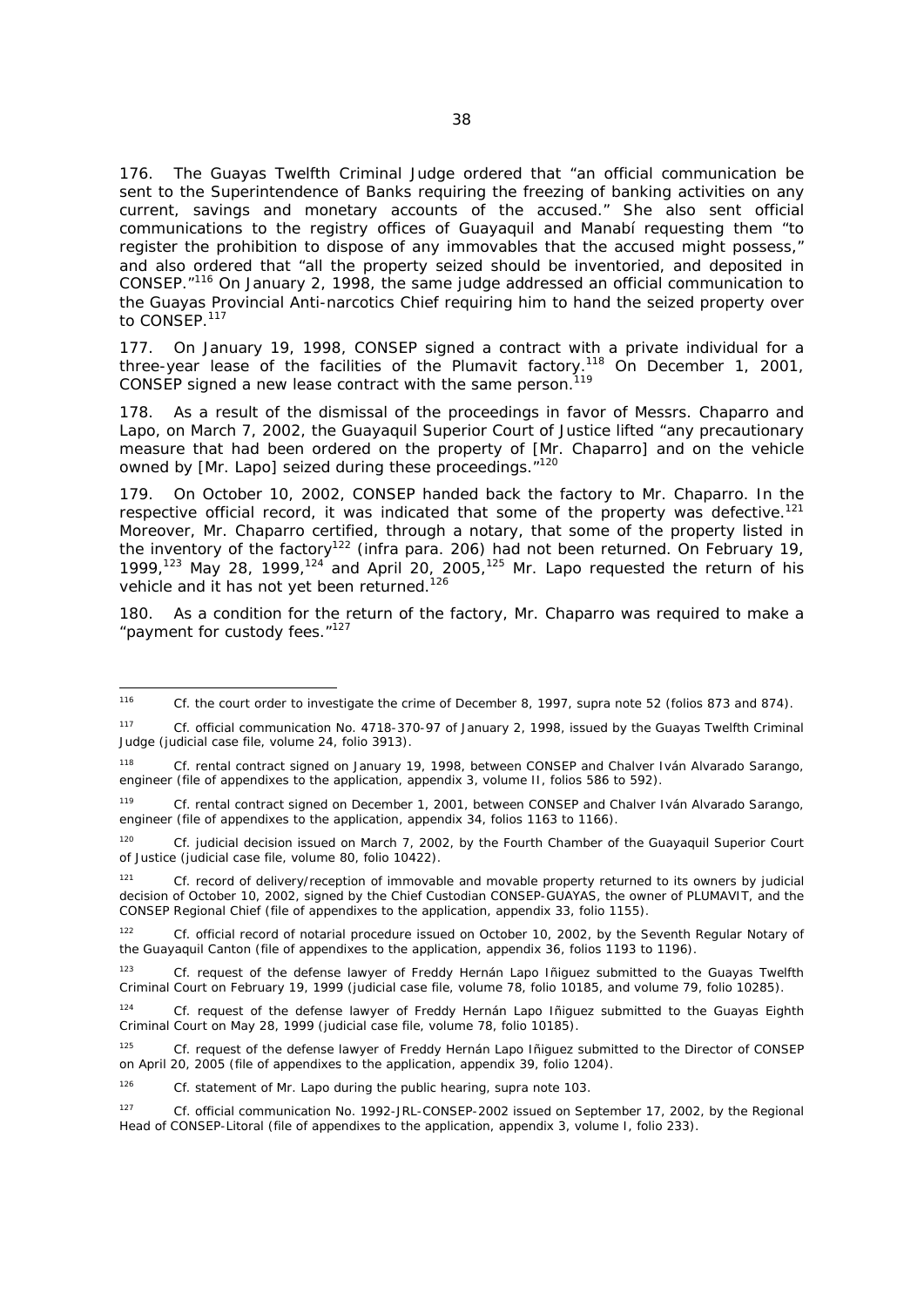181. Before examining the dispute, the Court notes that the arguments of all the parties in relation to Mr. Chaparro, make no distinction between the Plumavit factory's property, and Mr. Chaparro's property. This Court has made a difference between the rights of the shareholders of a company and those of the company itself, indicating that domestic laws grant shareholders certain direct rights, such as the right to receive the agreed dividends, to attend and vote at general meetings, and to receive part of the company's assets when it is liquidated.<sup>128</sup>

182. From the evidence provided, it can be seen that, in November 1997, Mr. Chaparro held shares in the Plumavit company amounting to 50% of its capital.<sup>129</sup> In addition, Mr. Chaparro was the general manager of the company.<sup>130</sup> It is clear that a value could be placed on this participation in the company's shares, which formed part of its owner's patrimony from the moment it was acquired. As such, this participation constituted an asset to which Mr. Chaparro had the right to use and enjoyment. The Court must therefore decide whether the State interfered in an unlawful and arbitrary manner in the exercise of this right.

#### *A) MATERIAL PRECAUTIONARY MEASURES AND OBLIGATION TO ADOPT PROVISIONS UNDER DOMESTIC LAW*

183. The representatives alleged that the NDPSA norms relating to the special confiscation and deposit of property in CONSEP, "affect the private property of citizens whose innocence is presumed" and, consequently, these norms should be eliminated. They added that the seizure and deposit of property "always harms the patrimony of the defendants" owing to "its inadequate and, at times, wrongful custody and administration." The State argued that, in criminal proceedings, "without the need for a prior judgment," it is admissible to issue a material precautionary measure "to preserve the object of the crime of which the owner of the property is accused." The State indicated that, "during the proceedings, the Inter-American Court must balance the exercise of the State's investigative powers against the limitation of the right [to property]." The Commission did not submit any arguments in this regard.

184. Article 63 of the Constitution of Ecuador in force at the time of the facts stipulated that:

Property, in any of its forms, constitutes a right that the State recognizes and guarantees for the organization of its economy, while it fulfills a social role […]

185. The Code of Criminal Procedure in force at that time authorized the judge to issue, as a material precautionary measure, the prohibition to dispose of, impound, retain and embargo property.<sup>131</sup> Whereas the NDPSA authorized the Police to seize property, a

<sup>128</sup> 128 *Cf. Case of Ivcher Bronstein, supra* note 111, para. 127. See also, *Barcelona Traction, Light and Power Company, Limited, Judgment*, *I.C.J. Reports 1970*, p. 36, para. 47.

Cf. minutes of the extraordinary and universal general meeting of shareholders of the company "*Aislantes Plumavit del Ecuador C. Ltda.*" issued on March 15, 1990 (judicial case file, volume 9, folio 2272), and instrument increasing the capital and reforming the Articles of association of the company "*Aislante Plumavit del Ecuador C. Ltda*", issued on March 23, 1990 (file on merits, volume III, folios 1107 to 1109).

<sup>130</sup> *Cf*. communication issued on January 28, 1997, by Jorge Moncayo Nuques, president of the board of partners of the company, *Aislante Plumavit del Ecuador C. Ltda*" (judicial case file, volume 10, folio 2282).

<sup>131</sup> The 1983 Code of Criminal Procedure established the following:

Art. 170. In order to guarantee […] the payment of the compensation for damages to the aggrieved party and the procedural costs, the judge may order precautionary measures of a […] material nature.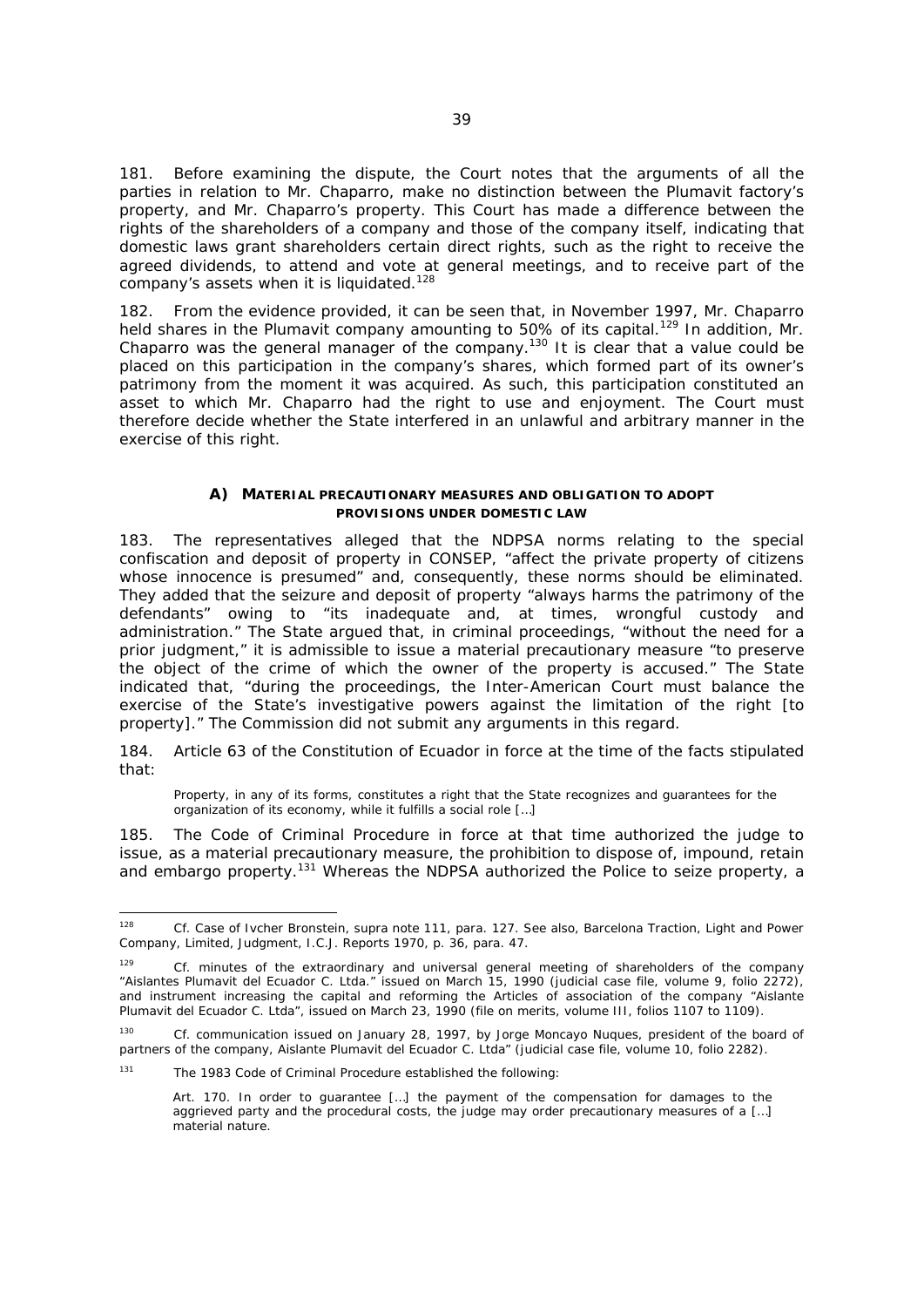procedure that was subject to judicial control. Following this control, the judge could order the deposit of the property in a specific State agency, CONSEP, and, as this Act established, the property was available to the judge to "verify the material evidence of the crime." The deposit was maintained until the judge ordered the respective return, if admissible.132 As has been indicated (*supra* paras. 175 and 176), in the instant case, the precautionary measures of seizure, deposit and prohibition to dispose of property were applied.

186. The Court observes that these material precautionary measures are expressly regulated by law. Given their precautionary nature, they are subordinate to the requirements for personal precautionary measures, such as preventive detention (*supra*  para. 93) and thus are compatible with the presumption of innocence in the same way as the latter (*supra* paras. 145 and 146). Bearing in mind the abovementioned Ecuadorean normative, as regards the purpose of these measures, the Court understands that, they seek: (i) to avoid the property continuing to be used in unlawful activities; (ii) to ensure the success of the criminal investigation; (iii) to guarantee the pecuniary responsibilities that could be declared as a result of the legal actions, and (iv) to avoid the loss or deterioration of the evidence. It is evident that these measures are adequate and effective to ensure the availability of the evidence that will allow drug-trafficking crimes to be investigated.

Art. 171. [...] The precautionary measures of a material nature are the prohibition to dispose of property, and seizure, retention and embargo. These measures are in order only in Cases indicated in this Code and in the special laws.

#### 132 The NDPSA in force at that time stipulated:

Article 104. Seizure. The National Police, through their specialized technical agencies shall be responsible for the control and investigation of the crimes defined in the Act, the detection and arrest of the transgressors, the monitored handover of controlled substances or property and the immediate seizure of:

 $[1]$ 

c) Property and objects used for the storage and conservation of controlled substances, and of the vehicles and other means used to transport them;

d) Money, assets, monetary instruments, banking, financial or commercial documents, and other property that are considered to be the product of the perpetration of the acts defined in this Act.

[…]

Article 105. Those who carry out the seizure […] shall identify all the movable and immovable property, substances, money, assets, monetary instruments, banking, financial or commercial documents; and the alleged owner or owners, in separate official records, which they shall remit to the criminal judge in the following 24 hours. When issuing the court order to investigate the alleged crime, the judge shall order the deposit in CONSEP of everything that has been seized, including narcotic and psychotropic substances, precursors and other specific chemical products. This property and material shall be at the order of the competent judge for verification of the material evidence of the offense. […]

[…]

Article 119. Precautionary measures. In the court order to investigate the alleged crime, the applicable precautionary measures of a personal and material nature established in Article 171 of the Code of Criminal Procedure shall be ordered and, in particular, the prohibition to dispose of the property of the accused and the freezing of his bank and money accounts and company stocks and shares.

Article 83 of the Regulations for the application of the NDPSA established that: "[T]he annulment of the precautionary measures established in Article 105 of the Act shall be issued by the judge of the case, following the favorable opinion emitted by the Attorney General's Office *Cf*. Regulations No. 2145-A for the application of the Narcotic Drugs and Psychotropic Substances Act, published in the official gazette of the Government of Ecuador of March 7, 1991 (file of appendixes to the application, appendix 35, folio 1190).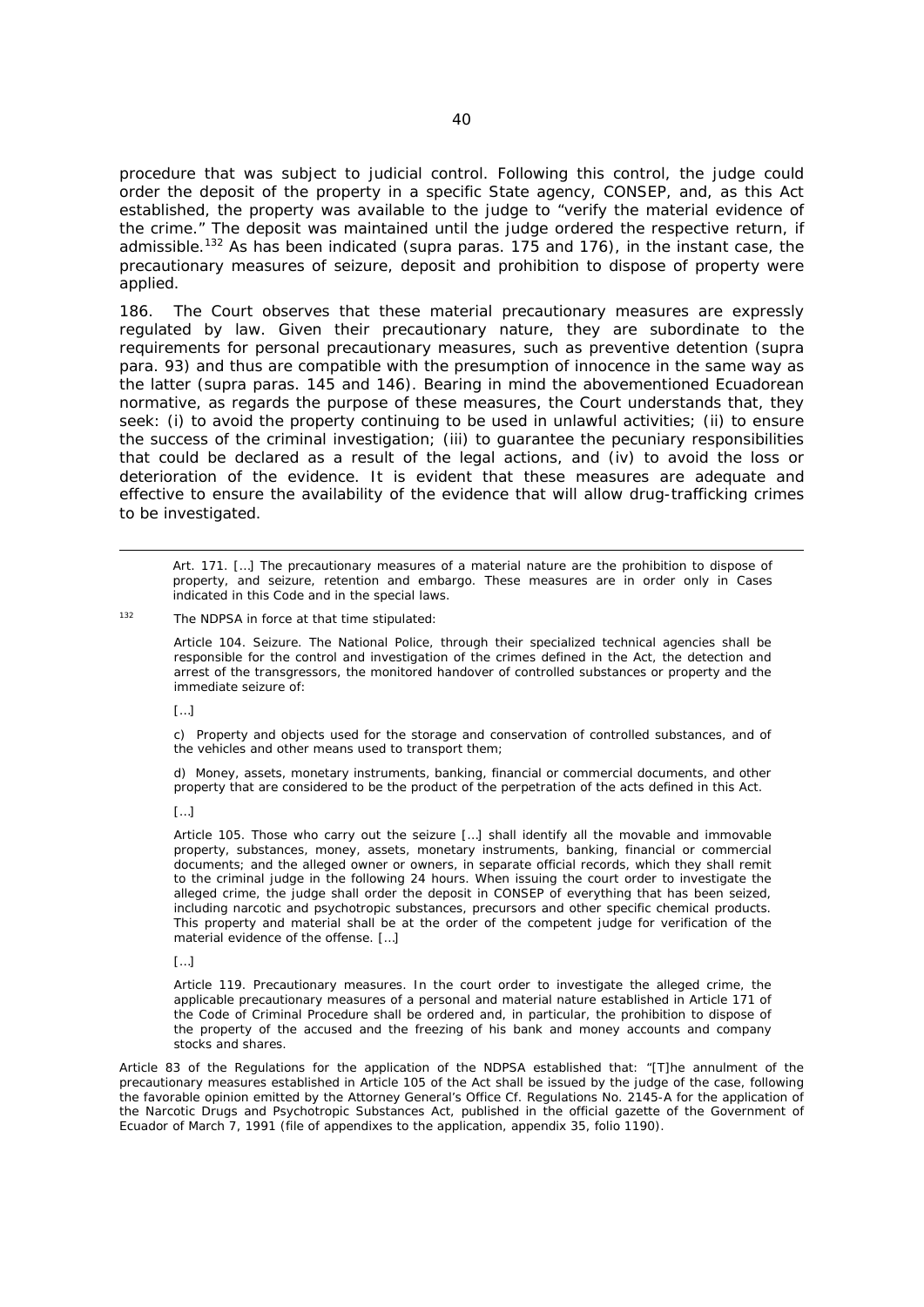187. The Court finds that the adoption of these measures does not constitute *per se* a violation of the right to property, if it is considered that they do not signify a transfer of the ownership of the right to legal title. In this regard, the property cannot be disposed of definitively and such disposal is restricted exclusively to its administration and conservation and to the respective acts of investigation and management of the evidence.

188. Nevertheless, the Court finds that the adoption of material precautionary measures must be justified previously by the inexistence of another type of measure that is less restrictive of the right to property. In this regard, it is only admissible to seize and deposit property when there is clear evidence of its connection to the offense, and provided that it is necessary to guarantee the investigation and the payment of the applicable pecuniary responsibilities, or to avoid the loss or deterioration of the evidence. Also, these measures must be adopted and supervised by judicial officials, taking into account that, if the reasons that justified the precautionary measure cease to exist, the judge must assess the pertinence of maintaining the restriction, even before the proceedings are concluded. This point is extremely important, given that if the property ceases to fulfill a relevant role in continuing or promoting the investigation, the material precautionary measure must be lifted, because they run the risk of becoming an anticipated punishment. The latter would constitute a manifestly disproportionate restriction of the right to property.

189. Based on the above, provided there is due justification to adopt these measures, the corresponding effect on the power to dispose of property that is created does not in itself constitute a violation of the right to property. Accordingly, the Court considers that the purpose of these measures is in keeping with the American Convention and their existence is not contrary to the provisions of Article 21 in relation to Article 2 thereof. The dispute regarding the alleged arbitrariness in the application of these measures will be examined below.

> \* \* \*

190. The representatives referred to another aspect related to the compatibility of domestic law with the Convention. Thus, they indicated that the fact that CONSEP charged Mr. Chaparro for the deposit, custody and administration of the property (*supra*  180) means that this system is "onerous for the patrimony of the accused," bearing in mind that "a person whose innocence has been declared in a judgment must pay the State for the deposit and administration of property that was seized unlawfully and unduly."

191. The Court observes that, in the instant case, Resolution No. 059-CD of 2000 issued by the Administrative Council of CONSEP<sup>133</sup> was applied. This Resolution issued the "Regulations for the collection of fees for the deposit, custody and administration of property and assets seized, confiscated or impounded that are entrusted to CONSEP." The pertinent part of these regulations establishes that:

Art. 1. The CONSEP Secretariat, through the National Directorate for the Administration of Property in Deposit, is responsible for the custody, administration and deposit of property that is seized, confiscated or impounded and entrusted to CONSEP; since such actions entail financial outlays, these must be assumed by the owners when the deposit ends owing to the existence of an order to return the property issued by a competent judge.

<sup>133</sup> *Cf.* resolution No. 059-CD issued by the CONSEP Administrative Council and published in official gazette No. 14 of February 10, 2000 (file on merits, volume III, folios 1068 to 1072).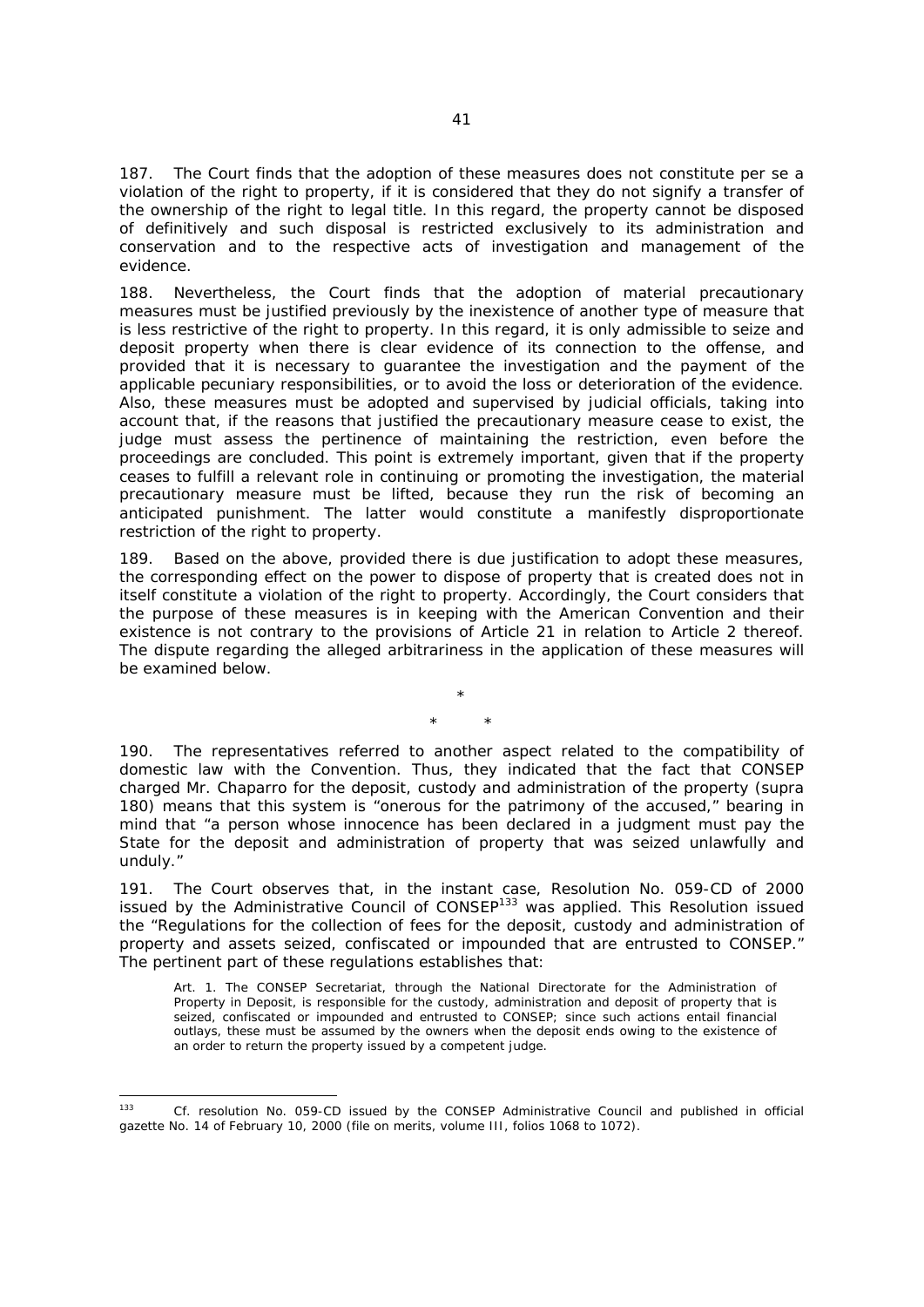Art. 3. The daily amounts resulting from the deposit, custody and administration shall be paid by the owner of the property, based on its value […]

Art. 6. The fees charged by CONSEP, as custodian, for leasing property are six point seventy-five percent (6.75 %) of the income obtained, and this shall be collected before the property is returned. […]

Art. 10. If the deposit generates expenses other than those of the deposit, custody and administration, these shall also be paid by the owner of the property. […]

192. Mr. Chaparro was charged both "administrative expenses" and "CONSEP fees."<sup>134</sup>

193. In this regard, the Court emphasizes that material precautionary measures are adopted with regard to the property of a person who is presumed innocent; hence, these measures should not prejudice the accused disproportionately. The charges that a person whose case has been dismissed is required to pay, with regard to the property of which he was provisionally dispossessed, constitute a burden that is tantamount to a sanction. This requirement is disproportionate for those persons whose guilt has not been proved. On this point, the State indicated that, "when property owned by a person who has been acquitted in criminal proceedings is returned or restituted," "a certain rate of interest must be paid for the custody or administration undertaken by the State while it was confiscated"; this "[i]s a clear example of arbitrariness that must be corrected by the Ecuadorean State, through the respective legal reform."

194. The Court's case law<sup>135</sup> has interpreted that the obligation to adapt domestic laws entails the adoption of measures that eliminate norms and practices of any nature that give rise to a violation of the guarantees established in the Convention or that disregard the rights recognized therein or hinder their exercise.<sup>136</sup>

195. Based on these findings, and the observations of the State (*supra* para. 193), the Court concludes that the amount charged to Mr. Chaparro in application of Resolution No. 059-CD of 2000 affected him disproportionately. Consequently, the Court declares that the State violated his right to property embodied in Article 21(1) in relation to Articles 1(1) and 2 of the American Convention.

## *B) ARBITRARINESS OF THE SEIZURE OF THE PROPERTY*

196. The Commission stated that the police report corresponding to the search of the factory, "did not state the reason why it was decided to seize [it], nor did it indicate that drugs or any narcotic substance had been found that would justify this measure." The Commission added that the search "did not find any evidence and, from the outset of the procedure, it was not possible to determine that the ice chests used in the attempt to transport drugs had been manufactured in this establishment." In this regard, the Commission considered that restrictions to the right to property must be justified in light of a "relationship of proportionality between the measures used and the purpose of the restriction." The representatives endorsed these considerations. The State alleged that the factory was "seized respecting the procedure described in Articles 104 and 105 of [the NDPSA] and was returned to its owner in accordance with Article 110 of [this] Act,

l 134 *Cf*. statement issued by the CONSEP Custodian-Administrator of Immovable Property (file of appendixes to the application, appendix 37, folio 1198).

<sup>135</sup> *Cf. Case of La Cantuta*, *supra* note 16, para. 172.

<sup>136</sup> *Cf. Case of "The Last Temptation of Christ" (Olmedo Bustos et al.) v. Chile.* Merits, reparations, and costs. Judgment of February 5, 2001. Series C No. 73, para. 85; *Case of Almonacid Arrellano et al., supra* note 17, para. 118; and *Case of Ximenes Lopes, supra* note 17, para. 83.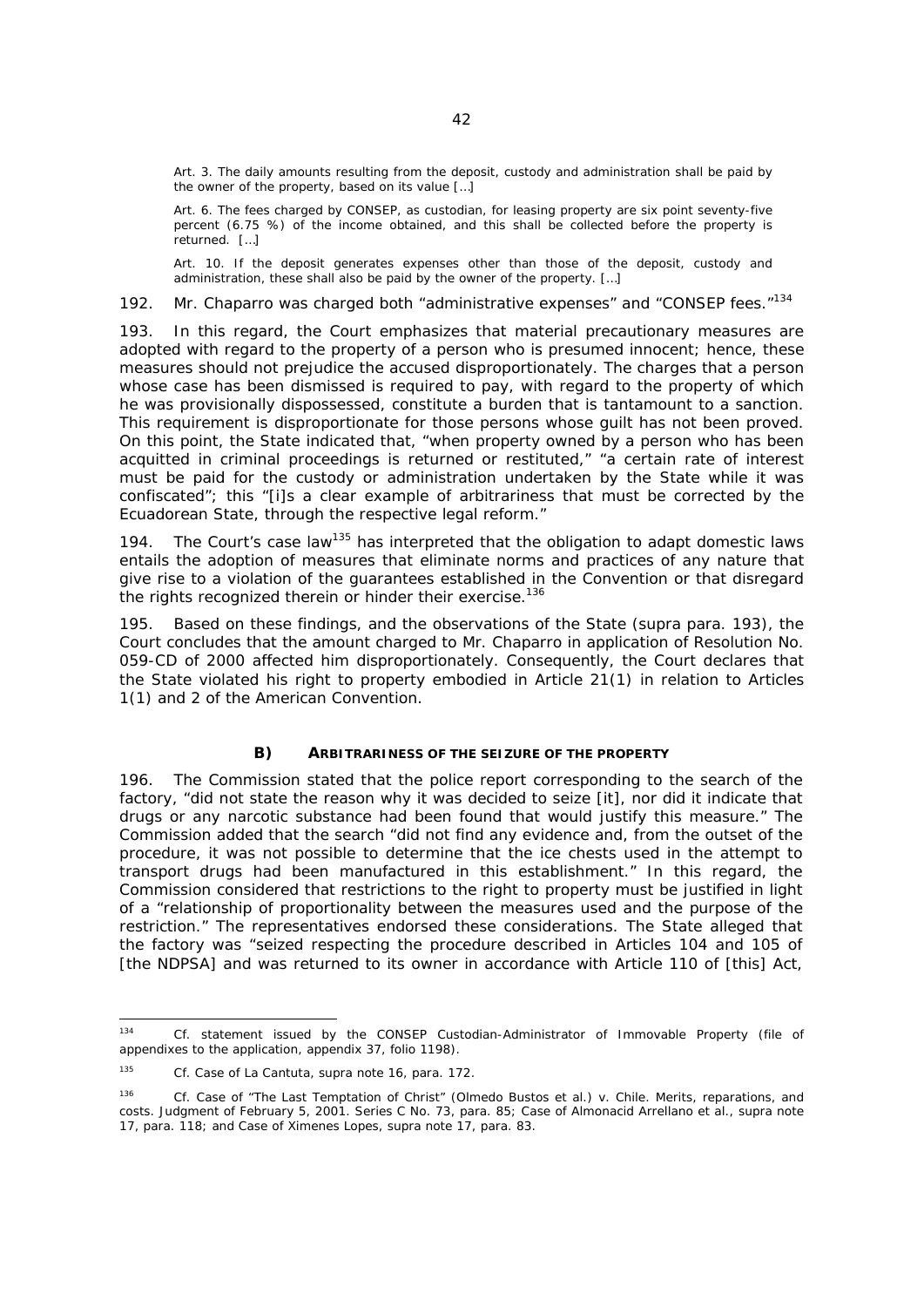once the investigations had been concluded, so that the operation cannot be described as confiscatory."

197. The Court finds that, when exercising the authority to issue material precautionary measures contemplated by law, the national authorities are obliged to provide reasons that justify the appropriateness of the measure. This requires them to clarify the "*fumus boni iuris*," in other words, that there are sufficient probabilities and evidence that the property was really involved in the offense.

198. Based on the prior police report, the court order to investigate the crime alleged that the ice chests used in the criminal offense had been manufactured in the Plumavit factory and, therefore, ordered the deposit of the factory and all its contents with CONSEP. The Court considers that there is no evidence of an arbitrary procedure in this regard. However, evidence was subsequently presented to prove that the Plumavit factory was not involved in the criminal offense (*supra* paras. 110 to 113), and the judge of the case did not assess this and, consequently, did not assess the possibility of lifting the material precautionary measures in the event that the reasons that made them necessary had disappeared. Furthermore, there was no judicial ruling on the need to maintain the deposit; in other words, on whether the investigation could continue without affecting the possession and administration of the company to such an extent.

199. Based on the above, the precautionary measures adopted became arbitrary and, therefore, the State disproportionately affected the right of Mr. Chaparro to the use and enjoyment of his property in violation of Article 21(1) of the American Convention, in relation to Article  $1(1)$  thereof.

### *C) IRREGULARITIES IN THE RETURN OF THE PROPERTY*

200. Under Ecuadorean law, when a possession has been the object of a precautionary measure, its return is in order when there has been an acquittal. The NDPSA regulates the return of property as follows:

Article 110. Return of property. If the accused, owner of the seized property, is acquitted, the property shall be returned by CONSEP when the judge so orders, once the precautionary measures have been cancelled.

The institutions to which the property was delivered shall return it in the condition in which it was when they received it, except for normal deterioration owing to its legitimate use. If it has been damaged, they must repair it or pay the compensation established by the judge, except in the case of *force majeure* or unforeseeable circumstances.

The money or value represented by the monetary instruments or banking, financial or commercial documents seized or confiscated shall be returned in national currency, using the exchange rate on the free market for the purchase of the seized currency on the date of its return, with the respective legal interest in force, established by the Monetary Board.

The legal action to seek compensation for any possible damages is admissible.

201. The parties alleged that, in this case, at the time of the corresponding return of the property, there were problems related to the delay in the return and the failure to return part of it.

#### *a) Delays in the return*

202. The Commission alleged that the delay in returning the factory "exceeded a reasonable length of time and was a result of the grave violations of judicial guarantees that Mr. Chaparro experienced."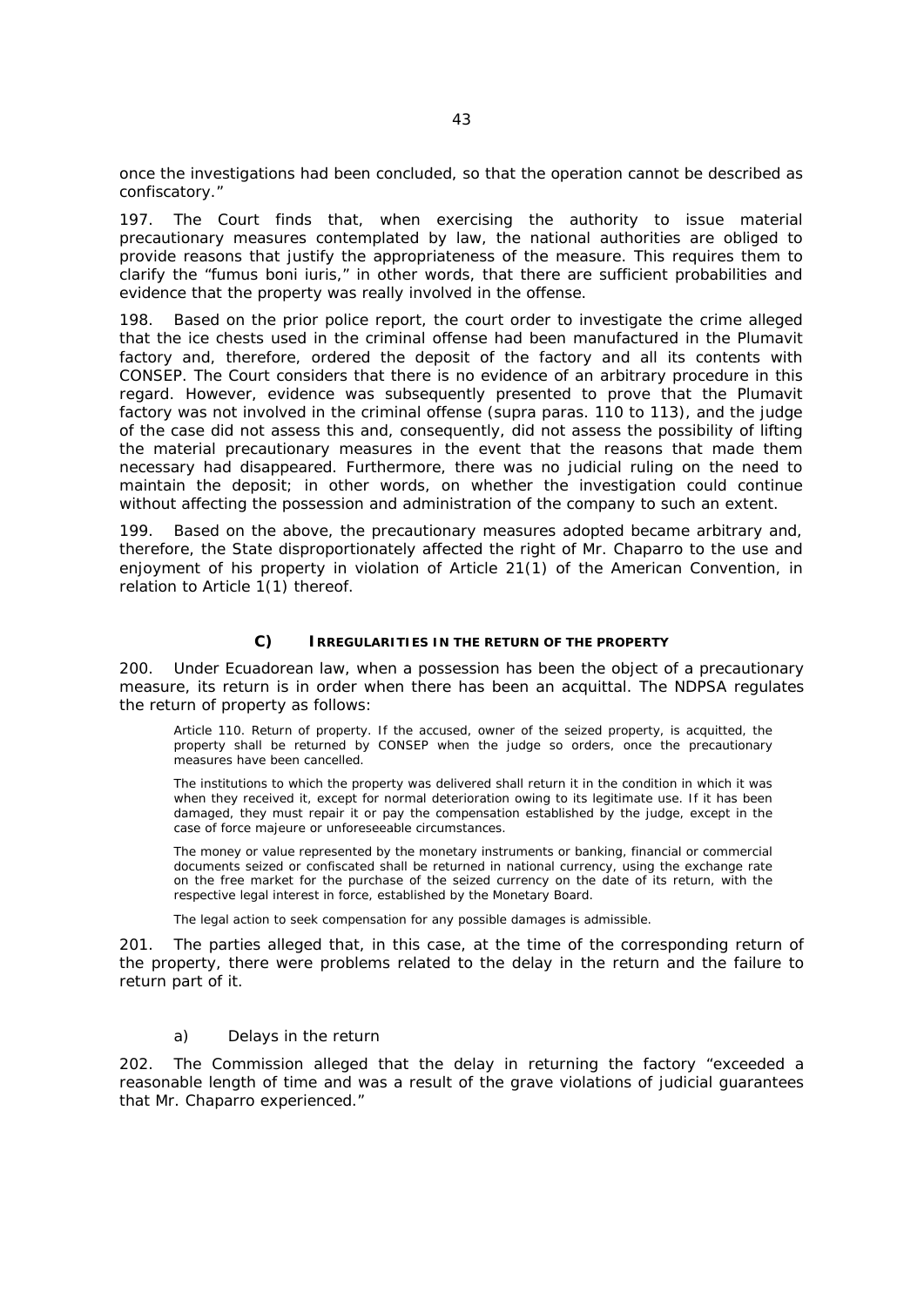203. As can be observed from paragraph 198 of this judgment, the property confiscated from Mr. Chaparro should have been returned when the reasons had disappeared that made the material precautionary measures necessary. In the instant case, even though a provisional stay of proceedings was issued in favor of Mr. Chaparro on October 30, 2001, the property was only returned to him one year later, in October 2002.

204. The Court finds that this delay in complying with the order to return the property, which was no longer affected by a precautionary measure, aggravated Mr. Chaparro's situation when he was attempting to remedy, to some extent, the impediment to the use and enjoyment of his property, and this constitutes a violation of Article 21(1) of the Convention, in relation to Article 1(1) thereof, to his detriment.

# *b) Failure to return part of the property*

205. The Commission and the representatives alleged that, when the factory was returned, all the seized property was not handed back. The State expressed its "concern about the alleged incompatibility between the inventory made at the time of the seizure [... and] the inventory presented for its return."

206. On November 18, 1997, three days after Mr. Chaparro's arrest, the Guayas Fourth Criminal Prosecutor and a Police Lieutenant made an inventory of the property in the Plumavit factory. On November 20, 1997, another inventory was made, this time of the documents found in the factory.<sup>137</sup> The Court observes that, while these inventories were being prepared, neither a representative of the company nor Mr. Chaparro's defense lawyers were represent. This prevented a satisfactory comparison being made of what was seized and what was returned.

207. On October 10, 2002, an "Official Record of Delivery/Reception" was signed by the Head Custodian CONSEP-Guayas and Mr. Chaparro. By means of this document, the Plumavit Industrial Plant was handed back and it was recorded that Mr. Chaparro "received the facilities with all the movable property in its actual condition and this is described in forty-one (41) folios attached to the record."138 This appendix, which included the list of the respective movable property, was not submitted to the Court. Nevertheless, this record of delivery-reception specifies that "one of the molding machines is damaged and the interior of certain computer equipment, such as CPUs, is incomplete, because they were received in this condition by the CONSEP Custodian from the lessee." The return of the factory was carried out in the presence of a notary public who was present at Mr. Chaparro's request in order to record the property that was missing at that time. The corresponding record of the notarial procedure,<sup>139</sup> stated that "by visual inspection" it was verified that a series of movable assets "do not appear physically in the factory." Also, the notarial record indicated that "[t]here was no accounting documentation for the seven previous years, or deeds and other documents held in the safe (*Caja de Fondos*) of the Plumavit Company."

208. The Court does not have the inventory that would allow it to make a comparison between what CONSEP states it handed over and what Mr. Chaparro affirms he did not receive. The State only provided one inventory of assets, but this inventory corresponds

<sup>137</sup> 137 *Cf.* report submitted to the Provincial Chief of the Guayas Anti-narcotics Office, *supra* note 115.

<sup>138</sup> *Cf.* record of delivery/reception, *supra* note 121.

<sup>139</sup> *Cf.* record of the notarial procedure, *supra* note 122.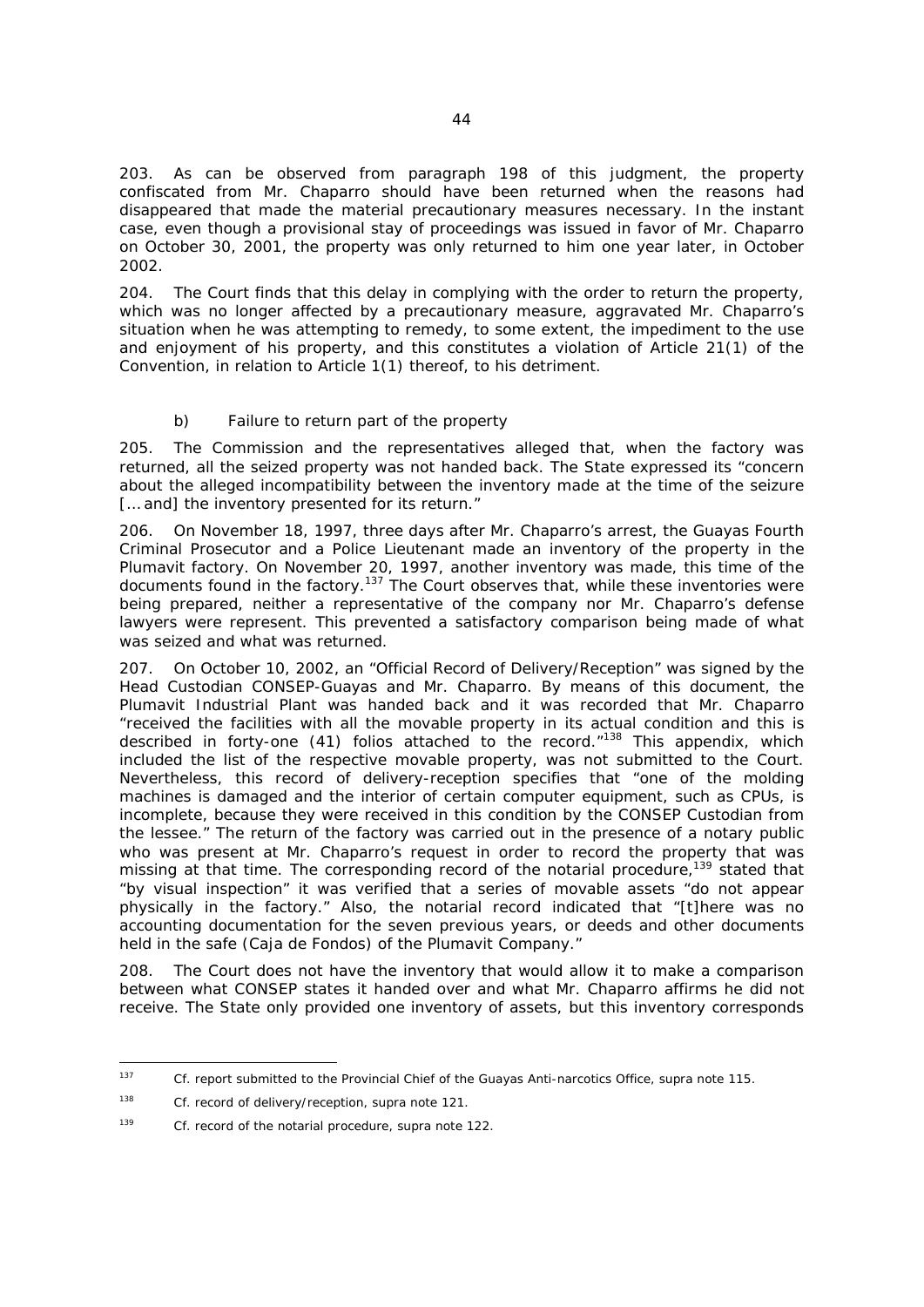to the delivery that the police officials made to CONSEP on January 28, 1998.<sup>140</sup> The official inventory that is attached to the official record of the delivery-reception of property to Mr. Chaparro does not appear in the file before the Court. However, from the notary's record it is clear that some movable property was not returned. The State has not contested this record or explained the situation. Therefore, the Court accepts the notary's record to be true and considers it is an established fact that the State did not return certain property of the Plumavit factory that was seized. Also, no reasons have been given to justify the failure to return property, nor has it been shown that fair compensation was paid for it.

209. The Court finds that the failure to return property belonging to the company had an impact on its value and productivity, which, in turn, prejudiced its shareholders. This prejudice must be understood as an arbitrary interference in the "enjoyment" of the property under the provisions of Article 21(1) of the Convention. Therefore, the Court declares that the State violated the right embodied in Article 21(1) of the American Convention, in relation to Article 1(1) thereof, to the detriment of Mr. Chaparro.

## *D) UNSATISFACTORY ADMINISTRATION OF THE PROPERTY*

210. The Commission stated that the factory was under the administration of CONSEP "for almost five years," and that "at the time of its return, the machinery was damaged [...] as a result of its lease to a private individual for three years." The Commission indicated that this lease was "in direct violation of the provisions of the Regulations for the application of the [NDPSA]," which established the possibility of extending a lease, but only to public institutions. The representatives endorsed this position and the State did not submit specific arguments on this point.

211. The Court finds, first, that property confiscated by the State during drugtrafficking operations is placed in its custody; consequently, the State assumes a position of guarantor of its good use and conservation, particularly taking into account that precautionary measures are not of a punitive nature. In the instant case, the position of guarantor of both the judge and CONSEP derived from their institutional role in this type of procedure; they were therefore responsible for ensuring that the precautionary measure did not become a cause of the deterioration of the property in question. The custodian, in this case CONSEP, had the legal obligation to return the confiscated property "in the condition in which it was at the time of its reception, except for normal deterioration owing to legitimate use" (*supra* para. 200).

212. Several CONSEP reports allow the Court to deduce that there was significant deterioration in the seized property.<sup>141</sup> There is also evidence that several debts were not

<sup>140</sup> *Cf.* appendix to the record of delivery/reception, *supra* note 121 (merits file, volume III, folios 871 and 872).

<sup>141</sup> On March 3, 1998, the Regional Head of CONSEP informed the judge of case that "the property contained in the said factory [was] received in regular condition, probably because it had suffered the effects of flooding owing to El Niño." *Cf.* communication issued on March 3, 1998, by the Regional Head of CONSEP, addressed to the Guayas Twelfth Criminal Judge (judicial case file, volume 31, folio 4782). On May 14, 1998, the Head Custodian of CONSEP in Guayas made an inspection "of the property, sheets of *espumaflex*, ice chests of espumaflex, that were in the storage area for finished products and that had been destroyed owing to the effects of the flooding suffered by this factory." This official verified that "the sheets and the ice chests were broken and totally deteriorated," and advised that the lessee of the company had indicated that the foregoing "was the reason why the Municipality of Guayaquil had closed the factory." *Cf*. official communication No. 071- JRL-CONSEP-98 issued on May 28, 1998, by the Head Custodian CONSEP-Guayas (file on merits, volume III, folio 870). Also, in a report dated February 18, 2002, the #2 Custodian of CONSEP in Guayas informed his superior that "he had complied with the removal of several movables from the PLUMAVIT factory," which, according to the official, were "in an appalling condition, totally unusable; in addition the computer equipment,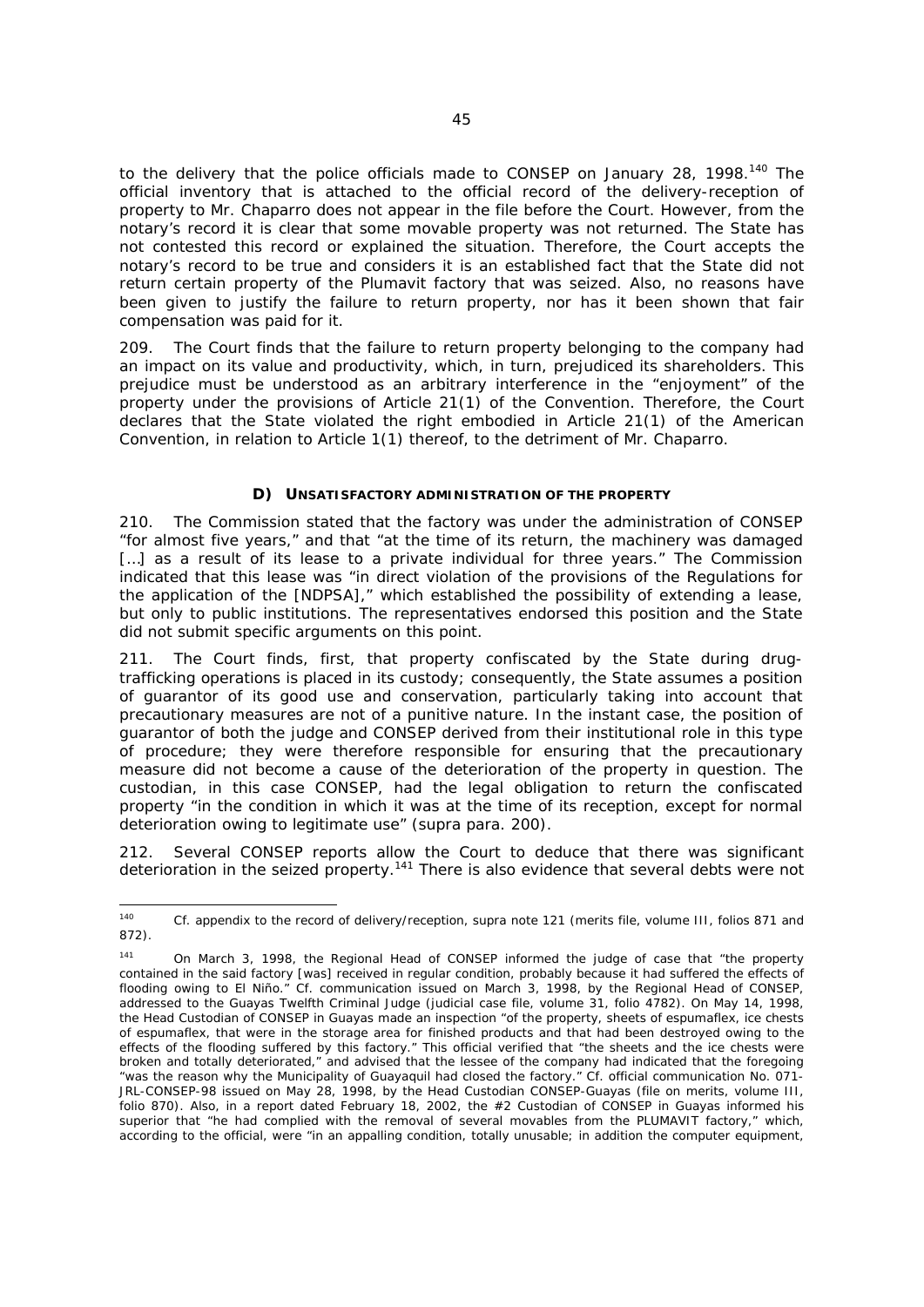paid, which led to the factory being embargoed.<sup>142</sup> In addition, the seized factory was leased to a private individual, an action that not only disregards the Regulations for the application of the NDPSA,<sup>143</sup> but also was not accompanied by the inspection and monitoring of the work of the lessee. The Court underscores that the said lease contract included the obligation of monthly supervision;  $144$  however, no evidence was provided that this occurred. The lease contract also provides evidence of the deterioration of the property.145

213. In his testimony before the Court, Mr. Chaparro stated that when the factory was returned no "type of maintenance could be observed during the whole time [it had been seized and in deposit]. None of the molding equipment was in working order […] all the equipment was damaged, […] the lessee had neither maintained the equipment nor responded for the damage."<sup>146</sup> According to Mr. Chaparro, the damage to the machinery and the failure to return certain property prevented the company from starting up production after it had been returned. The State did not dispute the foregoing.

214. The Court considers that the State is responsible for this damage, because the property was in its custody. Consequently, it declares that the State violated the right to property established in Article 21(1) of the American Convention, in relation to Article 1(1) thereof, to the detriment of Mr. Chaparro, because, as a result of the unsatisfactory administration of the factory and the deterioration in it, Mr. Chaparro was deprived

<sup>143</sup> Article 109 of the NDPSA, regarding the disposal of property, establishes that the: "CONSEP Administrative Council may provisionally deliver property that has been seized or confiscated to the public institutions it determines, so that this property may be used under its responsibility." Also, Article 12 of the Regulations for the application of the NDPSA indicates that the Administrative Council has the powers "to deliver, provisionally, the property seized or confiscated that has been given in deposit to CONSEP to public institutions, following a report by the Executive Secretariat." *Cf.* Regulation No. 2145-A for the Application of the NDPSA, published in the official record of the Government of Ecuador on March 7, 1981 (file of appendixes to the application, appendix 35, folio 1172).

144 The lease contract contained a clause establishing that CONSEP would supervise "on a monthly basis, the functioning of the factory facilities and the use of the equipment and immovables that were the object of the contract." *Cf.* lease contract, *supra* note 118 (folio 590).

145 The third clause of the contract indicated that: "[g]iven that there has been a flood in the factory, which has affected the machinery and equipment, and also the structure of the building, so that there are leaks, the lessor grants a three-month grace period to the lessee so that, during this period, the repairs of the machinery, equipment and building can be carried out so as to make the said factory ready to operate." *Cf.* lease contract, *supra* note 118 (folio 587).

146 *Cf.* testimony of Mr. Chaparro at the public hearing, *supra* note 95.

such as the CPUs, were incomplete inside" (*Cf.* report No. 001-DBD-JRL-CONSEP-02 of February 18, 2002, issued by the #2 Custodian, CONSEP Guayas (file of appendixes to the application, appendix 3, volume II, folios 648 and 649).

Owing to failure to comply with tax obligations, on April 1, 2003, the Regional Directorate of the Southern Littoral Internal Revenue Service closed the company. *Cf.* non-filers closure decision No. 922003340002328 issued on April 1, 2003, by the Regional Director of the Southern Littoral Internal Revenue Service (file of appendixes to the application, appendix 3, volume II, folio 445). This sanction was lifted on May 2, 2003. When lifting the sanction, it was indicated that "the obligations on which the closure were based are the responsibility of the National Council of Narcotic Drugs and Psychotropic Substances." *Cf*. decision to lift closure No. 109012003RGTR002494 issued on May 2, 2003, by the Regional Director of the Southern Littoral Internal Revenue Service (file of appendixes to the application, appendix 3, volume II, folio 450). In addition, the company was embargoed by a bank and a supplier of raw material because several debts were not paid. *Cf.*  communication of April 16, 2003, addressed by Juan Carlos Chaparro Álvarez to the Regional Directorate of the Internal Revenue Service (file of appendixes to the application, appendix 3, volume II, folio 447; judicial decision issued on October 5, 1998, by the Fifth Civil Court of Guayaquil (file of appendixes to the application, appendix 3, volume II, folio 424); official communication No. 70 issued on March 4, 1999, by the Guayaquil Second Civil Court (judicial case file, volume 78, folio 10186); judicial decision issued on May 12, 2003, by the Second Enforcement Court of the Municipality of Guayaquil (file of appendixes to the application, appendix 3, volume II, folio 460).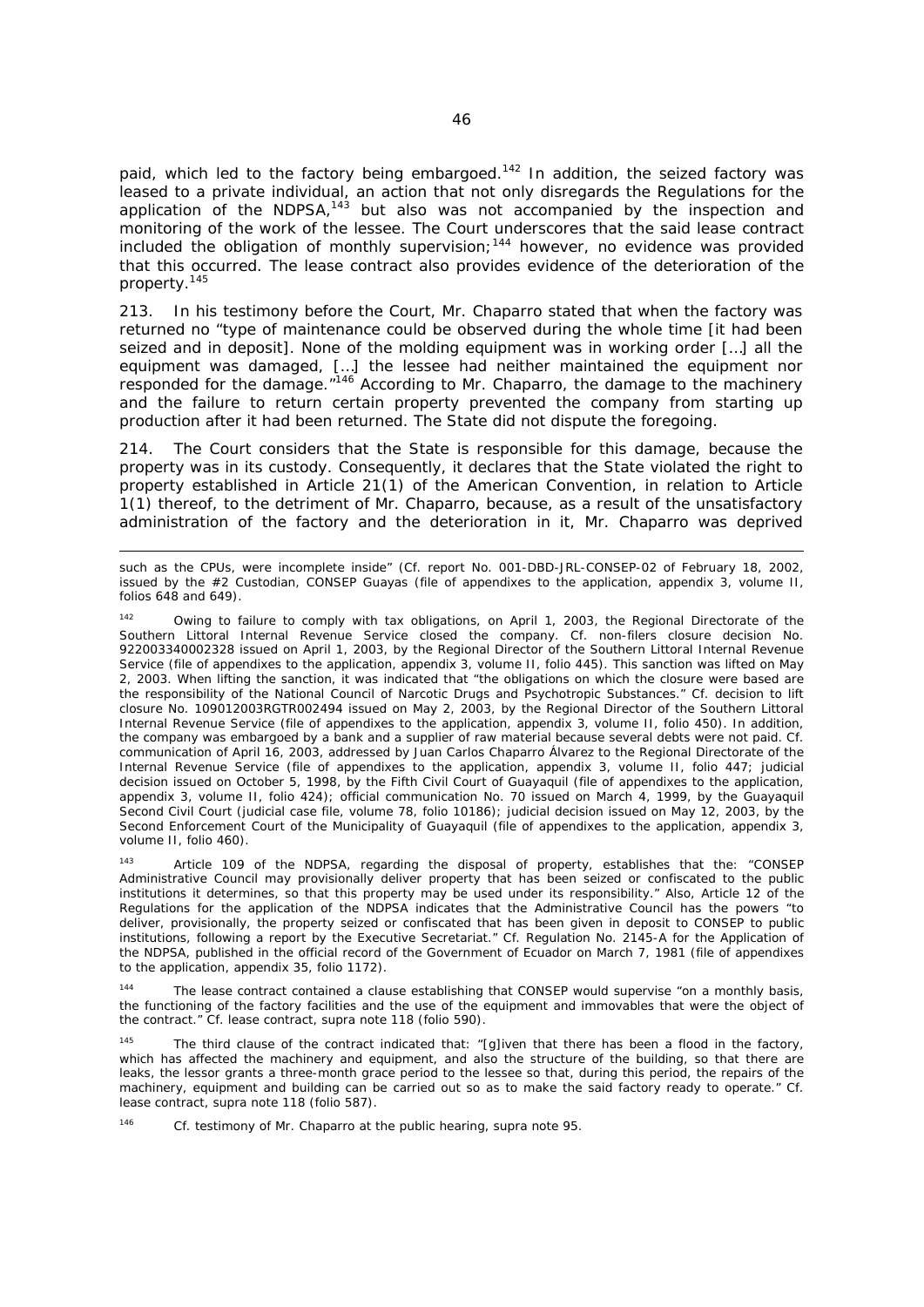arbitrarily of the possibility of continuing to receive the profits that he obtained when the company was operating.

### *E) UNLAWFULNESS OF THE SEIZURE AND DEPOSIT OF THE AUTOMOBILE BELONGING TO MR. LAPO*

215. The Commission stated that Mr. Lapo's vehicle was seized and that "even though on October 30, 2001, the order was issued to lift any precautionary measures issued on this vehicle, it has not been returned to its owner." The representative endorsed these arguments and added that "the seizure of [Mr. Lapo's vehicle] was an accidental act that, added to the failure to return it, shows the arbitrariness with which the Ecuadorean authorities acted." The State did not submit specific arguments on this point.

216. Regarding the seizure and deposit of this automobile, the Court observes that: (i) there is no reference to this in the police report on which the detention was based,<sup>147</sup> and (ii) the judicial decision ordering the search of the Plumavit factory orders the seizure of some vehicles, but there is no order to seize Mr. Lapo's vehicle.<sup>148</sup> Thus, it was seized unlawfully.

217. In addition, the Court has verified that the unlawfulness of the seizure was aggravated because the relationship of this automobile with the criminal act investigated or with the other movable property that was found in the factory at the time of the seizure was not investigated or determined; the pertinence of continuing with the material precautionary measure was not assessed; and, on several occasions, its return was ordered,<sup>149</sup> although CONSEP did not comply with these orders. To date, Mr. Lapo's vehicle has not been returned and he has not been granted any compensation.

218. Bearing in mind these circumstances, the Court finds that the impediment to the use and enjoyment of the property of Mr. Lapo's automobile was manifestly unlawful and arbitrary. Consequently, it concludes that the State violated the right to property established in Article 21(1) and 21(2) of the American Convention, in relation to Article 1(1) thereof, to the detriment of Mr. Lapo.

### **XI REPARATIONS (APPLICATION OF ARTICLE 63(1) DE THE AMERICAN CONVENTION)**

219. It is a principle of international law that any violation of an international obligation that has caused damage entails the obligation to repair it adequately.<sup>150</sup> In its decisions in this regard, the Court has based itself on Article 63(1) of the American Convention.<sup>151</sup>

 $147$ 147 *Cf*. report No. 512-JPA-G-97, *supra* note 30 (folios 2884 to 3026).

<sup>148</sup> *Cf*. decision of November 14, 1997, *supra* note 33.

<sup>149</sup> *Cf.* Communication issued on June 5, 2002, by the Guayas Eighth Criminal Judge (judicial, case file volume 80, folio 1045).

<sup>150</sup> *Cf. Case of Velásquez Rodríguez, supra* note 20, para. 25; *Case of Cantoral Huamaní and García Santa Cruz, supra* note 20, para. 156 and *Case of Zambrano Vélez et al., supra* note 13, para. 131.

 $151$  Article 63(1) of the Convention stipulates that:

If the Court finds that there has been a violation of a right or freedom protected by this Convention, the Court shall rule that the injured party be ensured the enjoyment of his right or freedom that was violated. It shall also rule, if appropriate, that the consequences of the measure or situation that constituted the breach of such right or freedom be remedied and that fair compensation be paid to the injured party.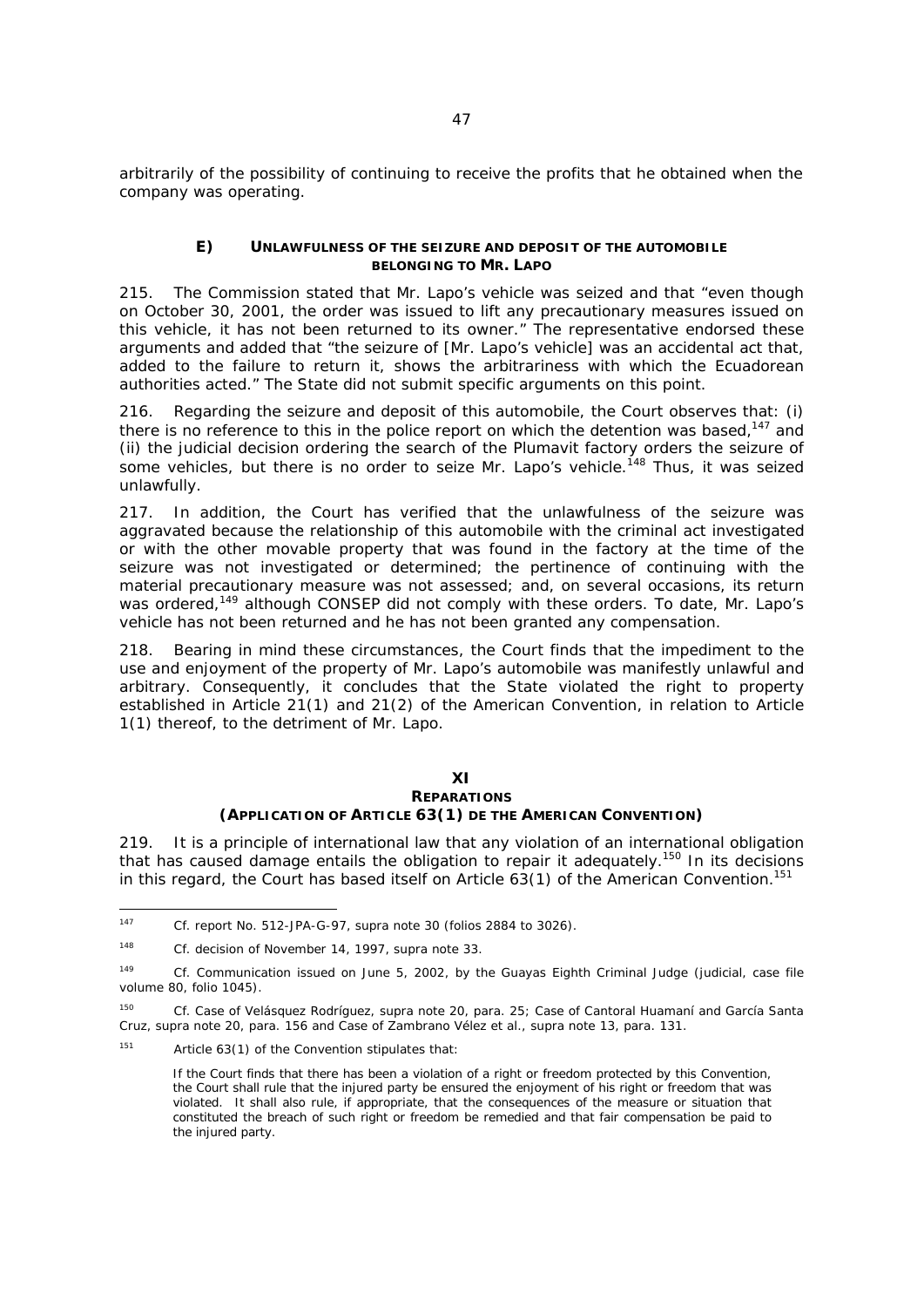220. In the context of the State's acquiescence (*supra* para. 25), pursuant to the its findings on merits and on the violations of the Convention declared in the preceding chapters, and in light of the criteria established in the Court's case law concerning the nature and scope of the obligation to make reparation,  $152$  the Court will examine the claims presented by the Commission and the representatives, as well as the State's position in relation to reparations, in order to decide measures to repair the damage.

# *A) INJURED PARTY*

221. The Court will now proceed to decide who should be considered an "injured party" in the terms of Article 63(1) of the American Convention and, consequently, entitled for the reparations established by the Court.

222. The Court finds that Juan Carlos Chaparro Álvarez and Freddy Hernán Lapo Iñiguez are the "injured party," as victims of the violations that is has been proved were committed against them; they are therefore entitled for the reparations that the Court establishes for pecuniary and non-pecuniary damage.

223. Regarding the next of kin of Messrs. Chaparro and Lapo, the Court observes that the Commission did not declare them victims of any violation of the Convention in its Report on merits No. 06/06 (*supra* para. 1); that, when preparing its application, the Commission requested the representatives to provide "essential information in order to determine the beneficiaries of reparations"; $153$  that, in response to this, the representatives presented testimonial statements by Mr. Chaparro's wife and children, 154 describing alleged changes in their lives; that, despite this, in the application it lodged before the Court, the Commission did not request that the next of kin of Messrs. Chaparro and Lapo be considered victims; that the representatives did not submit allegations to this effect when presenting their requests and arguments brief (*supra* para. 5); that the representatives waited until their final written arguments (*supra* para. 7) to identify the next of kin of the victims and to request compensation for them; that the Commission, in its final written arguments (*supra* para. 7), only included a general allegation that the State should repair the "damage caused to the next of kin of the victims," without identifying them and without requesting the Court to declare the violation of any provision of the Convention against them.

224. The Court reiterates that it considers the injured party to be those persons who have been declared victims of violations of a right embodied in the Convention. The Court's case law has stated that the alleged victims must be mentioned in the application and in the Commission's report under Article 50 de la Convention. Consequently, according to Article 33(1) of the Court's Rules of Procedure, it is the Commission, and not

 $152$ 152 *Cf. Case of Velásquez Rodríguez v. Honduras. Reparations and Costs*. Judgment of July 21, 1989. Series C No. 7, paras. 25 to 27; *Case of Garrido and Baigorria v. Argentina*. Reparations and costs. Judgment of August 27, 1998. Series C No. 39, para. 43, and *Case of the "White Panel" (Paniagua Morales et al.), supra* note 23, paras. 76 to 79.

Cf. Note of the Inter-American Commission on Human Rights of March 23, 2006 (file of appendixes to the application, appendix 3, volume II, folios 517 to 519).

Brief of the representatives of April 25, 2006, which included the testimonies of the next of kin of Mr. Chaparro: Cecilia Aguirre Mollet de Chaparro (wife), José Pedro Chaparrro de Aguirre (son), Gabriela Chaparro Aguirre (daughter), Christián Chaparro Canales (son), Carolina Chaparro Canales (daughter), Juan Pablo Chaparro Canales (son), and Hortensia Álvarez Pineda de Chaparro (mother) (file of appendixes to the application, appendix 3, volume II, folios 573 to 580).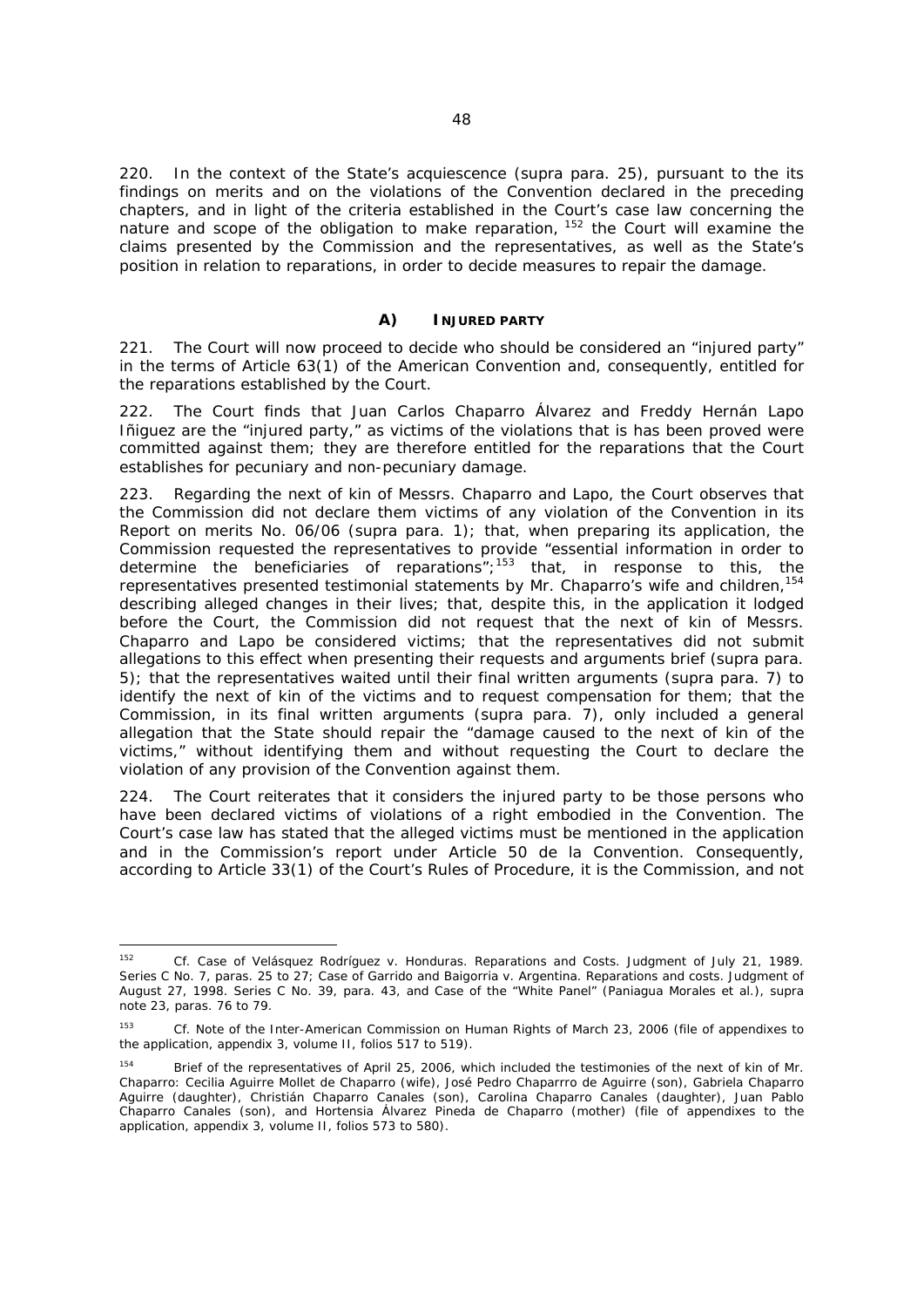this Court, that must identify the alleged victims in a case before the Court precisely and at the appropriate procedural opportunity.<sup>155</sup>

225. This has not occurred in the instant case and, accordingly, the Court has not declared any violation to the detriment of the next of kin of Messrs. Chaparro and Lapo; hence, they cannot be considered to be an injured party.

### *B) COMPENSATION*

226. In its case law, the Court has developed the concept of pecuniary damage and the circumstances in which it is in order to compensate this.<sup>156</sup>

227. In the instant case, the Commission maintained that the victims "were not only deprived of their liberty and ceased working but, in addition, property belonging to them was seized" and this was not returned immediately after their acquittal, but required additional measures to make the return effective, which "caused added financial losses." The representatives requested that compensation be awarded for pecuniary damage "in the terms described in the expert opinion prepared by Yazmín Kuri Gonzalez." In addition, during the public hearing, the representatives requested that "an appraisal be conducted of the material losses they suffered: in the case of Mr. Chaparro, his factory, and in the case of Mr. Lapo, his vehicle and his house." The State contested these requests for reparation, arguing that "the alleged victims could file a civil action to claim payment of damages."

### *a) Pecuniary damage arising from the seizure and deposit of property*

228. The Court has established in this judgment that Mr. Chaparro's shares in the Plumavit factory had a financial value that formed part of his patrimony (*supra* para. 182). This financial value was directly related to the value of the company itself. The State's actions, namely the unsatisfactory administration of the property, the delay in the return of the factory, the return of property in a deteriorated condition, and the misplacement of certain property, entailed an impediment to the use and enjoyment of those shares, because the value of the company decreased considerably, and this had an impact on Mr. Chaparro's patrimony.

229. Based on the above, the Court finds that the State must compensate Mr. Chaparro for the financial losses that the depreciation in the value of the company caused him.

230. However, the only evidence presented on this aspect is the expert appraisal of Yasmín Kuri González (*supra* para. 36). Regarding this appraisal, the representatives made general references, without defining the amount they are requesting as compensation for this concept and without developing a logical reasoning that would allow the Court to assess the damage effectively caused. Indeed, the representatives submitted this evidence, but did not develop a line of reasoning about the expert appraisal that would allow this Court to understand it and assess it with the rest of the body of evidence, using sound criticism. The Court finds that this reasoning was required

<sup>155</sup> 155 *Cf. Case of the Ituango Massacres v. Colombia. Preliminary objection, merits, reparations, and costs.* Judgment of July 1, 2006 Series C No. 148, para. 98, and *Case of Goiburú et al. v. Paraguay. Merits, reparations, and costs.* Judgment of September 22, 2006. Series C No. 153*,* para. 29*.*

<sup>156</sup> *Cf. Case of Bámaca Velásquez v. Guatemala. Reparations and Costs.* Judgment of February 22, 2002. Series C No. 91, para. 43; *Case of Cantoral Huamaní and García Santa Cruz, supra* note 20, para. 166, and *Case of Escué Zapata, supra* note 22, para. 132.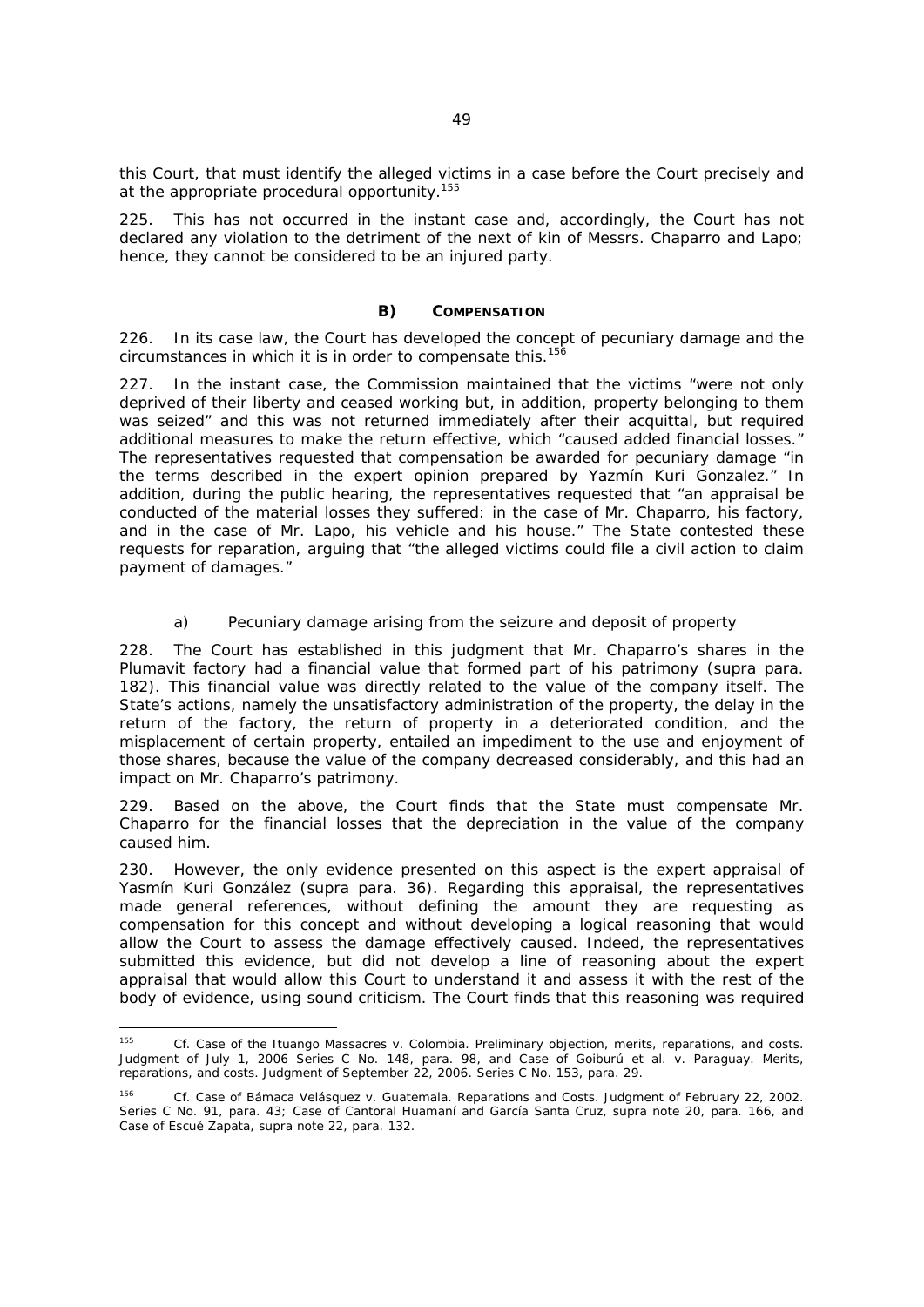in the instant case, since it was necessary in order to clarify on what basis the Court could consider this expert's opinions to be valid. This is particularly necessary with regard to expert appraisals based on technical expertise outside that of the Court.

231. What the Court can observe from the expert appraisal in question is that the expert made a calculation of the "operating flows" from 1997 to 2006, and the result was more than five million United States dollars.<sup>157</sup> No explanation has been presented to the Court of why the calculations had to be up until 2006. As established previously, the factory was returned in 2002 (*supra* para. 179). Furthermore, during the public hearing held in this case, Mr. Chaparro stated that he sold the factory,<sup>158</sup> but he did not specify the exact date of the sale or the price obtained, and how much corresponded to him. Furthermore, when submitting the helpful evidence requested by the President *(supra*  para. 11), the representatives advised that the factory still exists and that Mr. Chaparro is the owner of almost all the shares; in other words, the factory has not been sold.<sup>159</sup> Lastly, the percentage of the company's losses that would correspond to Mr. Chaparro, in relation to the number of shares he possessed at the time of his arrest, has not been explained.

232. Based on the above, and given the complexity of determining the commercial value of a company, which could include, *inter alia*, its capital, the financial situation, the capital investments, property and securities, assets and liabilities, operating flows, market potential and other matters, the Court considers that an arbitration tribunal should determine the percentage of loss that Mr. Chaparro suffered as a result of the State's seizure and deposit of the Plumavit factory. Despite the foregoing, the Court takes into account that the said factory had been in operation for several years and that, at the time of the facts, had received some loans to improve its productivity; consequently, the Court establishes, based on the equity principle, the amount of US\$150,000.00 (one hundred and fifty thousand United States dollars) for this concept. If the amount decided during the arbitration procedure is greater that the amount ordered by the Court in this judgment, the State may deduct from the victim the amount established by this Court, based on the equity principle. If the amount decided in the arbitration procedure is less, the victim shall keep the US\$150,000.00 (one hundred and fifty thousand United States dollars) established in this judgment. The amount established by the Court shall be delivered to Mr. Chaparro within one year at the latest of notification of this judgment.

233. The arbitration procedure indicated in the preceding paragraph must be of an independent nature, be carried out in the city in which Mr. Chaparro resides, and be pursuant to the applicable domestic laws concerning arbitration, provided that it does not contradict the decisions in this judgment. The procedure must commence within six months of notification of this judgment. The arbitration tribunal shall be composed of three arbitrators. The State and Mr. Chaparro shall each select an arbitrator. The third arbitrator shall be selected by mutual agreement between the State and Mr. Chaparro. If, within two months of notification of this judgment, the parties have not reached an agreement, the third arbitrator shall be selected by mutual agreement by the arbitrator selected by the State and the one selected by Mr. Chaparro. If the two arbitrators do not reach an agreement within the following two months, the State and Mr. Chaparro's

<sup>157</sup> 157 *Cf.* statement made before notary public (affidavit) by Yazmín Kuri González on April 16, 2007 (file on merits, Volume I, folio 374).

<sup>158</sup> *Cf.* testimony of Mr. Chaparro at the public hearing, *supra* note 95.

<sup>&</sup>lt;sup>159</sup> *Cf.* brief submitted by the representatives on October 3, 2007, as helpful evidence requested by the President of the Court (file on merits, volume III, folio 1096).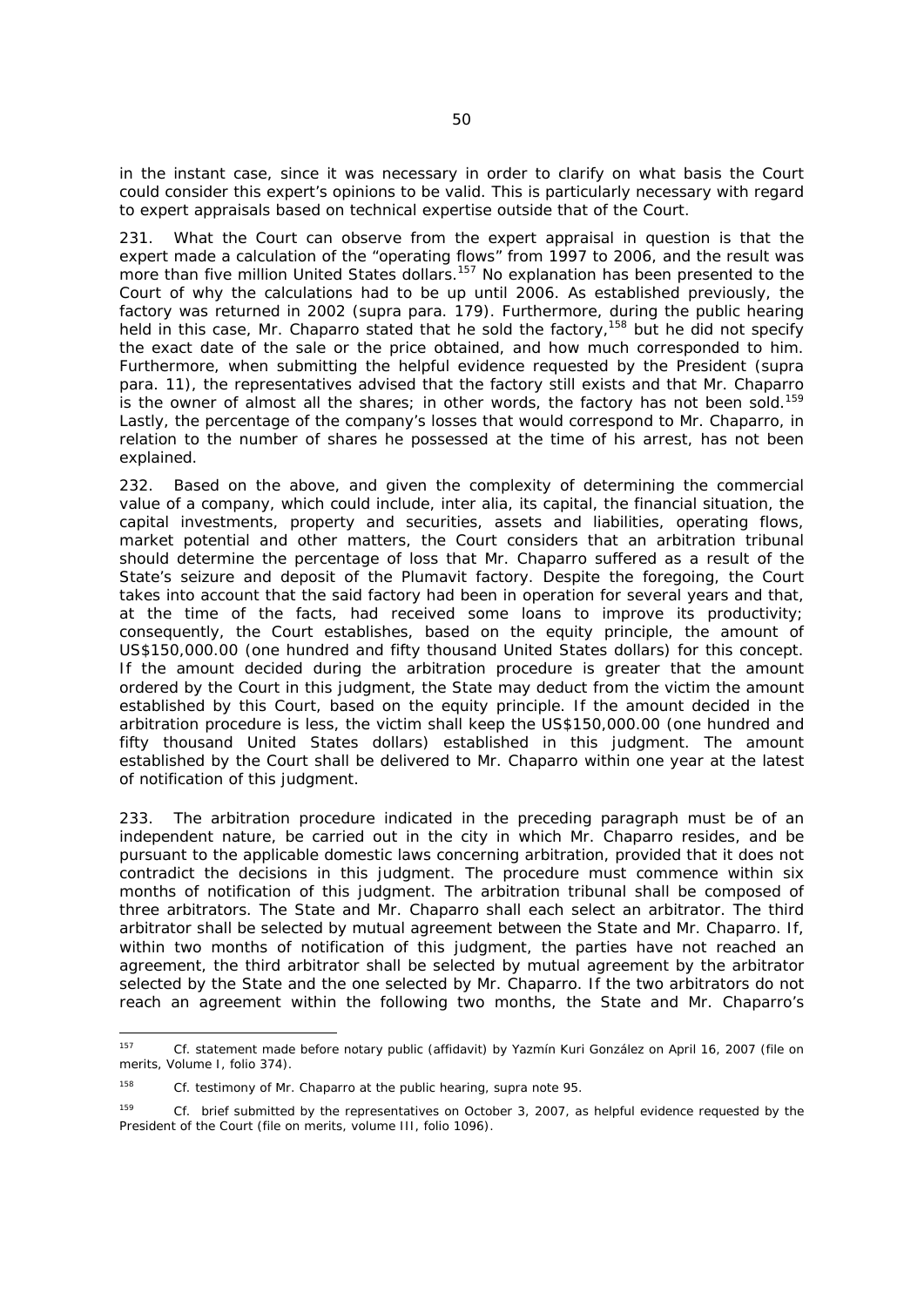representatives must present this Court with a slate of no less than two and no more than three candidates. The Court will decide the third arbitrator from among the candidates proposed by the parties. The amount decided by the arbitration tribunal must be delivered to Mr. Chaparro within one year of notification of its decision, at the latest.

234. With regard to Mr. Lapo, the only possession that was seized from him was his vehicle (*supra* para. 175), which has not yet been returned (*supra* para. 179). According to the expert appraisal made by Kuri González, the value of the vehicle was calculated "based on the valuation of the Guayas Transit Commission at US\$1,150.09 [(one thousand one hundred and fifty United States dollars and nine cents)]. "<sup>160</sup> The State has not contested this conclusion and the Court finds it reasonable. Therefore, it decides that the State must deliver the amount of US\$1,150.09 (one thousand one hundred and fifty United States dollars and nine cents) to Mr. Lapo, as compensation for the loss of his vehicle. This amount must be delivered within one year of notification of this judgment.

# *b) Loss of earnings*

235. According to the expert appraisal provided by Kuri González, at the time of their detention, Messrs. Chaparro and Lapo perceived a monthly salary of US\$6,267.59 (six thousand two hundred and sixty-seven United States dollars and fifty-nine cents) and US\$1,624.93 (one thousand six hundred and twenty-four United States dollars and ninety-three cents), respectively.<sup>161</sup> Based on this appraisal, the representatives requested a sum of US\$350,000.00 (three hundred and fifty thousand United States dollars)<sup>162</sup> for Mr. Chaparro and US\$175,492.44 (one hundred and seventy-five thousand four hundred and ninety-two United States dollars and forty-four cents)<sup>1 $\delta$ 3</sup> for Mr. Lapo, for loss of earning from 1997 to 2006.

236. The Court notes that during the criminal proceedings against the victims in the domestic sphere, socio-economic reports prepared by social workers were provided at the request of the Guayas Twelfth Criminal Court. These reports indicated that Messrs. Chaparro and Lapo received a monthly salary of approximately US\$3,038.87<sup>164</sup> (three thousand and thirty-eight United States dollars and eighty-seven cents) and US\$818.15 (eight hundred and eighteen United States dollars and fifteen cents) respectively.<sup>165</sup> Moreover, there is a statement of contributions to the Ecuadorean Social Security Institute corresponding to September 1997, which indicates for the salaries of Messrs. Chaparro and Lapo the sums of US\$3,155.75 (three thousand one hundred and fifty-five United States dollars and seventy-five cents) and US\$818.15 eight hundred and eighteen United States dollars and fifteen cents), respectively.<sup>166</sup> In view of the above, the Court

<sup>160</sup> 160 *Cf.* Testimony of Yazmín Kuri González, *supra* note 157 (folio 374).

<sup>161</sup> *Cf.* Testimony of Yazmín Kuri González, *supra* note 157 (folio 364).

<sup>162</sup> *Cf.* Testimony of Yazmín Kuri González, *supra* note 157 (folio 369).

<sup>163</sup> *Cf.* Testimony of Yazmín Kuri González, *supra* note 157 (folio 374).

<sup>164</sup> *Cf.* socio-economic and family report on Juan Carlos Chaparro Álvarez issued on January 20, 1998, (judicial case file, Volume 27, folio 4245). The report indicated that Mr. Chaparro had stated that his work "earned him a monthly income of 13 million sucres."

<sup>165</sup> *Cf.* socio-economic and family report on Freddy Hernán Lapo Íñiguez issued on January 2, 1998, (judicial case file, Volume 25, folio 4025). The report indicated that Mr. Lapo Iñiguez "received a monthly remuneration of 3,500,000 [sucres]."

<sup>166</sup> *Cf.* statement of contributions to the Ecuadorean Social Security Institute of *Empresa Aislantes Plumavit del Ecuador C. Ltda* for September 1997 (file on merits, volume III, folio 854). The statement indicated that the salary of Mr. Chaparro was 13,500,000 sucres and that of Mr. Lapo was 3,500,000 sucres.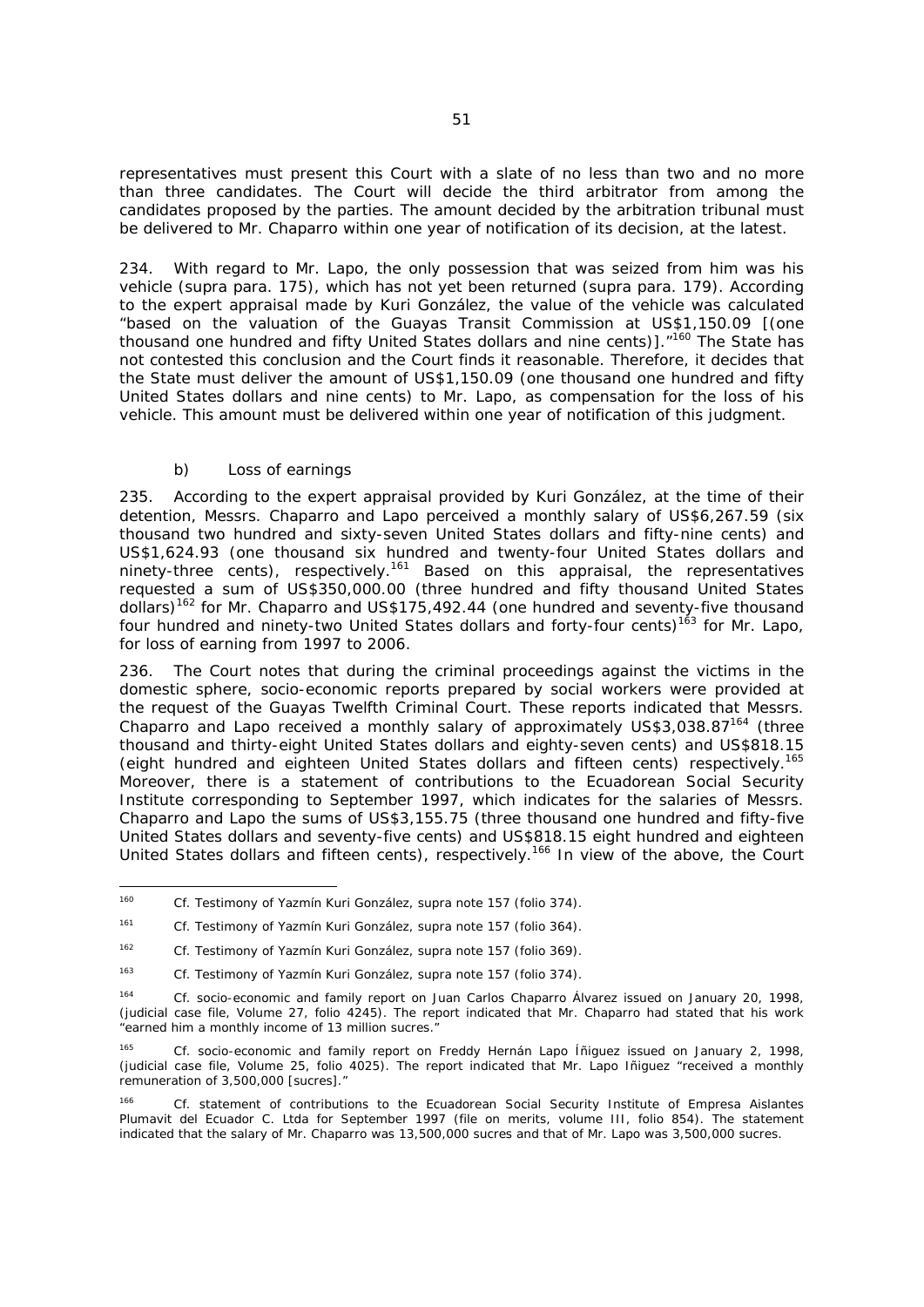will base itself on the salaries that appear on the statement of contributions to the Ecuadorean Social Security Institute, which are comparable to the amounts established in the social workers' reports.

237. Although the representatives calculated the compensation up until 2006, the Court considers that the compensation for loss of earning in favor of the victims should cover the time that elapsed between their arrest and until the time they recovered their liberty; that is, 21 months and 5 days for Mr. Chaparro and 18 months and 11 days for Mr. Lapo (*supra* para. 141). The Court recognizes that, owing to the deprivation of their liberty, the victims lost their employment and that, once they were released, it was difficult for them to find another one. However, this aspect must be examined in the chapter on non-pecuniary damage.

238. Owing to the foregoing, the Court decides that the State must deliver the sum of US\$66,796.70 (sixty-six thousand seven hundred and ninety-six United States dollars and seventy cents) to Mr. Chaparro and the sum of US\$15,026.68 (fifteen thousand and twenty-six United States dollars and sixty-eight cents) to Mr. Lapo, as compensation for loss of earnings during the time they were deprived of their liberty. These amounts must be paid to the victims within one year of notification of this judgment at the latest.

# *c) Loss of Mr. Lapo's house and Mr. Chaparro's apartment*

239. The representatives asked that compensation should be established for pecuniary losses with regard to Mr. Lapo's house. In this regard, during the public hearing, Mr. Lapo stated that, at the time he was detained, he "had been paying for a house bought on credit, and lost it because he had no income.<sup>"167</sup> The State did not contest this fact, so the Court considers it an established fact.

240. The representatives did not present any supporting documentation that would allow the Court to establish the value of Mr. Lapo's house. Consequently, the Court decides, in equity, to establish the sum of US\$20,000.00, (twenty thousand United States dollars). The State must pay this amount to Mr. Lapo within one year of notification of this judgment.

241. Based on the expert appraisal of Kuri González, the representatives asked that compensation should be established for Mr. Chaparro with regard to the loss of his apartment in Salinas. The State did not dispute this fact or contest the expert appraisal of Kuri González, so the Court considers it an established fact.

242. The amount requested for this concept is US\$135,729.07 (one hundred and thirty-five thousand seven hundred and twenty-nine United States dollars and seven cents). From the evidence provided, the Court is unable to establish clearly the basis used by the expert to establish that the apartment was worth this amount, since no additional evidence or arguments have been submitted by the representatives in this regard. Therefore, it decides to establish, in equity, the amount of US\$40,000.00 (forty thousand United States dollars), which the State must deliver to Mr. Chaparro to compensate him for the loss of his apartment. The State must pay this amount to Mr. Chaparro within one year of notification of this judgment.

 *d) Other expenses* 

<sup>167</sup> 167 *Cf.* testimony of Mr. Lapo at the public hearing, *supra* note 103.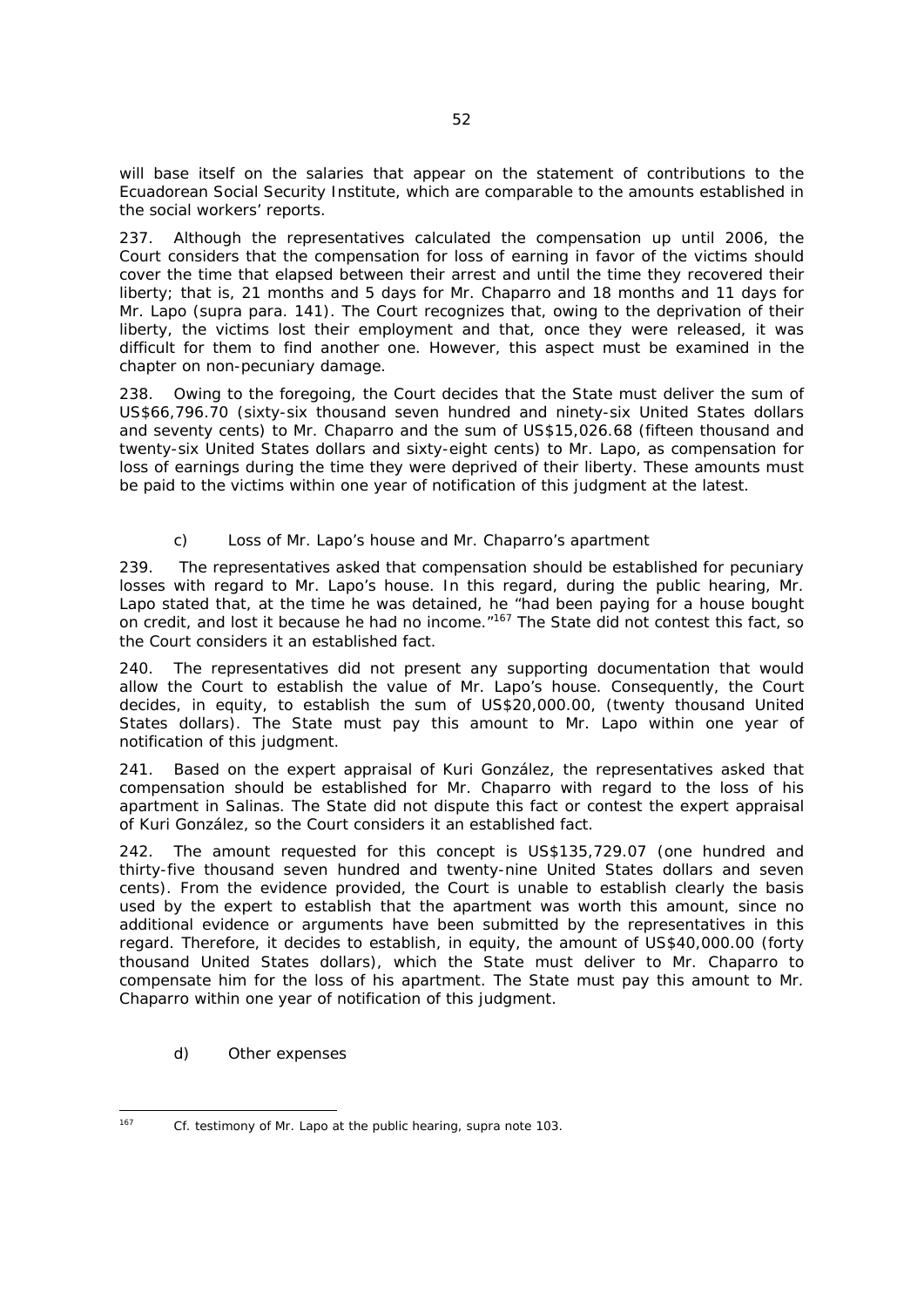243. The Commission stated that the victims had taken a series of measures in the domestic sphere to obtain the return of their property. The Court considers that this allegation will be assessed in the chapter corresponding to costs and expenses.

244. Based on the expert appraisal of Kuri González, the representatives requested that Mr. Chaparro should be awarded the sum of US\$12,000.00 (twelve thousand United States dollars) for the alleged loss of a "share" and "membership" in the "Salinas Yacht Club," and US\$14,500.00 (fourteen thousand five hundred United States dollars) for the alleged loss of a "share" and "membership" in the "La Costa Country Club." The State did not dispute the foregoing, or contest the expert appraisal of Kuri González. Despite this, the Court observes that the representatives did not indicate what relation these alleged losses have with the facts of the instant case and does not find them reasonable. Hence, it decides that it is not appropriate to grant compensation for these concepts.

245. Lastly, based on the expert appraisal of Kuri González, the representatives requested the sum of US\$114,000.00 (one hundred and fourteen thousand United States dollars) for "lease of the company to third persons." In this regard, when declaring the violation of Article 21 of the Convention, the Court found it proved that the State had leased the Plumavit factory to a private individual, thereby obtaining US\$26,588.54 (twenty-six thousand five hundred and eight-eight United States dollars and fifty-four cents). Also, when declaring the violation of Article 21, the Court considered it incompatible with the Convention that the State had collected administration fees and the percentage for CONSEP charges (*supra* para. 195), amounting to US\$16,143.77 (sixteen thousand one hundred and forty-three United States dollars and seventy-seven cents). Consequently, the Court decides that the State must reimburse Mr. Chaparro the amount he was charged for CONSEP administration fees and charges, that is US\$16,143.77 (sixteen thousand one hundred and forty-three United States dollars and seventy-seven cents), together with the corresponding interest at the banking interest rate on arrears in Ecuador. The amount established by the Court and the respective interest must be delivered to Mr. Chaparro within one year of notification of this judgment at the latest.

## *d) Non-pecuniary damage*

246. The Court must now determine the reparations for non-pecuniary damage, as it has understood this in its case law.<sup>168</sup>

247. The Commission considered that "the victims have experienced intense psychological suffering, anguish, uncertainty, grief, and changes in their life projects owing to the lack of justice within a reasonable time, and as regards all those involved in the facts that gave rise to the instant case." The representatives requested that the State compensate the victims for the non-pecuniary damage suffered with the sum of US\$50,000.00 (fifty thousand United States dollars) each.

248. During the public hearing before this Court, Mr. Chaparro stated that:

My life changed […] because these trials for drug-trafficking […] leave a stigma […] indeed […] when I was able to extricate myself from this affair only one friend […] offered me work. […] I lost the source of my income; at that time I had three children studying at the University. The two older children had to pay for the studies of the two younger ones. My mother-in-law had to continue paying my household expenses […]. In practice, the family broke up as of that time […]. I have had to have psychiatric and psychological treatment since then; my wife also. [In

<sup>168</sup> 168 *Cf. Case of Neira Alegría v. Peru. Reparations and costs*. Judgment of September 19, 1996. Series C No. 29, para. 57; *Case of Cantoral Huamaní and García Santa Cruz*, *supra* note 20, para. 175 and *Case of Zambrano Vélez et al.*, *supra* note 13, para. 141.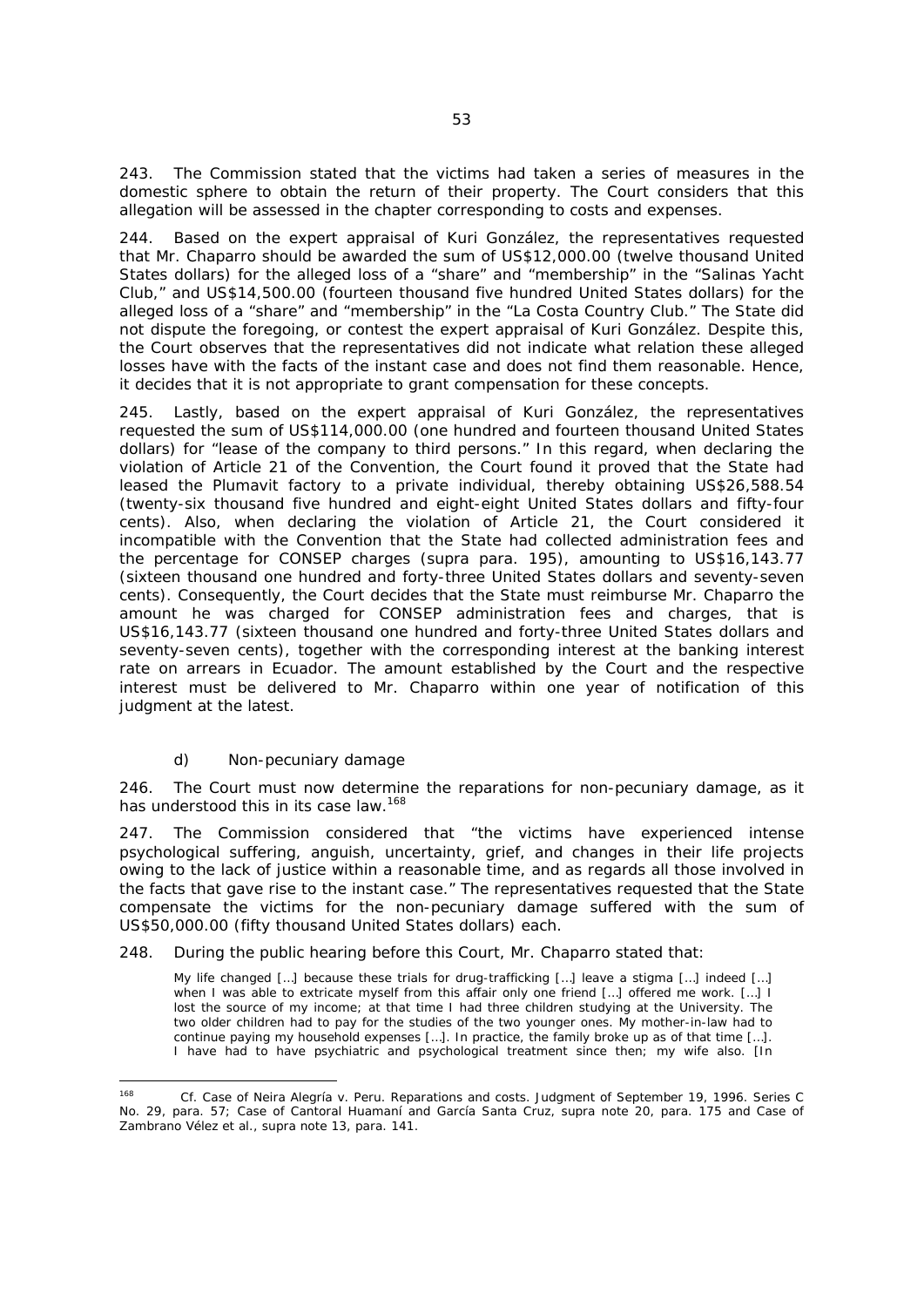addition,] I have been unable to open a bank account since then […], and this has really limited the possibility of carrying out any commercial activities; I have not even been able to open a savings account. [I have had] very few employment openings; I have had to subsist doing other things that are outside my sphere of experience in industry; I have been able to survive with great difficulty owing to my wife's help […] and the aid of my children who nowadays help pay my expenses. […] It is very painful to have been arrested and tried for something as horrible […] as drug-trafficking and to be innocent; no one can imagine how powerless one feels.<sup>169</sup>

#### 249. Meanwhile, Mr. Lapo stated, *inter alia*, that:

When I was arrested, I had been married one year. I had a two-month old baby, who I could not help teach to walk. I had projects with my wife […]. I was paying for a house that I had bought on credit, and which I lost because I had no income. I maintained two of my sisters; I paid for their university studies; they lived with me. […] My siblings had to look for work to help me. My family suffered; my wife suffered; she left my son abandoned with my mother-in-law so that she could take steps to seek my release. My wife cried; she said to me 'what can I do, what can I do to get you released. What can I do because I haven't any money now – she said to me – how can I get money?' When I was released, life was very hard. I was shut up in my mother-in-law's house for two months without going out. When I finally went out, I walked the streets, but I looked behind me all the time, because I thought I was being followed. I despaired because I wanted to work; I had no income; I had to pay debts; I didn't know what to do; doors shut in my face everywhere. It was about two years before a company where I had worked previously […] had a vacancy, and the person who had been my boss [...] called me. He said to me, 'I trust you; I know that you are innocent, that you had nothing to do with it' and he offered me the job again and, since then, I am working in that company. My eldest son's schoolmates told him that their parents told them they should have nothing to do with him because he was the son of a criminal. […] I lost my home and now, when I want to take out a loan to purchase another one, [I am registered as] a person who is not suitable for obtaining credit, because of what appears in the CONSEP. I took certain measures to clear my record with CONSEP and, supposedly, they sent a communication saying that it had been erased from their files. This same communication was sent to the banks, but the banks refuse to erase my name from their list.<sup>170</sup>

250. The Court's case law has established repeatedly that a judgment constitutes *per se* a form of reparation.171 However, considering the circumstance of the case *sub judice*, the suffering that the violations committed caused to the victims, the change in their living conditions, and the other consequences of a non-pecuniary nature that they suffered, the Court deems it pertinent to decide that compensation, established on the basis of the equity principle, should be paid for non-pecuniary damage.<sup>172</sup>

251. The Court takes into consideration that, as a result of the facts, the victims lost their employment and, hence, the financial support for themselves and their families; that they faced difficulty in finding new employment after they had been declared innocent; that they suffered the effects that the stigma of these facts gave rise to in society in general and in their social circle in particular, and that their family life was altered.

252. Based on all the above, the Court establishes a sum of US\$50,000.00 (fifty thousand United States dollars) for each of the victims as compensation for nonpecuniary damage.

<sup>169</sup> 169 *Cf.* testimony of Mr. Chaparro at the public hearing, *supra* note 95.

<sup>170</sup> *Cf.* testimony of Mr. Lapo at the public hearing, *supra* note 103.

<sup>171</sup> *Cf. Case of Suárez Rosero v. Ecuador. Reparations and Costs*. Judgment of January 20, 1999. Series C No. 44, para. 72; *Case of Cantoral Huamaní and García Santa Cruz, supra* note 20, para. 180 and *Case of Zambrano Vélez et al., supra* note 13, para. 142.

<sup>172</sup> *Cf. Case of the "Street Children" (Villagrán Morales et al.) v. Guatemala. Reparations and costs.* Judgment of May 26, 2001. Series C No. 77, para. 84; *Case of Escué Zapata*, *supra* note 22, para. 149, and *Case of La Cantuta*, *supra* note 16, para. 219.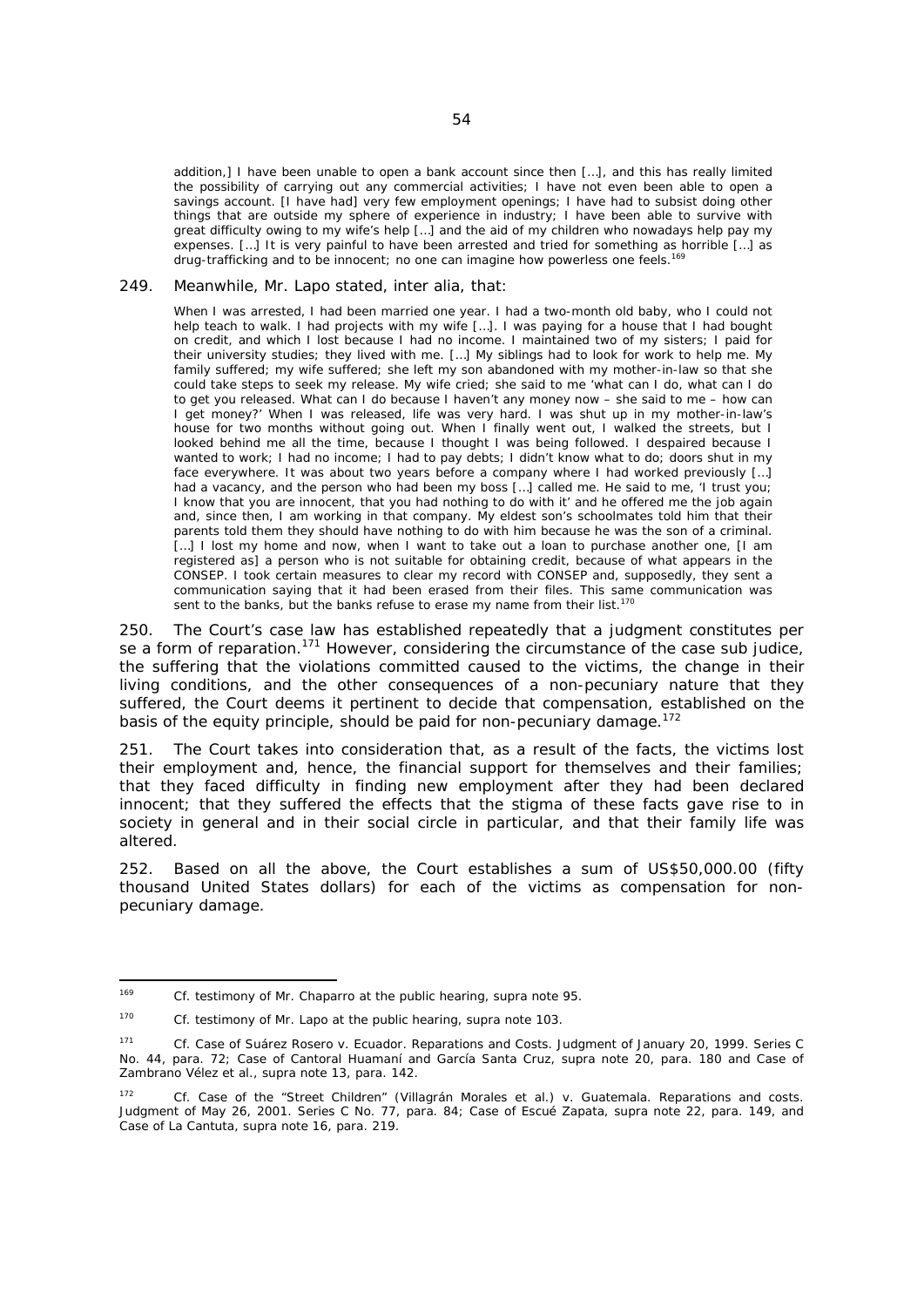253. The State must make the payment of the compensation for non-pecuniary damage directly to the beneficiaries within the term of one year following notice of this judament.

### *C) MEASURES OF SATISFACTION AND GUARANTEES OF NON-REPETITION*

254. In this section, the Court will determine the measures of satisfaction that seek to repair the non-pecuniary damage and that are not of a pecuniary nature, and will decide on measures of a public scope and impact.<sup>173</sup>

*a) obligation to investigate the facts that gave rise to the violations in the instant case, and identify, prosecute and, if applicable, sanction those responsible* 

255. The Commission and the representative requested that the State be ordered to conduct a complete, impartial, effective and prompt investigation in order to identify and sanction those responsible for the facts. The representatives also asked that the State be ordered to take the necessary administrative measures to "obtain the dishonorable discharge from the police of those members who acted in violation of the human rights of the […] victims."

256. During the public hearing, the State affirmed that:

There is a certain presumption of police and judicial irresponsibility and arbitrariness that merits the initiation of the respective investigations into the actions of the officials who intervened in the proceeding; after the corresponding judicial and administrative assessment, these investigations will determine individual responsibilities and the eventual exercise of the right of recovery by the Ecuadorean State, once the procedure to do this has been regulated.

257. The Court accepts and takes note of the measures taken by the State on this point.

#### *b) Elimination of the records against Messrs. Chaparro and Lapo*

258. As appendixes to its final arguments brief, the State submitted a copy of the letters sent, on May 30, 2007, by the Public Prosecutor (*Procurador General*) to the Commander General of the National Police,174 the Executive President of the Private Banks Association,<sup>175</sup> and the Superintendent of Banks,<sup>176</sup> requesting them to take the necessary measures to eliminate Messrs. Chaparro and Lapo from all the records they hold concerning the unlawful acts of which they have been acquitted.

259. The Court notes that these actions were adopted in order to eliminate the criminal record of the victims, to facilitate their access to different credit and banking services

<sup>173</sup> *Cf. Case of Myrna Mack Chang*, *supra* note 13, para. 268; *Case of the 19 Tradesmen v. Colombia. Merits, reparations, and costs.* Judgment of July 5, 2004. Series C No. 109, para. 253, and *Case of Zambrano Vélez et al., supra* note 13, para. 147.

<sup>174</sup> *Cf.* official letter No. 1886 signed by the Public Prosecutor and addressed to the Commander General of the National Police (file on merits, volume II, folios 591 and 592)

<sup>175</sup> *Cf.* official letter No. 1885 signed by the Public Prosecutor and addressed to the Executive President of the Association of Private Banks (file on merits, volume II, folios 593 and 594).

<sup>176</sup> *Cf.* official letter No. 1884 signed by the Public Prosecutor and addressed to the Superintendent of Banks (file on merits, volume II, folios 595 and 596).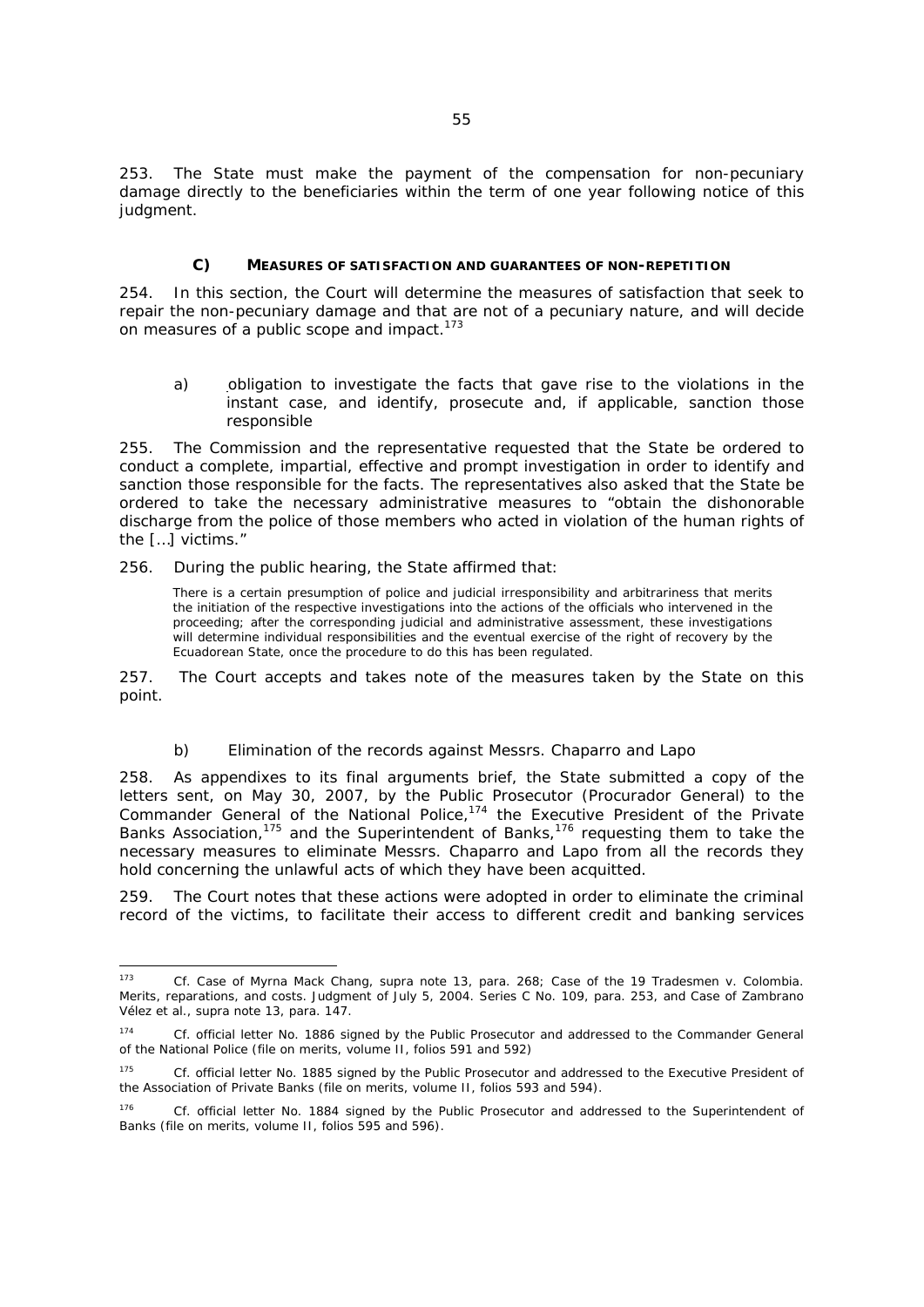that had been denied them, and to recover the good name of Messrs. Chaparro and Lapo.

260. The Court appreciates the actions taken by the State; nevertheless, no information has been provided on the result of the requests made to these institutions. Consequently, and without disregarding the above, the Court rules that the State must eliminate forthwith the names of Messrs. Chaparro and Lapo from the public records in which they still appear with a criminal record in relation to the instant case, particularly the records of the National Police, the Superintendence of Banks, and INTERPOL. Also, the State shall immediately inform the private institutions that they must erase from their records any reference to Messrs. Chaparro and Lapo as authors or suspects of the criminal act of which they were accused in this case. These private institutions shall be those that Messrs. Chaparro and Lapo indicate to the State. The State shall also inform these institutions that the victims were prosecuted by the State in violation of their human rights and were acquitted of all guilt by the national judicial authorities.

# *c) Dissemination of the judgment*

261. As a measures of reparation for the victims, the Commission requested "the publicizing of the Court's decision" and a public apology by the State in which "it acknowledges its international responsibility […] and makes reparation to the victims and their next of kin for the violations committed and the stigma they have suffered." Meanwhile, the representative requested "the publication in national newspapers and in the official gazette of the background to the case and the operative paragraphs of the judgment with a permanent link to the web page with the Court's judgment […] from the web page of the Public Prosecutor's Office." In addition, they asked that "the State be ordered [to carry out] a public act to acknowledge responsibility."

262. As the Court has stipulated in other cases,  $177$  as a measure of satisfaction, the State must publish once in the official gazette and in another national newspaper with widespread circulation, chapters VII to X of this judgment, without the corresponding footnotes, and its operative paragraphs. The State shall also disseminate this judgment by radio and television in the same way.

263. The Court also ordered the State to issue a publication indicating specifically that the victims were deprived of their liberty unlawfully and arbitrarily; were kept incommunicado and suffered prison conditions incompatible with the standards of the Convention; that their cases were dismissed after an unreasonably long time; that the presumption of their innocence was not respected; that their detention gave rise to pecuniary and non-pecuniary damage in their lives, and that the Court ordered that all records against them for the facts of this case be eliminated from the public files. In addition, the State must inform the public and private institutions and the population in general that, in compliance with the decisions taken by the Court, the State reiterates that the victims are innocent of all the charges of which they were accused. This publication must be made in a size and in a section of a newspaper with widespread circulation that is sufficiently visible, so that it fulfills the purpose of restoring the good name of the victims, and as a guarantee of non-repetition.

264. To comply with the provisions of the preceding paragraph, the State must ensure the participation of the victims or their representatives, both in drafting this publication,

 $177$ 177 *Cf. Case of Cantoral Benavides v. Peru. Reparations* and *Costs*. Judgment of December 3, 2001. Series C No. 88, para. 179; *Case of Cantoral Huamaní and García Santa Cruz, supra* note 20, para. 192, and *Case of Zambrano Vélez et al.*, *supra* note 13, para. 215.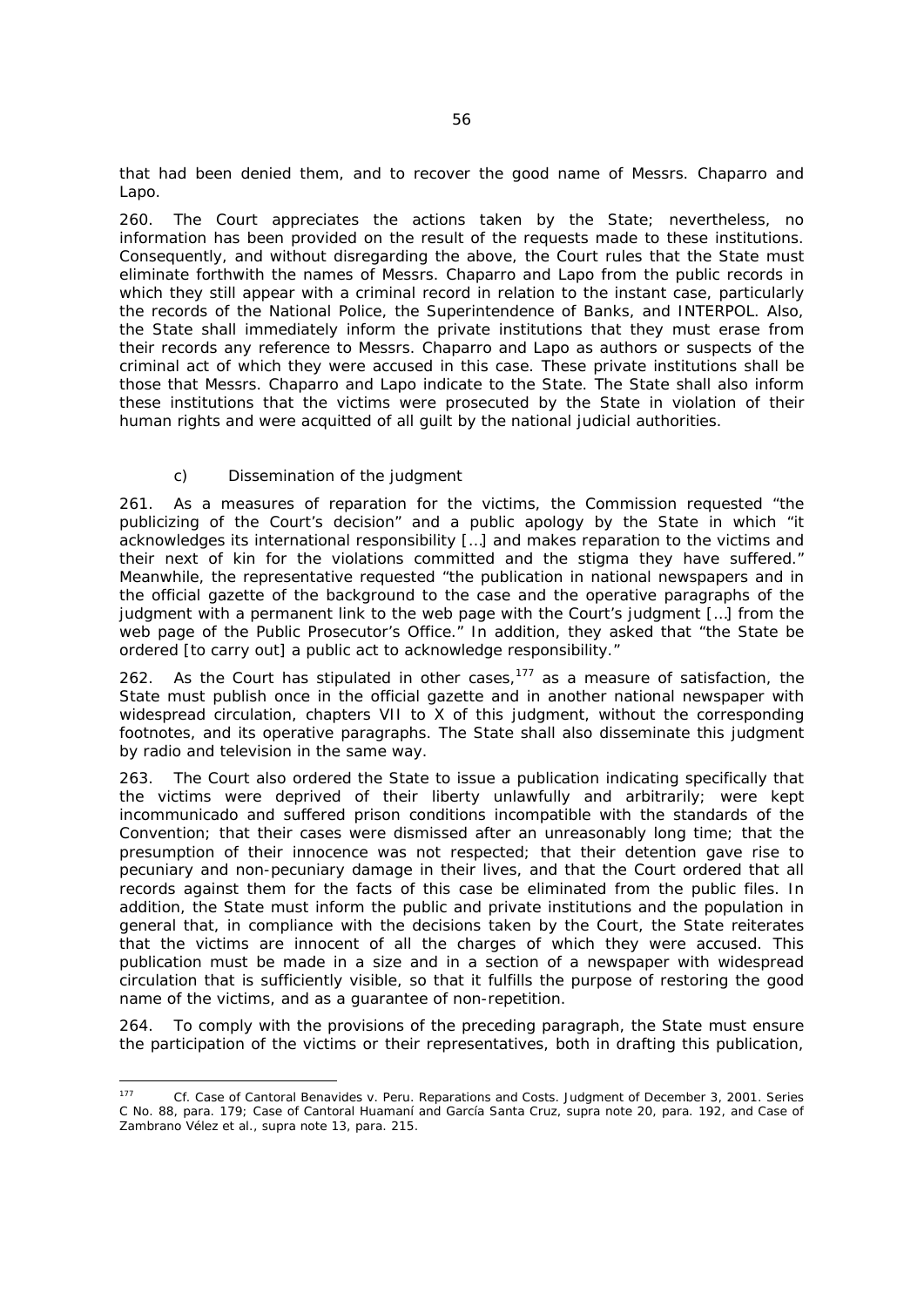and to determine the media in which it shall be published and its size. Also, the State must ensure the participation of the victims or their representatives in planning the dissemination of this judgment by radio and television (*supra* para. 262). If the parties are unable to reach agreement on these points within three months of notification of this judgment, the Court will settle the dispute.

265. The State must make the publications and the dissemination of the judgment by radio and television indicated in the preceding paragraphs within six months of notification of this judgment.

## *d) Adaptation of domestic legislation to the parameters of the Convention*

266. The Commission asked the Court to require the State to adopt "the necessary domestic legal measures to adapt its laws […] to conform to the Convention."

267. During the public hearing, the State declared that it:

Requests the representative of the alleged victims to cooperate in the process of the review and adaptation of Ecuadorean laws, specifically those regulating the criminal prosecution procedure for cases involving drug-trafficking crimes, in order to adapt certain norms that could lead to violations of the provisions of the Inter-American Convention on Human Rights.

268. Bearing in mind what has been indicated concerning the Ecuadorean regulation of the recourse of habeas corpus and the violation of Article 7(6) in relation to Article 2 of the Convention (*supra* paras. 127 to 130) that has been declared, as well as the State's declaration during the public hearing that "it will make every effort, through the National Constituent Assembly to be installed shortly, to adapt the constitutional guarantee of habeas corpus to international standards, […] so that the judicial verification of whether an arrest is in keeping with international conventions, the Constitution, and the law is no longer entrusted to the senior municipal representative," the Court deems it pertinent to order the State to adapt its laws, within a reasonable time, to the parameters of the Convention so that it is a judicial authority that decides on the remedies that those detained may file, as established in Article 7(6) of the American Convention.

269. Furthermore, for the reasons set out in paragraphs 193 to 195 *supra* and based on the declarations of the State included in paragraph 193 *supra*, the Court determines that Ecuador must modify the Narcotic Drugs and Psychotropic Substances Act and the corresponding regulations, so that it ceases to charge fees for the deposit and management of property seized under this Act to those who have not been convicted in a final judgment.

# *e) Adoption of the necessary measures for the elimination de oficio of criminal records*

270. The Court considers that the State must adopt all the administrative and other measures necessary to eliminate *de oficio* the criminal record of those persons who are acquitted or whose cases are dismissed, taking into account that the proceedings should not entail an additional prejudice or burden for an innocent person. In addition, within a reasonable period, it must initiate the necessary actions to ensure that the relevant legislative measures are adopted.

# *f) Other claims for reparation*

271. The representative asked the Court to order that: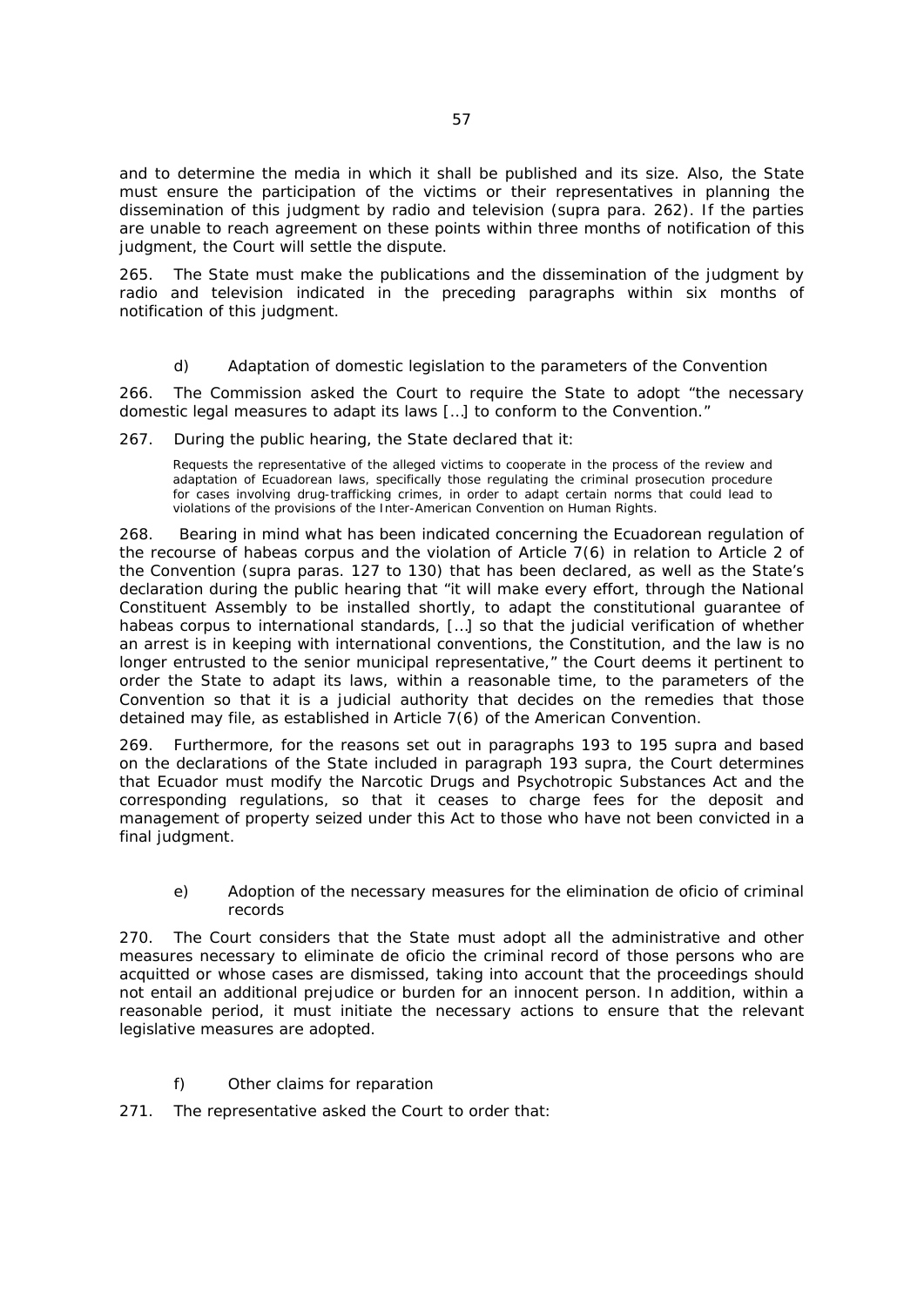Legal and administrative norms be adopted [...] to strengthen the public defenders system [...] and that these norms include sanctions for public defenders should they fail to comply with their obligations, particularly in those cases in which their negligence or *dolus* leaves a person defenseless, as happened to Mr. Lapo; […] that the Ecuadorean prison system be reformed so that those deprived of their liberty are not subjected to cruel, inhuman or degrading treatment during the time they spend in detention centers; that the members of the forces of law and order, especially the members of special forces such as CONSEP, receive periodic courses on human rights education, and that prison officials receive courses on human rights and basic principles for the treatment of prisoners, and on the series of principles for the protection of all those subjected to any form of detention.

272. The Court observes that the representatives requested these reparations in their final written arguments. In this regard, the Court considers that this was not the appropriate procedural opportunity for requesting such measures; the submission of the brief with requests and arguments has been established for this purpose. Nevertheless, the Court observes that the present case is the fourth Ecuadorean case submitted to this international court in which violations of due process of law and other rights protected by the American Convention have been declared within the framework of Ecuador's antinarcotics policies.<sup>178</sup> Consequently and owing to the circumstances of the instant case, the Court finds it pertinent to reiterate the education and training measures similar to those already ordered in *Tibi v. Ecuador*.

273. Consequently, the State must inform the Court, within six months of notification of this judgment, about the activities, timetables and expected results of the education and training measures for public officials that must be completed within 18 months of notification of this judgment.

## *D) COSTS AND EXPENSES*

274. As the Court has indicated previously, costs and expenses are included in the concept of reparation embodied in Article 63(1) of the American Convention.179

275. In the instant case, when forwarding their brief containing pleadings and motions (*supra* para. 5), the representatives did not submit the respective vouchers for the costs and expenses in which Messrs. Chaparro and Lapo had allegedly incurred, nor did they submit clear arguments in this regard. The Court considers that the claims of the victims or their representatives in relation to costs and expenses, and the evidence supporting them, must be presented to the Court at the first procedural opportunity granted them;180 namely, in the brief containing pleadings and motions, without prejudice to those claims being updated subsequently, to include new costs and expenses incurred as a result of the proceedings before this Court.

276. Given the lack of evidence mentioned in the preceding paragraph, the President decided to request the representatives that, as helpful evidence, they forward probative documentation on the costs and expenses incurred (*supra* para. 11). In this regard, the Court wishes to observe that it is a power and not an obligation of the Court to request the parties to provide helpful evidence. As stated in the preceding paragraph, the representatives have the obligation to submit the pertinent evidence opportunely.

l

<sup>178</sup> *Case of Suárez Rosero*, *supra* note 72; *Case of Tibi*, *supra* note 43; *Case of Acosta Calderón*, *supra*  note 47, and now the instant case.

<sup>179</sup> *Cf. Case of Garrido and Baigorria, supra* note 152, para. 79; *Case of the "White Van" (Paniagua Morales et al.)*, *supra* note 23, para. 212, and *Case of Zambrano Vélez et al., supra* note 13, para. 159.

<sup>180</sup> Cf. *Case of Molina Theissen v. Guatemala. Reparations and costs.* Judgment of July 3, 2004. Series C No. 108, para. 22, and *Case of Acosta Calderón*, *supra* note 47, para. 41.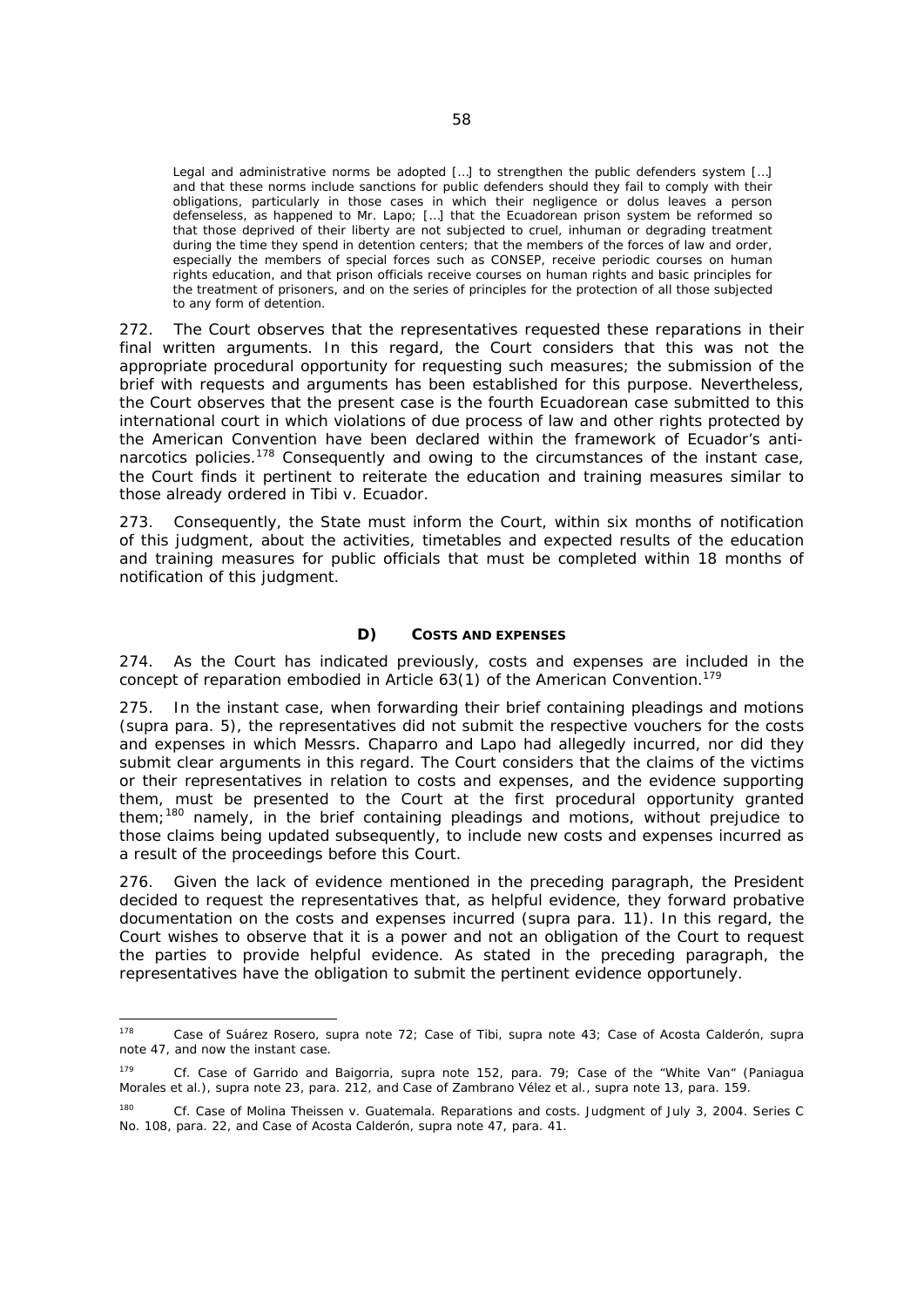277. Moreover, even though the representatives submitted the documentation requested (*supra* para. 11), they did not include precise details of all the items for which reimbursement was requested, or the total amount they requested the Court to establish. It was only following two communications from the Court that the representatives finally submitted the total amount of their claim. In this regard, the Court considers that it is not sufficient to remit probative documents; rather the parties must develop the reasoning that relates the evidence to the fact under consideration, and, in the case of alleged financial disbursements, the items and their justification must be described clearly.

278. The representatives requested reimbursement of the sum of US\$235,813.21 (two hundred and thirty-five thousand eight hundred and thirteen United States dollars and twenty-one cents) to Mr. Chaparro and US\$9,941.55 (nine thousand nine hundred and forty-one United States dollars and fifty-five cents) to Mr. Lapo for legal advice and representation and the procedural costs they incurred during the proceedings in the domestic sphere and in these international proceedings. In turn, Mr. Lapo provided a statement of expenses that exceeds the amount requested by the representatives, and indicated that he had not kept some of the receipts for those expenses. The State requested the Court to "abide by its case law on costs and expenses and establish reasonable amounts based on the equity principle."

279. From the documentation provided, it can be seen that the victims agreed with their representatives that they would pay the latter the sum of US\$150,000.00 (one hundred and fifty thousand United States dollars) for professional fees, "when the Ecuadorean State pays the pecuniary reparations that the Inter-American Court orders in favor of Messrs. Chaparro Álvarez and Lapo Íñiguez in its judgment."<sup>181</sup> In this regard, the State declared that "the amount […] 'agreed' for the payment of professional fees cannot be recognized by the Inter-American Court in the case of an eventual judgment against the State and, instead, the amount should be established, based on the equity principle, without taking into account the arrangements and conditions under which the lawyers have assumed the legal representation of the alleged victims."

280. The Court has indicated previously that it does not have competence to rule on the agreements that victims reach with their representatives concerning professional fees.<sup>182</sup> However, if, as in the instant case, it is requested that this agreement between the victims and their representatives be assumed by the State, the Court must examine whether the agreed amount is reasonable. In this regard, in *Cantoral Benavides v. Peru,*  the Court stated that the costs "include the various necessary and reasonable expenses that the victim or victims incurred in order to have access to the Inter-American system for the protection of human rights, and these expenses include the fees of those who provide legal assistance."<sup>183</sup>

<sup>&</sup>lt;sup>181</sup> Certification issued by the lawyers Xavier A. Flores Aguirre and Pablo J. Cevallos Palomegue on September 20, 2007 (file on merits, volume III, folio 944).

<sup>182</sup> *Cf. Case of de the Gómez Paquiyauri Brothers. Monitoring compliance with judgment*. Order of the Inter-American Court of Human Rights of September 22, 2006, sixteenth considering paragraph.

<sup>183</sup> *Cf.* Case of Cantoral Benavides, *supra* note 177, para. 85. Also, in *Case of Cesti Hurtado v. Peru*, the Court stated that "[w]ith regard to professional fees, it is necessary to bear in mind the characteristics inherent in international human rights proceedings, in which decisions are adopted on the violations of such rights, without examining all the extremes of the implications of these violations, which could involve questions of profit related to the said fees, which are legitimate in themselves, but unrelated to the specific issue of the protection of human rights. Therefore, the Court must decide these claims with restraint. If the Court proceeded otherwise, international human rights litigation would be denatured. Consequently, the Court must apply criteria of equity in these cases."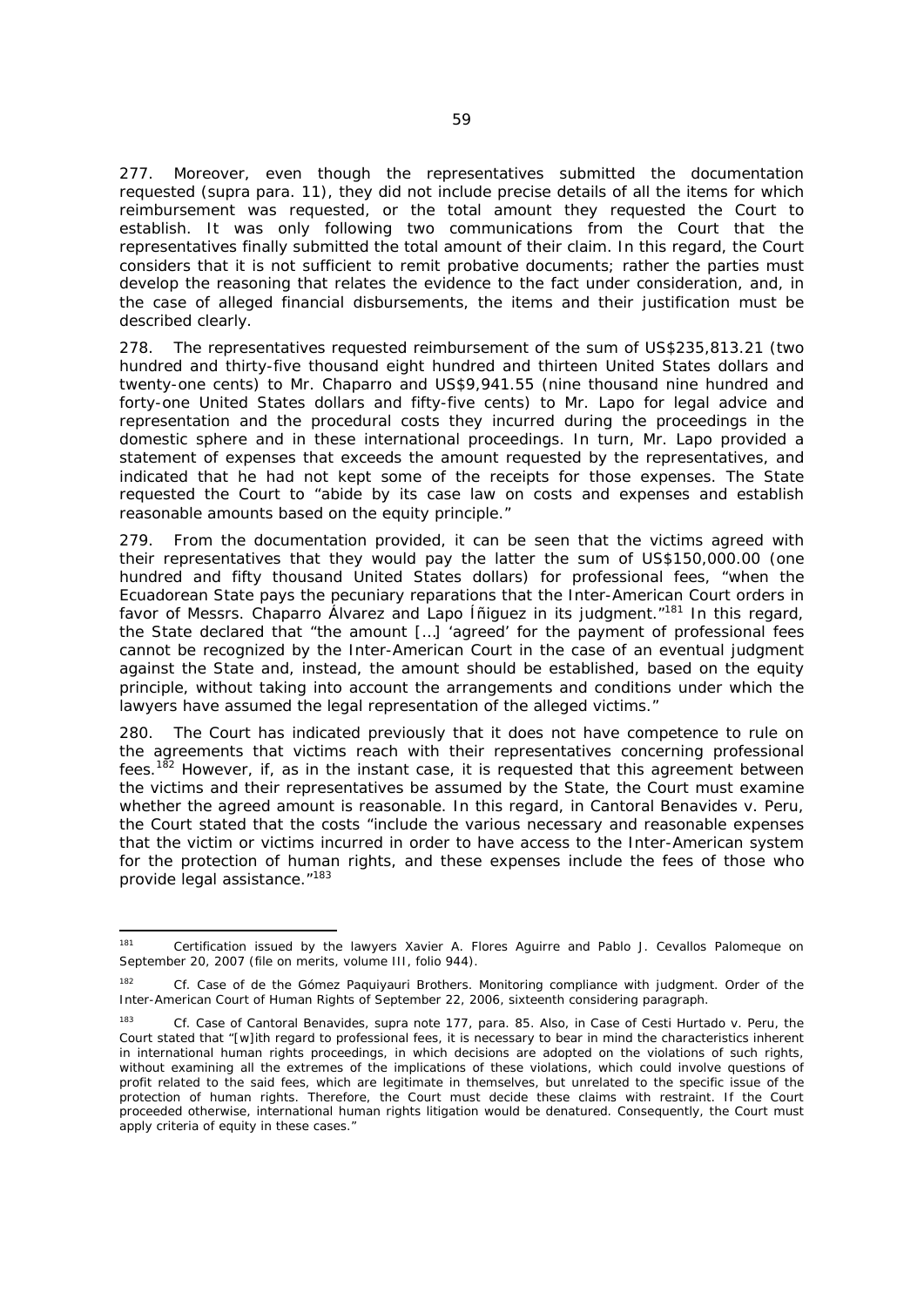281. Bearing in mind the foregoing considerations, the evidence provided, the State's observations on this evidence, and the equity principle, the Court determines that the State shall deliver the sum of US\$30,000.00 (thirty thousand United States dollars) to Mr. Chaparro, and the sum of US\$5,000.00 (five thousand United States dollars) to Mr. Lapo, for costs and expenses. These amounts shall be delivered to the victims within one year of notification of this judgment, and they shall deliver the amount they consider appropriate to their representatives, in keeping with the assistance provided by the latter.

282. Furthermore, the representatives requested reimbursement of approximately \$5,000.00 (five thousand United States dollars) to Mr. Lapo, and US\$3,500.00 (three thousand five hundred United States dollars) to Mr. Chaparro, for supposed food and maintenance expenses while they were deprived of their liberty, and for paying for "security to other inmates." In this regard, the Court observes, first, that these allegations were presented together with the helpful evidence (*supra* para. 11), in other words, when the appropriate procedural opportunity had expired. According to the Court's case law, the request for helpful evidence does not grant a fresh opportunity for expanding or completing arguments.<sup>184</sup> Second, the said concepts do not conform to what the Court understands by costs and expenses, which are: "the disbursements that are strictly necessary to attend the matters before the jurisdictional organs at the national and international level.<sup>"185</sup> Consequently, it decides not to grant reimbursement for these concepts.

# *E) METHOD OF COMPLIANCE WITH THE PAYMENTS ORDERED*

283. The payment of compensation and the reimbursement of costs and expenses established in favor of the victims shall be made directly to them. If one of them should die before the respective compensation is delivered to him, it shall be paid to his successors, in accordance with the applicable domestic laws.<sup>186</sup>

284. The State must comply with its obligations by payment in United States dollars.

285. If, for reasons attributable to the beneficiaries of the compensation, it is not possible for them to receive it within the indicated period, the State shall deposit the amount in favor of the beneficiaries in an account or a deposit certificate in an Ecuadorean banking institute in United States dollars and in the most favorable financial conditions permitted by law and banking practice. If, after 10 years, the compensation has not been claimed, it shall revert to the State with the accrued interest.

286. The amounts allocated in this judgment for compensation and for reimbursement of costs must be delivered to the beneficiaries integrally as established in this judgment without any deductions for possible taxes.

287. If the State falls into arrears, it shall pay interest on the amount owed, corresponding to banking interest on arrears in Ecuador.

288. In keeping with its consistent practice, the Court reserves the right inherent in its attributes and derived from Article 65 of the American Convention to monitor compliance with all the terms of this judgment. The case will be closed when the State has fully

<sup>184</sup> 184 *Cf. Case of Molina Theissen*, *supra* note 180, para. 22; *Case of Acosta Calderón, supra* note 47, para. 41.

<sup>185</sup> *Cf. Case of Cesti Hurtado*, *supra* note 183, para. 72.

<sup>186</sup> *Cf. Case of Myrna Mack Chang, supra* note 13, para. 294; *Case of Cantoral Huamani and García Santa Cruz, supra* note 20, para. 162, and *Case of Zambrano Vélez et al., supra* note 13, para. 137.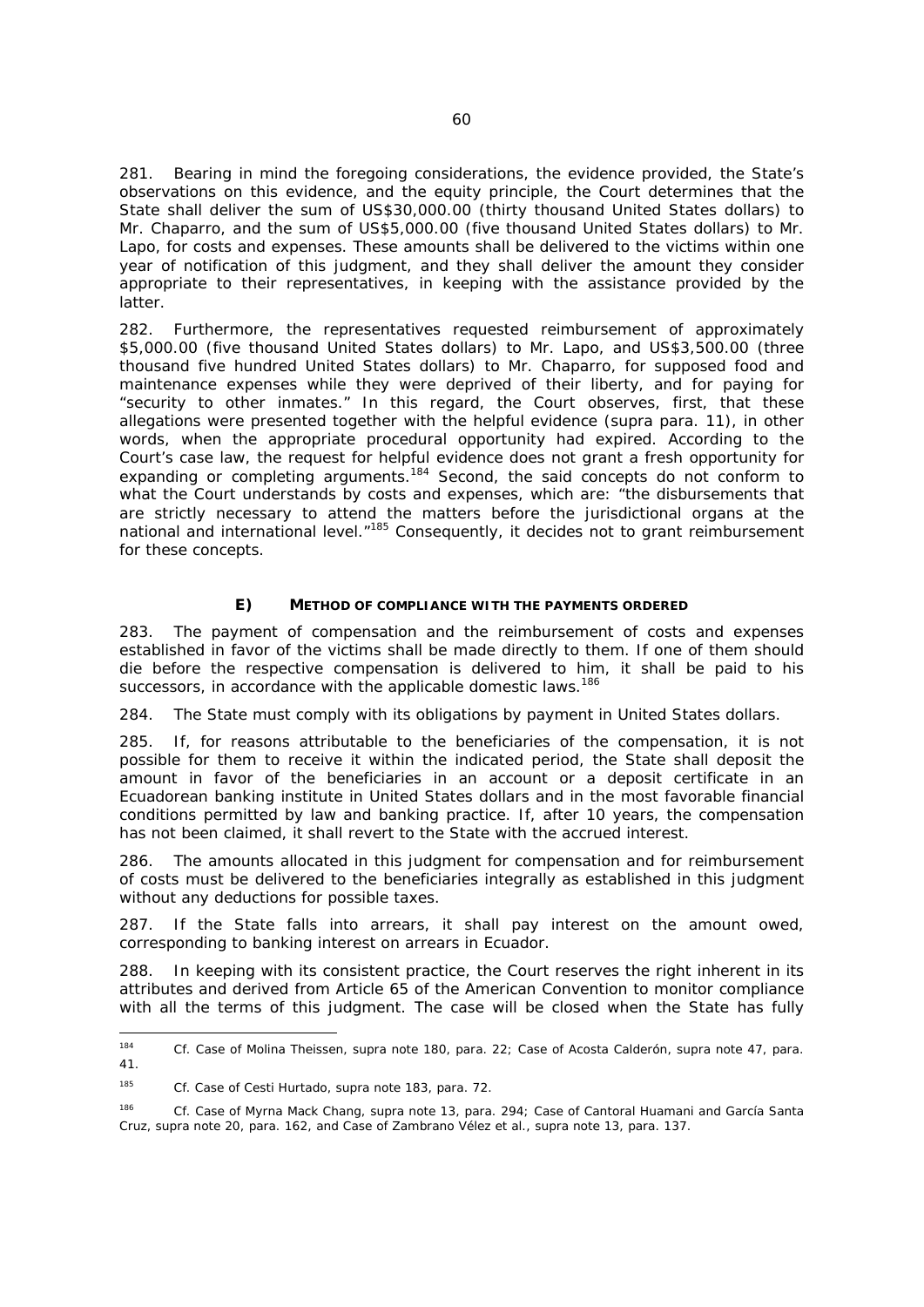complied with all its terms. Within six months of notification of this judgment, the State shall provide the Court with a report on the measures adopted to comply with it.

# **XII OPERATIVE PARAGRAPHS**

289. Therefore,

## **THE COURT**

# **DECIDES,**

unanimously:

1. To reject the preliminary objections filed by the State in the terms of paragraphs 13 to 23 of this judgment.

### **DECLARES,**

unanimously, that:

2. It accepts the partial acknowledgement of international responsibility made by the State, in the terms of paragraphs 25 to 34 of this judgment.

3. The State violated the rights to personal liberty, judicial guarantees, personal integrity, and property embodied in Articles  $7(1)$ ,  $7(2)$ ,  $7(3)$ ,  $7(4)$ ,  $7(5)$ ,  $7(6)$ ,  $8(1)$ ,  $8(2)$ ,  $8(2)(c)$ ,  $8(2)(d)$ ,  $5(1)$ ,  $5(2)$  and  $21(2)$  of the American Convention in relation to Articles 1(1) and 2 thereof, to the detriment of Juan Carlos Chaparro Álvarez, in the terms of paragraphs 73, 86, 88, 105, 119, 136, 147, 154, 158, 161, 165, 172, 195, 199, 204, 209 and 214 of this judgment.

4. The State violated the rights to personal liberty, judicial guarantees, personal integrity, and property embodied in Articles  $7(1)$ ,  $7(2)$ ,  $7(3)$ ,  $7(5)$ ,  $7(6)$ ,  $8(1)$ ,  $8(2)$ ,  $8(2)(c)$ ,  $8(2)(e)$ ,  $5(1)$ ,  $5(2)$ ,  $21(1)$  and  $21(2)$  of the American Convention in relation to Articles 1(1) and 2 thereof, to the detriment of Freddy Hernán Lapo Íñiguez, in the terms of paragraphs 66, 87, 88, 105, 119, 130, 136, 147, 154, 159, 161, 172 and 218 of this judgment.

5. It is not necessary to rule on the alleged violation of the right embodied in Article 7(4) of the American Convention to the detriment of Freddy Hernán Lapo Íñiguez, for the reasons set out in paragraph 77 of this judgment.

6. There has been no violation of the right embodied in Article 25 of the American Convention to the detriment of Juan Carlos Chaparro Álvarez and Freddy Hernán Lapo Íñiguez, for the reasons set out in paragraph 139 of this judgment.

#### **AND RULES,**

unanimously, that:

7. This judgment constitutes *per se* a form of reparation.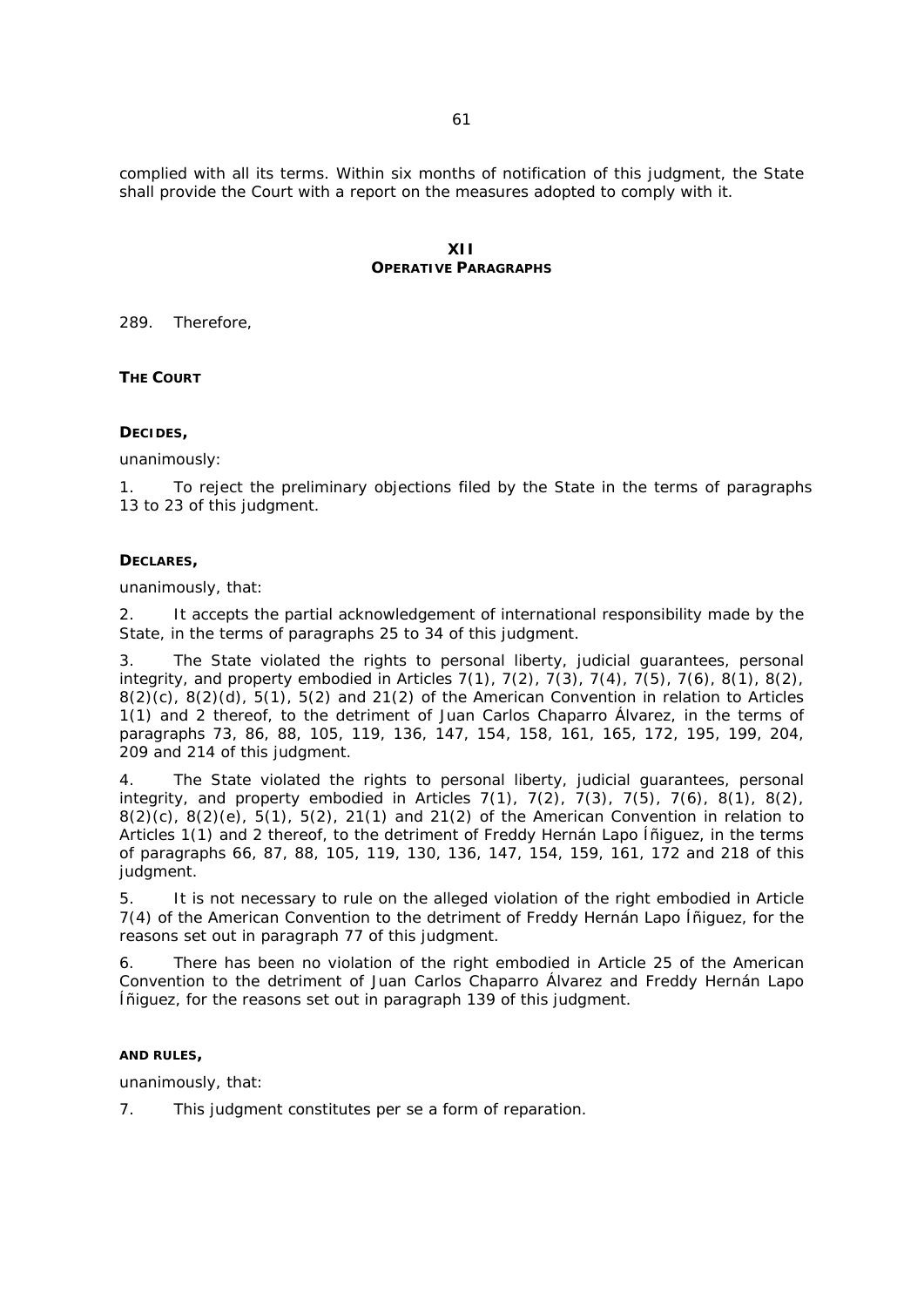8. The State must eliminate forthwith the names of Juan Carlos Chaparro Álvarez and Freddy Hernán Lapo Íñiguez from the public records in which they still appear with a criminal record, in the terms of paragraphs 258 to 260 of this judgment.

9. The State must immediately inform the relevant private institutions that they should eliminate from their records any reference to Juan Carlos Chaparro Álvarez and Freddy Hernán Lapo Íñiguez as authors or suspects of the criminal act of which they were accused in this case, in accordance with paragraph 260 of this judgment.

10. The State must publicize this judgment within six months from notification of the judgment, in the terms of paragraphs 261 to 265 hereof.

The State must adapt its legislation within a reasonable time to the parameters of the American Convention on Human Rights, in the terms of paragraphs 266 to 269 of this judgment.

12. The State must adopt forthwith all the administrative or other measures necessary to eliminate *de oficio* the criminal record of those persons who are acquitted or whose cases are dismissed. Also, within a reasonable time, it must implement the pertinent legislative measures to this end, in the terms of paragraph 270 of this judgment.

13. The State and Juan Carlos Chaparro Álvarez must submit to an arbitration procedure to establish the amounts corresponding to pecuniary damage, in the terms of paragraphs 232 and 233 of this judgment.

14. The State must pay Juan Carlos Chaparro Álvarez and Freddy Hernán Lapo Iñiguez the amounts established in paragraphs 232, 234, 238, 240, 242, 245, 252, 253 and 281 of this judgment, to compensate them for pecuniary and non-pecuniary damage and for reimbursement of costs and expenses, within one year from notification of this judgment, in the terms of paragraphs 283 to 287 hereof.

The Court reserves the right inherent in its attributes and derived from Article 65 of the American Convention on Human Rights to monitor implementation of all aspects of this judgment. The case will be closed when the State has fully complied with all its terms. Within six months of notification of this judgment, the State shall provide the Court with a report on the measures adopted to comply with it, in the terms of paragraph 288 hereof.

Judge Sergio García Ramírez advised the Court of his separate opinion, which accompanies this judgment.

Done in San José, Costa Rica, on November 21, 2007, in Spanish and English, the Spanish text being authentic.

> Sergio García Ramírez President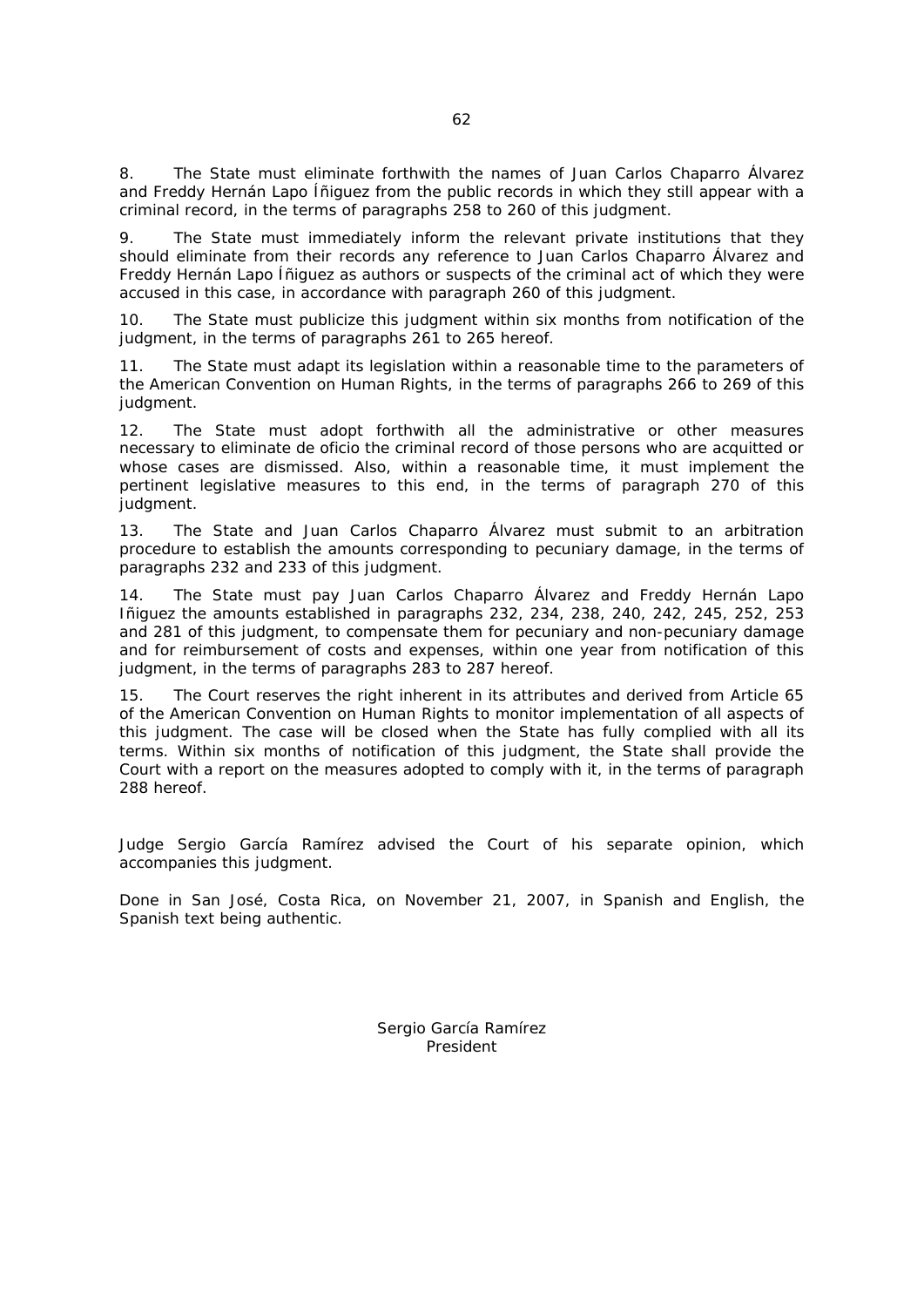Cecilia Medina Quiroga **Manuel E. Ventura Robles** Manuel E. Ventura Robles

Diego García-Sayán Leonardo A. Franco

Margarette May Macaulay **Rhadys Abreu Blondet** 

Pablo Saavedra Alessandri **Secretary** 

So ordered,

Sergio García Ramírez President

Pablo Saavedra Alessandri **Secretary**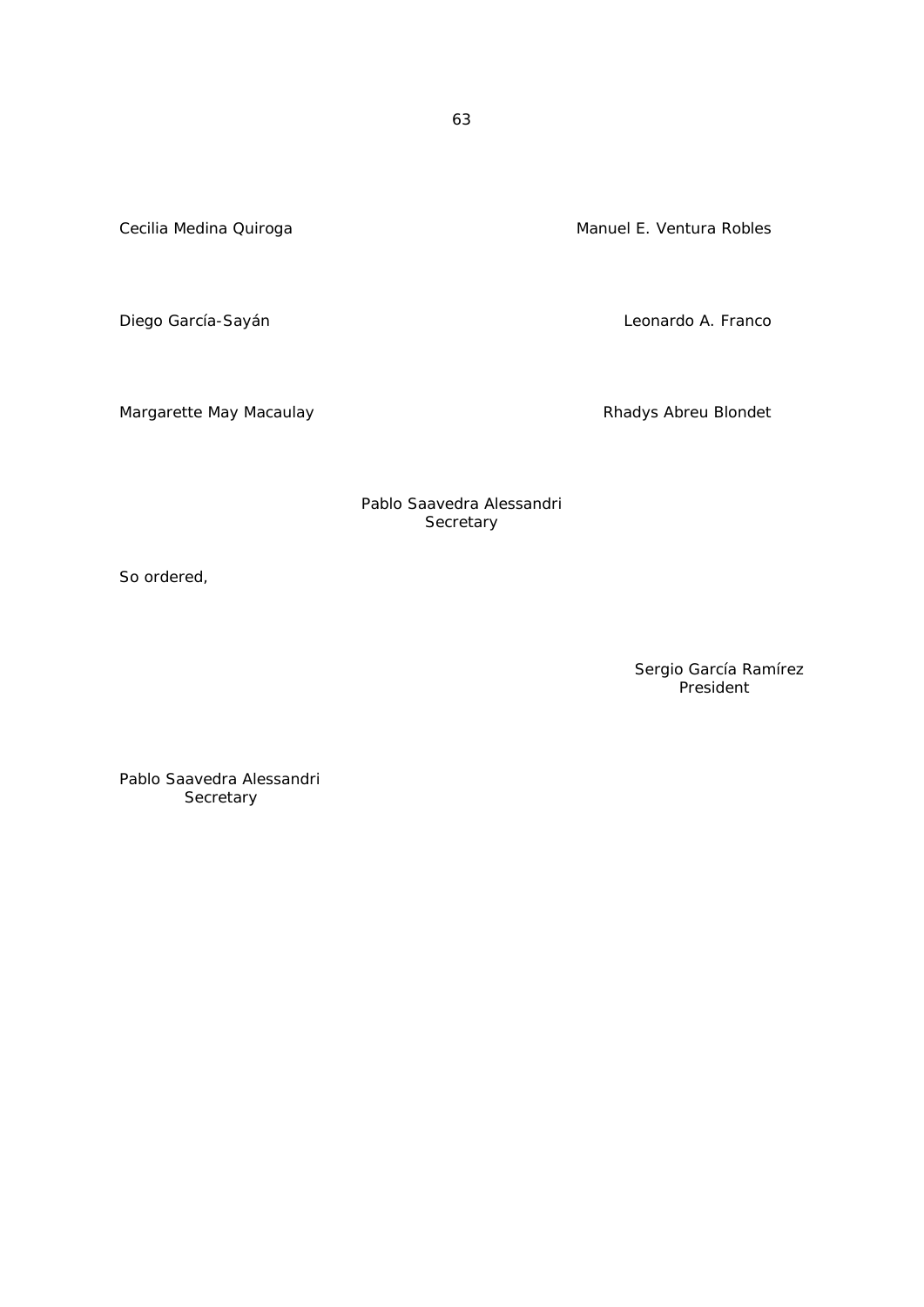# **SEPARATE OPINION OF JUDGE SERGIO GARCÍA RAMÍREZ REGARDING THE JUDGMENT OF THE INTER-AMERICAN COURT OF HUMAN RIGHTS**   *CASE OF CHAPARRO ALVAREZ AND LAPO ÍÑIGUEZ v.* **ECUADOR OF NOVEMBER 21, 2007**

# **A) Issues relating to criminal prosecution in the case law of the Inter-American Court of Human Rights**

1. In the Judgment delivered by the Inter-American Court of Human Rights on November 21, 2007, in the *Case of Chaparro Álvarez and Lapo Iñiguez* (Ecuador), the Court examines, among other matters, different issues relating to prosecution – a term that I employ in the broadest sense – or due process of law, judicial guarantees, effective judicial protection, comprehensive and satisfactory defense; concepts that, at times, are used as synonyms although, in truth, they are not, and that, in any event, encompass some of the issues that the Inter-American jurisdiction and its European counterpart deal with most often. The extraordinary relevance and the frequent examination of these issues stems from their crucial role for the preservation of all fundamental rights, and the prevalence of the problems, of greater or lesser significance in this regard, that the Inter-American jurisdiction must consider.

2. Hence, the importance of due process and the need to insist on the definition and analysis of its different components. Due process is the touchstone of access to justice – formal, material and preventive; a factor of profound relevance to the preservation of the democratic system, above all when it extends its influence to the relationship between public authorities and the citizen in that critical sphere for the exercise of rights, the criminal proceedings, where the most relevant rights (life, integrity, liberty) are at risk, and the most serious allegations are made of authoritarianism designed to reduce, relativize or eliminate rights and freedoms.

# **B) Preventive measures in criminal proceedings. Characteristic tensions**

3. In the Judgment that this opinion accompanies, among other procedural issues, the Court examines some of the preventive measures regularly used in criminal prosecution, of both a personal (arrest, remand in custody) and material (embargo of property) nature. The former are usually characteristic of criminal proceedings (although, evidently, not exclusive to such proceedings), while the latter are associated, above all, with civil proceedings – but can increasingly be observed in criminal proceedings as an indirect means of combating crime, and a direct means of preserving the subject of the proceedings and the possibility of executing a guilty verdict.

4. In the context of criminal proceedings the preventive system has become particularly prevalent, alongside the stages of the hearing of the case (which it assists) and the execution of Judgment. It runs parallel to the investigation into the facts and the authors of these facts. It uses increasingly incisive and complex methods. Evidently, it always affects the rights of the accused, to a greater or lesser degree and, by definition, this takes place before there are juridical grounds – the Judgment – that decides on the existence of a crime, its characteristics, and the responsibility of a specific person, towards whom the preventive measures adopted by different authorities have been directed occasionally for a significant length of time. At times these authorities are jurisdictional, and this should be the rule, owing to the need to guarantee the legality and lawfulness of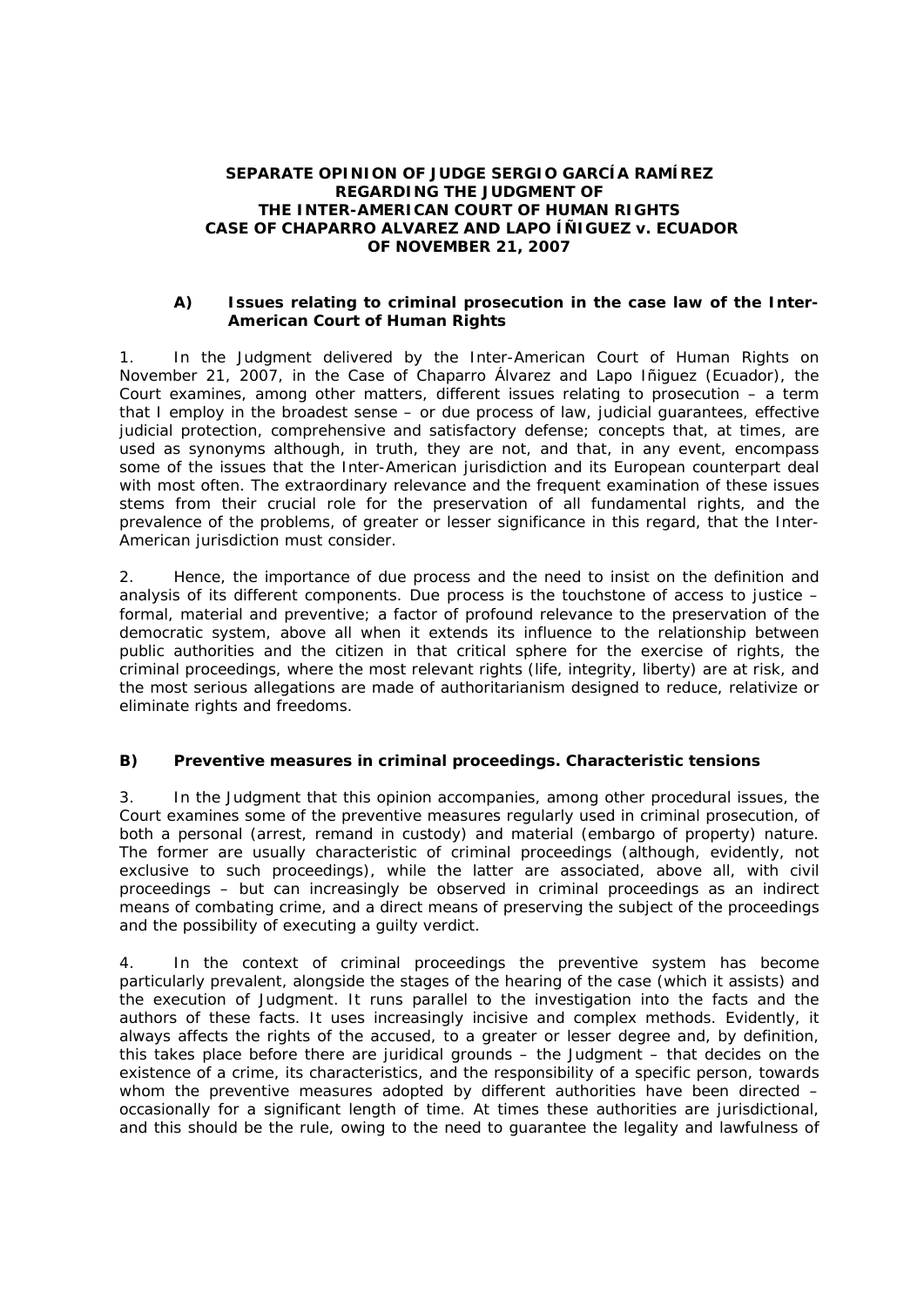the measure; at times they are administrative (an increasingly frequent situation), in order to combat criminal acts, based on arguments of urgency and public safety, but certainly disquieting and dangerous.

5. The fact that restrictions to the exercise of the rights of the individual – entailing, if we examine this realistically, a real temporary deprivation of those rights (for example, preventive detention) – occur before a judgment has been delivered (and, often, even before the trial commences), evidently creates tension between such measures, extensively embodied in law and applied in the practice, on the one hand, and the principle or presumption of innocence, on the other hand. The latter is a prized general guarantee for the individual, prior to the time when he faces criminal proceedings or while such proceedings are underway, and the Inter-American Court's case law recognizes this to be the foundation or basis for the rights embodied in the notion of due process. It is difficult to conciliate the presumption that someone is innocent of the unlawful conduct attributed to him or that is being investigated in order to attribute it to him, with the infringement of his rights as a means or instrument – paradoxically – to define whether the alleged conduct exists and to prove hypothetical responsibility.

6. In these circumstances, there is an evident element of injustice in punitive preventive measures that limit rights, invade privacy and restrict liberty. However, there appear to be no doubts about the need or inevitability of adopting measures of this nature in the interest of criminal justice as a whole, the probable rights of victims, public peace, etcetera, factors that help alleviate the tensions to which I referred and "pacify the conscience of justice" with persuasive arguments based, above all, on reasons of security. We have been unable to eradicate – and will be unable to do so for a long time, or perhaps ever – the need for preventive measures that are more or less rigorous. The most we can and, obviously, should do is to reduce them to their most essential form and substitute them, whenever possible, by instruments that have a less harmful effect on rights and that are sufficiently effective for the satisfactory administration of criminal justice.

7. In brief, therefore, as in the case of any other restriction of fundamental rights, punitive preventive measures must be: (a) exceptional, rather than regular, routine and systematic; (b) justified within a precise framework of reasons and conditions that provide them with legitimacy and rationale; (c) agreed on by an independent, impartial and competent jurisdictional authority, that decides on them formally and states the reasons and grounds on which they are based; (d) essential to achieve their legitimate purpose; (e) proportionate to this purpose and to the circumstances in which they are issued; (f) limited, to the extent possible, in intensity and duration; (g) periodically reviewable, by law and at the request of the parties; a review that include the guarantees inherent in a real impugning system (independence, effectiveness and promptness); and (h) able to be revoked or substituted when their reasonable duration has been exceeded, taking into account their characteristics. All of this, which is applicable to the general system of punitive preventive measures, has a special importance if we consider the most severe of such measures: the preventive deprivation of liberty.

# **C) Preventive deprivation of liberty**

# *a) Conditions*

8. It is frequently and rightly said that the criminal justice system – particularly the one used in the countries encompassed by the Inter-American system – makes excessive use of preventive detention and remand in custody. Abundant information exists to illustrate this affirmation. There are many supposed offenses for which the alleged authors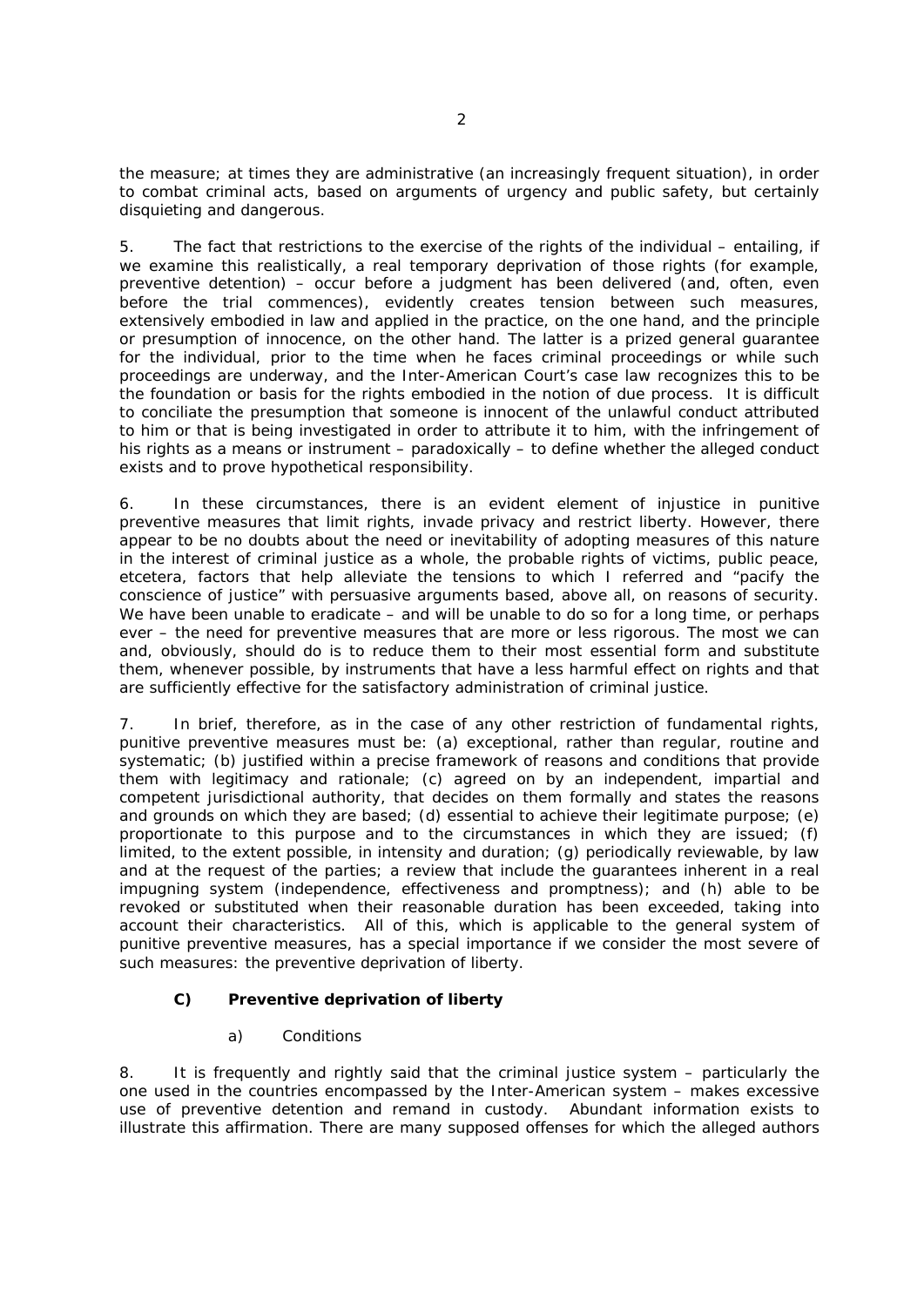are subjected to preventive deprivation of liberty, while a pre-trial investigation is conducted and a trial is held to decide whether there has been a crime and the criminal responsibility, which constitutes, to evoke Beccaria, a punishment that precedes the verdict.

9. Numerous laws establish inexorably that preventive detention must be imposed on those accused of certain categories of offenses, a provision that deprives the judge of the possibility of weighing individually, as he should, the pertinence of ordering remand in custody in the case he is examining, not merely as an abstract and general category. This order of preventive detention extended to a heterogeneous variety of individuals and proceedings, borders on arbitrariness: legislative rather than judicial, but always related to the State. It suggests – *mutatis mutandis* – similar reflections to those that the Court has made when ruling on "automatic" penalties, such as the mandatory death penalty that some legislations conserve.

10. I have already indicated that the adoption of preventive measures, including deprivation of liberty – appears to be inevitable in criminal proceedings, but it is also essential to review situations that could justify them, established by law and assessed by the judge, under his strict responsibility. Admittedly, this measure is intended to assist the development of the proceedings, with all its implications concerning the preservation of the evidence, the safety of the participants and, when applicable, the possibility of executing the judgment. If this is so – and it would be difficult to go further – it is up to the legislator to limit the possibilities of preventive detention, indicating the elements that could legitimize it, and for the judge to assess whether these elements are effectively present in the case submitted to his jurisdiction. Obviously, none of this would justify the reclusion of entire groups of accused, indiscriminately, because they belonged to a determined "general category"; in other words, under a common heading and based on a *legislative pre-trial*, rather than a *judicial trial*. In summary, the intention is not to abolish preventive detention, but rather to rationalize it. It would not be irrational to establish punitive rationality, here also.

## *b) Control and determination of lawfulness*

11. The Court sets out its considerations regarding the body called on to control the actions of other authorities and to decide on the lawfulness of the deprivation of liberty, an issue established in Article 7 of the American Convention. In this regard, the Court examines, in the terms of *the Case of Chaparro Álvarez and Lapo Íñiguez* and of the domestic laws applicable to it, the nature of this authority and of the proceedings taking place before it. The Convention establishes that the control of lawfulness – and habeas corpus intervenes here – is the responsibility of a judicial authority. I agree that this is so, and that it should be so; the judicial authority, and no other, has the powers – pursuant to the international human rights instrument that binds the States and is applied by the Court – to decide on the pertinence of liberty and on release from prison.

12. I believe it is admissible, however, to expand the sphere of the rights and guarantees of the accused, if this possible and even necessary, taking into account the circumstances in which the detention has taken place and in which its rectification could be broached. When dealing with this point, I abide by the principle that domestic law can expand – rather than restrict – the rights of the individual and improve – rather than weaken – the guarantees that protect the individual. Consequently, I consider that it is possible that a non-judicial official, acting promptly – *very promptly*, perhaps – may end the unlawful detention imposed on an individual. I underscore: this intervention should not entail any condition or requirement, obstacle or delay for the judicial intervention embodied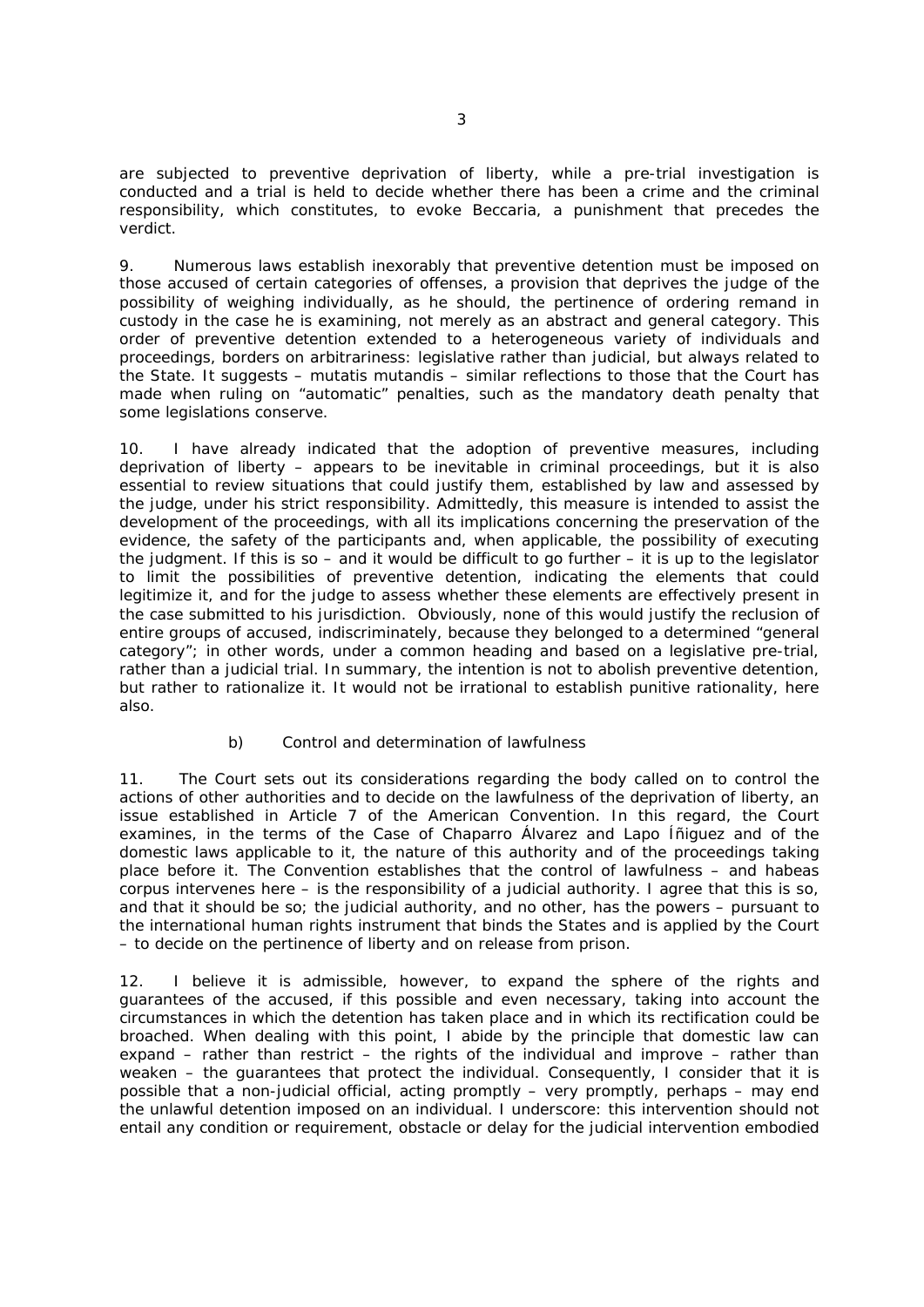in Article 9 of the American Convention, but rather an additional benefit, and a prompt and opportune guarantee.

13. By stating this, I am not disagreeing, even remotely, with the judgment I have signed. I am not validating the delivery of habeas corpus to political and administrative authorities (mayors, for example), rather, I am affirming that the violation or error committed by the captor can be corrected without delay by that authority, not by means of habeas corpus and in substitution of the judicial authority or as an instance that precedes the latter, but in order to provide prompt justice, which eliminates the violation and restores liberty. Moreover, I am thinking of the situation that could arise when the administrative authority is able to act promptly, owing to his proximity to the person captured and to the captor, and the judicial authority is at a certain distance that must be covered – promptly, evidently – in order to request this liberty.

 *c) Formality* 

14. In the instant case, the Court also examined the characteristics of the act of judicial control (referring to the precedent established in other cases); that is, the presence, action and diligence of the judge who controls the form and duration of the detention. Obviously, the purpose of the guarantees contained in the Convention and in the laws of a democratic society that protect rights and establish guarantees, is not merely an appearance of control, which could derive in the mere presence of a judicial authority at a determined act, more or less distant and even covert. What is needed is an effective presence – conscious, explanatory, investigative, helpful – of the subject before the judge and a real awareness on the part of the judge, as a requirement for genuine control based on a grounded and reasoned decision.

# *d) Diligence*

15. Regarding the diligence in the actions of the authorities required by various provisions under different hypotheses (the decision on detention, pursuant to Article 7 of the American Convention; the development and conclusion of the trial, according to Article 8), the expressions used by the applicable provisions, by case law and legal doctrine, by the *vox populi* and by common sense, and the experience deposited in the discourse of the defendants, all point towards the prompt and expedient action of the authority called on to decide (as rapidly as that authority would wish a decision to be made if he himself was subject to trial, for one moment taking the place of the accused on the defendant's bench) on the reasonable promptness of the decision, the removal of obstacles, and the elimination of delays that postpone the control of the lawfulness or legitimacy of the act, the settlement of a dispute, or the adoption of an urgent measure (particularly for the person who is subject to the action of justice: a temporary resident in the labyrinths of any stage of the proceedings.

16. There can be – and there are – general criteria to assess reasonable time, related to the different hypotheses posed, and accepted in the intention of different expressions. The Court, which deals with developments of European case law under this point, has referred to the complexity of the issues, the conduct of the authorities (judicial and other, who intervene in the proceedings and, through their procedural conduct, influence the latter's development, its "times and movements"), the conduct of the accused (and even more of his legal counsel, who guides the defense "strategy and tactics"). The latter, we must emphasize, does not conclude with the transfer to the individual of "responsibility" for the duration of the process. The Court has never suggested that there has been or there exists such a transfer of responsibility and assignment of prejudice.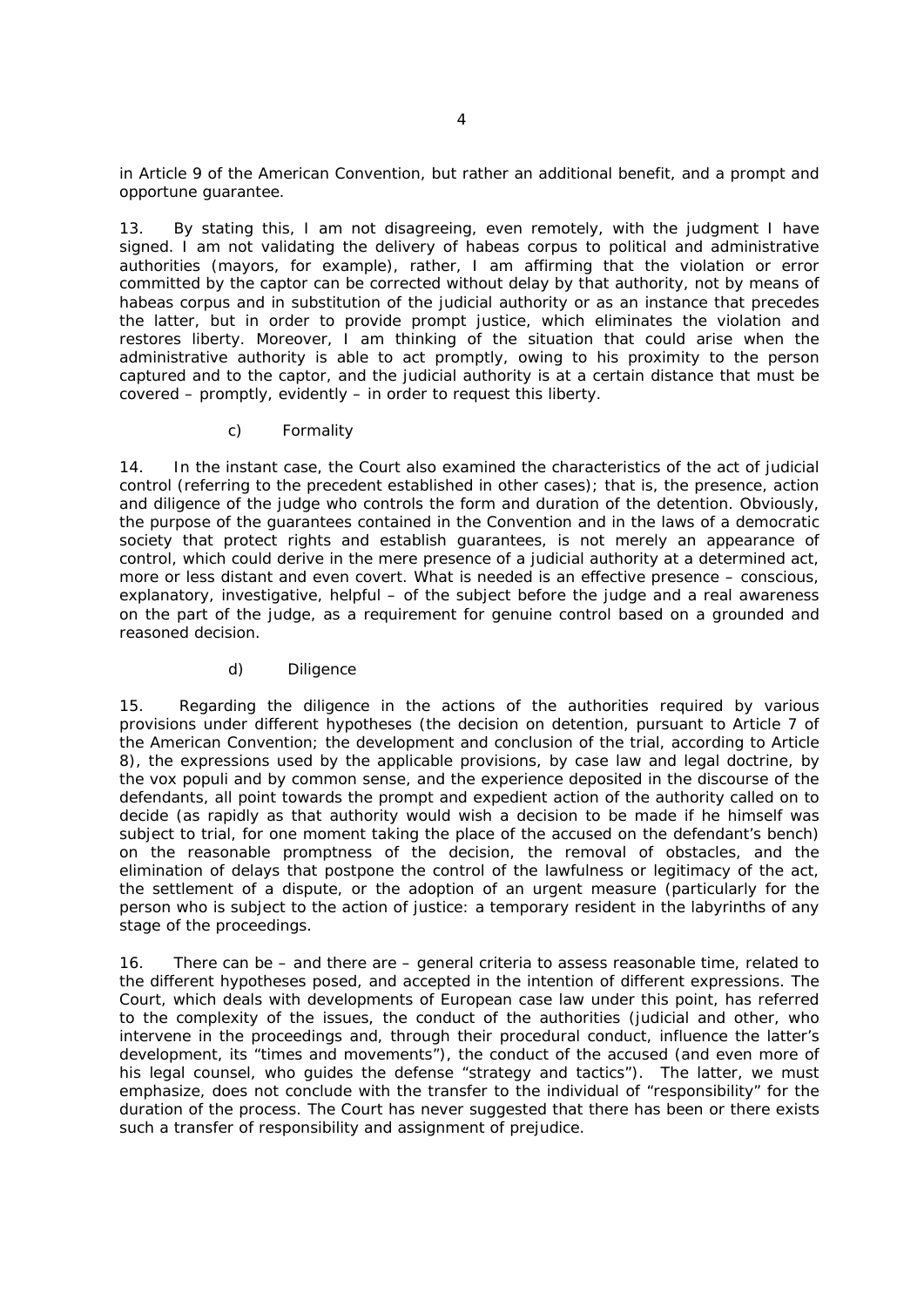17. As I have stated on another occasion, I believe that another factor needs to be added to these elements that help us assess the reasonableness of the time; one embodied in law and in practice, based on the circumstances of the specific case: the impact that the passage of time may have on the legitimate interests and rights of the individual, a point that we have not explored up until now. Beside these general and reasonable references, I consider that it will always be necessary to assess the issue casuistically. What is reasonable in one case may not be in another. It would be difficult to establish a "typical time" to which all proceedings are made to fit, as on Procrustes' bed. Nevertheless, it is not unusual that, even without having this "typical time," which when exceeded allows the actions of the authority to be censured – under the provisions of Articles 7 and 8 – we are confronted with evidently excessive durations: weeks to decide whether a detention is appropriate; years to bring a trial to conclusion.

# **D) Material precautionary measures**

18. In the Judgment in the *Case of Chaparro Álvarez and Lapo Íñiguez*, the Inter-American Court has also referred to material preventive measures in criminal cases, those that affect property and, thus, restrict rights connected directly to such property; particularly, the right to property. Many of the considerations, if not all, that I have formulated with regard to personal preventive measures are also applicable to this type of measure. These include, evidently, the rationality of the measures, based on elements that justify them.

19. It is necessary to be alert when faced with material precautionary measures that constitute, basically, shortcuts to eliminating a right, without the existence of evidence regarding the unlawful act committed, or proof of criminal responsibility, or a judgment declaring both these elements: all factors that restrict or eliminate any right. The Judgment in the case that gives rise to these comments points towards the excesses that may affect property, a delicate issues whose importance increases to the extent that summary instruments are used, unrelated to the declaration of unlawfulness and responsibility, based on conjecture and associated with an inversion of the burden of proof.

20. Thus, we return to the dilemma that has occupied many key decisions and discussions in the criminal sphere: does the end justify the means? We have maintained the inverse proposition, based on the principles of the criminal justice system of a democratic society: the legitimacy of the means legitimizes the end. This has important repercussions at all levels: for the precautionary measures that we are examining, but also for the definition of crimes, the selection of the juridical consequences of a crime, the organization of the proceedings, the admission and assessment of the evidence, the execution of penalties and measures, etcetera.

> Judge Sergio García Ramírez President